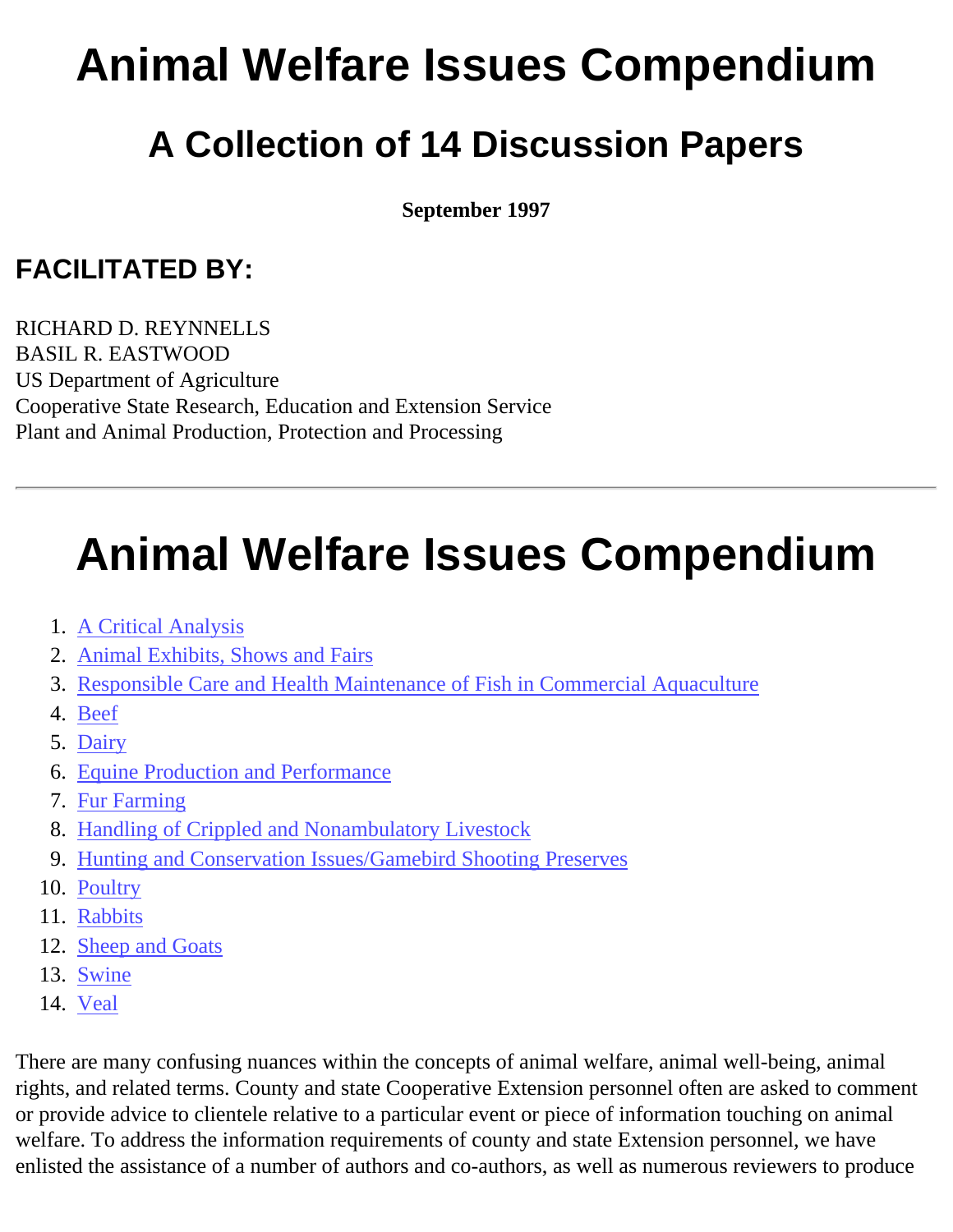the 14 discussion papers in this compendium.

Authors were chosen for their expertise in commodity areas, and knowledge of animal welfare issues. We requested individuals from many points within the ideological spectrum of animal welfare/rights to review the papers.

Because of the controversial nature of this topic, and to ensure an adequate review of these papers, a double review was conducted. The authors retained the right to make final corrections and decisions regarding the content of their articles. Persons on the review committee were only responsible for review and editing the document. Their views were seriously considered but may or may not be reflected in the final document. The authors are responsible for the final product.

The papers are not intended to be all inclusive or the final word on these issues. Readers are encouraged to use the references provided with most papers as further resources, and to reach their own conclusion on these emotion laden and often difficult to understand issues. We hope these papers are of assistance in this process.

Facilitators for this series are: Richard D. Reynnells and Basil R. Eastwood, USDA/CSREES/PAPPP.

<span id="page-1-0"></span>**Go to:** [Top of Document](#page-0-0) | [A Critical Analysis](#page-1-0) | [Animal Exhibits, Shows and Fairs](#page-24-0) | [Responsible Care and](#page-29-0)  [Health Maintenance of Fish in Commercial Aquaculture](#page-29-0) | [Beef](#page-45-0) | [Dairy](#page-50-0) | [Equine Production and](#page-66-0)  [Performance](#page-66-0) | [Fur Farming](#page-73-0) | [Handling of Crippled and Nonambulatory Livestock](#page-77-0) | [Hunting and](#page-82-0)  [Conservation Issues/Gamebird Shooting Preserves](#page-82-0) | [Poultry](#page-87-0) | [Rabbits](#page-94-0) | [Sheep and Goats](#page-102-0) | [Swine](#page-108-0) | [Veal](#page-114-0)

# **ANIMAL WELFARE ISSUES**

## **A CRITICAL ANALYSIS**

Jack L. Albright Professor of Animal Sciences and Veterinary Medicine Lilly Hall, Purdue University West Lafayette, Indiana 47907

## **INTRODUCTION**

Animals have contributed to human welfare since prehistoric times. The domestication of plants and animals for food, fiber, and other purposes was an integral part of the development of agriculture [\(Council](#page-17-0)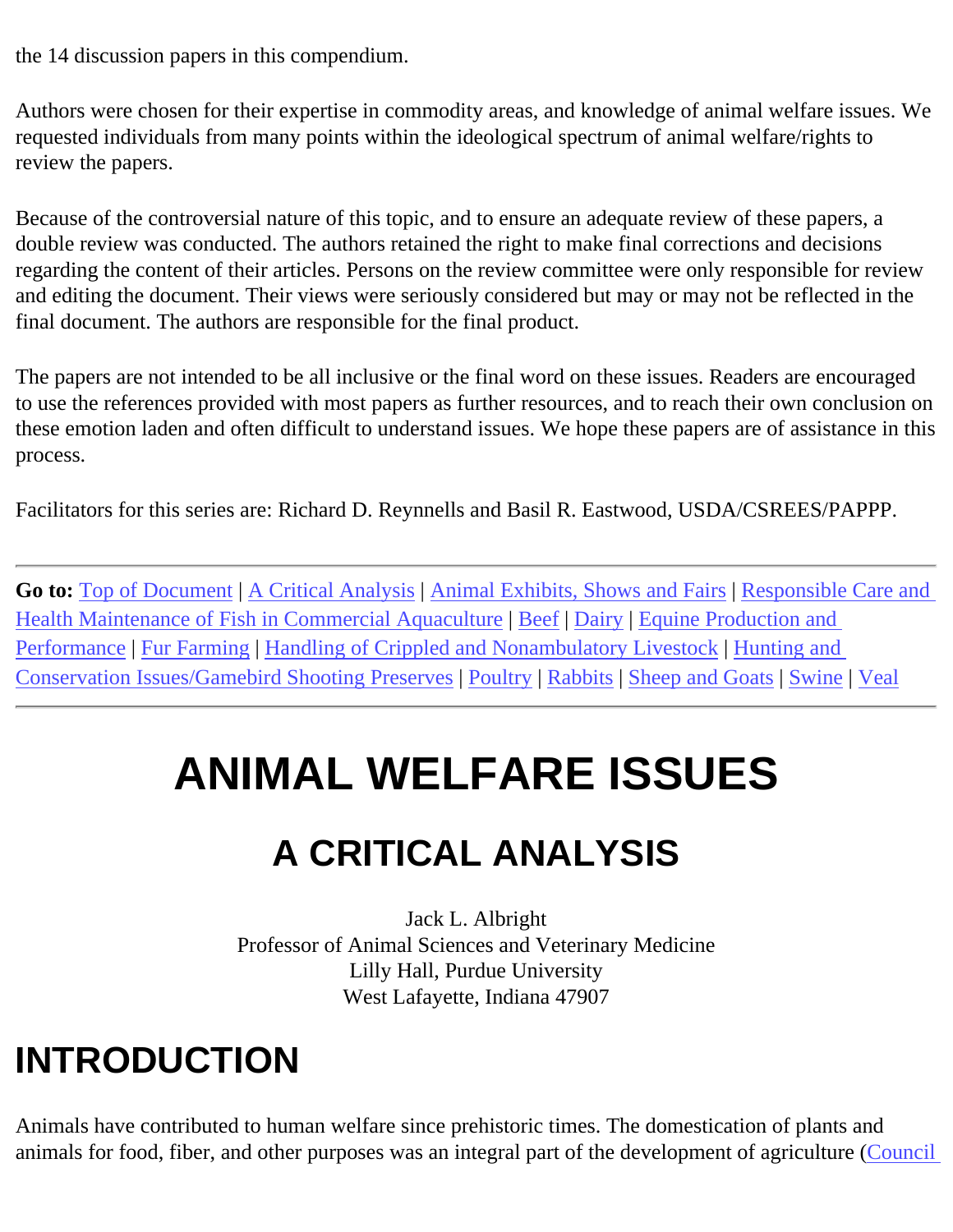#### [for Agricultural Science and Technology \[CAST\] 1981](#page-17-0)).

During the years in which humans and animals have interacted since animal domestication, changes have been made in both the animals and their husbandry. The act of male castration, possibly the first surgery, was practiced first on humans without anesthesia ([CAST, 1981\)](#page-17-0). Later, large animal species were castrated as part of the domestication process. Without the widespread use of this incidental surgery early in the animal's life, control of cattle for the development of settled agriculture would have been delayed. Use of oxen (castrated male bovine) as the first nonhuman power source made possible the production of enough grain to release some of the people from the responsibility of food production ([CAST, 1981](#page-17-0)). This, in turn, permitted the development of civilization with decreasing agricultural orientation.

Today, people use animals to ride; to provide power; to serve as guards; to assist with specific types of jobs; and to become subjects for research. Many people also find satisfaction in companionship from pets, as well as from the use of dogs for hunting, horses for riding, and various animals as participants in competitive events. However, the primary importance of domestic animals for people in the United States is as a source of milk, eggs, meat, wool, hair, leather, pharmaceuticals, and other byproducts.

# **DISCUSSION**

## **Efficiency**

Mench and Van Tienhoven ([1986\)](#page-18-0) report that remarkable increases in the efficiency of poultry and livestock production have occurred during the last half-century. In the United Sates, for example, the number of eggs a hen lays annually has doubled during this period, while the amount of feed consumed for each egg produced has decreased by 50 percent. Because of these improvements in egg production and feed efficiency, the cost of eggs to the consumer since 1925 has risen by only 40 percent, which is considerably less than the cost increases of most other consumer goods. Similar trends are apparent in beef, pork, poultry meat, and dairy production ([CAST 1980\)](#page-17-1).

Many factors have contributed to these improvements. Major roles in increasing efficiency and improving animal health have been played by sophisticated techniques of artificial selection; advances in the detection, treatment, and prevention of disease; mechanization of farm labor; and the development of nutritionally balanced animal feeds. In addition, the increasing use of light- and temperature-controlled housing provides protection from extremes of weather and predation and permits the control of the photoperiod necessary to stimulate growth and reproduction [\(Mench and Van Tienhoven 1986](#page-18-0)).

## **Food and Production Guidelines**

Farmers and consumers have benefitted greatly from the modernization of animal agriculture. However, since the publication of "Animal Machines -- The New Factory Farming Industry," by Ruth Harrison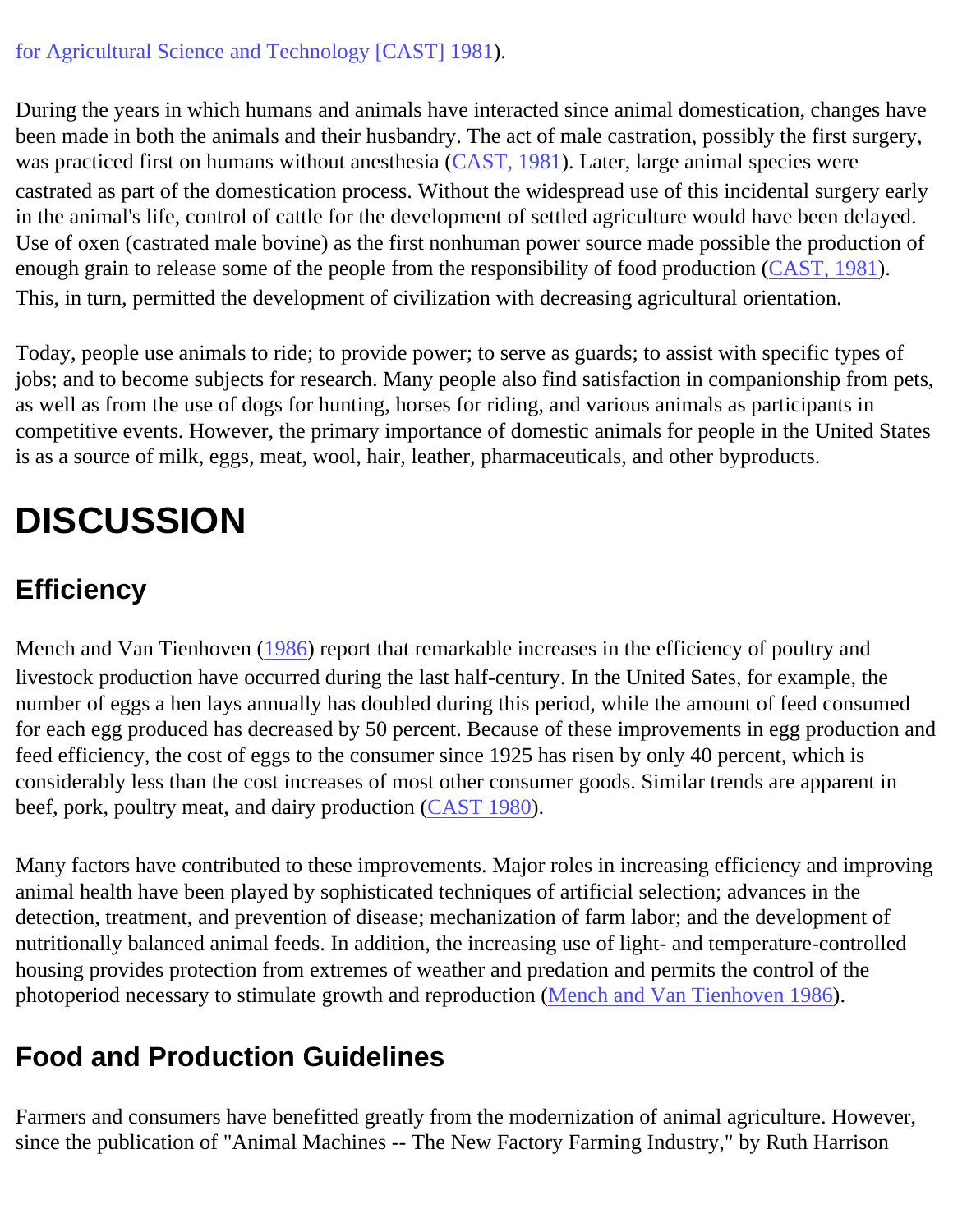([1964](#page-17-2)), public concern about the treatment of farm animals has risen steadily. Harrison found most of her examples in the farming and veterinary press. With a foreword by Rachel Carson, of "Silent Spring" fame, Harrison's book was especially critical of (1) the use and misuse of hormones, antibiotics, and additives to animal feeds and (2) the care and handling of farm animals, especially hens kept in cages and veal calves housed in crates.

This book landed like a bomb in England. Within a year the Brambell Report [\(1965](#page-16-0)) to Parliament, which inquired into farm animal welfare, was published. The investigation was followed by the release of various Codes of Recommendations for the Welfare of Livestock in the U.K. [\(1971\)](#page-16-1) including chickens, turkeys, pigs, cattle, sheep, rabbits, and ducks. The codes are advisory; failure to observe them is not in itself an offense. They have legal standing, however, and a person cannot claim ignorance of them as a defense.

The passage of legislation regulating animal production in England and the European Economic Community is complex and analyses of it can be found elsewhere [\(Ewbank, 1988](#page-17-3)). Similar legislation has been proposed by animal welfare groups in the United States.

A growing number of U.S. agricultural commodity groups have guidelines and codes of practice on animal welfare in place. Guides that have been produced voluntarily by industry provide good examples of the ethical placement of priority on animal care and handling, as well as the self-policing nature of industry (See Supplemental Reading -- General Guidelines). A useful starting point for U.S. guidelines on farm animals is the Guide for the Care and Use of Agricultural Animals in Agricultural Research and Teaching ([Consortium, 1988](#page-17-4)). Chapters 5 through 11 include separate guidelines for husbandry for beef cattle, dairy cattle, horses, poultry, sheep and goats, swine, and veal calves. The guide was prepared by animal scientists, veterinarians, industry representatives, and agricultural engineers.

Certain commercial husbandry procedures that may cause some temporary discomfort or pain are done to sustain the long-term welfare of animals. These special agricultural practices are widely accepted as standard operating procedures if they are:

- warranted within the context of agricultural production,
- performed by or under the direct supervision of capable, trained, and experienced personnel, and
- performed with precautions taken to reduce pain, stress, and infection.

Husbandry procedures and production methods should be revised as research at agricultural research stations and elsewhere suggests improvements. Research on improved methods and procedures is encouraged [\(Consortium 1988\)](#page-17-4).

## **Animal Suffering**

Cruelty is defined as having or showing indifference to, or pleasure in, another's pain or suffering.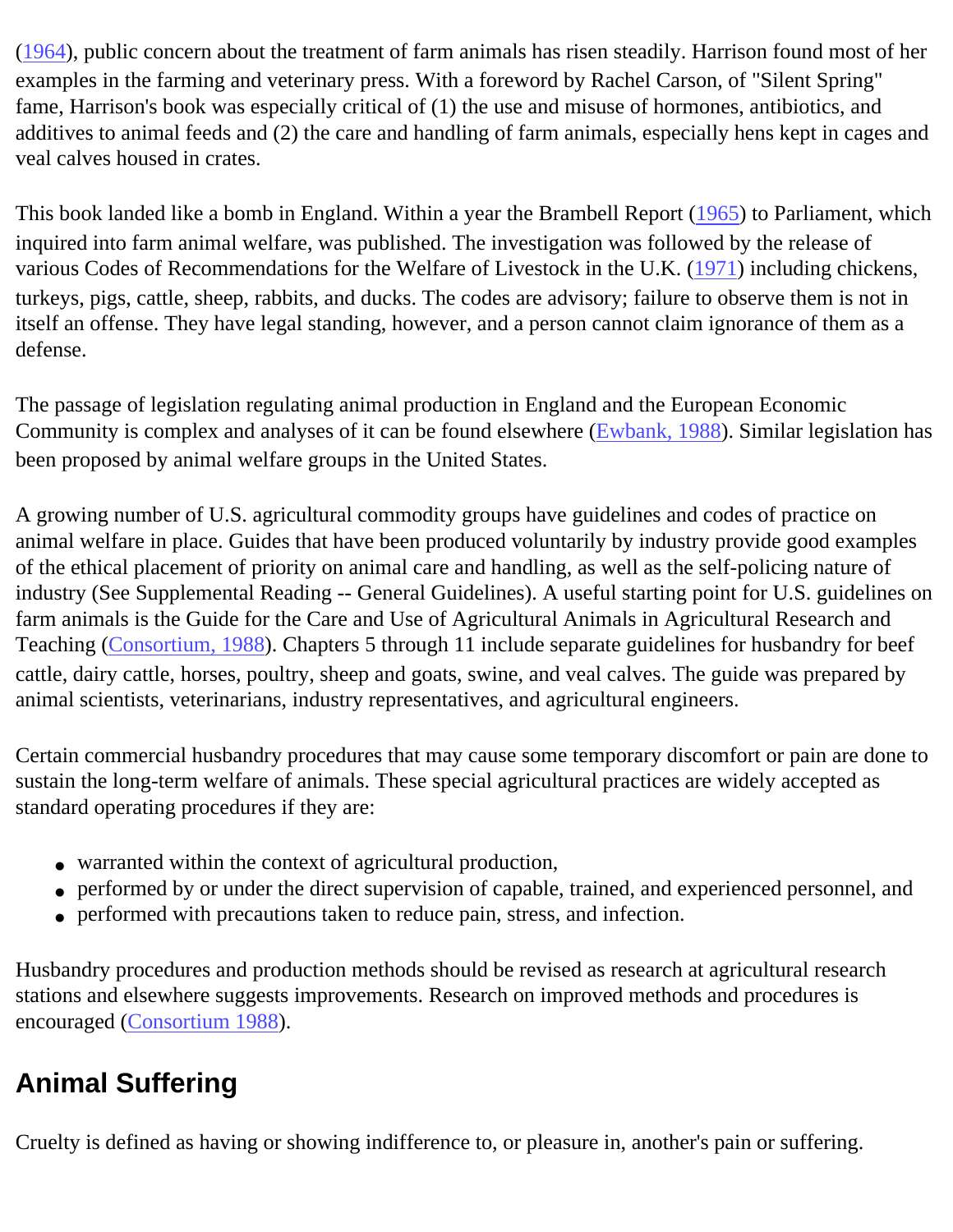Producer-originated animal suffering has been categorized in three areas:

- **neglect**, e.g, failing to provide an animal with a vital requirement such as food, water, or shelter,
- **abuse**, e.g, striking or willfully harming an animal with a club or instrument of harm, and
- **deprivation**, e.g, limiting an animal's freedom or preventing an animal from associating with others of its kind ([Ewbank, 1980\)](#page-17-5).

Most humane societies can identify animal suffering and follow through with legal prosecution. There should be no place in any industry for those who mistreat animals.

Cases of deprivation are difficult to resolve, as they involve the denial of certain, perhaps less vital, needs of the animal's environment. In some cases, these needs have not been definitely established. The veal industry is an example. Earlier introduced as HR2859 and HR84, the Veal Calf Protection Act [\(1989](#page-19-0)) assumed that close quarters and lack of physical contact among veal calves caused behavioral and social deprivation. The counter-argument is that placing the animals in individual stalls helps prevent spread of disease. This issue and related ones concerning rigid diet, iron status, additives, and government regulation, as well as the need for further research, have been carefully stated. They remain unresolved ([Schwartz 1990\)](#page-18-1).

That farm animals can suffer and have "behavioral needs" was expressed in the Brambell Report [\(1965\)](#page-16-0) from England. Since that time, many English and other European animal welfare advocates, administrators, and scientists have accepted "behavioral needs" as doctrine. In the United States, issues related to animal behavior, physiology, the external appearance of animals, ways of expressing emotion, learning processes, and "behavioral needs" are still being discussed. Research and interpretation concerning farm animal perception and cognition are needed ([Curtis and Stricklin 1991\)](#page-17-6).

A scientific assessment of animal welfare was compiled earlier by Fox ([1984\)](#page-17-2), who studied welfare determinants; cognitive ethology; animal sentience, sapience, and self-awareness; and animal consciousness, feeling, and suffering. Duncan and Petherick ([1991](#page-17-7)) have distinguished between needs and desires, sensing or detecting, feeling and perceiving, memory and learning (expectation or anticipation), recall, and awareness. More recently, the idea has emerged that welfare is mainly ([Dawkins 1990\)](#page-17-8) or solely [\(Duncan 1993;](#page-17-9) [Duncan and Petherick 1991](#page-17-7)) dependent on what the animal feels. Stanley Curtis has stated that farm animal regulations are inevitable in the future only if producers fail to police themselves properly. Expressing concern about the impact of animal activists on legislation, Curtis says:

As activists push for farm animal regulations, it's vital that those regulations be based on research about how animals think and feel. I'm very concerned about letting naive people decide what's best for animals, because we all tend to anthropomorphize -- when we look at an animal, we imagine ourselves in the animal's place. But what the animal itself thinks and feels is more important than what we imagine. That's really the crux of the issue ([Martz,](#page-18-2)  [1991](#page-18-2)).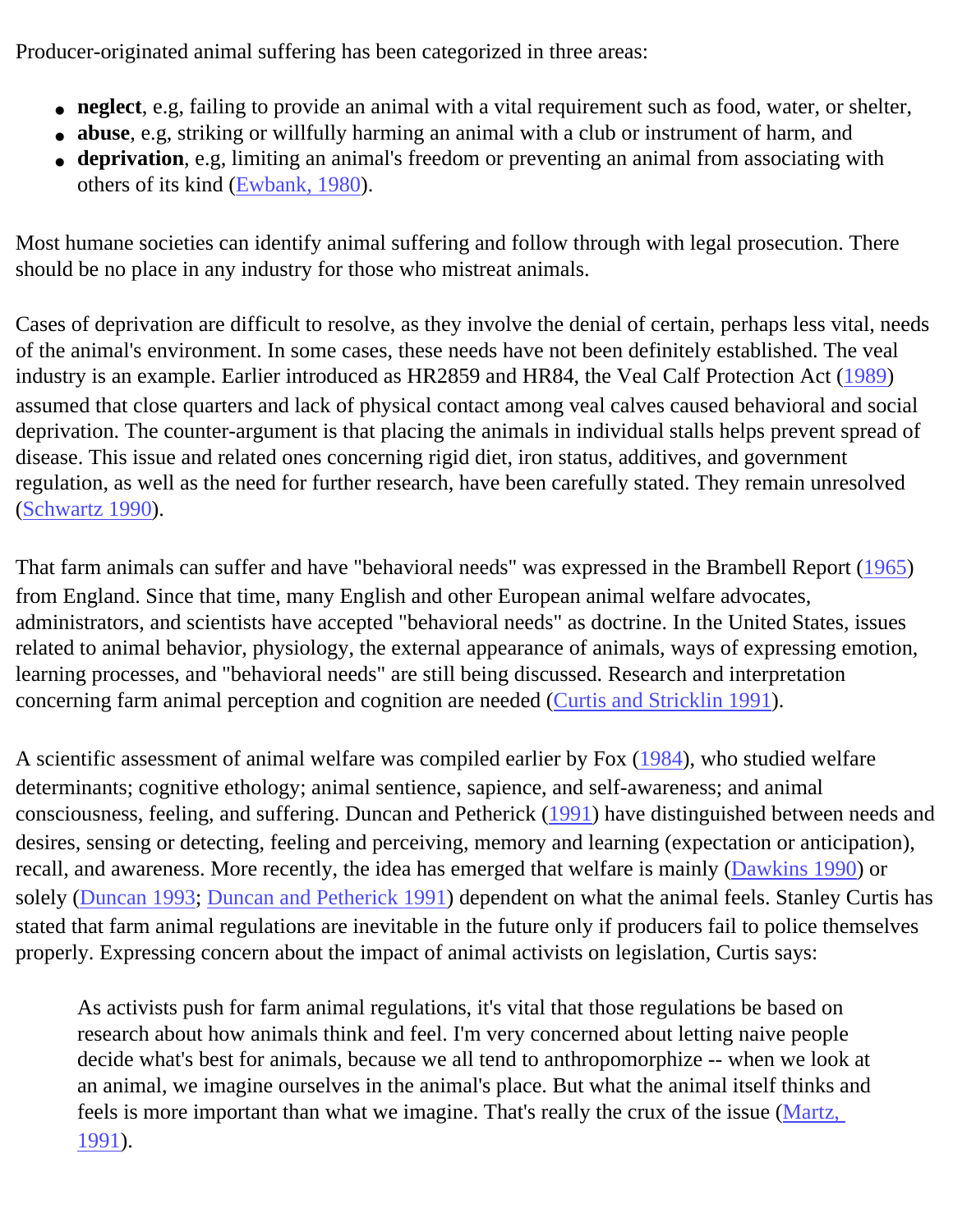Narveson [\(1986](#page-18-3)) is critical of Regan's ([1983](#page-18-4)) statement that animals have "concepts" and that "perception, memory, desire, belief, self-consciousness, intention, a sense of the future" are among the leading attributes of the mental life of normal mammalian animals aged one year or more.

In the animal welfare movement, there is concern over the consciousness of suffering [\(Harrison 1964](#page-17-2); [Singer 1975](#page-18-5), [1990](#page-19-1); [Mason and Singer 1980,](#page-18-6) [1990;](#page-18-7) [Dawkins 1980;](#page-17-10) [Fox 1980,](#page-17-11) [1984\)](#page-17-12). Animal welfare activists suppose that animals may be conscious of suffering if either the structure of their nervous systems or their reactions to stimuli resemble those of humans. The reactions of farm animals to stimuli of pain or fear, which we at once recognize as resembling our own, are of three kinds ([Baker 1948](#page-18-5)):

- the struggle to escape,
- $\bullet$  the contortion of parts of the body, especially the face,
- the production of sounds that are unusual in the ordinary course of life and are either loud and piercing or subjectively appear to us as mournful.

Barbara Orlans ([1993](#page-18-8)) modified a chart by Katherine Morgan (1986) that provides [an overview of](#page-124-0)  [classification categories of animal-related organizations](#page-124-0). These preliminary classifications use attitudes toward animals, from exploitation to liberation, to label various types of organizations. The Orlans model, which uses five categories, is included. The Morgan model lists six categories of organizations, including the additional "animal control" designation.

## **Welfare: Definitions and Explanations**

The elusive nature of defining the concept of animal "welfare" has been summarized by Ewbank (1988) as follows:

Many attempts have been made to define the term welfare as applied to animals. Two recent and widely used definitions are: 'Welfare on a general level is a state of complete mental and physical health where the animal is in harmony with its environment' [\(Hughes](#page-17-13)  [1976](#page-17-13)), and 'The welfare of an individual is its state as regards its attempts to cope with its environment' [\(Broom 1986](#page-16-2)).

Both definitions refer in a general way to the balance which exists between the animal and its surroundings. They are not immediately helpful at the practical level in determining whether an animal is in fact enjoying a correct balance. For practical purposes, there is merit in simply replacing the word 'welfare' by the terms 'health' and 'well-being', both of which have strong positive components. Health is more than the mere absence of disease and well-being is more than the absence of discomfort and distress. This positive approach is to be welcomed because it inherently encourages high standards and it also plays into the natural pride of the good stockman in having contented, thriving and productive animals.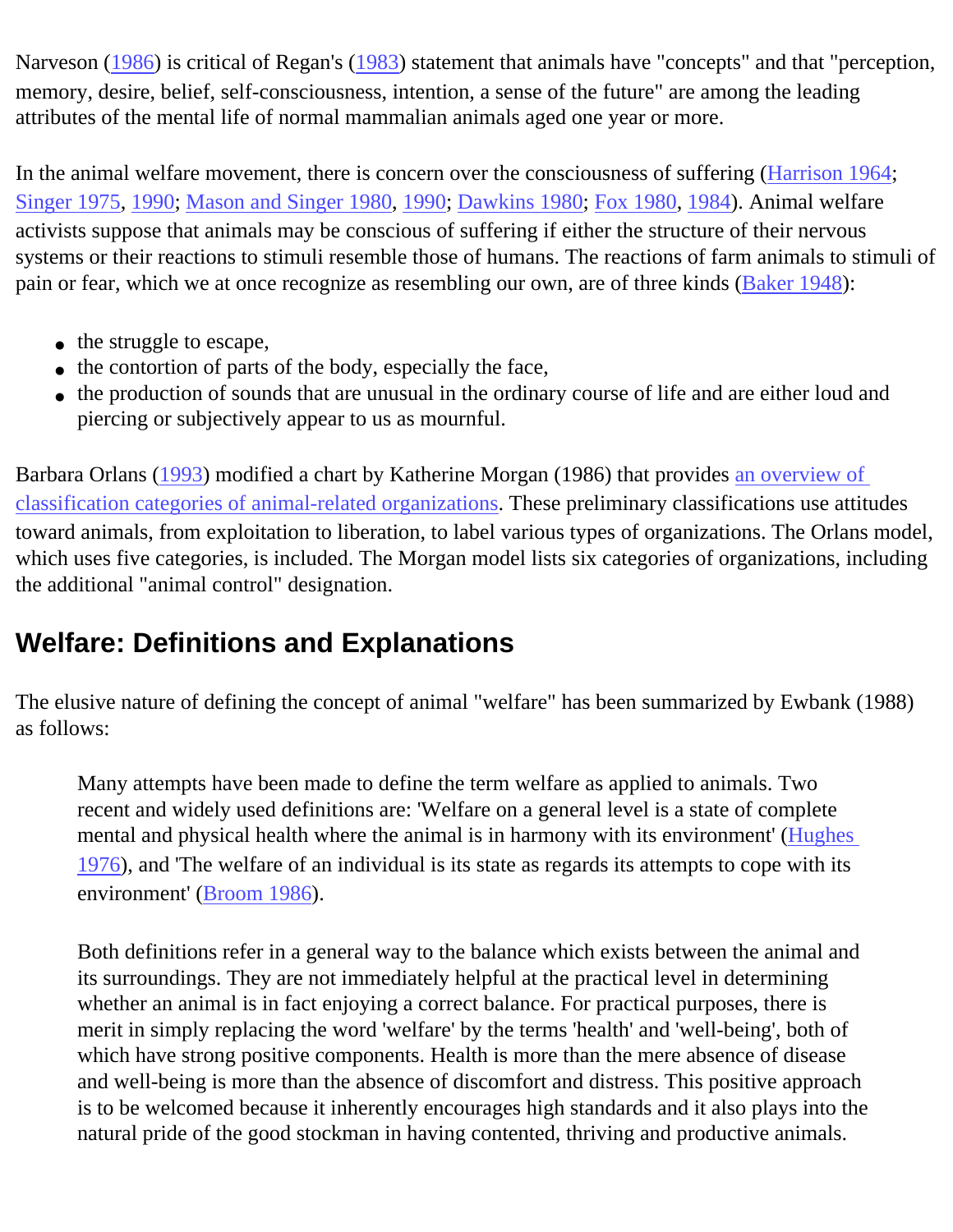In the past, farm animal welfare has been considered primarily in relation to maximization of productivity. Fox ([1984](#page-17-12)) states that there are no clear-cut correlations between productivity and animal well-being. He claims, however, that neglecting the welfare side of farm animal science by making productivity the sole criterion of sound husbandry practices can be counterproductive. When greater attention is given to the animals' physiological, emotional, and behavioral well-being, he states, the animal will be healthier and more productive. Fox apologizes for not offering a "variety of easily adoptable, tried and true, humane and more profitable alternatives." Still, he says, "These will come when all of us who are involved begin to think less in terms of productivity, short-term costs, and other narrow self-interests, and more in terms of the animals, their well-being, our treatment of them and our moral humane obligations toward them, science and ethics notwithstanding."

In addition to productivity, criteria that should be considered in assessing welfare or well-being are animal behavior, health, musculoskeletal soundness (lameness), reproduction, immune status, and physiological endpoints [\(Albright 1987](#page-16-3) and [Zimbelman 1991\)](#page-19-2). It is vital both for the health and well-being of the animals involved and for the financial future of the farming industry that an increasing critical interest should be taken in the mixture of economic, scientific, ethical, aesthetic, and practical concepts that make up the complex subject of animal welfare, and that action should be taken on the new knowledge and ideas thus gained ([Ewbank 1988\)](#page-17-3).

## **Animal Welfare and Animal Rights**

What is the distinction between animal welfare and animal rights? Animal welfare reflects people's concern for the humane treatment of animals and is regarded as more representative of the societal mainstream. It appears to have growing support from society at large. In contrast, proponents of animal rights hold that animals must not be exploited in any manner. In other words, the only interactions humans should have with animals are those that occur by happenstance or those that are initiated by an animal. Animal rights advocates believe that animals have basic rights -- many say, the same as people - to be free from confinement, pain, suffering, use in experiments, and death for reason of consumption by other animals (including humans). Thus, animal rights advocates oppose the use of animals for food, for clothing, for entertainment, for medical research, for product testing, for seeing-eye dogs, and as pets. Currently, animal rights doctrine is essentially philosophical, anti-vivisectionist, vegetarian, pro-activist, moralistic, and urban-based [\(Albright 1986](#page-16-4)). The animal rights proponents believe that humans have evolved to a point where they can live without any animal products -- meat, milk, eggs, honey, leather, wool, fur, silk, byproducts, etc. These advocates offer a long list of concerns in support of the conclusion that neither medical researchers nor the cosmetic industry has the right to experiment on animals. They also conclude that the animal kingdom is exploited by hunters, zoos, circuses, rodeos, horse racing, horseback riding, the use of simians (small primates) to assist quadraplegics in wheelchairs, and by the keeping of animals as pets.

[Kim Bartlett,](#page-16-5) editor of "The Animal's Agenda," a magazine published by the Animal Rights Network, Inc. in 1991, states: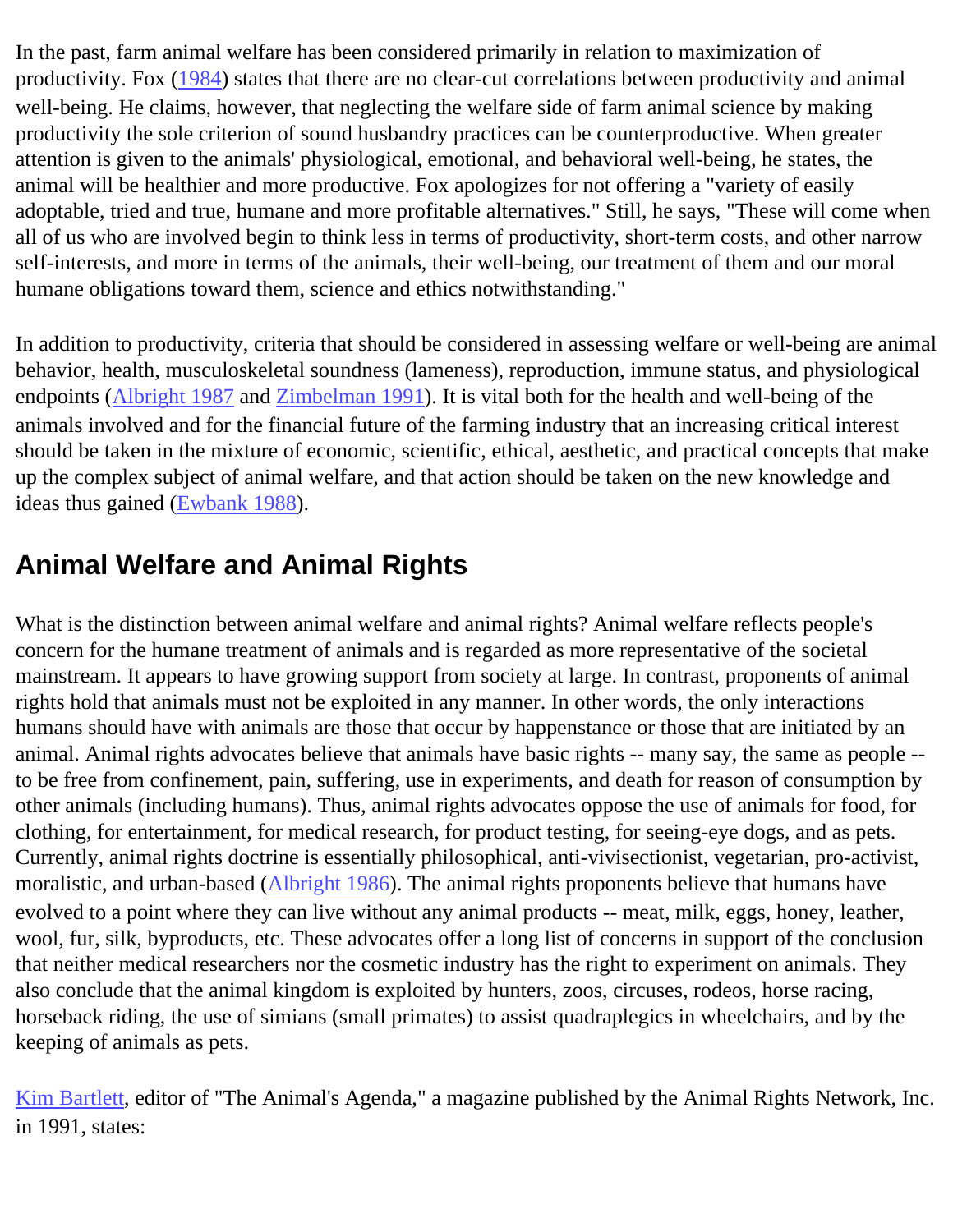It is indeed true that there is a fundamental theoretical difference between animal 'rights' and animal 'welfare,' as commonly defined: the animal 'rights' advocate would argue that animals have certain inalienable moral rights which humans should not violate; the animal 'welfarist,' however, accepts the notion that humans have a right to use animals, as long as suffering is reduced or eliminated. In theory, the animal 'welfarist' would work exclusively for the *reform* of cruel or abusive situations to *alleviate* animal suffering, while the animal 'rights' activist would focus on the *abolition* of cruel or abusive situations to *eliminate* animal suffering."

Animal rights advocates often express concern for welfare problems, but the eventual or hidden animal rights agenda is that of a purist. In one example, the goal is not larger cages/pens but the elimination of cages/pens. The concept of not using animals for any reason at all eliminates choices or discussion. Thus, the debate over how best to promote animal welfare shifts to a debate on animal rights versus human rights ([Mathis 1991\)](#page-18-9).

The case for animal rights has yet to be fully argued as a test case in a court of law. Under English common law, animals are considered to be personal property, and the animals themselves have no rights. In a U.S. case, the court decided that a dog "is something else" -- not just a thing, but occupying a special place somewhere between a person and a piece of personal property. The court ruled that the plaintiff had suffered mental anguish and despondency due to the defendant's wrongful destruction of the remains of her dog for whom she had planned an elaborate funeral; she was awarded damages beyond the market value of the dog (Kay Corso, Plaintiff, vs. Crawford Dog and Cat Hospital, Inc. Defendant. 97 Misc. 2nd 530: 415 N.Y.S. and 2nd 182 Civil Court of the City of New York, Queens County, March 22, 1979).

## **The Pros and Cons of Animal Rights**

Salt ([1892](#page-18-10)) preceded Singer ([1975](#page-18-5)) by many years with a discussion of the rights of animals and possible lines of reform. However, sensitivity to issues involving animal rights intensified into a movement in the mid-1970s. The modern movement gained momentum with the publication of "Animal Liberation" by philosopher-vegetarian Peter Singer in 1975. The philosophy of Peter Singer, who many consider the "father" of the modern-day animal rights movement, is not a "rights" philosophy at all. "Animal Liberation," a seminal work, calls for humans to consider the "interests" of all sentient beings ([Bartlett](#page-16-5)) [1991\)](#page-16-5).

Since 1975, many other departments of philosophy and religion have picked up the battle cry. Early Christian churches professed that animals do not have souls. Gradually, however, societies have admitted that, because animals experience pain, it is not too far-fetched to believe that they also have feelings. Until recently, human language, upright locomotion, use of the thumb, and the ability to solve complex problems were attributes humans cited to "keep animals in their place" ([Albright 1986](#page-16-4)).

In his book, Singer denounced animal pain and suffering while supporting freedom for animals. He also defined a new form of prejudice called "speciesism." He defined speciesism as a prejudice or an attitude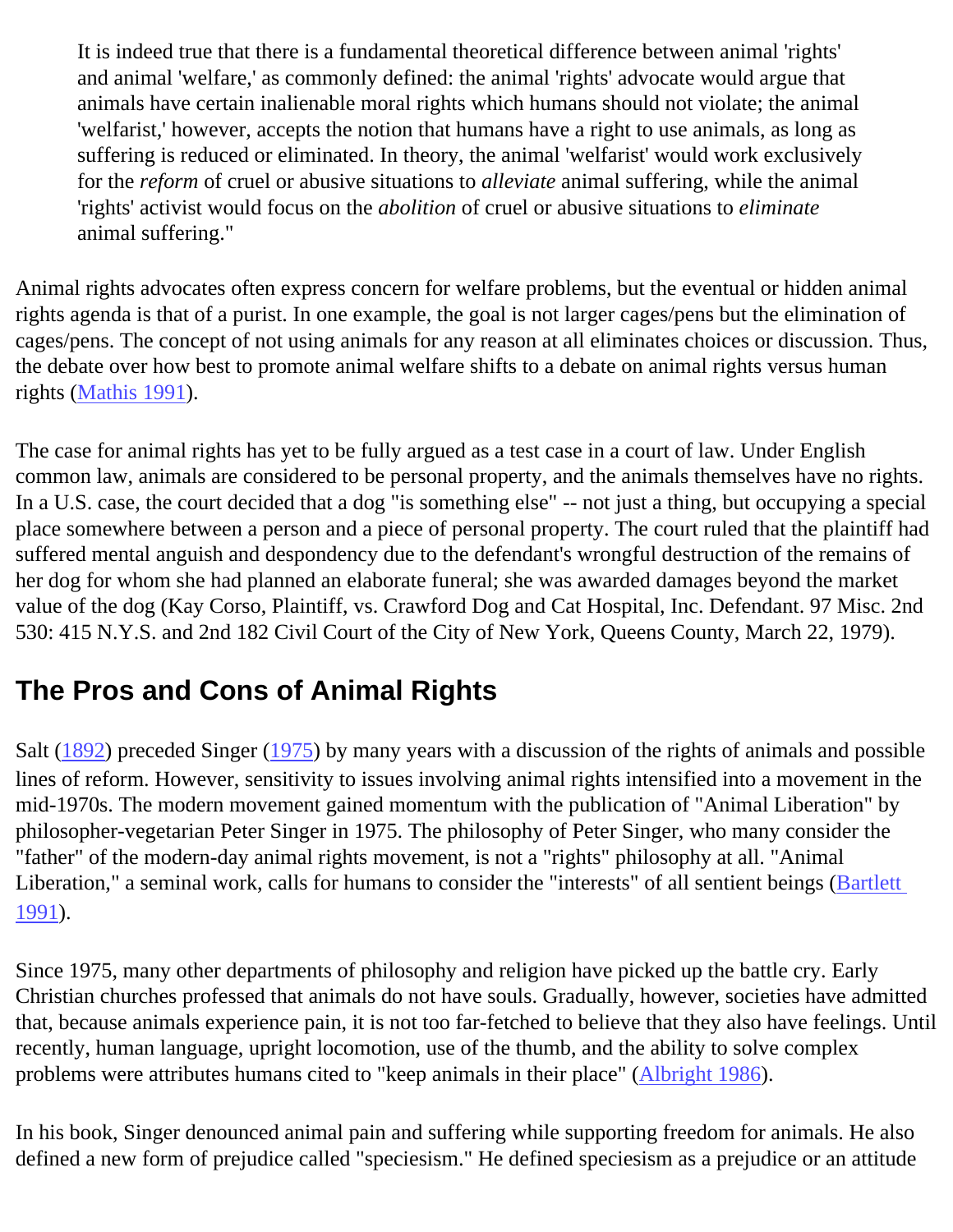of bias toward the interests of members of one's own species and against the members of other species. To avoid speciesism and cruelty to animals, Singer espouses vegetarianism as a form of boycott as well as a lifestyle. The preface to the second edition of "Animal Liberation" ([Singer 1990](#page-19-1)) states, "The strength of the case for Animal Liberation is its ethical commitment; we occupy the high moral ground and to abandon it is to play into the hands of those who oppose us." The book has had an enormous impact as a forceful call to arms for the general reader, especially on the subjects of "factory farming," the use of animals in medical research, and vegetarianism as morally and socially necessary. The question of animal rights and total abolition of the use of animals in science, animal agriculture, and commercial and sport hunting and trapping also have been the subject of published works by many other philosophers ([Albright](#page-16-4)  [1986\)](#page-16-4).

Another proponent of animal rights is philosopher Tom Regan [\(Regan 1983](#page-18-4), [1989;](#page-18-11) [Regan and Singer](#page-18-12) [1976\)](#page-18-12). Regan's book, "The Case for Animal Rights ," could very well be called "The Case for Mammal Rights," because his use of the term "animal" seems to refer to "a mentally normal mammal a year or more in age." Regan explores the implications of the use of animals for food, the hunting and trapping of animals, and the use of animals in science:

On this view, animal agriculture, as we know it, is unjust because it fails to treat farm animals with the respect they are due, treating them instead as renewable resources having value only relative to human interests. Animal agriculture, as we know it, is wrong, not only when farm animals are raised in close confinement in factory farms, but also when they are raised 'humanely,' since even in this case their lives are routinely brought to an untimely end because of human interests....The rights view will not be satisfied with anything less than the total dissolution of the animal industry as we know it.

In the last chapter, Regan sets forth his reasons for believing that vegetarianism is morally obligatory.

Elsewhere (1989), Regan has written: "I regard myself as an advocate of animal rights -- as a part of the animal rights movement. That movement, as I conceive it, is committed to a number of goals, including:

- $\bullet$  the total abolition of the use of animals in science,
- the total dissolution of commercial animal agriculture, and
- the total elimination of commercial and sport hunting and trapping."

In a moralistic style of writing that Regan himself terms "disciplined passion," he concludes this article by stating that "the fate of animals is in our hands. God grant that we are equal to the task." Earlier ([Regan](#page-18-12) [and Singer 1976](#page-18-12)), Regan sowed seeds of doubt and suspicion about agricultural animal systems: "For the fact is that in ever-increasing numbers farm animals are being raised in incredibly crowded, unnatural environments according to what are called "intensive rearing methods." Some of the details and consequences of these methods are presented in [Peter Singer's 1976](#page-18-13) essay "Down on the Factory Farm." Singer reveals that animals raised by these methods lead lives characterized by "extreme deprivation, pain and frustration."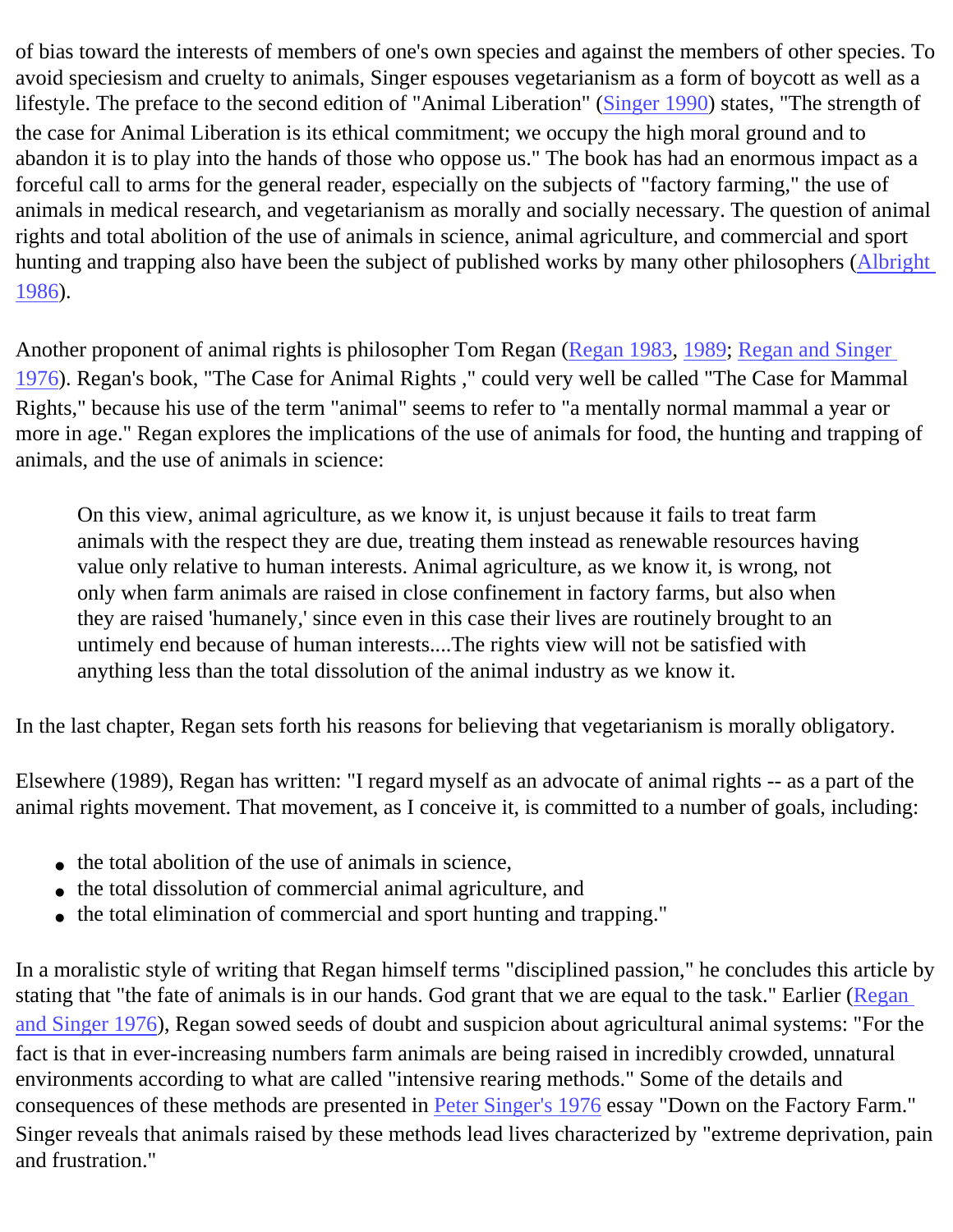At a 1991 animal protection symposium put on by the National Alliance for Animals, a call for the animal rights movement to distance itself from animal "welfare" was voiced by two prominent animal rights speakers: Regan, of North Carolina State University, and Gary Francione of Rutgers University Law School. Though the style and substance of their oratory was markedly different, both Francione and Regan characterized animal welfare as the "enemy" of animal rights; argued that the animal rights movement is being co-opted by proponents of animal welfare; and encouraged listeners to return to a belief in the fundamental principles of the animal rights doctrine, as articulated by Regan.

To Francione and Regan, the goals of animal "welfare" not only differ from animal "rights," they contradict them. In the words of Francione, "What you do when you merely ameliorate the conditions of enslavement is that you perpetuate the enslavement. And that is totally inimical to the goal of abolition." Regan stated that "people who work to improve the corrupt system of exploitation fail to understand this truth, a simple truth: to make injustice seem better is to prolong injustice" [\(Bartlett 1991](#page-16-5)).

In an attempt to consider differing points of view, the book "Animal Rights: Opposing Viewpoints" (Rohr [1989\)](#page-18-14) is recommended. It presents 32 articles debating the use of animals and whether they have rights. This book considers and debates five questions:

- Do animals have rights?
- Is animal experimentation justified?
- Should animals be used for food?
- Does wildlife need to be protected?
- How can the animal rights movement improve animal welfare?

A helpful periodical bibliography and list of critical thinking activities (especially for students) are included with each chapter. The activities help students distinguish between fact and opinion, develop the ability to empathize, recognize deceptive arguments, recognize statements that are provable, and evaluate sources of information.

Drs. Rowan and Tannenbaum ([1986\)](#page-18-15) from Tufts University take a more moderate animal rights view. "We believe that animals have some rights and that we have important moral obligations regarding animals, but we also believe that at least some use of animals for human ends is legitimate." They conclude "...it would be most unfortunate if the concept (of animal rights) became equated with one particular political movement -- such as those seeking to abolish any humane use of animals. The concept of rights is both powerful and subtle and must be used with care and precision to explore our relationship with and responsibility to animals."

"The philosophical animal rights debate is a question of absolutes -- either you use animals or you don't," says Curtis. "The vast majority of people in the world today have decided to use animals because they want meat and other products of animal origin. It's an issue that's already been decided in our society. The more complex issue that remains open for discussion is animal welfare, and that isn't a matter of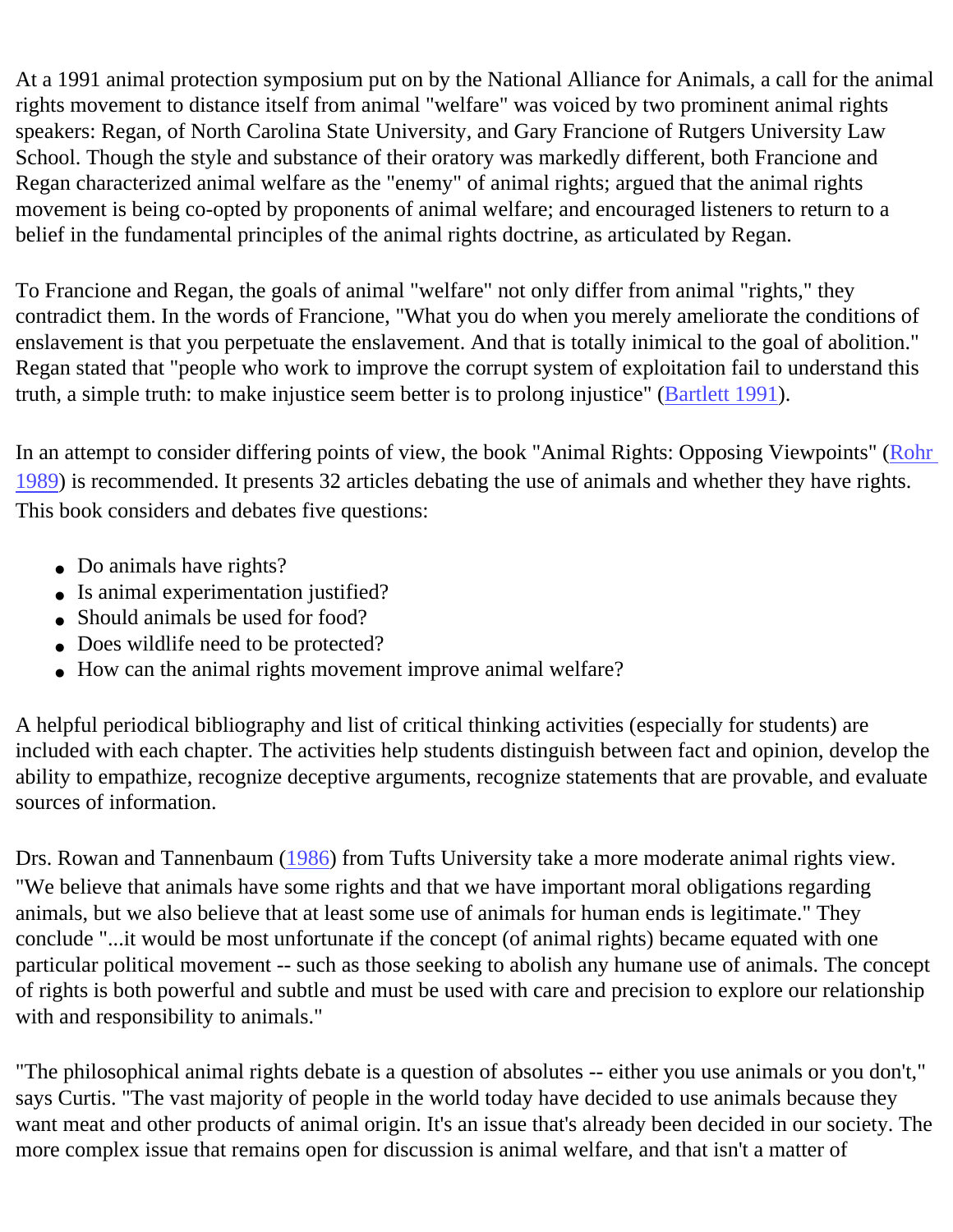absolutes. Animal welfare concerns our moral responsibility to support the well-being of animals. This concern always sparks angry debates, because each and every human being is going to have a different opinion about where to draw the line" [\(Martz 1991\)](#page-18-2).

Thompson [\(1992](#page-19-3)) has presented an overview of animal welfare and animal rights as they relate to biotechnology. First, criticisms of the use of animals in scientific research have led to reforms, as well as constraints, and increased costs on research practices in all areas of biological sciences. Second, some potential political allies for opposition to biotechnology may lead animal activists to target the products of recombinant DNA research. Third, the potential for using recombinant DNA techniques to develop new animal genomes (i.e. transgenic animals) may raise special questions for animal well-being. Finally, the public's perception of a lack of compassion for animal interests on the part of the research community may be a component of a vague, but extremely significant, antipathy toward science in general. Opposition to biotechnology may be cited, along with the perception of scientific dishonesty that has led to public disenchantment with science and scientists. If so, a willingness to understand and take seriously the issues of animal well-being and of public attitudes toward animals will be a component of responsible science in the coming decades.

A discussion of ethical issues on the care and use of animals commonly presumes a distinction between animal welfare and animal rights, but the distinction itself has become the source of much confusion. There are at least three ways to draw the distinction. Thompson [\(1992\)](#page-19-3) refers to political, conceptual, and philosophical objectives. He includes an ethical analysis of each.

## **Vegetarianism**

Vegetarianism is not new. The word "vegetarian" was invented in 19th century gland. Early Greek thinkers advocated a vegetarian diet in reaction to over-indulgence in animal flesh and wine. Excesses finally gave birth to the vegetarian movement in both Greece and Rome. Pythagoras (6th century B.C.) argued for vegetarianism on the basis of transmigration of souls between humans and animals. Plato (5th-4th centuries B.C.) drew sharp distinction between the rational soul of humans and appetitive soul of animals and claimed that superior rational humans naturally rule over inferior appetitive animals. He characterized animal existence as "beastly", sexually wanton, lawless, murderous, and warlike, but was sympathetic to vegetarianism as an ideal. Aristotle (4th century B.C.) claimed that animals with a lower type (sensitive) soul are meant to serve the purposes of humans, who have a higher type (rational) soul. This idea has heavily influenced to the present day a Western anthropocentric view of animals [\(Magel](#page-18-16)  [1989\)](#page-18-16).

The idea that it is morally wrong to eat animals also held sway for about 1,000 years among some of the most prominent ancient Greek philosophers. The idea died out in the Western world for almost 1,700 years. Since the 1970's, however, there has been a resurgence of interest in vegetarianism, marked by lively debates and the emergence of a substantial literature in the form of scholarly books and articles ([Dombrowski 1984](#page-17-14)).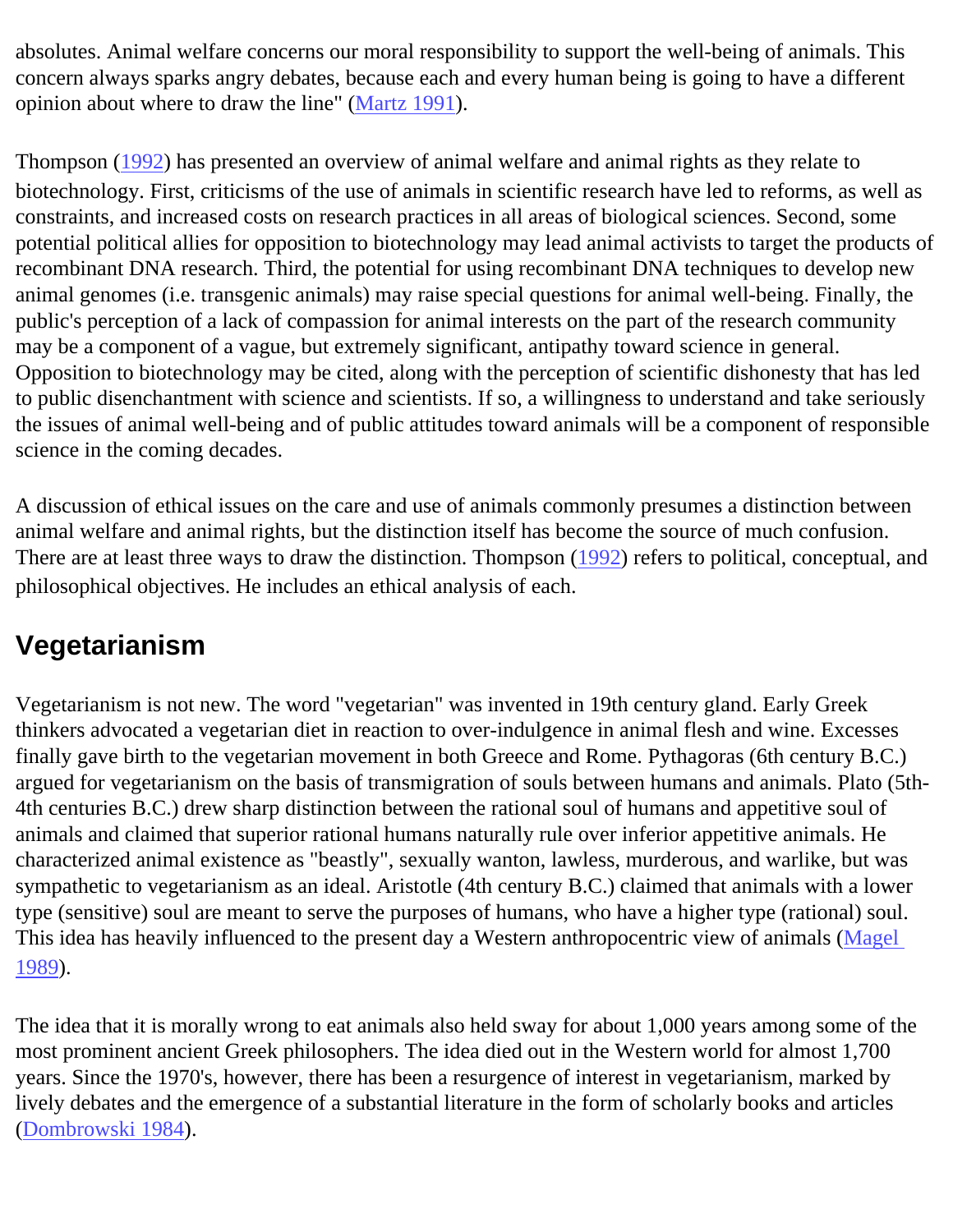The Vegetarian Information Service, Inc. (formed in 1976) has stated that major training, mobilization, planning conferences, and animal rights actions are being held. Their major objective is to promote vegetarianism and animal rights.

Alex Hershaft [\(1982](#page-17-15)), founder of the Farm Animal Reform Movement, president of the Vegetarian Information Services, and former editor of the "Vegetarian Times," has written about the emerging structure of the vegetarian and animal rights movement in the United States as follows:

...Where 1970 had begun the shift of public consciousness toward life-enhancing ideologies and 1975 sparked an explosive growth of the vegetarian and animal rights movements, 1980 was the year for reassessment and consolidation. At the same time, animal rights loomed as a prime candidate to become the major cause of the 1980's, just as civil rights and women's rights had been in the 1960's and 1970's. In fact, most animal rights advocates were graduates of those movements and viewed animal rights as a logical extension of those ideologies. Most importantly, ethical vegetarians and animal rights advocates discovered that, despite their diverse origins, their ideologies were one and that they had much more in common with each other than with the traditional wings of their respective movements. The fresh idealism and excitement of animal rights advocates provided a fitting complement to the experience, resources, and credibility of ethical vegetarians. Clearly, the time had come for the two movements to merge and to make a major impact on the social and economic fabric of American society. It was precisely with this goal in mind that, in the summer of 1980, we formed Action for Life -- a framework for arranging conferences and seminars to train and mobilize animal rights and vegetarian activists.

Lehman and Hurnik ([1980\)](#page-18-17), Department of Philosophy and Department of Animal and Poultry Science, respectively, at the University of Guelph, Ontario, Canada, prepared a paper entitled "On an Alleged Moral Basis of Vegetarianism." They formulated the argument (called the vegetarian argument) for the conclusion that it is wrong to kill animals for food. If this argument is acceptable, they said, then so is a parallel argument that it is wrong to kill plants for food. The parallel argument is not acceptable, and thus the vegetarian argument is not acceptable. Other basic premises of the vegetarian argument are discussed and challenged in their guest editorial.

Kathryn George ([1990\)](#page-17-16), Department of Philosophy at the University of Idaho, argued that the vegetarian ideal as a social goal for all would be wrong because it fails to consider the individual nutritional needs of humans. These needs vary throughout the stages of life with biological differences between the sexes and the eugenic effect of limiting the adaptability of the human species. She identified seven classes of individuals, comprising most of the earth's population, not required to be or become vegetarians.

There are many kinds of vegetarians. Hershaft has already alluded to ethical vegetarians. Does that mean that they are vegans and consume only plant sources? Some draw the line as lacto-ovo vegetarians (dairy products and eggs, respectively). There are pesco-vegetarians (fish), fruitarians ("nuterers") who consume only those plant sources that are ripe or mature (i.e. fruits, grains, and nuts).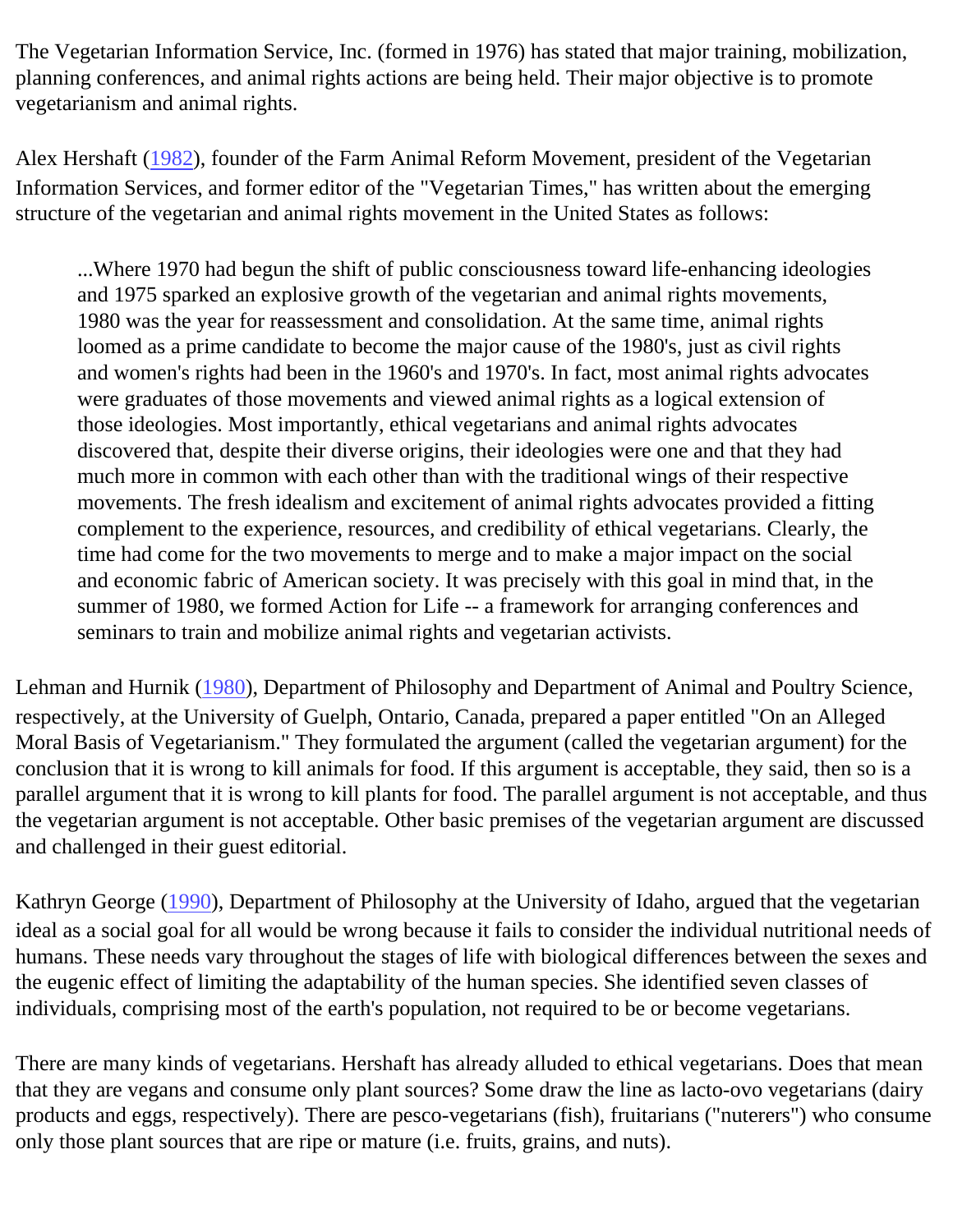Morris (1990) states eloquently that:

We humans, as evolved carnivores, have the right to live by our natural diet. Mankind is irreversibly adapted to a diet that contains meat as a major constituent and is no longer suited to a predominantly vegetable diet. Proof of this comes from those struggling peasant populations where meat is in short supply. Populations forced to suffer a low-protein, highcarbohydrate diet for prolonged periods eventually succumb to cirrhosis of the liver, pellagra, beriberi, kwashiorkor, and other serious deficiency diseases.

George Bernard Shaw, one of history's most famous vegetarians, is often cited as an example of a man who lived actively into his nineties through his special diet, but the truth is that he survived despite it, not because of it. Serious anemia, caused by his vegetarianism, was threatening to kill him at one stage and he could only be saved by accepting medication that included liver extracts. This made the leaders of the vegetarian movement furious and they savagely attacked the elderly playwright, apparently caring more for principles than for Shaw's continued survival. Shaw wrote a withering reply, in which he made the crucial point that the value of vegetarianism is greatly diminished by the fact that it is so difficult and expensive to do well, ending with the comment: 'The so-called simple life is beyond the means of the poor.'

For those who have not studied the problem this may be difficult to understand. Vegetables are cheaper than meat, but the problem is one of balancing the intake of vegetables in order to produce, by human cunning, the amino-acid balance so amply offered by every piece of meat. Different vegetables possess different essential amino acids, but not in the right combination: without the perfect combination of all of them, none of them works properly in the human digestive system. This means that, to produce a safe vegetarian meal, a delicate balance based on biochemical knowledge has to be achieved, employing just the right mixture of botanical elements. This requires patience and expertise and explains why it is that, in ignorant peasant communities, the unavoidable vegetable diet causes so many serious deficiency diseases. As things are at present, an efficient vegetarian diet is essentially a phenomenon of the affluent middle classes. By contrast, a crudely applied vegetarian diet for the masses remains a killer.

Vegetarians are quick to point out that this need not always be so: if advanced nutritional knowledge were applied on a global scale so that a carefully balanced plant diet could be mass-produced in starvation areas, there is hope that the terrible deficiencies caused by the absence of sufficient meat could be avoided. This is clearly a prospect for the future and an important one, since it seems that in any case there will never be enough meat for everyone.

There are additional difficulties, however, because certain crucial vitamins and minerals are missing from a purely botanical diet, even the most expertly balanced one. Clearly the vegetarian movement, despite its good intentions, is fighting against nature, and its unequal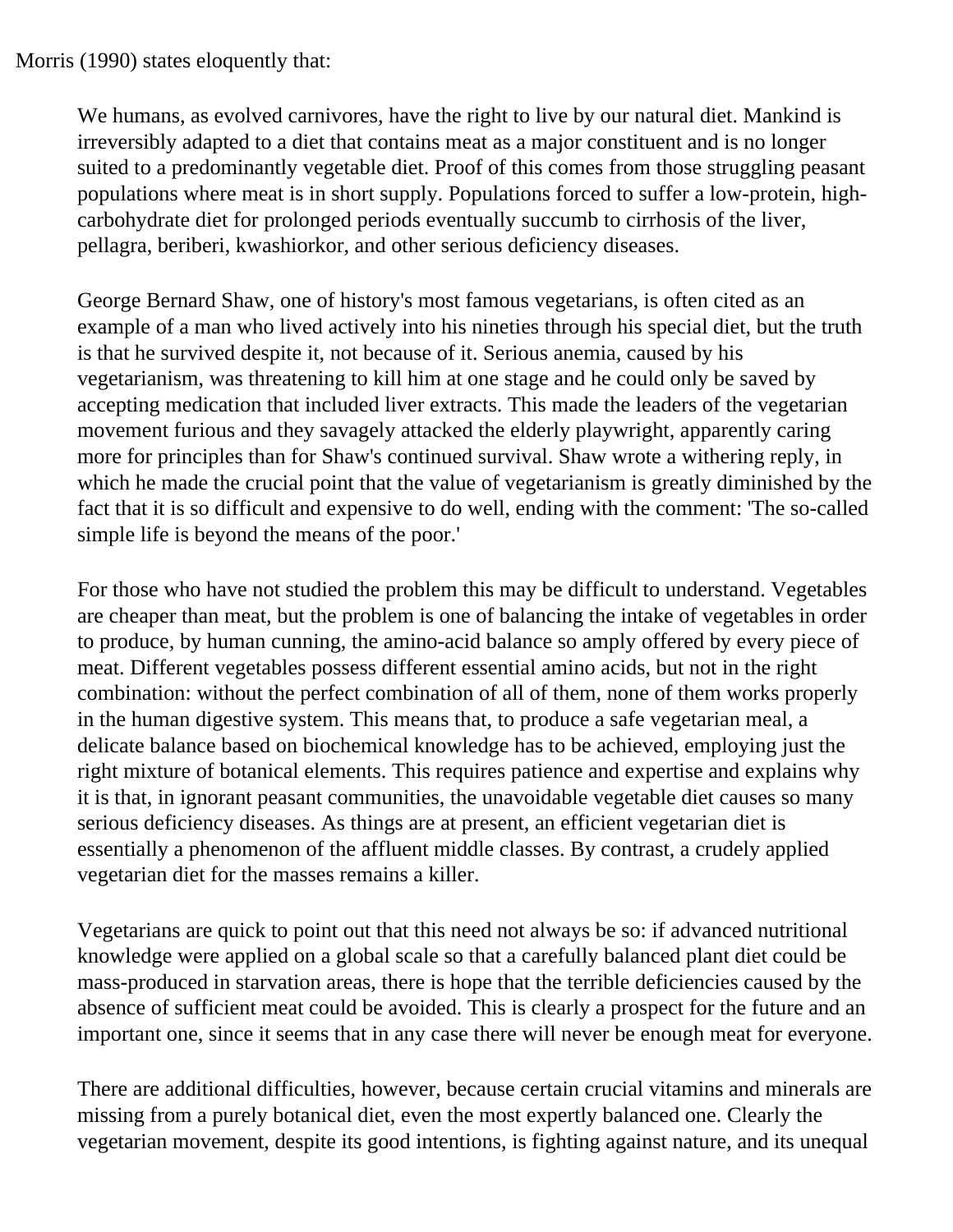struggle will continue until that far-off day when our biochemists have eventually succeeded in creating a complete synthetic diet from basic chemicals for us all to eat.

If meat is necessary for nutritional reasons, it must be admitted that its consumption makes hypocrites of many of us. Modern citizens love their joints of meat and their steaks, but how many of them would be prepared to carry out the killing, the degutting and the butchering themselves? Isolation from farming and from hunting has made us squeamish. We live in an age of specialization, when matters of life and death are kept discreetly at a distance. If we had to do the killing, many more of us would resort to the vegetarian or vegan solution than do so already. Those who market our food are well aware of this, which is why so much meat today is displayed in shapeless cellophane packets which give no hint of its natural animal origins. It is abstract food for a generation that prefers not to associate the meat it eats with the animals from which it comes.

There is nothing shameful about killing animals solely as a source of food. What is shameful, however, is the manner in which we treat many of them before we kill them. We all have to die, both humans and non-humans, but neither we nor they need to live miserable lives. There is no excuse for inflicting pain, frustration or deprivation on any of our food animals at any stage in their lives. Death may be inevitable but cruelty is not. If we must eat meat, then we must ensure that the animals we kill for our food live the best possible lives before they die. Anything less is a betrayal of the Animal Contract.

### **Related Issues**

Further scrutiny and scientific answers are needed in response to welfare questions being raised about such issues as antibiotics in animal feeds; hormone implants; pesticides in food production; the diet-health and nutrition controversy; food safety; feeding grain to farm animals versus hungry people; environmental issues (livestock grazing, methane production, manure management, deforestation, public lands, energy use, water use, etc.); genetic engineering and biotechnology (bovine and porcine somatotropin). Responses such as "Animal Agriculture: Myths and Facts" (Animal Industry Foundation, P. O. Box 9522, Arlington, VA 22209) and "Myths and Facts About Beef Production" (National Cattlemen's Foundation, P.O. Box 3469, Englewood, CO 80155) have been formulated and distributed to interested persons.

### **Strategies for Change**

Animal rights and animal welfare have biological, cultural, economic, social, philosophical, emotional, political, legal, and policy dimensions. Hundreds of organizations are active in some aspect of these issues. Viewpoints range in a continuum from animal rights advocates to livestock producers ([Getz and](#page-17-17)  [Baker 1990](#page-17-17)).

The animal welfare issue is not going to go away. Continuing to cloud the issue is the subject of animal rights along with humane care and treatment, especially of laboratory (research) animals. The present-day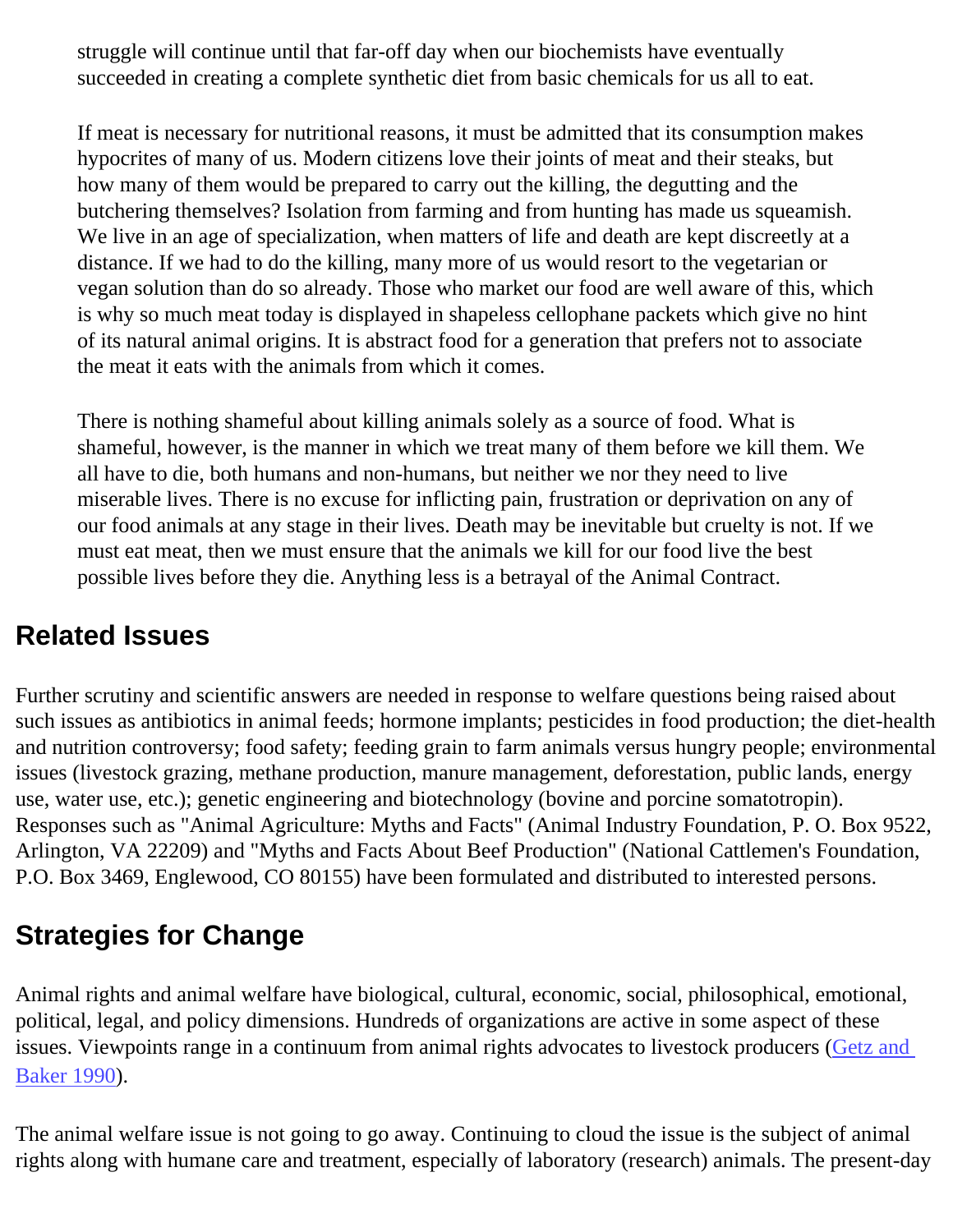animal rights movement has civil disobedience precedents, starting with Thoreau and continuing through Gandhi, Martin Luther King, Viet Nam protesters, and anti-abortion activists. Similar to the environmental movement, widely divergent differences about animal care and well-being seem to be headed toward regulations and legislation ([Albright 1986\)](#page-16-4).

Before 1991, 12 States had enacted legislation prohibiting individuals from entering an animal facility with intent to destroy property or injure animals. Since that time, other states have passed similar bills. States with legislation include Arkansas, Arizona, Colorado, Georgia, Idaho, Illinois, Indiana, Iowa, Kansas, Kentucky, Louisiana, Maryland, Massachusetts, Minnesota, Missouri, Montana, Nebraska, New York, North Carolina, North Dakota, Oklahoma, Oregon, South Carolina, South Dakota, Tennessee, Texas, Utah, Virginia, Washington and Wisconsin. Although each State's bill is somewhat different and legislation in some States does not include agricultural facilities, it is interesting to see how the momentum has shifted toward such legislation. Only a few years ago such action would have been viewed as unnecessary.

Legislative activity is not limited only to States. The Animal Enterprise Protection Act of 1992 was signed on August 26, 1992, by President George Bush. Congressman Stenholm (D-TX) said in his introductory remarks: "Criminal terrorist activities will continue unless the full power of the legal system is used." The bill was sponsored in the Senate by Senator Heflin (D-AL). Need for such national legislation was brought to light when it was revealed that more than 100 acts of terrorism, vandalism (including animal liberation), and other illegal acts had been reported in the United States in recent years, yet only one conviction had resulted. Current laws do not adequately cover this type of illegal activity. ([Johnson 1991, 1992, 1993;](#page-17-18) [Kopperud 1991](#page-18-18)).

[Geoffrey S. Becker,](#page-16-6) Specialist, Environmental and Natural Resources Policy Division, prepared a 43-page report for Representative Stenholm on State and Federal laws relating to the welfare of farm animals. In summary, the report states:

Animal protection activists in the United States are seeking modifications (or even curtailment) of many practices long considered acceptable and necessary to animal agriculture. Examples include rearing large numbers of cattle, hogs, and chickens in close confinement; performing surgical procedures such as castration, tail-docking, or beaktrimming; housing layer hens in cages; and isolating veal calves in crates.

Currently, no Federal law prescribes standards for on-farm handling and care of animals, although two statutes do address the humane transport and slaughter of livestock. All States have anti-cruelty laws, which can -- but do not always -- cover farm animals. Many States regulate the transport and slaughter of farm animals, but few if any address on-farm activities.

Recent surveys suggest that most people still support agricultural uses of animals (as do many animal protection groups), and they believe that farmers generally treat their animals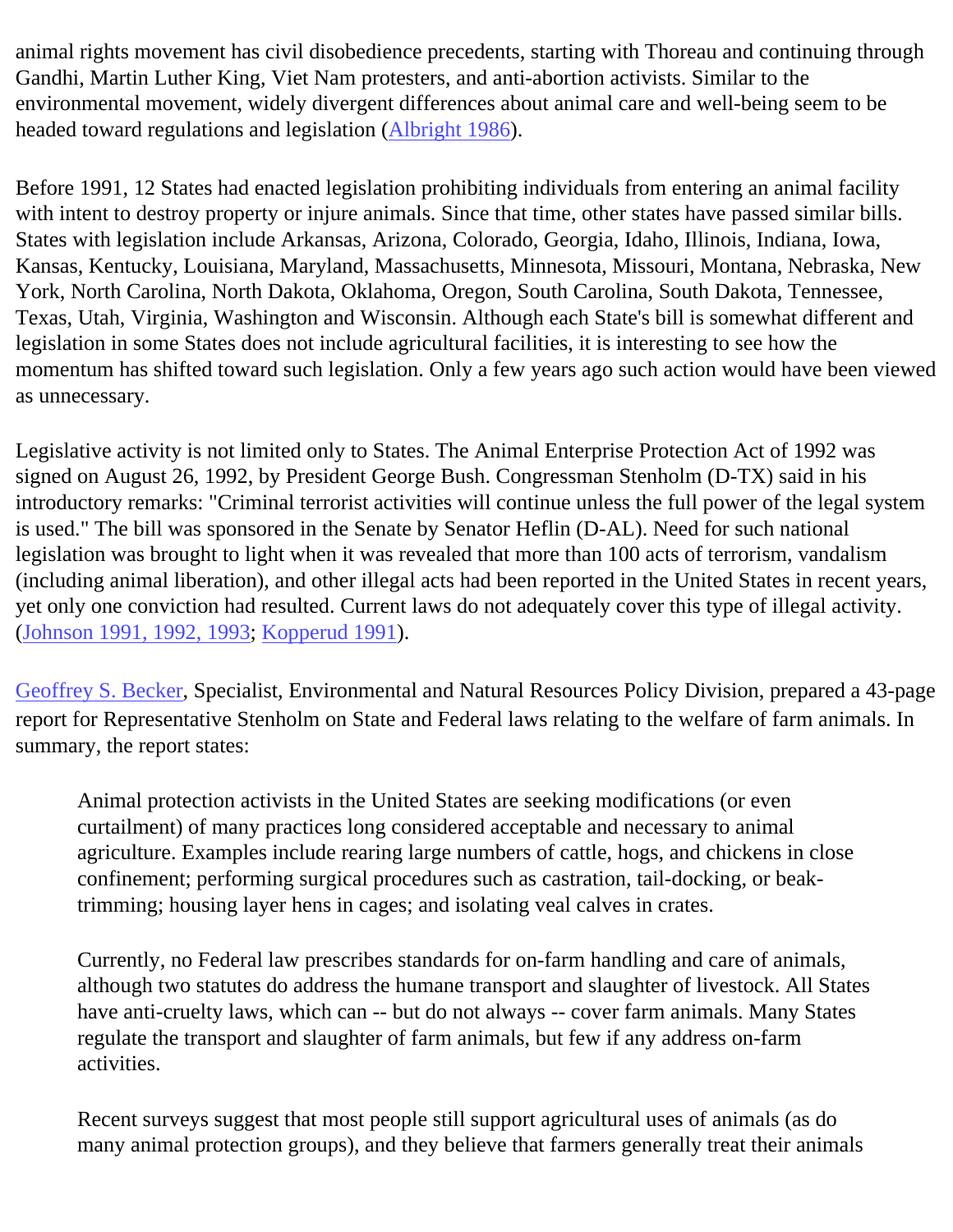humanely. However, many also appear to support some government regulation to insure humane treatment, the surveys suggest.

Animal agriculturists insist they are concerned about and understand their animals' welfare needs and would be economically foolish to ignore them. They express worry about misguided efforts by uninformed critics that could lead to the imposition of mandatory, unworkable regulations harmful to producers and animals alike. Producer education and voluntary guidelines are more effective ways of assuring animal welfare, they believe.

But many animal protection groups contend that producers' efforts fall short, in part because today's intensive farming systems perpetuate standard practices that may be harmful to animals' well-being. (The more radical animal 'rights' groups believe man has no right to use animals for any purpose.)

Conventional agricultural interests have always deployed strong scientific and economic arguments in defense of their industry. However, the 98 percent of the population no longer residing on farms holds an extremely wide range of moral and religious beliefs about man's relationship with other animals -- which ultimately could carry more weight in future policy decisions than traditional economic and scientific arguments [\(Becker 1992\)](#page-16-6).

## **GLOSSARY**

Abuse -- Obvious cruelty; striking or willfully harming an animal with a club or instrument of harm.

Ahimsa -- Doctrine of non-violence or non-killing (from Sanskrit a without, himsa injury); Hindu, Buddhist, and Jainist philosophy.

Animal husbandry -- The proper breeding, feeding and care of animals, especially farm animals. Some modern dictionaries substitute the word "science of" for "proper" in the definition. Unfortunately, the term "husbandry", fell from grace about 30 to 35 years ago. Universities substituted "science" for "husbandry" in the names of animal, dairy, and poultry departments. Position titles were changed to create "animal scientist." At the same time, an emphasis on basic research and an overt de-emphasis on husbandryrelated issues were initiated. The trend continues.

Animal rights -- The concept that animals have rights that are equivalent to, or even supersede, those of humans; implies that animals should be used for no other purpose than for the benefit of the animals themselves.

Animal welfare -- The concept of using animals for human ends but minimizing pain, stress, suffering, and deprivation and enhancing the animals' well-being during their lifetimes.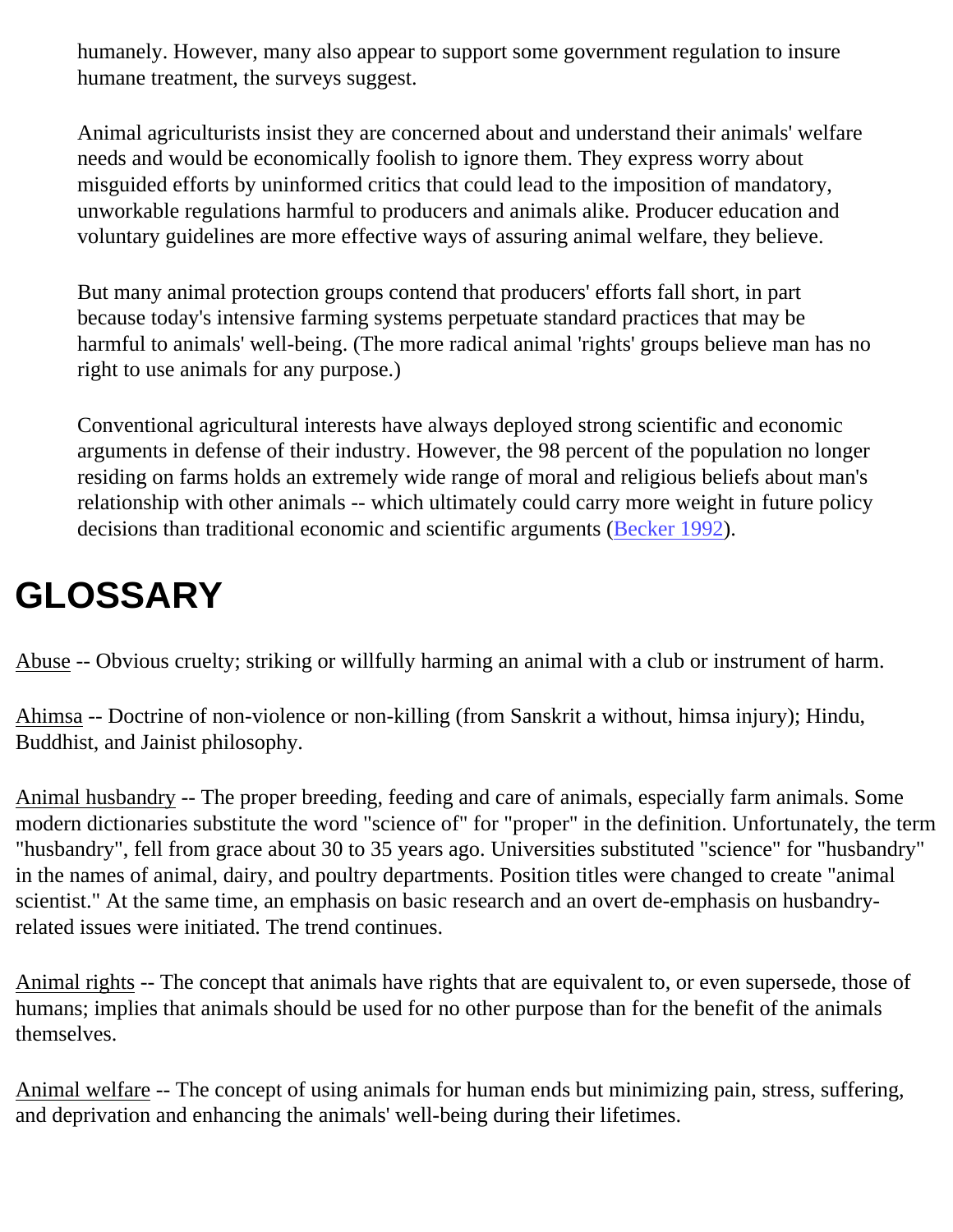Anthropomorphism -- Ascribing human traits to animals, gods, etc.

Confinement -- Imprisonment; restriction of freedom.

Cruel -- Having or showing indifference to or pleasure in another's suffering.

Deprivation -- Loss of desired thing; refers to implied cruelties such as limiting an animal's freedom or association with others of its kind.

Ethology -- The study of behavior of animals in the wild, under conditions of domestication, or in the laboratory for the purpose of confirming field observations. Emphasis is on the evolutionary perspective, particularly the adaptiveness and modification of behavior for the animal's natural environment, be it the wild, zoo, farm, laboratory, or home. This information aids in appraising animal health and welfare.

Liberation -- Setting free.

Neglect -- Denying a vital requirement such as food, water, or shelter to an animal under one's care.

Protect -- Keep safe, defend, or guard a person or thing from or against danger.

Speciesism -- A prejudice or bias toward the interests of members of one's own species and against the members of other species.

Vegetarian -- Persons who do not eat meat, poultry, and fish. Vegans are vegetarians who abstain from eating or using all animal products, including milk, cheese, other dairy items, eggs, wool, silk, or leather.

Vivisection -- Act of operating or experimenting on living animals for medical or scientific research.

# <span id="page-16-4"></span>**REFERENCES/SUGGESTED READING**

- 1. Albright, J.L. 1986. Animal welfare and animal rights. Natl. Forum (Phi Kappa Phi J.) 66:34-37.
- <span id="page-16-3"></span>2. Albright, J.L. 1987. Dairy animal welfare: Current and needed research. J. Dairy Sci. 70:2711- 2731.
- 3. Baker, J.R. 1948. The scientific basis of kindness to animals. Publ. by Universities Federation of Animal Welfare, Potters Bar, U.K., pp. 3-11.
- <span id="page-16-5"></span>4. Bartlett, K. 1991. A new fundamentalism. The Animal's Agenda 11(9):2.
- <span id="page-16-6"></span>5. Becker, G.S. 1992. Humane treatment of farm animals: Overview and selected issues. Congressional Research Service -- The Library of Congress. 92-412 ENR.
- <span id="page-16-0"></span>6. Brambell, F.W.R. 1965. Report of the technical committee to inquire into the welfare of animals kept under intensive livestock husbandry systems. HMSO Cmnd. 2836, London.
- <span id="page-16-2"></span><span id="page-16-1"></span>7. Broom, D.M. 1986. Indicators of poor welfare. British Veterinary J. 142:524-526.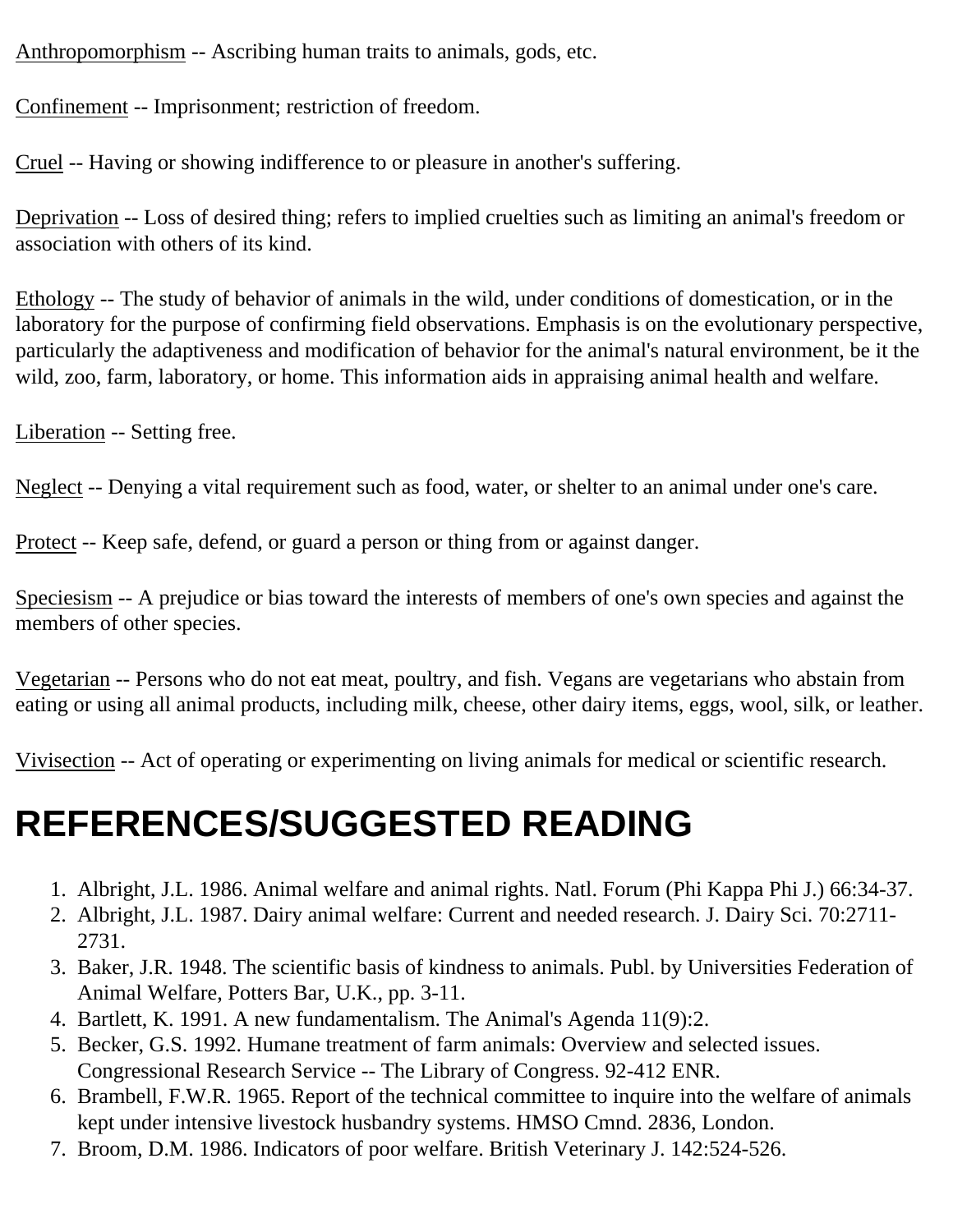- 8. Codes of Recommendations for the Welfare of Livestock. 1971. Code No. 1 Cattle, Code No. 2 Pigs, Code No. 3 Domestic Fowls, Code No. 4 Turkeys, (Code No. 5 Sheep was in December 1977). Ministry of Agriculture, Fisheries and Food, Department of Agriculture and Fisheries for Scotland, Welsh Office Agriculture Department, U.K.
- <span id="page-17-4"></span>9. Consortium. 1988. Guide for the care and use of agricultural animals in agricultural research and teaching. Association Headquarters, 1111 N. Dunlap Ave., Savoy, IL 61874.
- <span id="page-17-1"></span>10. Council for Agricultural Science and Technology. 1980. Food from animals: Quantity, quality and safety. Report No. 82.
- <span id="page-17-0"></span>11. Council for Agricultural Science and Technology. 1981. Scientific aspects of the welfare of food animals. Report No. 91.
- <span id="page-17-6"></span>12. Curtis, S.E. and W.R. Stricklin. 1991. The importance of animal cognition in agricultural production systems. J. Animal Sci. 69:5001-5007.
- <span id="page-17-10"></span>13. Dawkins, Marian Stamp. 1980. Animal Suffering -- The Science of Animal Welfare. Chapman and Hall, London.
- <span id="page-17-8"></span>14. Dawkins, M.S. 1990. From an animal's point of view: Motivation, fitness and animal welfare. Behavioral and Brain Sciences 13:1-9.
- <span id="page-17-14"></span>15. Dombrowski, Daniel A. 1984. The Philosophy of Vegetarianism. University of Massachusetts Press, Amherst.
- <span id="page-17-7"></span>16. Duncan, I.J.H. and J.C. Petherick. 1991. The implications of cognitive processes for animal welfare. J. Animal Sci. 69:5017-5022.
- <span id="page-17-9"></span>17. Duncan, Ian J.H. 1993. The science of animal well-being. USDA/NAL, Animal Welfare Information Center Newsletter, Vol. 4, No. 1.
- <span id="page-17-5"></span>18. Ewbank, R. 1980. Behavior and behavior-related problems in farm animals. Paper presented at Symposium on Role of Animal Behavior in Agriculture at 72nd Annual Meeting of American Society of Animal Science, Ithaca, NY.
- <span id="page-17-3"></span>19. Ewbank, R. 1988. Animal welfare. In: Management and Welfare of Farm Animals-the UFAW Handbook, 3rd Edition. Bailliere Tindall, London.
- <span id="page-17-11"></span>20. Fox, M.W. 1980. Factory farming. The Humane Society of the United Stat es, 2100 L. Street, N.W. Washington, D.C. 20037. 38 pages.
- <span id="page-17-12"></span>21. Fox, M.W. 1984. Farm Animals -- Husbandry, Behavior and Veterinary Practice: Viewpoints of a Critic. University Park Press, Baltimore, MD.
- <span id="page-17-16"></span>22. George, Kathryn Paxton. 1990. So animal a human..., or the moral relevance of being an omnivore. J. Agric. Ethics 3(2):172-186.
- <span id="page-17-17"></span>23. Getz, W.R. and F.H. Baker. 1990. Educational methodology in dealing with animal rights and welfare in public service. J. Animal Sci. 68:3468-3474.
- <span id="page-17-2"></span>24. Harrison, Ruth. 1964. Animal Machines -- The New Factory Farming Industry. Vincent Stuart Ltd., London.
- <span id="page-17-15"></span>25. Hershaft, Alex. 1982. Emerging structure of the vegetarian and animal rights movement in the U.S. The Animal's Agenda 2(4): 19,22.
- <span id="page-17-13"></span>26. Hughes, B.D. 1976. Behavior as an index of welfare. In Proceedings 5th European Poultry Conference, Malta, pp. 1005-1012.
- <span id="page-17-18"></span>27. Johnson, H.R. 1991. The legislative front. In: Farm animals --No one has greater concern for the care of farm animals than the farmer who raises them. Animal Welfare Newsletter, American Farm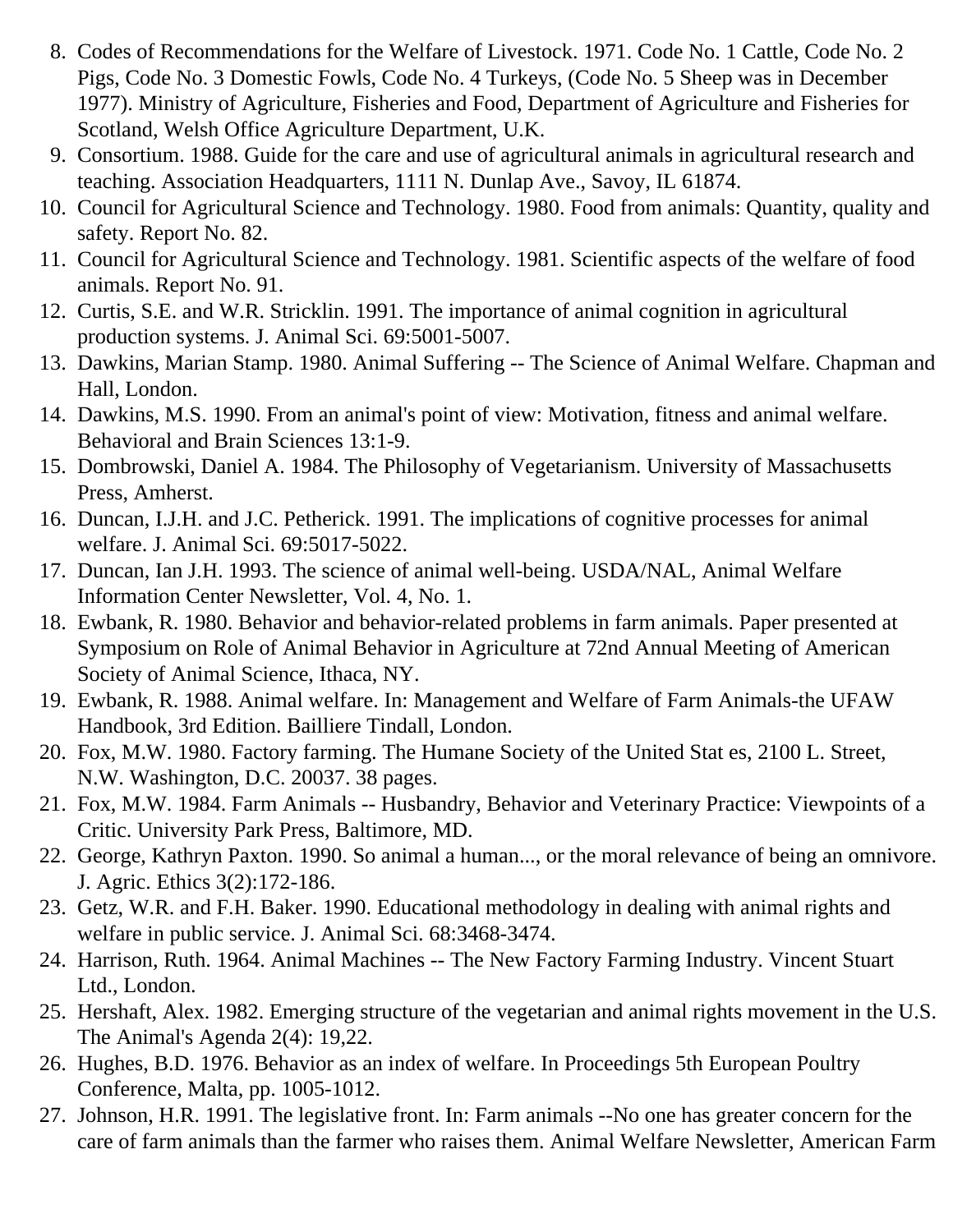Bureau Federation. No. 38, July 1.

- 28. Johnson, H.R. 1992. State legislators busy. Animal Welfare Newsletter, American Farm Bureau Federation. No. 42, July 20.
- 29. Johnson, H.R. 1993. Success at last! Animal Welfare Newsletter, American Farm Bureau Federation. No. 43, September 1.
- <span id="page-18-18"></span>30. Kopperud, S.L. 1991. Legislative update. Animal Industry Foundation Newsletter. Vol. 4(3):10. June 28.
- <span id="page-18-17"></span>31. Lehman, H.S. and J.F. Hurnik. 1980. On an alleged moral basis of vegetarianism. Appl. Animal Ethol. 6:205-209.
- <span id="page-18-16"></span>32. Magel, C.R. 1989. Keyguide to Information Sources in Animal Rights. McFarland & Co., Inc. Publ. Jefferson, NC.
- <span id="page-18-2"></span>33. Martz, Eston. 1991. If we could talk to the animals (Interview with Stan Curtis). Penn State Agriculture, Spring/Summer. p. 18-21.
- <span id="page-18-6"></span>34. Mason, J. and P. Singer. 1980. Animal Factories. Crown Publishers, Inc. New York, NY.
- <span id="page-18-7"></span>35. Mason, J. and P. Singer. 1990. Animal Factories. 2nd Edition. Crown Publishers, Inc., New York, NY.
- <span id="page-18-9"></span>36. Mathis, Jim. 1991. Putting people first -- "Animals don't have rights". Poultry Times 38(14):4. July 15.
- <span id="page-18-0"></span>37. Mench, Joy A. and Ari Van Tienhoven. 1986. Farm animal welfare. American Scientist 74:598- 603.
- 38. Morris, Desmond. 1990. Fair game? In: The Animal Contract --Sharing the Planet. Warner Books, Inc., New York, NY.
- <span id="page-18-3"></span>39. Narveson, Jan. 1986/87. A case against animal rights. Advances in Animal Welfare Science. Humane Society of the United States, Washington, D.C. p. 191-204.
- <span id="page-18-8"></span>40. Orlans, F. Barbara. 1993. Attitudes towards animals. In: LabAnimal, April. Address: Kennedy Institute of Ethics, Georgetown University, Washington, DC 20057. Also see: Katherine B. Morgan, An overview of animal-related organiz ations, with some guidelines for recognizing patterns. Community Animal Control, PO Box 22599, Kansas City, MO 64113.
- <span id="page-18-4"></span>41. Regan, Tom. 1983. The Case for Animal Rights. University of California Press, Berkeley.
- <span id="page-18-11"></span>42. Regan, Tom. 1989. The case for animal rights. The Animals' Voice 2(5):10-16. Also In: Defense of Animals, Basil Blackwell, Oxford, England.
- <span id="page-18-12"></span>43. Regan, Tom and Peter Singer (Editors). 1976. Animal Rights and Human Obligations. Prentice-Hall, Inc., Englewood Cliffs, NJ.
- <span id="page-18-14"></span>44. Rohr, Janelle, 1989. Animal Rights -- Opposing Viewpoints. Greenhaven Press, Inc., San Diego, CA.
- <span id="page-18-15"></span>45. Rowan, Andrew and Jerrold Tannenbaum. 1986. Animal rights. Natl. Forum (Phi Kappa Phi J.) 66:30-33.
- <span id="page-18-10"></span>46. Salt, Henry S. 1892. Animals' Rights -- Considered in Relation to Social Progress. Published in 1980 by Society for Animal Rights, Inc. Clarks Summitt, PA. (Preface by Peter Singer).
- <span id="page-18-1"></span>47. Schwartz, A. 1990. The politics of formula-fed veal calf production. J. Am. Vet. Med. Assoc. 196:1578-1586.
- <span id="page-18-13"></span><span id="page-18-5"></span>48. Singer, Peter. 1975. Animal Liberation -- A New Ethics for Our Treatment of Animals. New York Review Book, New York, NY.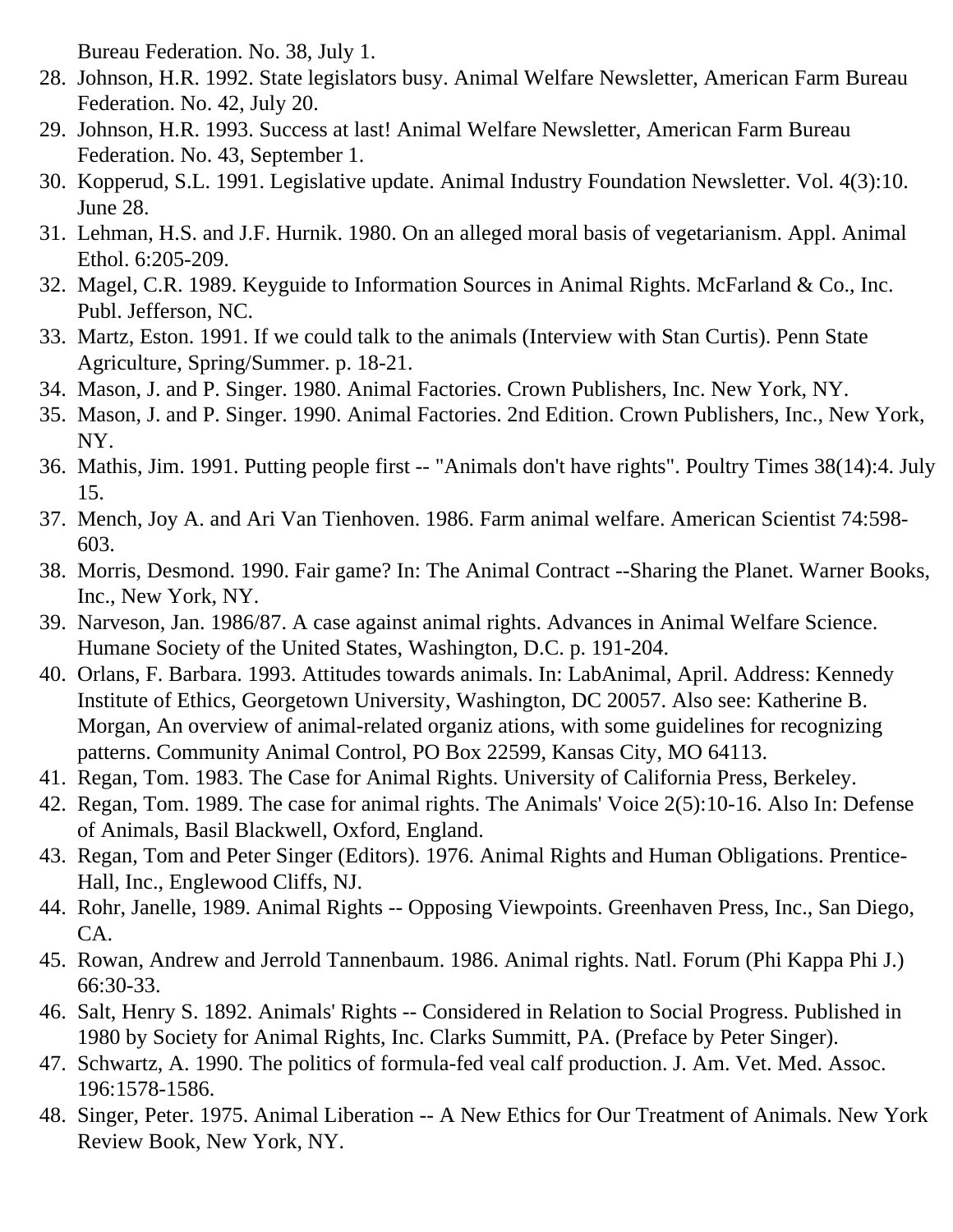- 49. Singer, Peter. 1976. Down on the Factory Farm. In: Animal Rights and Human Obligations, by Tom Regan and Peter Singer (Editors). Prentice Hall, Inc., Englewood Cliffs, NJ.
- <span id="page-19-1"></span>50. Singer, Peter. 1990. Animal Liberation. Second Edition. New York Review Book, New York, NY.
- <span id="page-19-3"></span>51. Thompson, P.B. 1992. Animal welfare and animal rights: An overview. Center for Biotechnology Policy and Ethics Discussion Paper 92-1, Texas A & M Univ., College Station, TX.
- <span id="page-19-0"></span>52. Veal Calf Protection Act. 1989. Joint hearing before the subcommittee on livestock, dairy and poultry. 101st Congress, First Session, on H.R. 84. Serial No. 101-18. 488 pp.
- <span id="page-19-2"></span>53. Zimbelman, R.G. 1991. Animal well-being: One scientist's point of view. The Professional Animal Scientist 7:9-12.

# **SUPPLEMENTAL READING**

## **General Guidelines (USA)**

- 1. Animal Care Series: Beef Care Practices. 1992. Beef and Range Workgroup, University of California Cooperative Extension, Davis, CA 95616.
- 2. Animal Care Series: Dairy Care Practices. 1993. Dairy Workgroup, University of California Cooperative Extension, Davis, CA 95616.
- 3. Animal Care Series: Egg-Type Layer Flock Care Practices. 1995. California Poultry Workgroup, University of California Cooperative Extension, Davis, CA 95616.
- 4. Animal Care Series: Sheep Care Practices. 1992. Sheep Workgroup, University of California Cooperative Extension, Davis, CA 95616.
- 5. Animal Care Series: Swine Care Practices. 1991. California Pork Industry Group. University of California Cooperative Extension, CA 95616.
- 6. Animal Care Series: Turkey Care Practices. 1995. California Poultry Workgroup, University of California Cooperative Extension, Davis, CA 95616.
- 7. Animal Welfare Instructional Materials. 1995. The National Council for Agricultural Education and the National FFA Foundation, P.O. Box 45205, Madison, WI 53744-5205.
- 8. The Care and Treatment of Professional Rodeo Livestock. 1989. Professional Rodeo Cowboys Association, 101 Pro Rodeo Dr., Colorado Springs, Co. 80919.
- 9. Guide for the Care and Production of Veal Calves. 1994. American Veal Association, Inc., 4714 Orchard Street, Harrisburg, PA 17109-1739.
- 10. Guide for the Care and Use of Agricultural Animals in Agricultural Research and Teaching. 1988. Division of Agriculture, National Association of State Universities and Land Grant Colleges, 1 Dupont Circle, NW., Suite 710, Washington, DC 20036-1191. F or future revisions, contact: Federation of American Societies of Food Animal Sciences, 1111 N. Dunlap Ave., Savoy, IL 61874.
- 11. Guide for the Care and Use of Laboratory Animals. 1996. Institute of Laboratory Animal Resources, Commission of Life Sciences, National Research Council. National Academy Press, Washington, DC 20055.
- 12. A Guide for 4-H Animal Care. 1990. Warner, R.J. and N.D. Long. Purdue University Cooperative Extension Service, West Lafayette, IN 47907.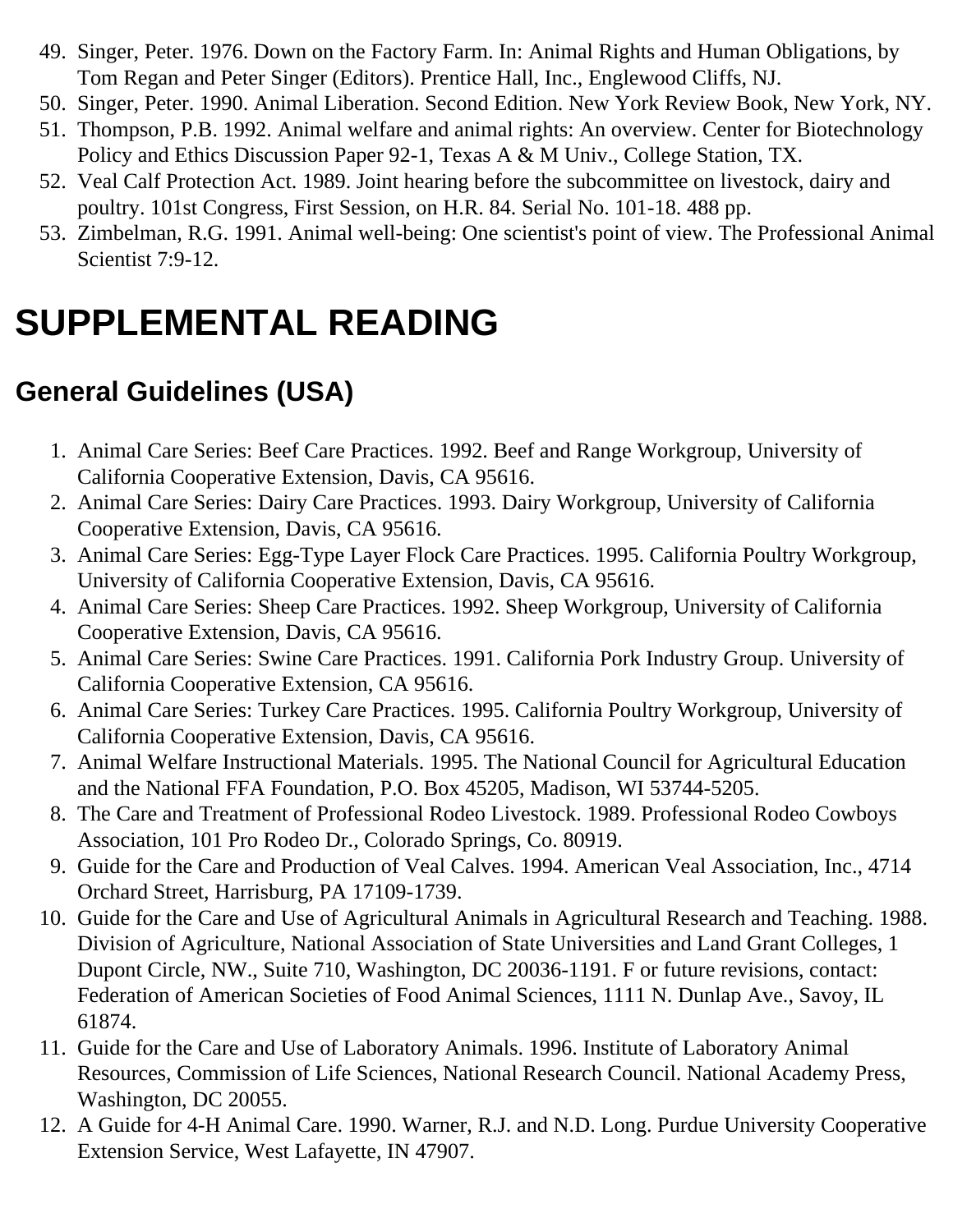- 13. Guidelines for the Care and Use of Animals in Production Agriculture. 1991. Nebraska Food Animal Care Coalition. Nebraska Department of Agriculture and 14 organizations, Lincoln, NE 68501.
- 14. Healthy, Productive Practices of the U. S. Egg Industry. 1991. United Egg Producers (UEP), 3951 Snapfinger Pkwy., Suite 580, Decatur, GA 30035.
- 15. HSUS Recommended Standards for Raising Livestock and Poultry. 1991. The Humane Society of the United States, 2010 "L" Street, NW, Washington, DC 20037.
- 16. Livestock Handling Guide. 1988. Livestock Conservation Institute, 1910 Lyda Drive, Bowling Green, KY 42104-5809.
- 17. Livestock Trucking Guide. 1988. Livestock Conservation Institute, 1910 Lyda Drive, Bowling Green, KY 42104-5809.
- 18. Proper Handling Technique for Non-Ambulatory Animals. 1992. Livestock Conservation Institute, 1910 Lyda Drive, Bowling Green, KY 42104-5809.
- 19. Recommended Animal Handling Guidelines for Meat Packers. 1991. American Meat Institute, P. O. Box 3556, Washington, D.C. 20007.
- 20. Recommended Guidelines of Husbandry Practices for Laying Chickens. 1988. United Egg Producers (UEP), Washington Office, Suite 410, 2501 M Street, N.W., Washington, D.C. 20037.
- 21. Reference Guide for the Caring of Dairy Animals, and On-Farm Evaluation Guide. 1994. Agri-Education, Inc., 801 Shakespeare, Stratford, IA 50249.
- 22. Special-Fed Veal Production Guide. 1991. Northeast Regional Agricultural Engineering Service, 152 Riley-Robb Hall, Cooperative Extension, Ithaca, NY 14853-5701.
- 23. Swine Care Handbook. 1996. National Pork Producers Council, P.O. Box 10383, Des Moines, IA 50306.
- 24. Veal Calf Welfare and Production Guidelines. Animal welfare positions, recommendations and background information. American Veterinary Medical Association, 930 N. Meacham Rd., Schaumburg, IL 60173-4360.
- 25. The Veterinarian's Role in Animal Welfare. 1993. American Veterinary Medical Association (AVMA), 930 N. Meacham Rd., Schaumburg, IL 60173-4360.

### **Books**

- 1. Battaglia, R.A. and V.B. Mayrose. 1981. Handbook of Livestock Management Techniques. Burgess Publishing Co., Minneapolis, MN.
- 2. Baumgardt, B.R., and Glen H. Gray (editors). 1993. Food Animal Well-Being Conference Proceedings and Deliberations. United States Department of Agriculture and Purdue University Office of Agricultural Research Programs, West Lafayette, IN 47907.
- 3. Broom, D.M. and K.G. Johnson. 1994. Stress and Animal Welfare. Chapman and Hall, New York, NY.
- 4. Ewbank R. (editor). 1988. Management and Welfare of Farm Animals: The UFAW Handbook. (3rd Edition). Bailliere Tindall, London.
- 5. Fraser A.F. and D.M. Broom. 1990. Farm Animal Behavior and Welfare. [3rd Edition]. Bailliere Tindall, London.
- 6. Grandin, T. (editor). 1993. Livestock Handling and Transport. CAB International, Wallingford,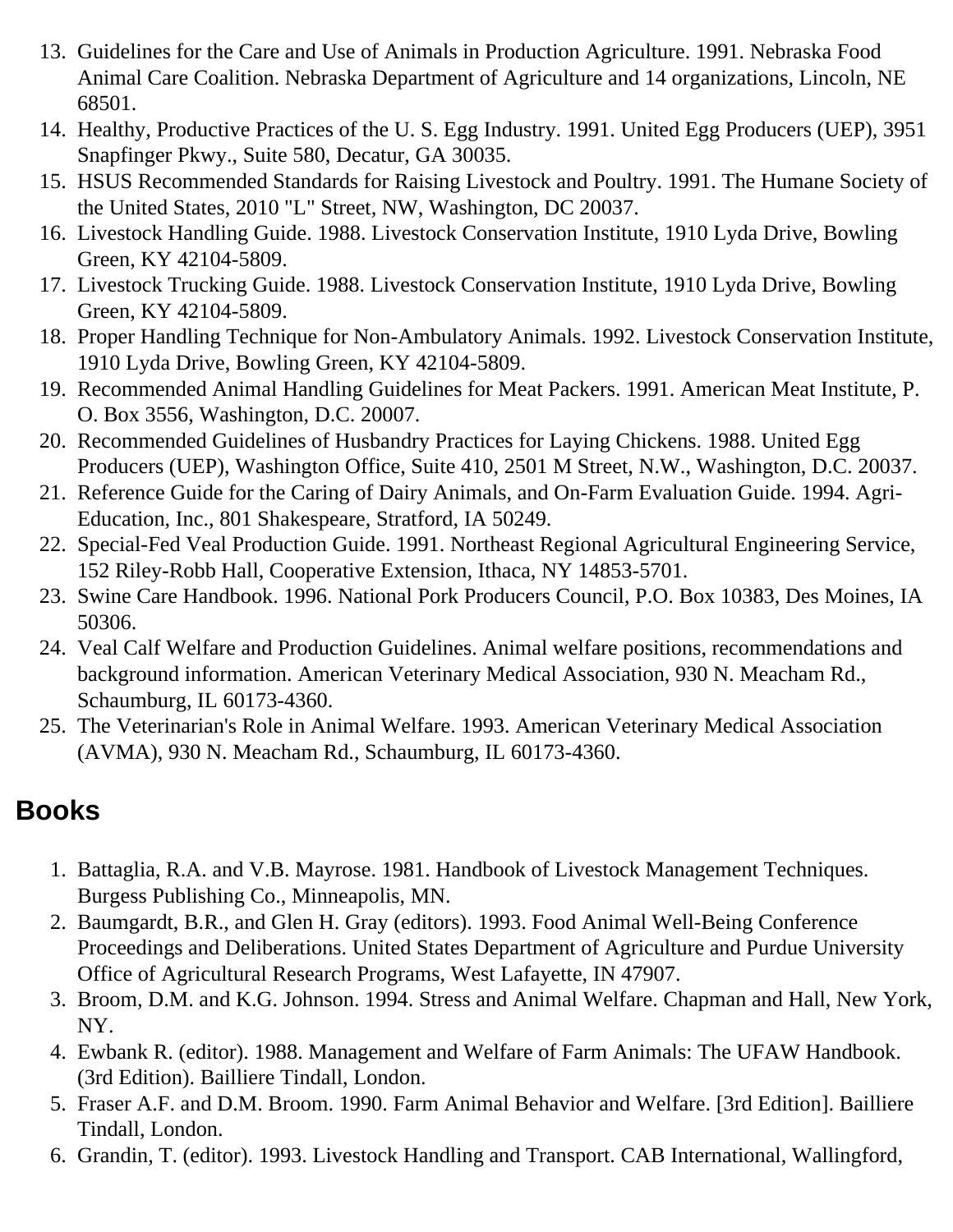Oxon, UK.

### **Videos**

- 1. Animal Welfare: Implications for Agricultural Research (Interview of Dr. Joy Mench). 1990. U.S. Department of Agriculture, Washington, DC 20250.
- 2. Farm Animal Behavioral Research. 1990. (Seminar by Dr. Stanley Curtis, June 8). National Program Staff, Agricultural Research Service, USDA, Beltsville, MD 20705.
- 3. The Down Side of Livestock Marketing. 1991. Farm Sanctuary, Watkins Glen, NY 14891.
- 4. Livestock in Transit -- Handle With Care. 1989. Humane Slaughter Association, Potters Bar, Herts., U.K. EN6 3PA.
- 5. Modern Veal Production. 1987. American Veal Association, 4714 Orchard Street, Harrisburg, PA 17109-1739.
- 6. The Other Side of the Fence. 1988. American Society for the Prevention of Cruelty to Animals and Varied Directions, Inc., Camden, ME 04843.
- 7. Our Side of the Fence. 1989. National Cattleman's Beef Association, Englewood, CO 80155.
- 8. Understanding Farm Animal Behavior. 1986. (Drs. William Hall and William Rempel discuss farm animal behavior.) University of Minnesota, Minneapolis, MN 55108.
- 9. Veal Farming Is Special. 1983. American Farm Bureau Federation, 225 Touhy Ave., Park Ridge, IL 60068.
- 10. Youth and Dairy Cattle -- A Safe Partnership. 1994. Livestock Conservation Institute, Bowling Green, KY 42104-5809.

**Many of the above videos are available from:**

**Animal Welfare Information Center USDA, National Agricultural Library Document Delivery Services Branch, 6th Floor 10301 Baltimore Blvd. Beltsville, MD 20705-2351.**

## **Videos (treatment of livestock)**

- 1. Animal Agriculture Myths and Facts. 1990. Animal Industry Foundation, P.O. Box 9522, Arlington, VA 22209-0522.
- 2. Animal Rights/Animal Welfare. 1990. National Pork Producers Council, Des Moines, IA 50306.
- 3. Animal Welfare: The Farmer's Story. 1981. American Farm Bureau Federation, 225 Touhy Ave., Park Ridge, IL 60068.
- 4. Beef Cattle Handling and Transportation. 1988. Livestock Conservation Institute, 1910 Lyda Drive, Bowling Green, KY 42104-5809.
- 5. Understanding Dairy Cattle Behavior To Improve Handling and Production. 1992. Livestock Conservation Institute, 1910 Lyda Drive, Bowling Green, KY 42104-5809.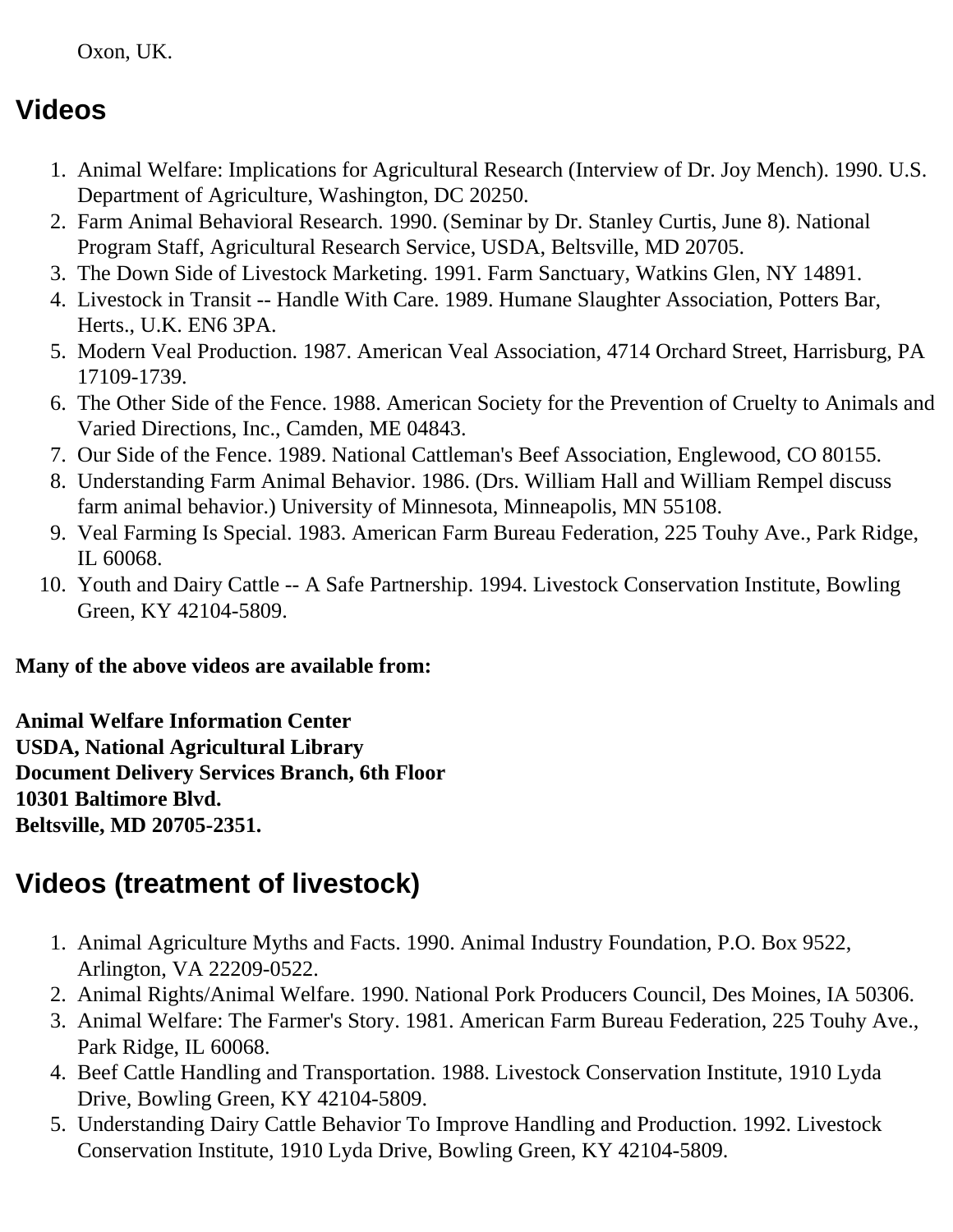- 6. Normal and Abnormal Behavior in Domestic Livestock Used for Research. 1993. USDA/NAL Animal Welfare Information Center, 10301 Baltimore Blvd., Beltsville, MD 20705-2351.
- 7. Swine Handling and Transportation. 1989. Livestock Conservation Institute, 1910 Lyda Drive, Bowling Green, KY 42104-5809.
- 8. What's the Beef? 1991. Instructional Materials Service, Mail Stop 2588, College Station, TX 77843-2588.
- 9. The Heart of the Matter. 1993. Instructional Materials Service, Mail Stop 2588, College Station, TX 77843-2588.
- 10. A Question of Ethics. 1994. Instructional Materials Service, Mail Stop 2588, Texas A & M University, College Station, TX 77843-2588.
- 11. A Step Beyond: A Question of Ethics. 1995. Instructional Materials Service, Mail Stop 2588, College Station, TX 77843-2588.
- 12. A Line in the Sand. 1996. Instructional Materials Service, Mail Stop 2588, College Station, TX 77843-2588.

#### **Note: The five videos (8-12) above are the Dr. Jeff Goodwin Series of Educational Videos.**

#### **Other references**

- 1. Barnett, J.L. and G.O. Hutson. 1987. Objective assessment of welfare in the pig: Contributions from physiology and behavior. In: Manipulating Pig Production, Ed. APSA Committee. (Australian Pig Science Association: Werribee, Victoria.)
- 2. Carman, Russ. 1990. The Illusions of Animal Rights. Krause Publications, Iola, WI.
- 3. Comstock, Gary (editor). 1994. Might morality require veganism? Journal of Agricultural and Environmental Ethics 7(1):1-124.
- 4. Concannon, P.W. 1990. Animal research, animal rights, animal legislation. Publ. by Society for the Study of Reproduction, Champaign, IL.
- 5. Conniff, Richard. 1990. Fuzzy-wuzzy thinking about animal rights. Audubon (Journal of the National Audubon Society) November.
- 6. Cross, H. Russell and Floyd M. Byers (editors). 1990. Current issues in food production: A perspective on beef as a component in diets for Americans -- a scientific response to John Robbin's "Diet for a New America". Texas A & M University, College Station, TX 77843.
- 7. Curtis, S.E. 1987. Animal well-being and animal care. In: Farm Animal Behavior -- Veterinary Clinics of North America: Food Animal Practice. Vol. 3(2):369-382.
- 8. Darwin, Charles. 1873. The Expression of the Emotions in Man and Animals. Appleton and Co., New York, NY.
- 9. Fox, M.W. 1990. Inhumane Society -- the American Way of Exploiting Animals. St. Martins Press, New York, NY.
- 10. Frey, R.G. 1983. Rights, Killing and Suffering. Basil Blackwell, Oxford, England.
- 11. Griffin, Donald R. 1992. Animal Minds. University of Chicago Press, Chicago, IL.
- 12. Guither, Harold D. and Michelle Van Buer. 1991. The economics and politics of animal welfare and animal rights: the implications for farm management and marketing economists. Farm Management-Marketing Extension Workshop, St. Louis, Missouri, May 7-9.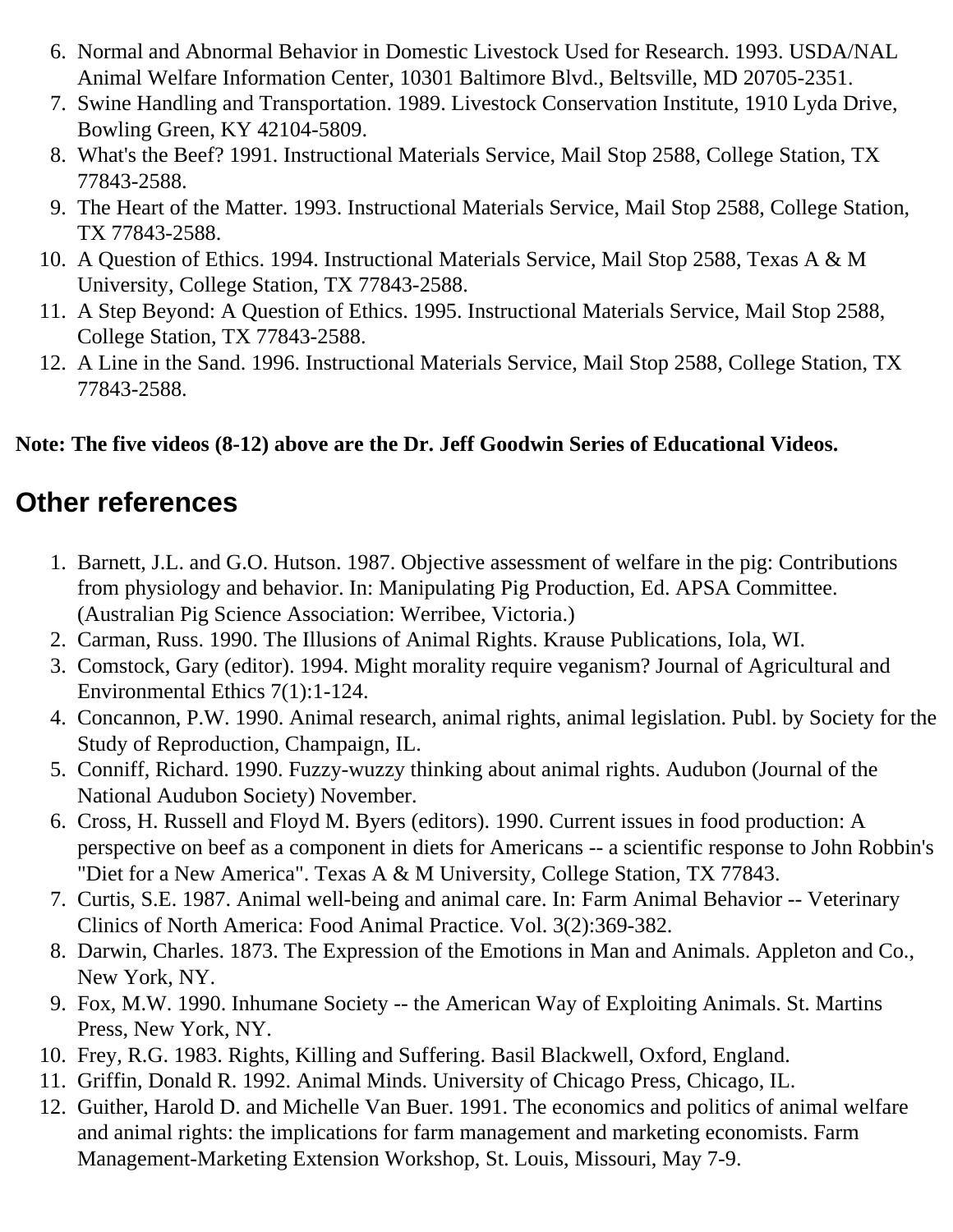- 13. Handling the 20 toughest animal rights assertions. American Farm Bureau Federation, 225 Touhy Ave., Park Ridge, IL 60068.
- 14. Hardy, D.T. 1990. America's new extremists: What you need to know about the animal rights movement. Washington Legal Foundation, Washington, D.C.
- 15. Hargrove, Eugene C. (editor). 1992. The Animal Rights/Environmental Ethics Debate. State University of New York Press, Albany, NY.
- 16. Hendee, W.R. and J.M. Loeb. 1990. By responding quickly and wisely, universities can avoid the trap set by animal-rights groups. Chronicle of Higher Education, May 30.
- 17. Howard, Walter E. 1990. Animal Rights vs. Nature. Published by the author. Davis, CA.
- 18. Hurnik, J.F., A.B. Webster, and P.B. Siegel. 1995. Dictionary of Farm Animal Behavior (2nd Ed.). Iowa State University, Ames, IA
- 19. Huxley, Elspeth. 1965. Brave New Victuals -- An Inquiry Into Modern Food Production. Chatto & Windus, London.
- 20. Kilgour, Ron and Clive Dalton. 1984. Livestock Behavior -- A Practical Guide. Westview Press, Boulder, CO.
- 21. Lappe, Francis Moore. 1971. Diet for a Small Planet. Ballantine Books, New York, NY.
- 22. Leavitt, Emily Stewart and Diane Halverson. 1990. The evolution of anti-cruelty laws in the United States. In: Animals and Their Legal Rights -- a Survey of American Laws From 1641-1990, 4th edition. Animal Welfare Institute, P.O. Box 3650, Washington D.C. 20007.
- 23. Loeper, John J. 1991. Crusade for Kindness -- Henry Bergh and the ASPCA. Atheneum, New York, NY.
- 24. Marquardt, Kathleen. 1993. Animal Scam -- the Beastly Abuse of Human Rights. Regnery Gateway, Inc., Washington, DC.
- 25. McCabe, Katie. 1990. Beyond cruelty -- The animal rights movement has little concern for the humane treatment of animals. It wants to end Man's use of animals altogether --including those uses that are saving human lives. The Washingtonian 25(5):73-77, 185-195. Also: Letters -- Beyond cruelty 25 (8):18,25,32.
- 26. McMillan, Karen. 1990. "A rat is a pig is a dog is a boy." Background -- People for the Ethical Treatment of Animals, Ingrid Newkirk; Humane Society of the U.S., Michael Fox; American Society for the Prevention of Cruelty to Animals, John Kullberg; Farm Animal Reform Movement, Alex Hershaft; Farm Sanctuary, Lori Bauston; Food Animal Concerns Trust, Robert Brown; Animal Welfare Institute, Diane Halverson; and Humane Farming Association, Bradley Miller. Beef Today, March. p. 18-22.
- 27. Mendl, Michael. 1991. Some problems with the concept of a cut-off point for determining when an animal's welfare is at risk. Appl. Animal Beh. Sci., 31:139-146.
- 28. Mighetto, Lisa. 1991. Wild Animals and American Environmental Ethics. University of Arizona Press, Tucson, AZ.
- 29. Moss, Roy (editor). 1992. Livestock Health and Welfare. Iowa State University Press, Ames, IA.
- 30. Newkirk, Ingrid. 1990. Save the Animals -- 101 Easy Things You Can Do. Warner Books, Inc. New York, NY.
- 31. Nicoll, C.S. and S.M. Russell. 1991. Mozart, Alexander the Great and the animal rights/liberation philosophy. Fed. Am. Soc. Exptl. Biol. J. 5:2888-2892.
- 32. Ojeda, Sergio. 1990. Editorial: Animal rights and the inertia of the scientific community.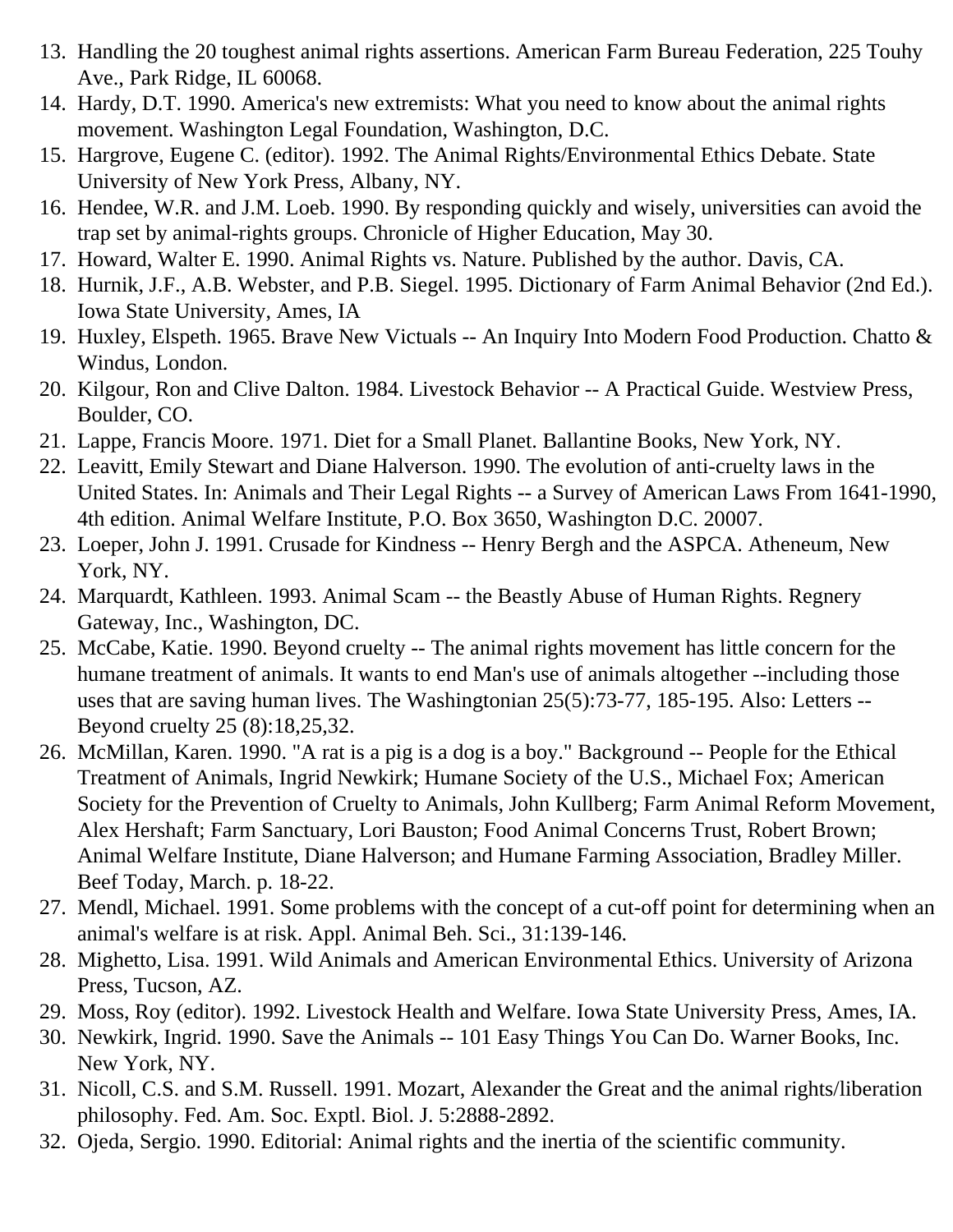Endocrinology 126(2):677-679.

- 33. Patterson, David and Richard Ryder (editors). 1979. Animal Rights -- A Symposium. Centaur Press, Ltd., London, UK.
- 34. Phillips, M.T. and J.A. Sechzer. 1989. Animal Research and Ethical Conflict -- An Analysis of the Scientific Literature: 1966-1986. Springer-Verlag. New York, NY.
- 35. Rifkin, Jeremy. 1992. Beyond Beef -- The Rise and Fall of the Cattle Culture. Dutton, New York, NY.
- 36. Ristau, Carolyn A. (editor). Cognitive Ethology -- The Minds of Other Animals. Lawrence Erlbaum Associates, Hillsdale, NJ.
- 37. Robbins, John. 1987. Diet for a New America. Stillpoint Publishing, Walpole, NH.
- 38. Rollin, B.E. 1995. Farm Animal Welfare -- Social, Bioethical, and Research Issues. Iowa State University Press, Ames, IA.
- 39. Ruesch, Hans. 1978. Slaughter of the Innocent. Bantam Books, Inc., New York, NY.
- 40. Rushen, Jeffery. 1994. The welfare of veal calves: a review of the scientific evidence. The Centre for the Study of Animal Welfare. University of Guelph, Guelph, Ontario, Canada.
- 41. Sainsbury, David. 1986. Farm Animal Welfare -- Cattle, Pigs and Poultry. Collins, London, UK.
- 42. Serpell, James. 1986. In the Company of Animals. Basil Blackwell Ltd., Oxford, UK.
- 43. Sewell, Anna. 1877. Black Beauty: The Autobiography of a Horse. The John Winston Co., Philadelphia, PA.
- 44. Shurland, Elizabeth. 1990. The politics of farm animal welfare -- The Massachusetts 1988 debate on initiative petition 3: should farm animal husbandry standards be set by the State. Tufts Center for Animals and Public Policy Report No. 7, North Grafton, MA.
- 45. Sinclair, Upton. 1906. The Jungle. A Signet Classic (New American Library, New York, NY. 1980).
- 46. Singer, Peter (editor). 1985. In Defense of Animals. Harper and Row Publ., New York, NY.
- 47. Strand, Rod and Patti. 1993. The Hijacking of the Humane Movement. Doral Publishing, Wilsonville, OR.
- 48. Walker, Stephen. 1983. Animal Thought. Routledge & Kegan Paul, Boston, MA.
- 49. Woods, W.R. (editor). 1982. Proceedings of the Symposium on Management of Food Producing Animals. Volumes 1 and 2. Purdue University, West Lafayette, IN.

<span id="page-24-0"></span>Go to: [Top of Document](#page-0-0) | [A Critical Analysis](#page-1-0) | [Animal Exhibits, Shows and Fairs](#page-24-0) | Responsible Care and [Health Maintenance of Fish in Commercial Aquaculture](#page-29-0) | [Beef](#page-45-0) | [Dairy](#page-50-0) | Equine Production and [Performance](#page-66-0) | [Fur Farming](#page-73-0) | [Handling of Crippled and Nonambulatory Livestock](#page-77-0) | Hunting and [Conservation Issues/Gamebird Shooting Preserves](#page-82-0) | [Poultry](#page-87-0) | [Rabbits](#page-94-0) | [Sheep and Goats](#page-102-0) | [Swine](#page-108-0) | [Veal](#page-114-0)

## **Animal Welfare Issues:**

# **ANIMAL EXHIBITS, SHOWS, AND FAIRS**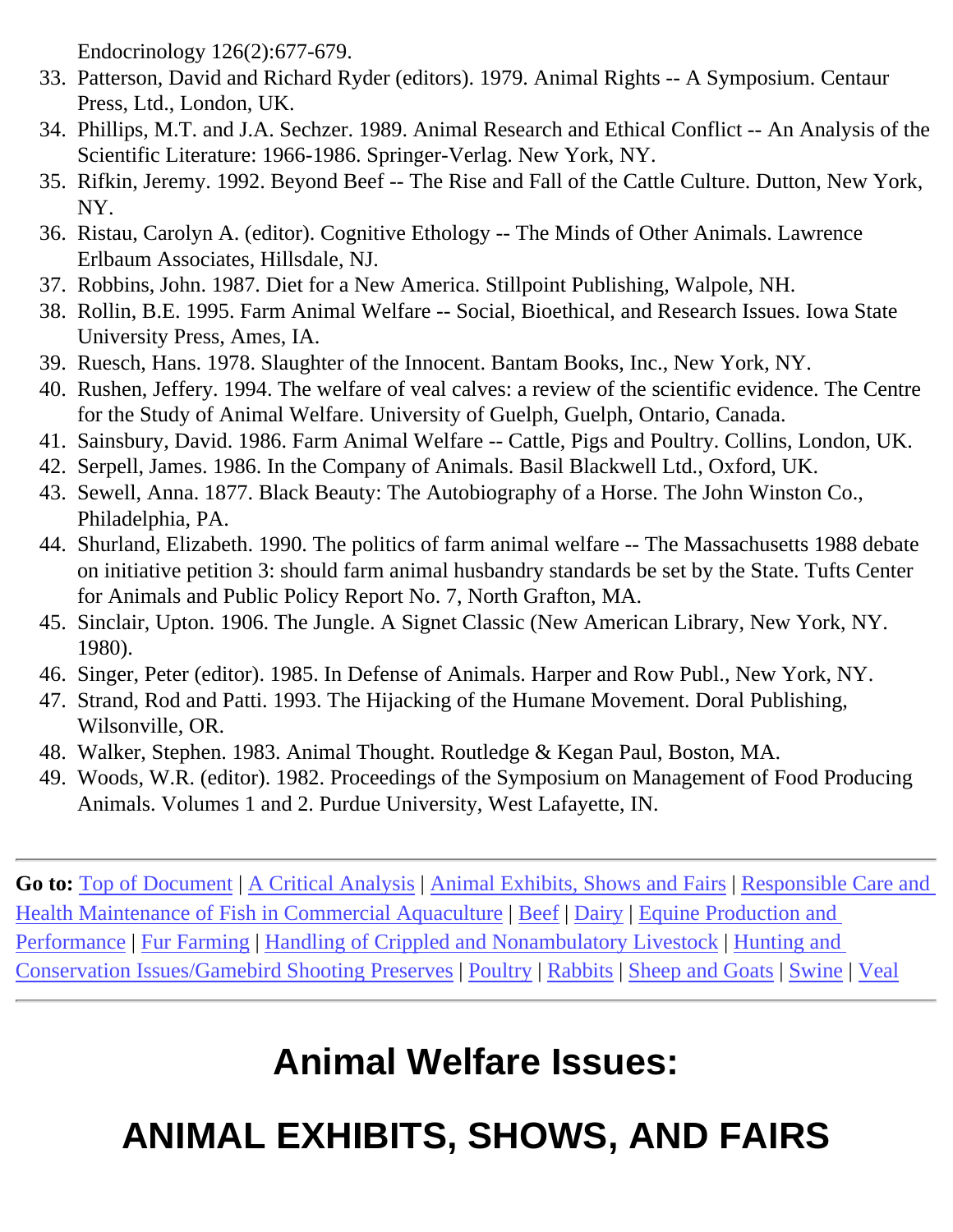#### **Thomas G. Hartsock**

Department of Animal Avian Sciences University of Maryland College Park, Maryland 20742

#### **J. David Barrett** Associate Director Field Operations Virginia Cooperative Extension 117 Hutcheson Hall Virginia Tech Blacksburg, Virginia 24061-0402

**Gary Davis** Department of Poultry Science Box 7608 North Carolina State University Raleigh, North Carolina 27695-7608

#### **Cheryl Schwanke**

Dairy Science Department 1675 Observatory Drive University of Wisconsin Madison, Wisconsin 53706-1284

#### **Lowell W. Wilson**

Department of Dairy and Animal Science 324 W. L. Henning Building The Pennsylvania State University University Park, Pennsylvania 16802-3503

## **INTRODUCTION**

Shows, fairs, and exhibitions have become annual traditions in many parts of the country. As the general population has shifted from rural to urban, with less than 2 percent of Americans now living on farms, the majority of spectators are now urban dwellers. It is extremely important to recognize that fairs, shows, and exhibitions represent the only direct contact that many urban dwellers have with farmers or farm animals.

Local, county, State, national, and international fairs, shows, and exhibitions have provided the format within which significant genetic selection decisions have been made for many domesticated animals. Judges who are experts in rating animals according to current industry or breed standards rank individual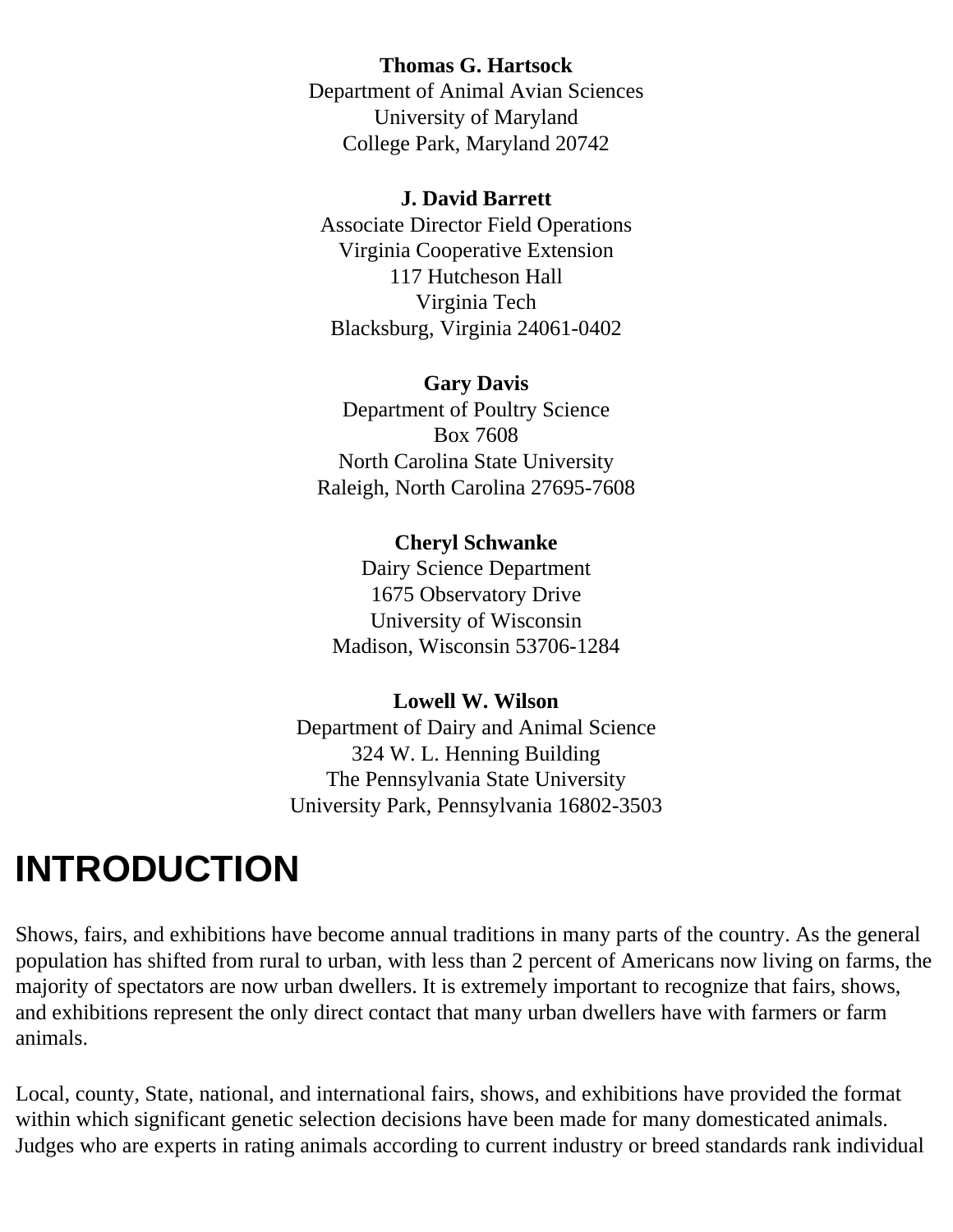animals from "best" to "worst" in a series of classes. The economic value of breed and show champions, as well as their relatives and descendants, is enhanced by this process.

Although these gatherings have for the most part been open to the public, in years past a large proportion of the observers had a direct interest in the outcome of the animal judging competitions. This was particularly true of rural agricultural fairs where producers gathered information to make decisions on breeding stock purchases for the following year.

With the increasing use of performance testing and the availability of ultrasound and other noninvasive techniques for accurately determining body composition, the value of show ring evaluation as a genetic selection tool has diminished and will continue to do so. Due to decreased entries, some urban fairs have replaced traditional show ring competitions with live-animal educational exhibits and demonstrations. The tradition of culminating 4-H and FFA projects with live-animal exhibitions is likely to continue, but these exhibitions represent only the final stage of the educational process built into the youth projects. The opportunity for youth to demonstrate what they have learned and accomplished is probably more important than the genetic evaluation aspect of the exhibition.

# **DISCUSSION**

## **Benefits of Exhibits, Shows, and Fairs**

A well-planned animal exhibition should be an educational experience for both participants and spectators. Animal care and management at the show site should reflect the best management practices routinely carried out at home. County Extension agents and State Extension specialists provide educational information about care and management of animals. They can also provide information about unique conditions encountered in show situations. It should always be remembered that fairs and other animal exhibitions are the windows through which urban dwellers and the general public view animal agriculture.

Training and preparation for the show and for the associated fitting and showing competitions yield great benefits in promoting direct contact and interaction between youth and their project animals. But the competitions may have been over-emphasized with respect to the overall goals of the youth projects. In some counties and States, the auction sales associated with the 4-H fairs and shows are big dollar events, with champions selling for 10 to 20 times their commercial market value.

The profits associated with show ring champions have spawned an industry devoted to producing potential champions. Some youth are able to purchase higher priced show steers, club lambs, club feeder pigs, dairy calves, etc. from breeders who produce animals that will catch the judges' eye. In addition, illegal or unethical chemical applications, surgical techniques, and physical training regimes to increase muscle size and definition are sometimes used to artificially enhance the appearance of show animals. Blood and/or urine testing of champion animals is now routine at some shows to discourage attempts to use unacceptable practices. Show rules must ensure that physical or chemical abuse of animals will result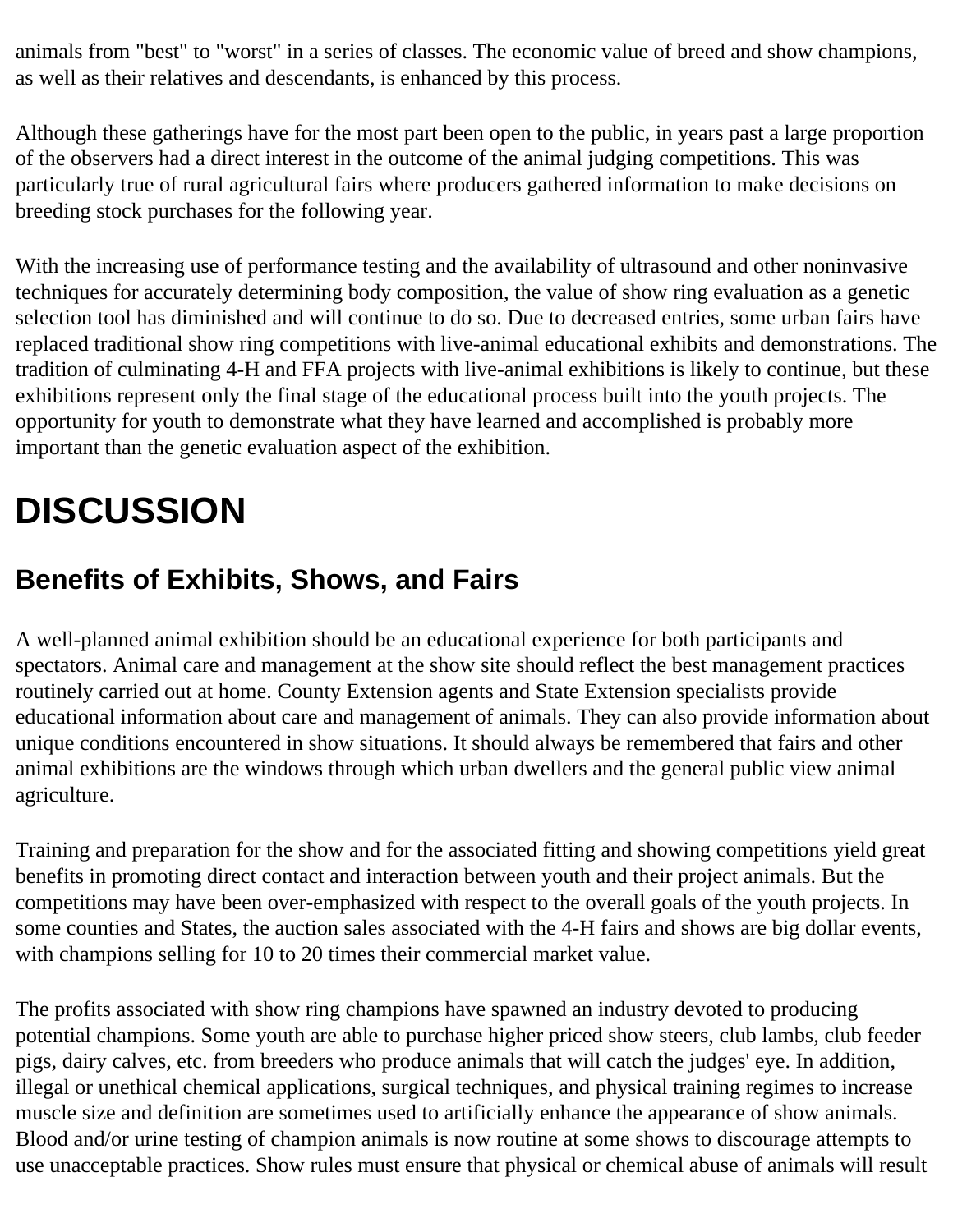in immediate disqualification.

## **Animal Handling and Care**

Although most exhibitors have received training on the farm or as part of their project and are good animal handlers, those involved in such things as sheep-shearing contests, herding animals for transport, and similar activities may appear to be handling animals in an unacceptable manner. Extension personnel and show officials who are involved should caution and offer instruction to exhibitors and competitors who might mishandle animals, and be prepared to intervene if animals are being abused. It is also important to take the time to explain to spectators proper handling and management techniques and the reasons for them.

If animals are injured in any way, they should be attended to immediately. Minor cuts or wounds should be treated by exhibitors. Animals with more serious injuries or illnesses should be treated promptly by a veterinarian. The show management should have a veterinarian on duty or on call at all times.

The management should regularly monitor livestock housing areas for possible overcrowding, frequency of stall cleaning, amount of bedding, and methods of livestock restraint, and should make sure all animals are regularly fed and watered. In addition, show management should be alert for any practices that are unacceptable or that could be perceived by the general public as being unacceptable.

## **Animal Activists**

Nearly all people who work with animals and show them are aware of the growing size and impact of the animal activist movement. Several national animal activist organizations have state and local affiliates, and many are well financed. They conduct extensive educational and public relations programs, employing famous people as spokespersons. They may have individual agendas and compete for financial support, but they often work together to influence legislatures, corporate boards, and other public policy decision makers.

While often thought of as a unified effort, in reality the animal activist movement is made up of many groups with widely differing philosophies. The more extreme groups are against the use of animals for any purpose; on the fringe are those who are against even the keeping of pets.

More moderate animal welfare or protectionist groups recognize that plants and animals serve each other's needs and that human use of plants and animals is justifiable and natural. However, most animal protectionist groups want humans to use fewer animals and keep animals in conditions that are less confining and more "natural." Their main goal is to make sure animals are raised, handled, and slaughtered or euthanized as humanely as possible. Farmers and others who work with animals have much in common with these organizations and should communicate with them more effectively.

Strategies of some of the more radical activist groups include acts of civil disobedience during public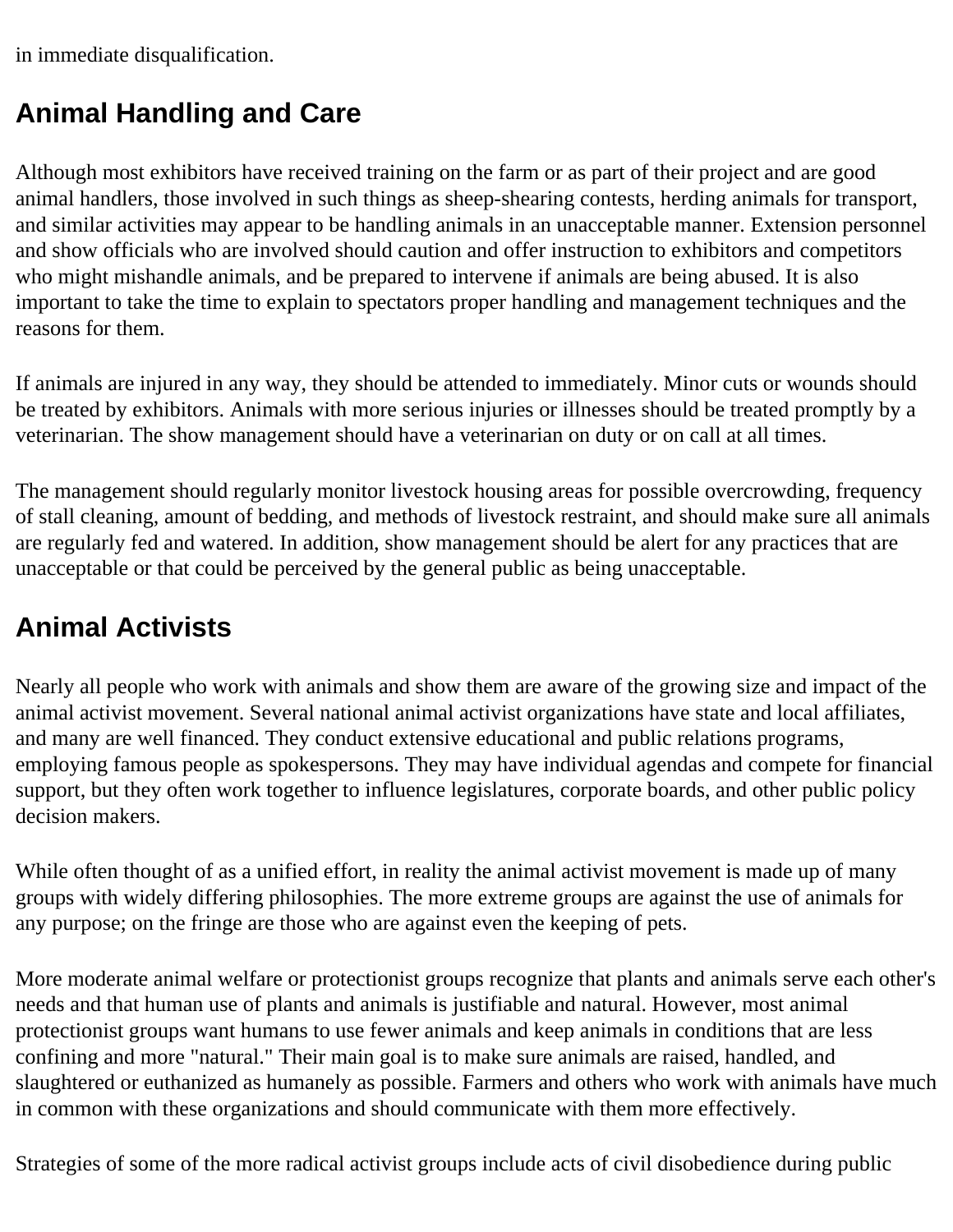demonstrations, as well as illegal raids on animal facilities to destroy property and steal animals. Legislation passed in 1992 (Animal Enterprise Protection Act of 1992) gives Federal protection from such illegal acts against animal facilities, including those used for animal exhibitions.

## **Preparing for and Dealing With Activists**

Livestock shows and sales are easy and effective places to focus public attention. Show managers, FFA advisors, and 4-H leaders should prepare for upcoming fairs and shows by knowing what local animal activist groups advocate, how they operate, and how to proceed if demonstrations occur. Overall site security should be evaluated and increased if necessary.

If animal rights demonstrations are expected, show managers should designate an even-tempered, knowledgeable individual to take charge and to serve as a spokesperson. This lead person may be the show manager, livestock superintendent, member of the fair board, or other responsible person.

Other individuals should be assigned by the lead person to monitor demonstrators' activities while they are on or near the show grounds. Monitors should:

- Observe demonstrators to see that they conduct their demonstration lawfully.
- Inform the lead person if there is a reason to notify the police.
- Discourage the more vocal and confrontational show personnel and participants from interacting with demonstrators.

If trouble is anticipated, the lead person may find it useful to inform local police ahead of time so they can have units in the vicinity. Any communication with police **must** be coordinated with officials in charge of the show and the persons in charge of the facility where the activity is taking place.

Avoiding confrontations is of utmost importance. Animal activists who picket or demonstrate at livestock shows or sales are not there to try to change exhibitors' minds about raising livestock; they are there primarily to influence the attitudes of the general public. Anything that calls attention to their actions gives them publicity and could turn the activity into a media event. It is best for those involved with the show to avoid arguments and to give positive responses with facts. This is often best accomplished by directing demonstrator and media questions to a single spokesperson.

Remember that everyone has a legal right to express his or her opinion as long as they obey the law. However, no one may enter private property without permission or disrupt properly scheduled events staged in public areas.

Although group members should not confront demonstrators, the demonstrators might move from the demonstration area to confront individuals. If they disrupt ongoing activities, they should be asked to stop. Under no conditions should physical force be used against the demonstrators. If demonstrators are unlawfully disrupting planned activities, inform the lead person.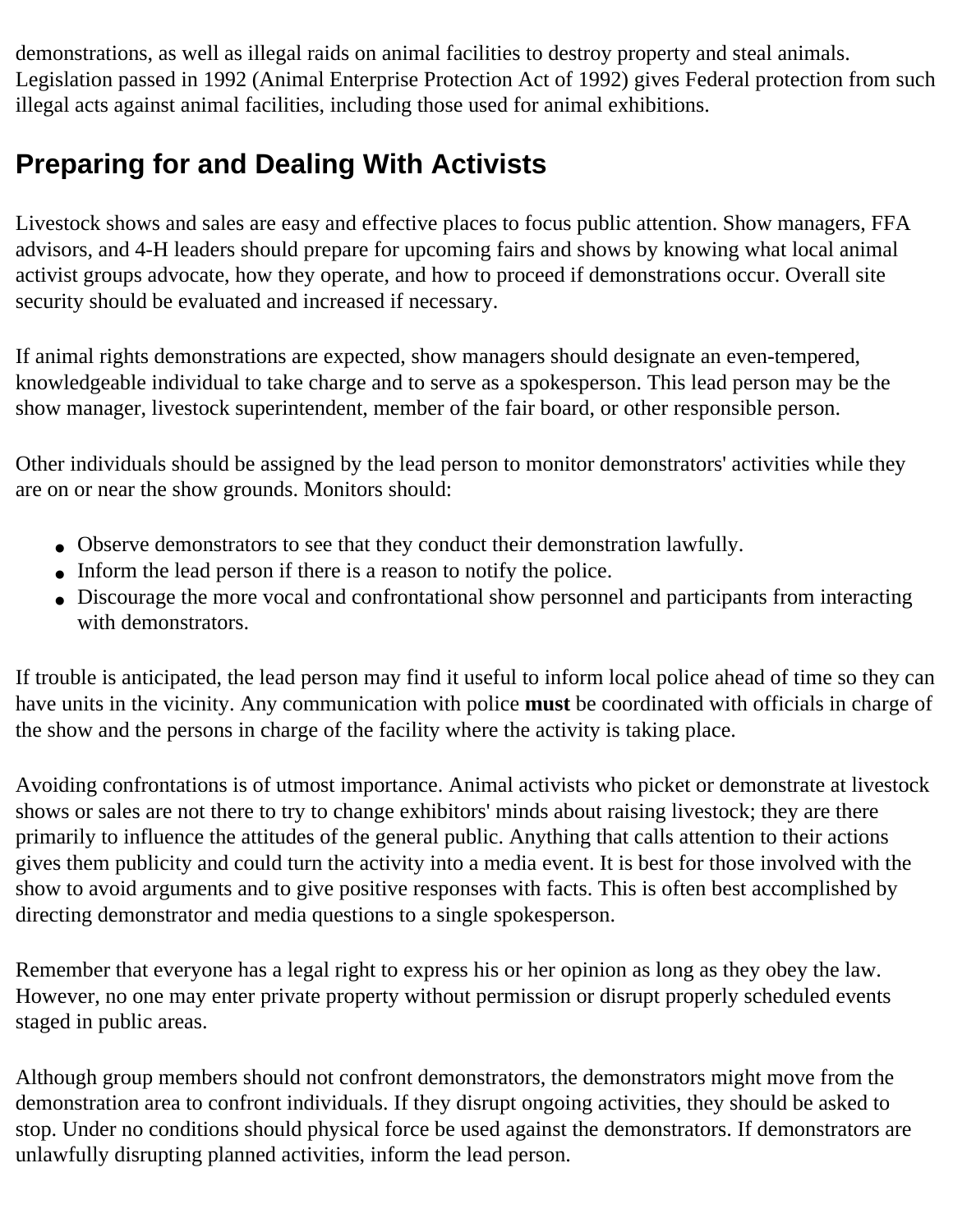The lead person may find it useful to speak with the demonstrators to find out who their leaders are and what organizations they represent. It is important to use common sense and not get angry or call the police prematurely. A businesslike approach might allow the lead person to work out some "ground rules." It could also provide an opportunity to inform the demonstrators of the purpose of the group's activities and permit them to get to know the group. People who know and respect each other have a better chance of getting along, despite their differing philosophies.

## **Keep Animal Activist Issues in Perspective**

Although radical activists receive much attention and press coverage because of their tactics, their numbers are actually very small. Of far greater significance is the much larger group of people who use animal products but who have legitimate consumer concerns about how those products are produced. Not everyone who asks probing questions will be an animal rights activist. Most contacts will be with people who are trying to find out more about how animals are raised and used. Take the time to answer their questions and explain what is being done and why.

# **CONCLUSION**

One of the primary purposes of youth animal projects is to train today's young people to be tomorrow's responsible adults. 4-H and FFA members learn and practice the best ways to house, feed, manage, and care for animals. Project members work closely with small numbers of animals. This allows them to get to know animals as individuals, to gain a real appreciation for their needs and welfare, and to feel the loss associated with marketing an animal. Youth programs are probably society's best hope for producing future farmers who are aware of and sensitive to the needs of the animals under their care.

<span id="page-29-0"></span>**Go to:** [Top of Document](#page-0-0) | [A Critical Analysis](#page-1-0) | [Animal Exhibits, Shows and Fairs](#page-24-0) | [Responsible Care and](#page-29-0)  [Health Maintenance of Fish in Commercial Aquaculture](#page-29-0) | [Beef](#page-45-0) | [Dairy](#page-50-0) | [Equine Production and](#page-66-0)  [Performance](#page-66-0) | [Fur Farming](#page-73-0) | [Handling of Crippled and Nonambulatory Livestock](#page-77-0) | [Hunting and](#page-82-0)  [Conservation Issues/Gamebird Shooting Preserves](#page-82-0) | [Poultry](#page-87-0) | [Rabbits](#page-94-0) | [Sheep and Goats](#page-102-0) | [Swine](#page-108-0) | [Veal](#page-114-0)

## **Animal Welfare Issues:**

# **RESPONSIBLE CARE AND HEALTH MAINTENANCE OF FISH IN COMMERCIAL AQUACULTURE**

T.E. Schwedler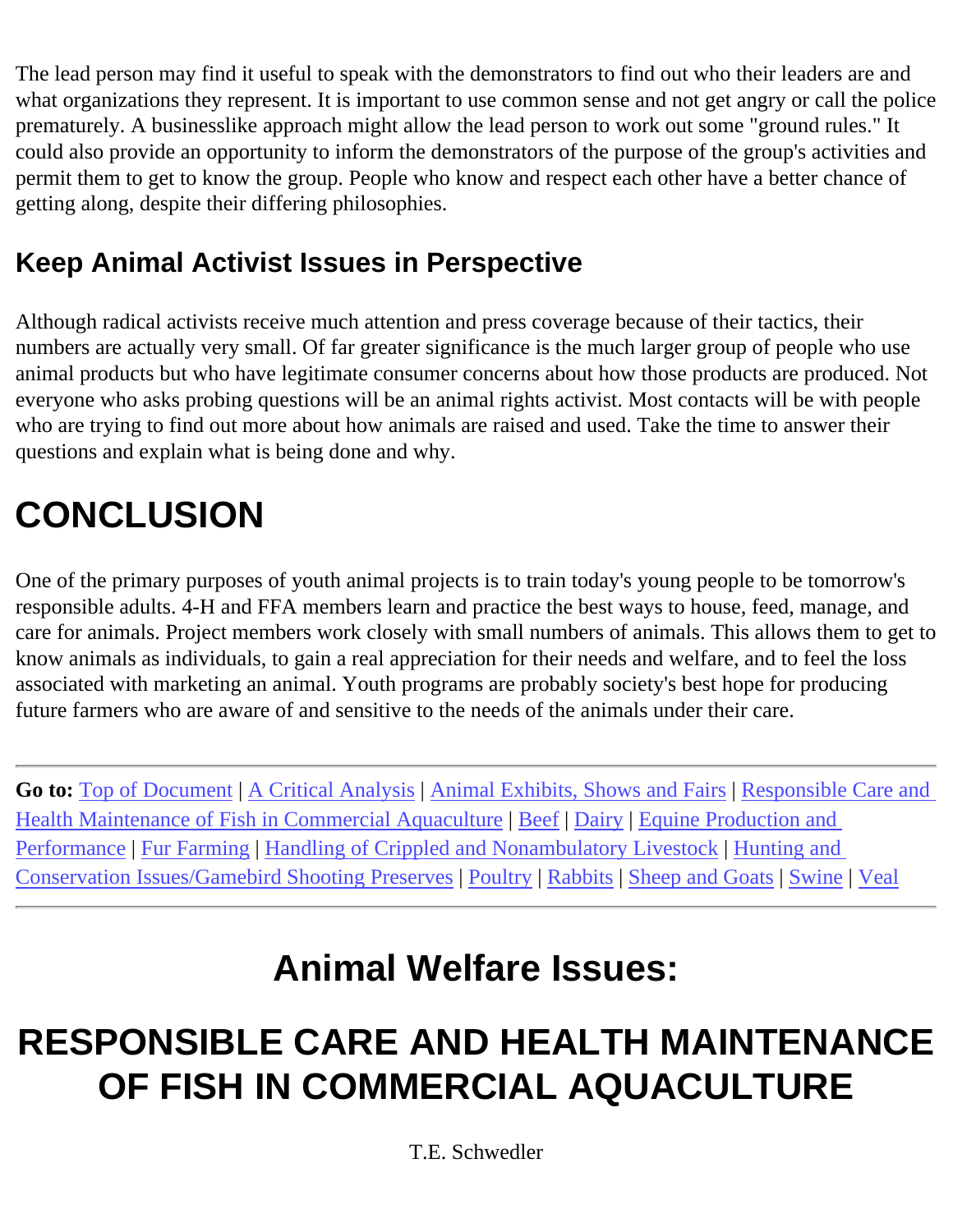Aquaculture Health Specialist Aquaculture, Fisheries, and Wildlife Department, G08 Lahotsky Hall Clemson University Clemson, South Carolina 29634

and

S. K. Johnson Fish Disease Specialist Wildlife and Fisheries Science Texas A & M University College Station, Texas 77841

currently: Aquatic Animal Disease Specialist Texas Medical Diagnostic Laboratory Drawer 3040 Texas A & M University College Station, Texas 77841-3040

## **INTRODUCTION**

Production agriculture has enabled the United States to become the best fed society in the world and is vital in domestic and international trade. An important segment of production agriculture, livestock production, has successfully provided consumers with a low-cost, wholesome protein source. Consumers have dictated low prices and high quality. Consequently, to maintain competitiveness, producers have set management objectives that maximize production while minimizing costs. In addition to public concerns about cost and wholesomeness of animal products, there is growing concern for the well-being of the animals while in the care of the producers. Most animal farming systems are designed to maximize production; however, proper care and good husbandry practices are linked not only with high productivity, but also with animal health and well-being. Producers must make a conscious effort to ensure the well-being of animals in their care. The argument is often made that attention to animal welfare can adversely affect profitability. In most systems, however, improved health and well-being translate into better animal performance. Both animal welfare and environmental quality protection are the responsibility of producers, and appropriate management inputs should be factored into production costs. If production costs increase significantly, the consumer will either have to pay higher prices or face limited supplies caused by producers being forced out of business.

Aquaculture, the raising of animals or plants in an aquatic environment, has received considerable attention during the past two decades as an alternative farming practice. Aquaculture has enabled society to enjoy fish for food, pets, and recreation and contributes to the preservation of certain threatened aquatic species. Concurrent with aquaculture development, concern for the welfare of the animals grown in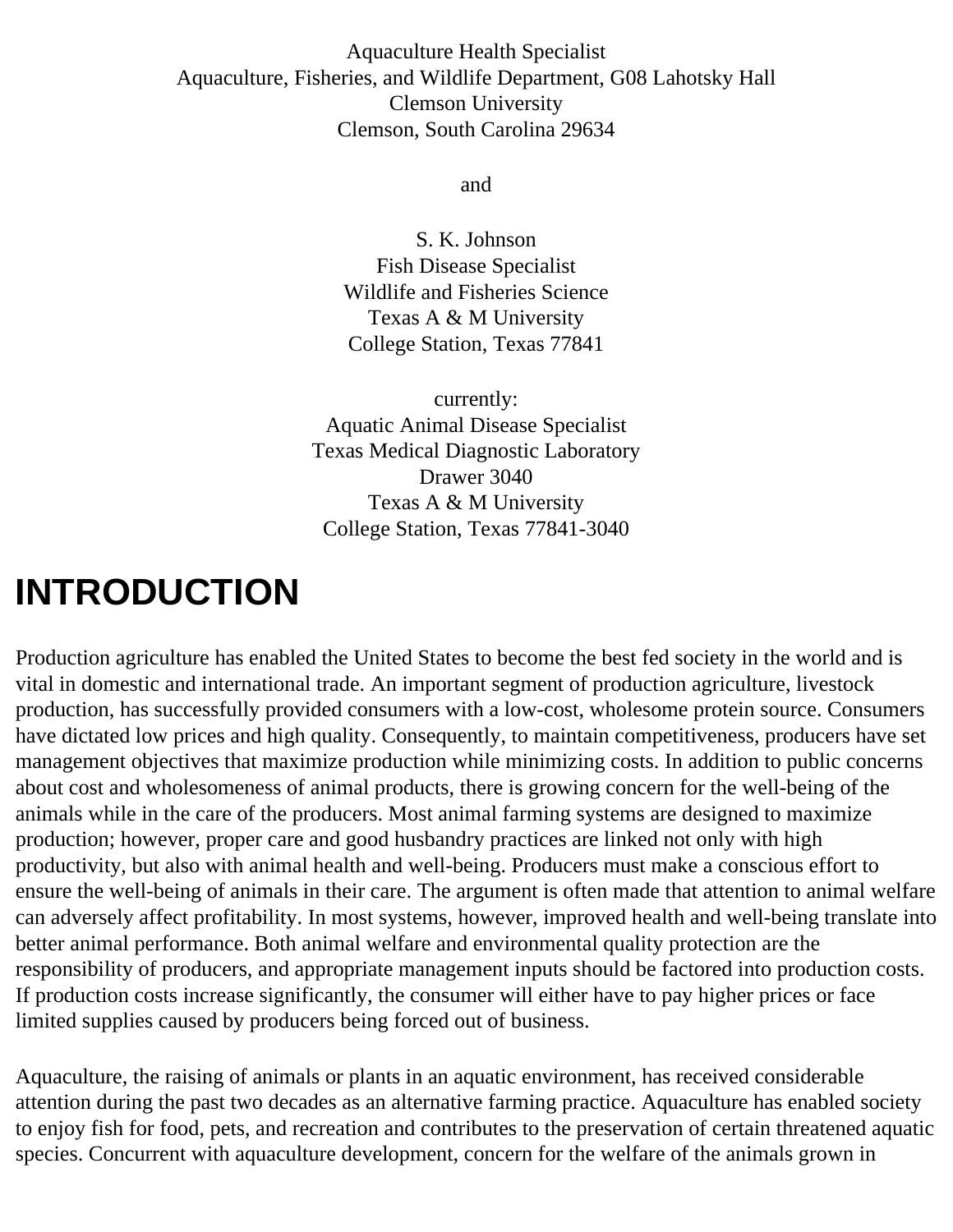aquatic systems has become an increasingly important issue with certain segments of society. The goals of the aquaculturist and concerns over animal welfare are not necessarily at odds. With careful planning and proper management, fish can be cultured to meet production and profit goals while maintaining aquatic animal health and well-being.

Both the general public and the producers must understand the needs and health status of the animals being produced. However, concern should be based on scientific facts about the animals' well-being and not solely on perceptions. It is generally easier to identify with the welfare needs of animals that are more closely related to humans, such as primates and other mammals. Understanding of the well-being and care of lower vertebrates, such as fish, is usually less. Assessment of animal well-being should be based on subtle behavioral and physiological changes as well as established environmental limits.

The number of aquatic species is vast and their needs vary greatly; this publication addresses primarily finfish. New species of fish from the approximately 20,000 species worldwide are being evaluated and adopted as candidates for aquaculture. The optimum health requirements for major farm-raised species are known. However, requirements for other species are being determined by ongoing research that aims at defining the unique limits of each. Consequently, the amount of information available concerning health requirements varies considerably depending on the species. An understanding of the health requirements for a species increases with the length of time it is commercially cultured and its economic importance. We know much more about how to evaluate the well-being of traditionally grown species, such as channel catfish, goldfish, fathead minnows, golden shiners, and rainbow trout than we do about newer aquaculture species.

This document describes some basic requirements of cultured finfish and suggests management strategies to help ensure their well-being. It describes aquaculture systems and discusses how fish sense and react to the external environment and respond to stressful conditions. Additionally, it presents management options that can effectively address both the goals of commercial production and the well-being of the fish being produced. It is intended to provide aquaculture producers and the general public with scientifically based information on which to base procedures for the care and husbandry of aquatic animals raised in commercial production systems.

## **Finfish Aquaculture Classifications**

Finfish aquaculture is commonly classified according to (1) consumer use of the farm-raised product or (2) the environmental requirements of the fish being produced.

### **Consumer use**

- The largest group based on consumer use is food fish, with the goal being a wholesome food product for human consumption.
- Another category is baitfish, with the goal of producing a fish that is healthy when it reaches the user (sports fishermen).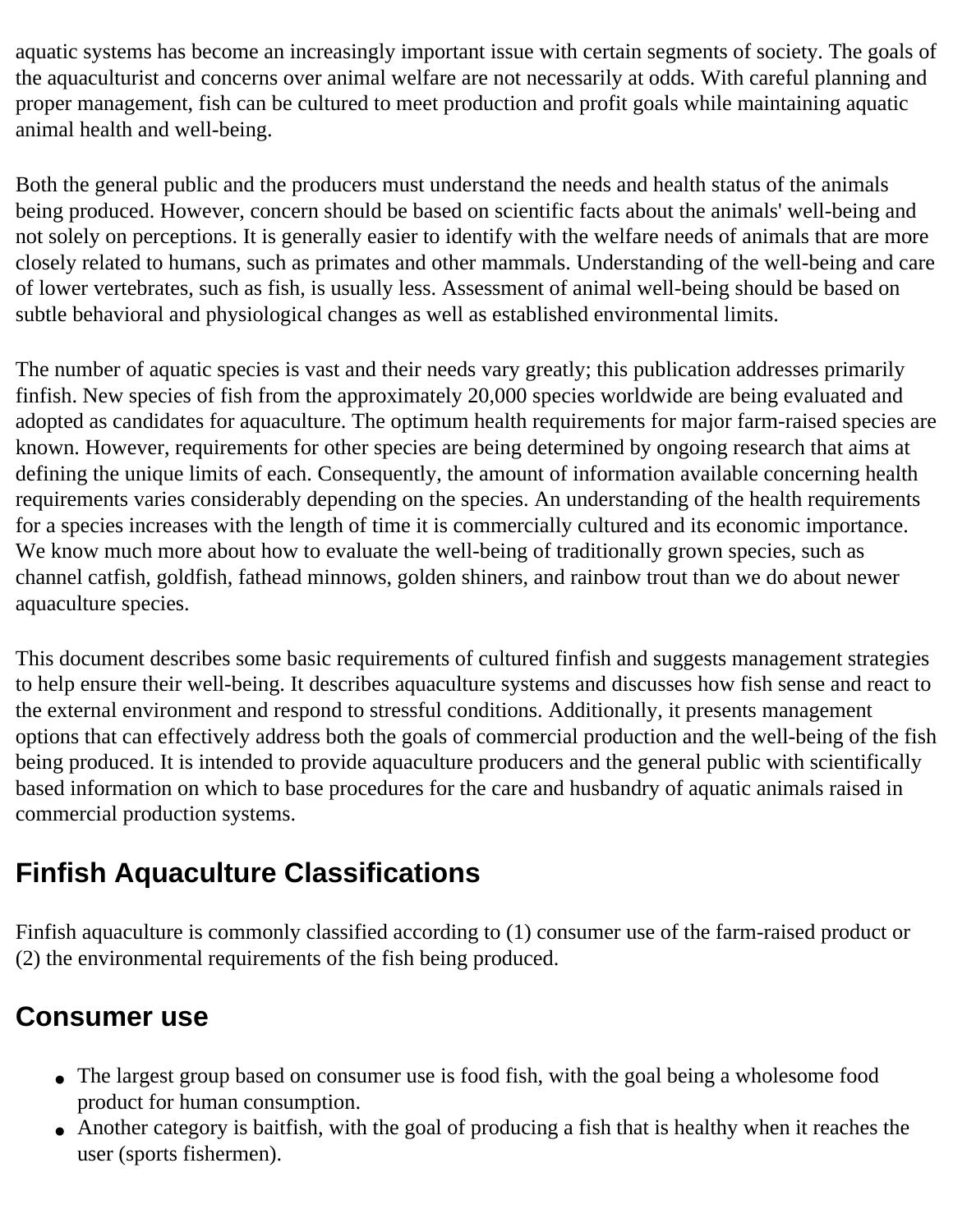- Ornamental fish for pet markets are also produced on aquaculture farms. Appearance and health of these fish are very important.
- Fish are also grown for restoration and mitigation of wild populations. The goal is to replenish fish stocks for recreational fisheries or to supplement stocks of threatened or endangered species. Maintaining a diverse gene pool is important to help ensure the long-term survival of the stocks when they are released into the wild.

### **Environmental requirements**

Aquaculture classifications based on the environmental requirements of the fish being cultured commonly use the criteria of water temperature and salinity. Each classification has an optimal range of environmental conditions where a fish species thrives and a larger range where they survive.

- Categories based on temperature tolerance include coldwater, coolwater, warmwater, and tropical fish species.
- Salinity categories consider tolerance and restrictions based on the ionic strength of the water. These categories include saltwater, freshwater, and brackishwater fish species. Some fishes, such as anadromous species (having a portion of their life cycle in both fresh and salt water), are comfortable in a wide range of salinities and may appear in more than one category.

While these classifications are somewhat arbitrary, they are helpful when discussing basic environmental requirements and the well-being of fish grown in different aquaculture settings.

# **PRODUCTION SYSTEMS**

Regardless of the type of aquaculture based on the previous classifications, fish can be cultured in many different systems. Each type of system can have different effects on cultured animals. To address the management inputs required to maintain the health and well-being of the fish within a system, it is important to understand the type of system in which the fish are grown. Each of these systems has specific sets of conditions that can be controlled by the producer, resulting in a graded level of management responsibility.

## **Pond Culture**

Pond systems may be classified by the level of intensification or the degree of management necessary to produce the quantity and quality of fish desired. The least intensive system offers the producer few control options, and management requirements are low. Management inputs include stocking and harvesting control to establish a balanced relationship between predator and prey species (i.e. a bass and bluegill sunfish pond). The major management strategy is to control the species ratios of the original stocking and to control subsequent harvests. The productivity of fish in the culture system depends on the natural fertility of the pond.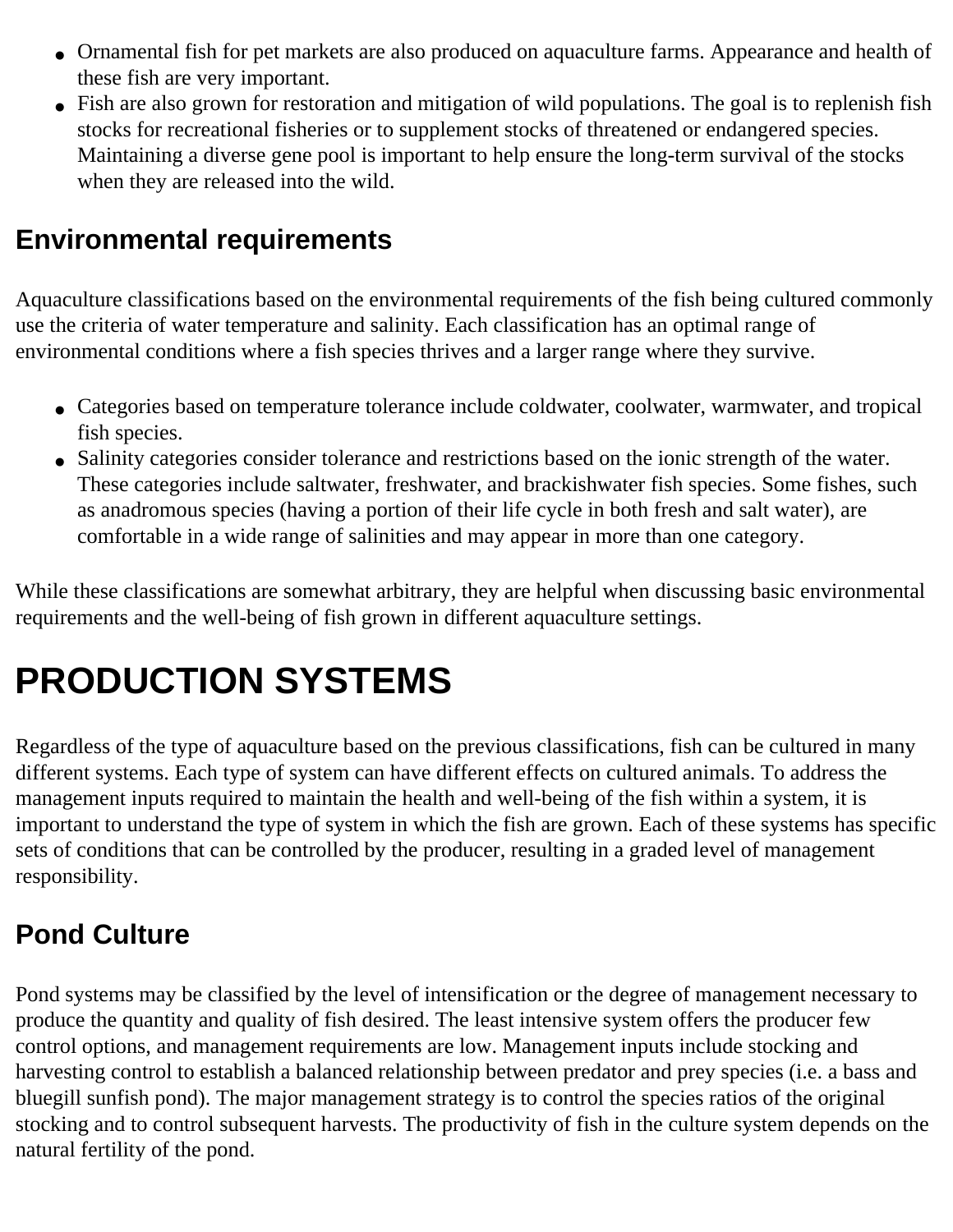The next level of intensification involves the use of inorganic fertilizer, consisting of nitrogen, phosphorus, and potassium (NPK). Management efforts are similar to those described previously, but now the fertility and production of the pond are enhanced. The fertilizer increases production of plants (primary productivity) and of the small aquatic animal life that feeds on these plants. This increased food supply results in as much as a five-fold increase in fish production.

The productive capacity of the system can be further increased through supplemental feeding. By providing commercial feed, the number and weight of fish per unit volume of water can be greatly increased. The factor limiting production is usually dissolved oxygen. Oxygen supply usually limits the total weight of fish to about 1,500 pounds per acre per year. While the weight limit varies by species, the likelihood of oxygen depletion increases as the total weight of fish increases. It is common at this level of intensification and management to grow a single species of fish. Stocking, reproduction, and feeding rates are managed to ensure that overpopulation or excessive fish weight does not create high-risk conditions.

Management at the next intensification level includes greater control of dissolved oxygen, with the objective of obtaining even higher production rates. This type of system may accommodatae 5,000 to 10,000 pounds of fish per acre, depending on the species grown and the availability of water quality management equipment. Greater inputs of feed cause increased production of waste products by the fish. If the dissolved oxygen is managed effectively, nitrogenous waste products produced by the fish usually become the next production- limiting factor. If stocking and feeding rates are not carefully controlled, the concentration of un-ionized ammonia and nitrites can increase to undesirable or dangerous levels. Nitrogenous waste becomes a limiting factor because of the limited capacity of the pond biota (primarily algae and bacteria) to convert the waste products into less harmful byproducts. The amount of nitrogenous compounds that can be effectively processed and removed on a daily basis in this type of system is about 3 pounds of nitrogen per acre per day. This translates into about 100 pounds of 32-percent protein feed per acre per day. These values can change with different climates, environmental conditions, and fish species.

All of the systems described thus far are pond culture systems that require little or no water exchange. They rely on physical, microbial, and/or photosynthetic processes to remove waste products released by the fish.

### **Intensive Culture**

Other aquaculture systems for commercial and research use require specific management practices and typically contain aquatic stocks of high density. These systems are referred to as intensive culture systems. Fish density is usually expressed in number of fish or weight of fish per cubic foot of water and/or by the flow rate. These intensive culture systems require the highest degree of management, which is aided by system design. Intensive culture systems include net pens or cages, raceways, and recirculating systems.

Net pen or cage culture systems involve the stocking of high numbers of fish per cubic foot into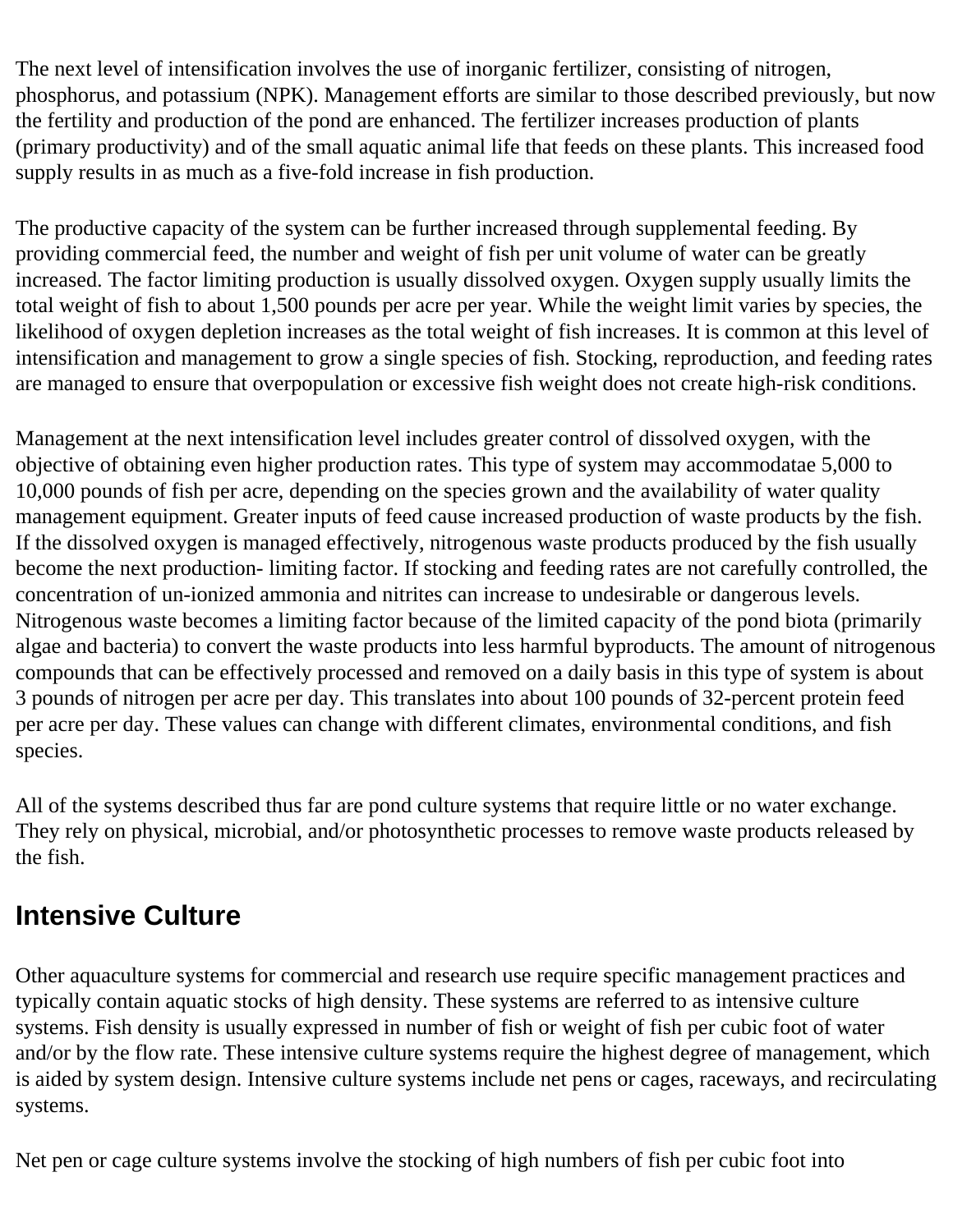enclosures placed in large bodies of water. Water quality management within the cage is one of the primary tasks of the producer. For good water quality, water must flow through the cage at a rate sufficient to remove the water containing the fish wastes and replace it with cleaner water containing suitable concentrations of dissolved oxygen. The next management task is to ensure that the fish are stocked at the proper density. This provides for adequate lateral swimming space and limits aggressiveness resulting from dominance behavior. Under good management, certain fish species (i.e., catfish) can be grown at densities as high as 10 pounds per cubic foot of enclosure. Another important management strategy is making sure that the fish are fed a "complete" diet -- one that contains all the essential nutrients. The quality of the feed used in any intensive culture system is critical because the fish have limited access to natural food sources.

In raceway production, continuously flowing water provides fish with a high-quality environment. The water flows through the system and is discharged before the water quality degrades. Fish density of a raceway system is determined by the flow rate and quality of the incoming water. Stocking rates are high in these systems, and the lateral swimming space requirements for each species has to be known. Water flow velocities must be maintained below a critical level to avoid excessive exercise, which can cause stress. Trout, for example, are commonly grown at densities as high as 2 to 3 pounds per cubic foot of water and catfish at 10 to 15 pounds per cubic foot of water without any adverse effects, if suitable water quality is maintained. Supplemental aeration and oxygen injection are commonly used to enhance production in raceways. Because water quality is controlled more by physical factors than biological factors, problems that result from environmental stressors are usually limited. Generally, problems in raceway systems are caused by system failure (reduction or cessation of water flow) or the introduction of disease organisms into the facility.

Recirculating culture systems can be complex and are the most difficult aquaculture system to manage. The usual intent of this culture method is to limit new water inputs to about 5 to 10 percent replacement per day. Such control attempts either to control water temperature within a specific range or to limit water usage. The water that flows through the tank or trough is collected and filtered both mechanically and biologically to remove waste products before returning to the fish culture unit. Though the basic principle of this type of system is sound, backup systems are required to maintain water movement and quality within established critical limits. The most common problem with this type of system is biofilter overload or failure. Additionally, health management can be difficult because practical, legal applications of certain chemicals and drugs are constrained by unique functional features of the system.

Most compounds that will control disease agents also have a detrimental effect on the bacteria that are responsible for removing or converting waste products to nontoxic forms within this system.

# **FISH AND THEIR ENVIRONMENT**

### **Sensory Reception and Response**

The nervous system of fish is similar to that of birds, amphibians, reptiles, and mammals. Their central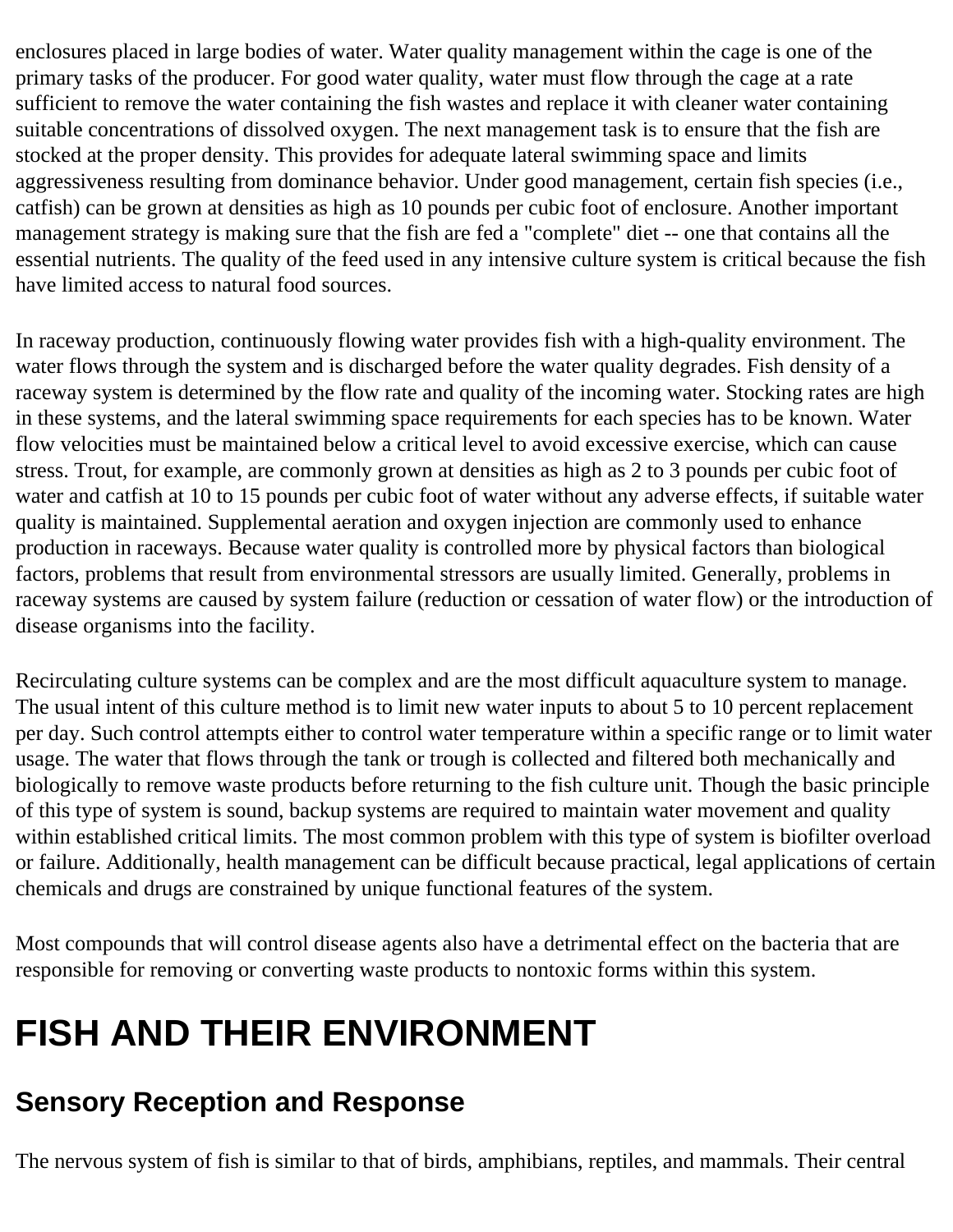nervous system consists of a brain and spinal cord capable of receiving and reacting to external stimuli. The central nervous system receives information from the external environment via sensory organs and peripheral nerves. The information is processed in the brain or spinal cord, and the appropriate reactions to the stimuli are initiated. The nervous system transmits both voluntary and involuntary signals to control the action of muscles and glands. Upon stimulation, the nervous system and the endocrine glands integrate to control functions and processes such as feeding and digestion, reproduction, respiration, circulation, osmoregulation, growth, excretion, buoyancy regulation, avoidance behavior, disease resistance, and even body temperature.

While most of the endocrine and nervous system functions found in land animals are also found in fish species, there are important anatomical, physiological, and biochemical differences. A major difference between mammals and birds and most species of fish is that fish cannot control their body temperature. The temperature of a fish varies with the temperature of the water; thus also do its biochemical, physiological, and behavioral responses. While there is some variation, fish generally double their metabolic rate for each 10 °C rise in temperature, within their acceptable range. This becomes important when assessing the health of fish that appear listless, a common response to low temperatures.

An understanding of how fish perceive their environment is helpful when managing their care properly. Fish are finely attuned to their environment by the senses of taste, touch, sight, smell, hearing, and additional senses unique to fish. Sense organs of fish are adapted for life in an aquatic environment and have many sensory structures and functions that differ somewhat or completely from those of land animals.

Sensory functions of fish can be grouped according to the type of physical or chemical stimuli that are detected. The detection of chemical stimuli by the senses of smell and taste may overlap because water is very different from air as a means of transport for chemical substances. Some fish have taste buds on their body that detect the taste of food at a distance. The sensitivity of detection increases as the fish gets closer to the food source. This allows them to locate food even under conditions when it cannot be seen. Fish also have sensory organs called nares, which are similar in structure and function to those in nasal passages of land animals, but it is the water rather than the air that carries the smell.

The perception of physical disturbances by fish is also different from that of higher vertebrates because the density of water is greater than that of air. Orientation and pressure recognition, along with buoyancy control, are important parts of a fish's physical sensory capacity. Hearing in fish is different from land animals because sound waves are received in a liquid medium, and there is no need for specialized structures to translate sound waves from the air to liquid (the ear drum). There is also little need for the external structures that are used in land animals to concentrate sound waves from the air. A fish's lateral line system, which is a sensing system for low-frequency pressure waves, can be thought of as "touch at a distance." This system provides fish with important information about food or predators while some distance away. Additional sensory capabilities in some species can recognize and react to very low levels of electricity. The organs that receive the electrical impulses from the water help the fish to find their prey and avoid predators. This can be important when considering the possible effects of stray electrical currents that can occur in fish culture units.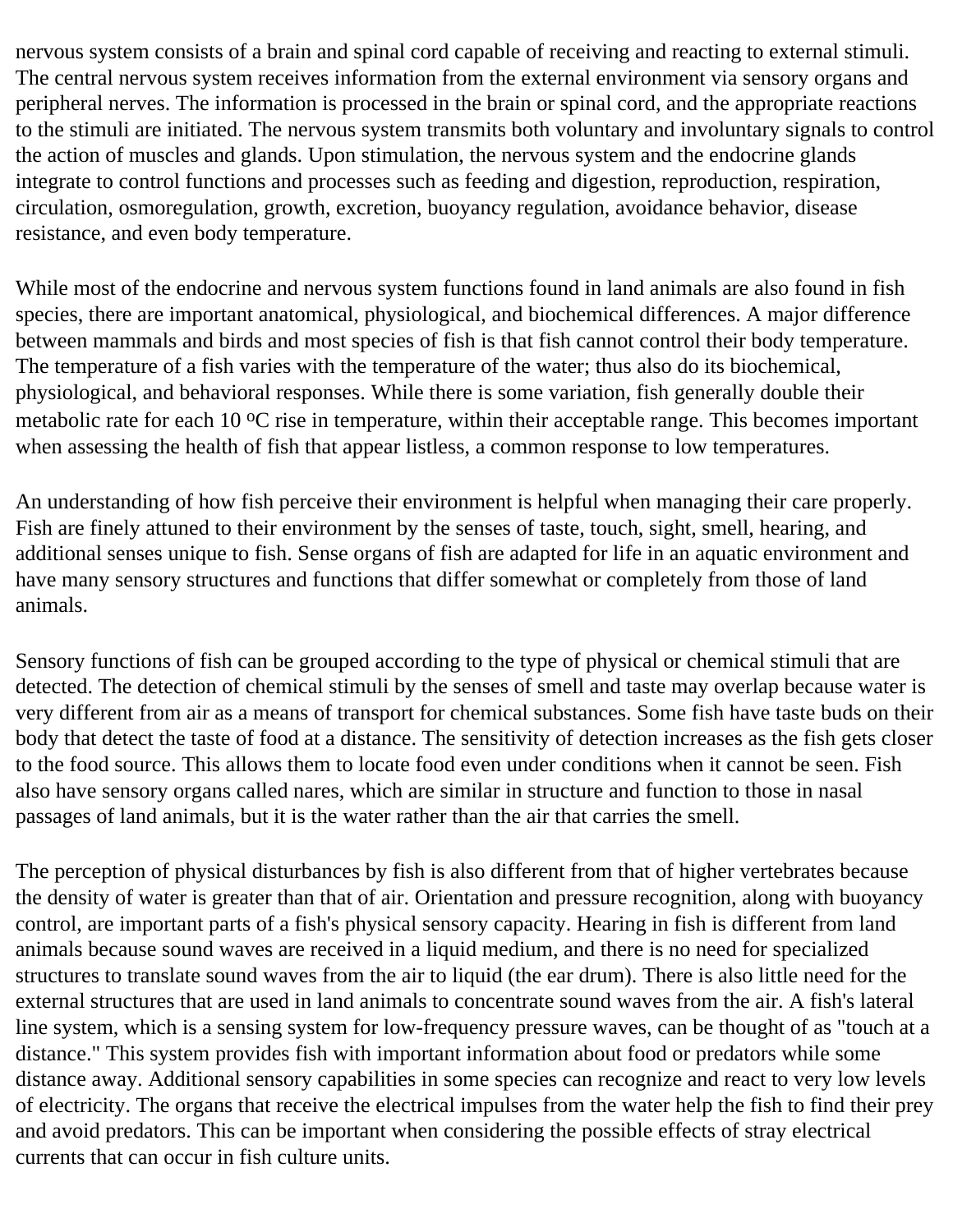Sight in fish is similar to vision in land animals. Lens shape varies considerably among species, but the eyes are functionally similar. In some fish species, the small pineal gland in the brain has sensory function in light perception. This function is thought to be responsible for circadian rhythms (biorhythms based on a 24-hour cycle) that control maturation and spawning activity. These senses may require the regulation of light intensities and daily light/darkness regimes to avoid stress in fish.

We do not know the extent to which fish perceive pain as a sensory function. We do know, however, that when fish are presented with conditions that cause pain in humans, they display an avoidance behavior. Pain, as defined in Webster's New World Dictionary, is "a sensation of hurting or strong discomfort, in some part of the body, caused by an injury, disease, or functional disorder, transmitted through the nervous system." The difficulty in assuming similarities between what fish experience and what humans experience is based on our inability to find structures in fish that are similar to those known to sense pain in humans. It is also impossible to ascribe to fish the process of conscious recognition of pain so well developed in humans. While evidence that fish have pain receptors identical to mammals is disputed ([Nickum 1988\)](#page-44-0), their ability to identify irritants appears to be well documented. Thus it appears important to avoid conditions that cause a violent response from fish or more subtle physiological changes that are indicative of stress.

It is impossible for humans to understand completely how fish perceive and respond to their environment. Some differences that are not part of our own experiences are how fish perceive acoustical and electrical stimuli and their ability to taste the environment with external taste buds. Possibly even more difficult to understand is how fish perceive touch. An important question to answer might be whether fish have the ability or need to discriminate between tactile stimuli that humans describe as "pleasurable" or "painful." This question is certainly important when considering the well-being of higher vertebrates that have the ability to display their pleasure or discomfort. Because we do not understand the fish's perception, a prudent policy would be to assume that conditions that cause pain in higher vertebrates should be avoided with fish whenever possible.

#### **Environmental Stress and Disease**

Fish, like other animals, have both generalized and specific responses to prolonged or repeated exposure to less than favorable environmental conditions. In a manner similar to other vertebrates, fish respond with a specific set of biochemical and physiological changes that help them survive adverse conditions. Some of the changes that occur when a fish is exposed to a stressor are similar regardless of the type of stressor. The types of stressors that can occur in aquaculture are chemical, physical, or behavioral. Because the net effect of a stressor is costly to the fish's energy, stressful environmental conditions become costly to the producer and may result in lower production efficiencies and a poor survival rate.

The overall effect of a stressor on an animal depends on the nature of the stressor and the degree and duration of exposure. Three recognizable stages are common in animals forced to tolerate sub-optimal conditions: a **stage of adaptation**, a **stage of recovery**, and/or a **stage of exhaustion**. The degree and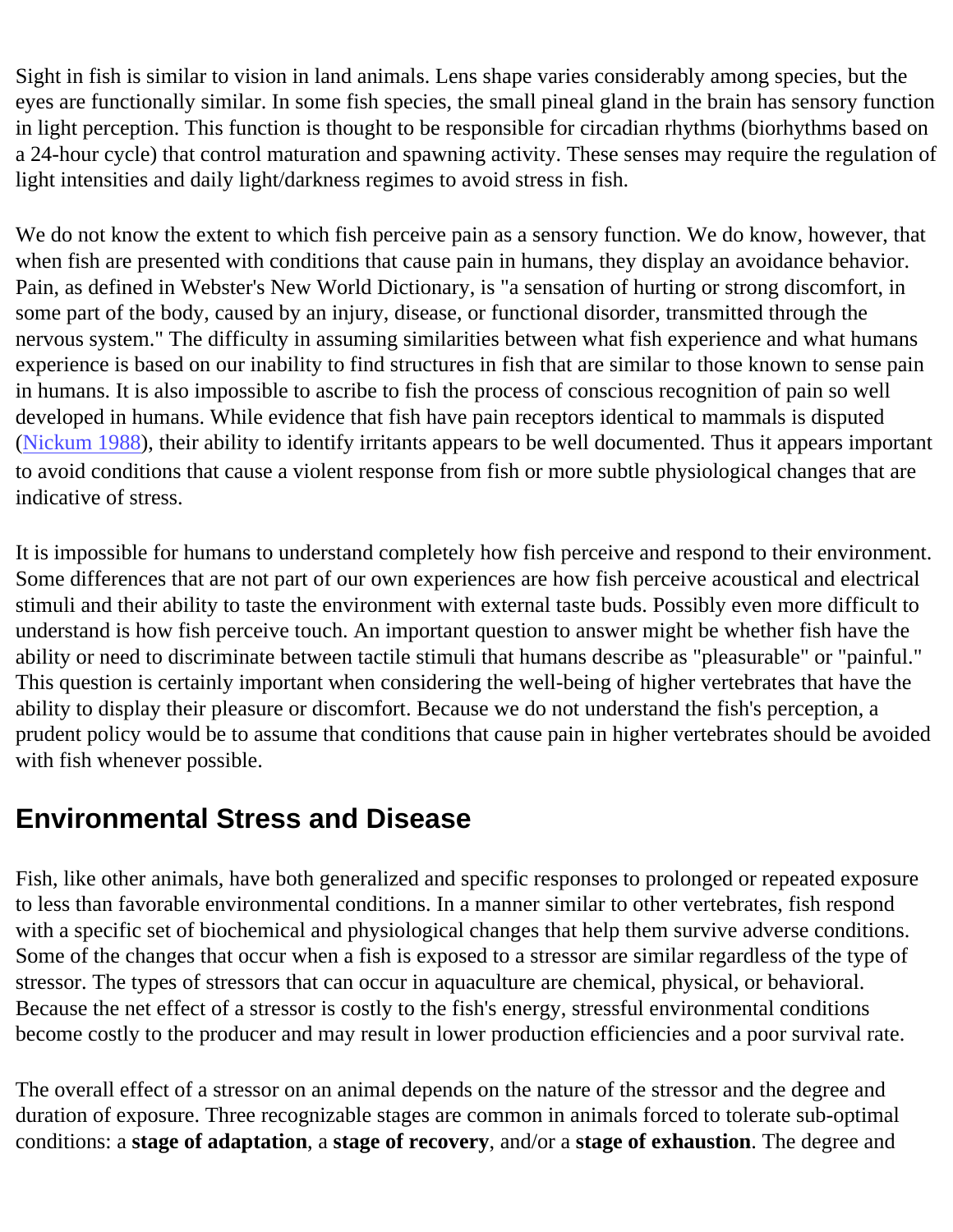duration of the stressor generally dictates the outcome of the "stress event." If the stress event is limited, fish are often able to adapt to the conditions and reestablish normal function under the new set of conditions. If the stress is removed, fish will generally go through a process of recovery, where they reestablish normal function over a period of time. If the stress is too great for the fish to compensate through adaptation, the fish will enter the stage of exhaustion and eventually die.

Even if fish recover from a stressful experience, important physiological and immunological changes can cause the animal to become more susceptible to disease organisms. The response pattern of fish is less understood than that of mammals and birds, but its key elements are similar. The basic response of fish to a stressor or adverse condition is to adopt an emergency survival status. While some of the responses that occur have obvious benefits to the fish, such as mobilization of energy reserves, other responses appear to have negative effects on long-range survival, such as decreased immune function. It appears that when fish are presented with a stressor, they sacrifice long-term survival strategies to concentrate their efforts on short-term survival.

The overall effect of a stressful environment to fish stocks is reduced performance. Reduced performance may be measured in poor survival, poor feed conversion rates, poor reproduction, and poor feeding and growth. Thus, raising fish in sub-optimal conditions is not to the advantage of the aquaculturist. Understanding the environmental requirements of the fish species and providing proper care and health maintenance to avoid stressful conditions are the keys to the success of the producer and the well-being of the fish.

# **RESPONSIBLE MANAGEMENT**

The basic requirements for the well-being of fish that are raised in an aquaculture facility must be provided by the producer. While fish in the wild are capable of migrating and changing behavioral patterns to meet their needs, fish in an aquaculture facility often cannot seek out optimum or more suitable conditions. To provide fish with a healthy environment, it is important to have both a properly designed facility and a management plan that addresses the needs of the fish. Fish should be provided with their basic needs: sufficient lateral swimming space; good water quality; a nutritionally complete diet; limited physical disturbance; and careful, prudent handling. The producer should also have a health management program that focuses on both infectious and noninfectious diseases. The program should be based on sound information and a thorough understanding of environmental requirements of the fish species and the culture system.

Because there is so much diversity in culture species and culture systems, a responsible management strategy has to be developed for individual aquaculture operations. For example, the management inputs necessary for a less intensive pond system raising an environmentally tolerant species such as the common carp would be low. However, raising the more environmentally sensitive rainbow trout in a recirculating system would require a very high level of management input. Proper management is a requirement for achieving high fish performance in any culture system. A well-designed and properly managed aquaculture facility can produce fish consistent with production goals while maintaining the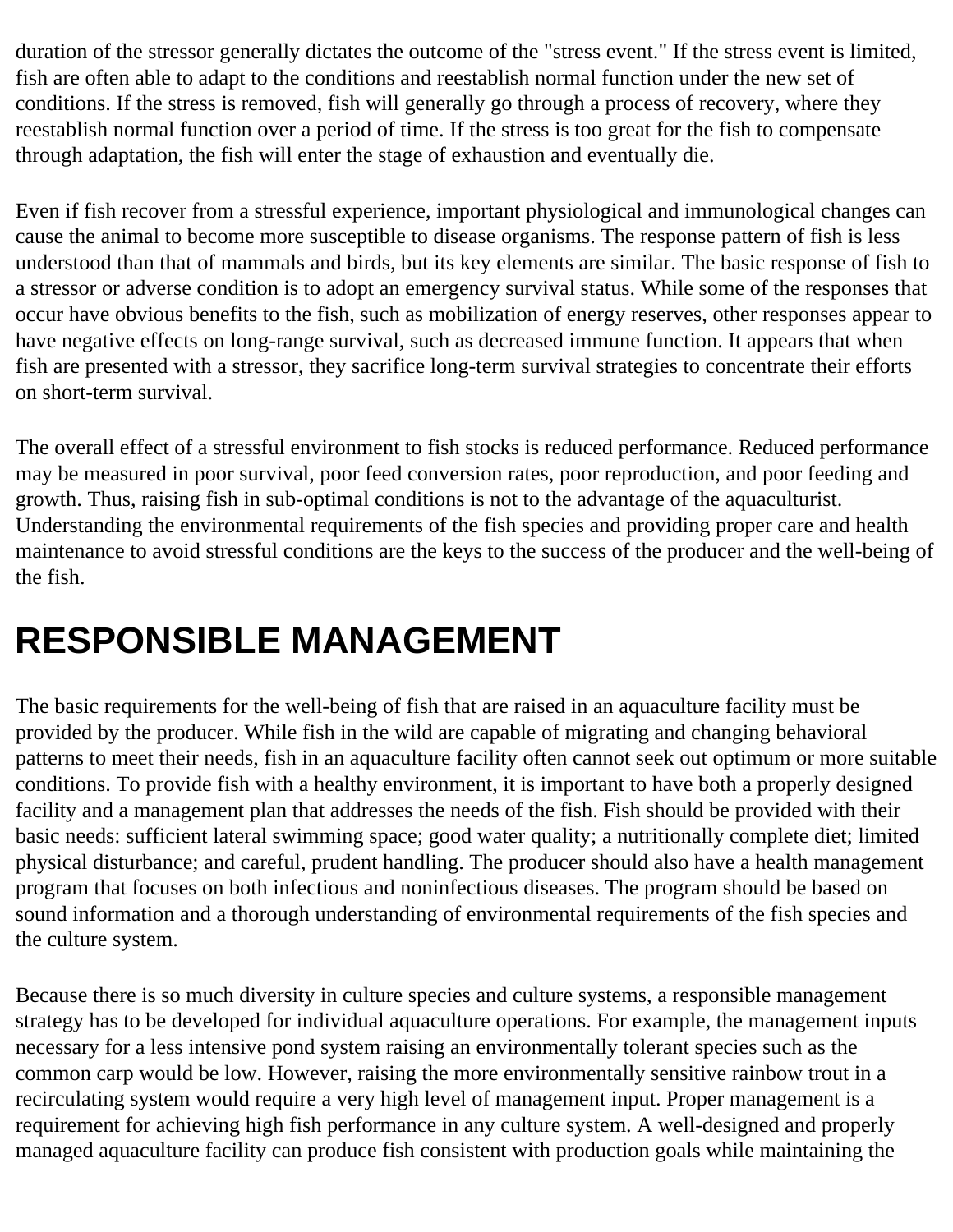well-being of the fish.

### **Stocking Rates**

The number of fish stocked in the culture unit is very important to production goals and the well-being of the fish. Enough fish must be stocked to meet production goals but not so many that management cannot maintain proper health. If stocking rates exceed the carrying capacity of the system, then management to maintain acceptable conditions may be impossible. The influence of stocking rate is expressed in two ways: (1) effects fish have on the environment, and (2) effects fish have on each other. Greater fish densities will result in greater release of waste products into the culture environment. To avoid water quality problems associated with stocking rates, the capacity of the system to remove waste products should be understood by the producer. The carrying capacity of the system is limited by reliable physical and biological processes that have the capacity to remove specific amounts of waste on a reliable basis. Stocking rates should match the quantity of fish to be produced with the carrying capacity of the system. Additionally, the producer should provide the equipment necessary to maintain a healthy environment, and the management necessary to ensure production goals and the well-being of the fish stock.

Assuming that the stocking rate is within the carrying capacity of the system, the next important consideration is fish interactions. Most fish species of commercial aquaculture are characteristically tolerant of the presence of other fish of their own species. This is important in the selection of a candidate species for aquaculture. The lateral swimming space of high fish densities is most important in culture systems such as raceways, tanks, or cages. Depending on the species, limited swimming space may or may not cause stress. For example, catfish have been grown in cages in excess of 10 pounds of fish per cubic foot without a reduction in performance ([Davis et. al. 1991](#page-44-1)). There is evidence that intermediate stocking rates of catfish (below 4 fish per cubic foot) results in fighting and injury. Thus, catfish raised in intensive systems should be stocked at rates that do not exceed the carrying capacity of the system and are above the threshold where fighting commonly occurs. Studies on coldwater fish (salmonids) have demonstrated that an elevated cortisol level (an indicator of stress in fish) is more dependent on dominance factors and inter-specific fighting than on rate of stocking ([Li and Brockman 1977](#page-44-2)).

A fish's natural behavior influences its density requirement. For example, adverse effects of crowding are often experienced with open-water pelagic species and predatory species, but occur infrequently with schooling or socially oriented fishes. Consequently, naturally tolerant species are ones often selected for aquaculture. It is recommended that producers carefully investigate stocking rates to establish criteria that minimize aggression among cultured fish and maintain good water quality.

### **Water Quality**

Management of good water quality is necessary to maintain good production and the well-being of farmraised fish. Two sets of water quality conditions must be managed. The first set consists of factors that are generally provided within an optimal range for the culture species. Examples are dissolved ions (sodium, chloride, calcium, and bicarbonate), temperature, pH, and dissolved oxygen. The second set consists of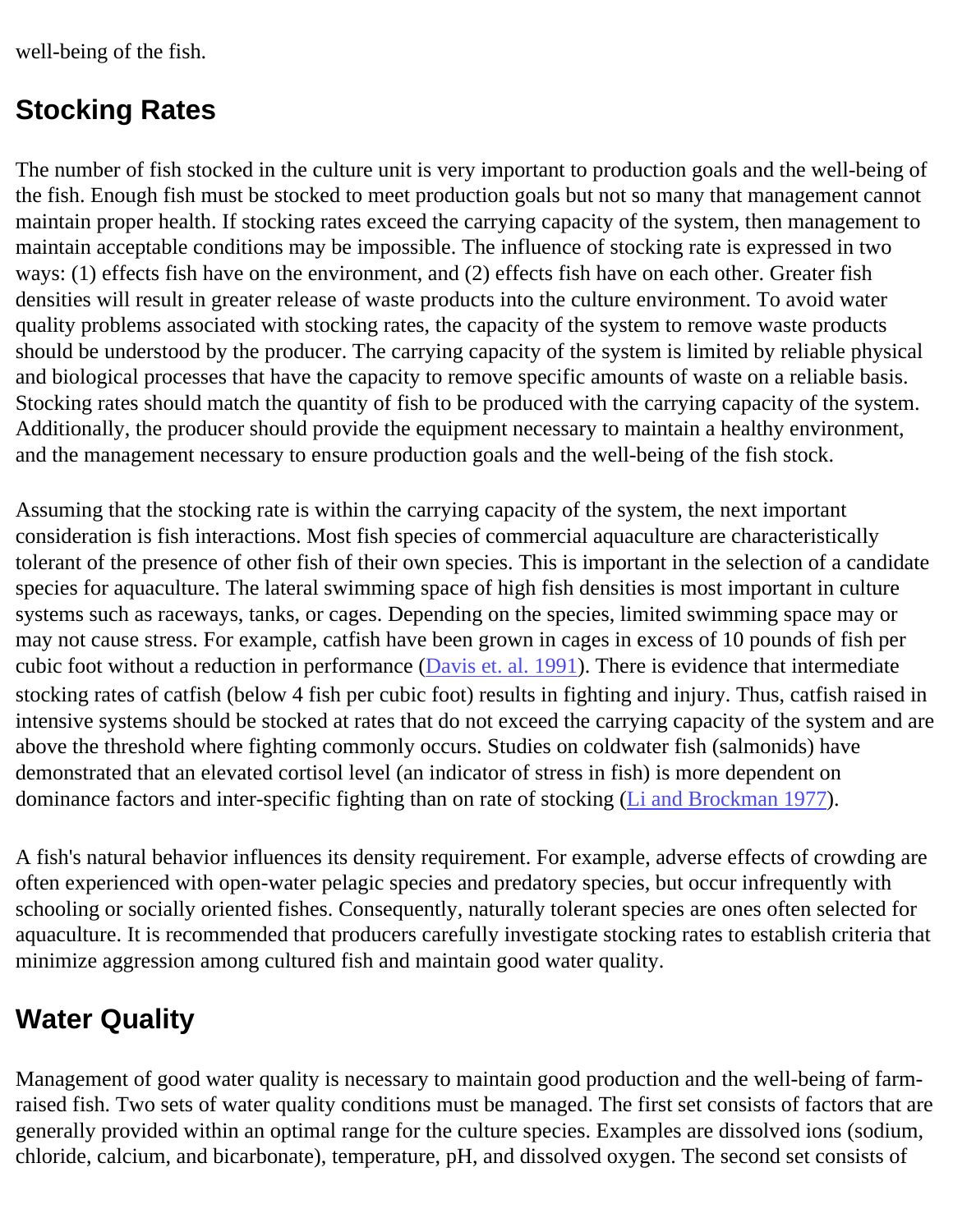water quality factors which, in excess, are potentially harmful to the fish and should be maintained below a specific threshold. This set can be divided into (1) external or introduced toxicants, such as heavy metals, pesticides, and supersaturated gases and (2) natural substances, such as ammonia, nitrites, carbon dioxide, hydrogen sulfide, and suspended solids.

To maintain the health of the fish in the culture unit, it is important to select a water source that meets the requirements of the fish. A culture unit's water supply will often limit the range of species that can be grown. Not only does the ionic content of the water determine the aquatic environment where aquaculture can occur (i.e., saltwater, brackishwater, or freshwater), it can also affect management practices. For example, in freshwater aquaculture, calcium, sodium, and chlorides are very important ions to fish physiology. If they are not present in concentrations high enough for the fish to efficiently utilize them from the water, then a fish can have osmoregulatory (salt water balance) problems. The dissolved ion complex of bicarbonate/carbonate is very important in management because its buffering capacity (total alkalinity) helps control changes in water pH. While all of the important ions can be added to aquaculture water supplies, cost and logistics of such additions make certain water sources impractical for aquaculture.

<span id="page-39-0"></span>Table 1. Preferred water temperature ranges for optimal growth for various fish species of different temperature classifications.

| <b>TEMPERATURE</b><br><b>CLASSIFICATION</b> | <b>FISH SPECIES</b>  | <b>OPTIMAL TEMPERATURE</b><br><b>RANGE (C)</b> |
|---------------------------------------------|----------------------|------------------------------------------------|
| Coldwater                                   | <b>Rainbow trout</b> | $7 - 13$                                       |
| Coolwater                                   | Yellow perch         | $24 - 27$                                      |
| Warmwater                                   | Channel catfish      | 28-31                                          |
| Tropical                                    | Tilapia              | 27-32                                          |

Temperature of the source water is also very important in selection of production sites. As mentioned earlier, temperature is important in classifying aquaculture systems. Species-specific temperature requirements also make certain climates and water sources preferred for optimal growth [\(Table 1](#page-39-0)). While temperature of the water can be changed to meet the requirements of almost any fish species, the cost is often excessive. Rapid water temperature changes will also cause stress in fish. It is generally recommended to change the water temperature slowly at a rate of less than 3 <sup>o</sup>C per hour. This allows the fish to adapt to a new water quality condition.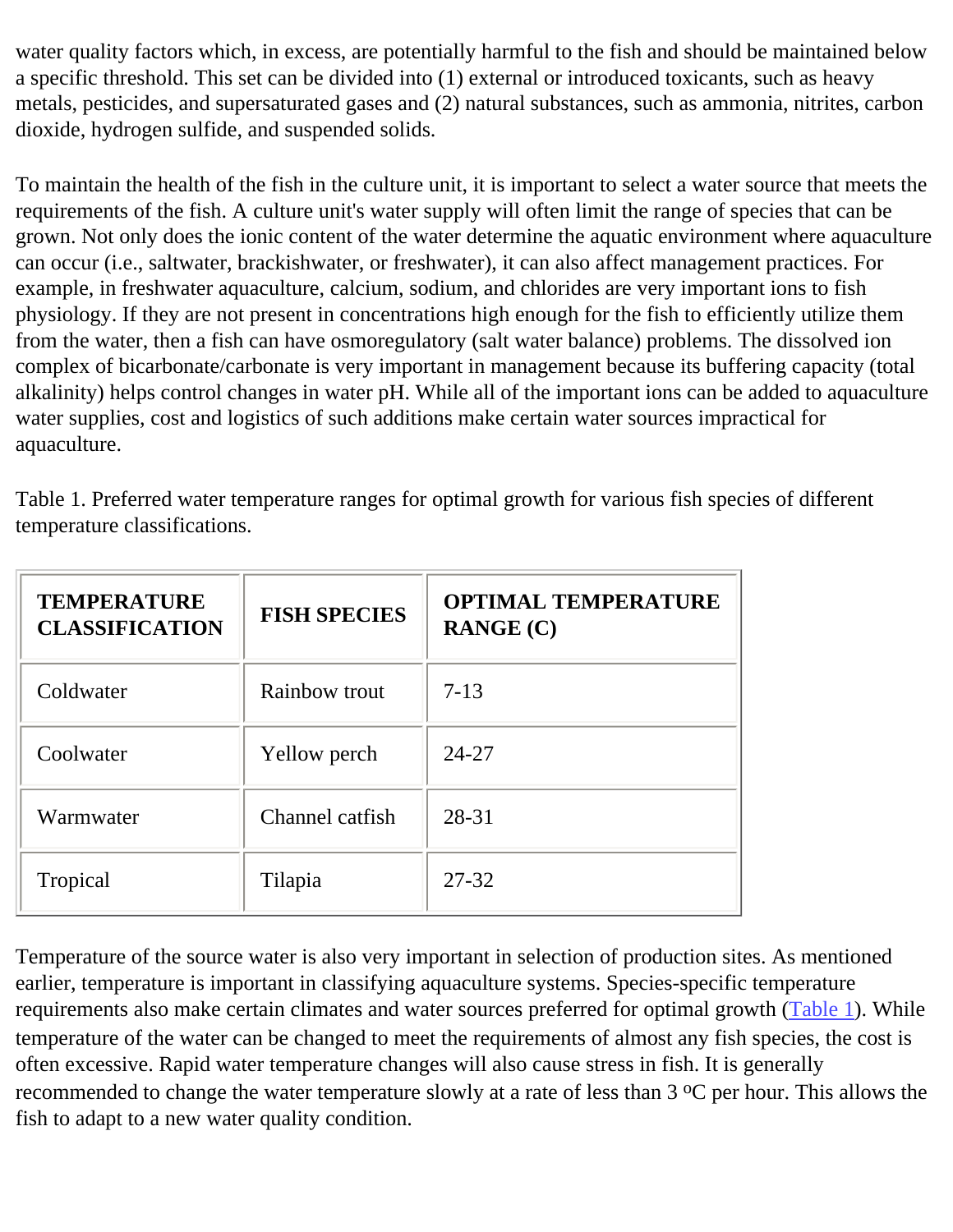The type and concentration of dissolved ions in water must be compatible with the species of fish that are grown within the system. Salinity is a measurement of the ionic concentration of water, primarily sodium and chloride. The salinity of the water greatly affects the physiology of the fish being cultured. Waters can be broadly classified into three basic categories: saltwater -- >20 parts per thousand (ppt); brackishwater -- 5 to 20 ppt; and freshwater --  $< 0.5$  ppt. The strategy that different fish species have developed to maintain internal salt concentrations (osmoregulation) depends on the salt concentration of their natural environment. Saltwater fish have developed mechanisms that help to remove or exclude ions from internal tissues. Freshwater fish have developed mechanisms to concentrate or retain internal ions within their bodies. In fresh water, sodium and chloride should be maintained at a level of at least 10 parts per million (ppm) and calcium at 20 ppm for most fish species. Selection of a fish species that is compatible with the water source is necessary if fish are to be raised under healthy conditions.

The pH of the water in the culture unit should be maintained within a desired range (generally 5 to 9) for the health and well-being of the fish. The pH of the water is dependent on both the buffering capacity (usually total alkalinity) and the biological activity within the unit, including the fish. The buffering capacity of the water controls the degree of pH change in the water which is caused by photosynthesis and respiration. Photosynthesis by plants in the system removes carbon dioxide (the major source of acidity in most natural waters) from the water, causing the pH to rise. Respiration, on the other hand, adds carbon dioxide to the water, thus lowering the pH. The changes in pH that occur in the system are dynamic and can differ from hour to hour depending on conditions. As with other water quality conditions, maintenance of pH within the acceptable range must be considered during facility design and managed during production.

Possibly the most important management task of a producer is to maintain dissolved oxygen at acceptable levels (above 4-5 ppm). The level of management changes dramatically with the intensity of the culture system and is also affected by the fish species raised. There are two basic approaches to managing dissolved oxygen in aquaculture systems:

- passive management, and
- active management.

The **passive management** approach is to control stocking rates so that dissolved oxygen concentrations in the water do not reach critical levels (below 4-5 ppm). Oxygen can be managed by stocking and feeding fish at low levels, as with low intensive pond culture (feeding under 30 pounds per acre per day) or by designing a raceway system so adequate water replacement keeps dissolved oxygen at desired levels. The critical level depends on the species and their health status.

The **active management** approach is to introduce supplemental oxygen by mechanical or other means. There are many different designs and approaches, but all supply oxygen to the fish at a rate that will prevent stressful conditions. The two major strategies for supplying oxygen to the fish are, (1) aeration, where the diffusion of oxygen is mechanically enhanced, and (2) oxygenation, where pure oxygen is delivered into the water. Regardless of the method used, dissolved oxygen should be maintained at acceptable levels to ensure good production and the well-being of the fish.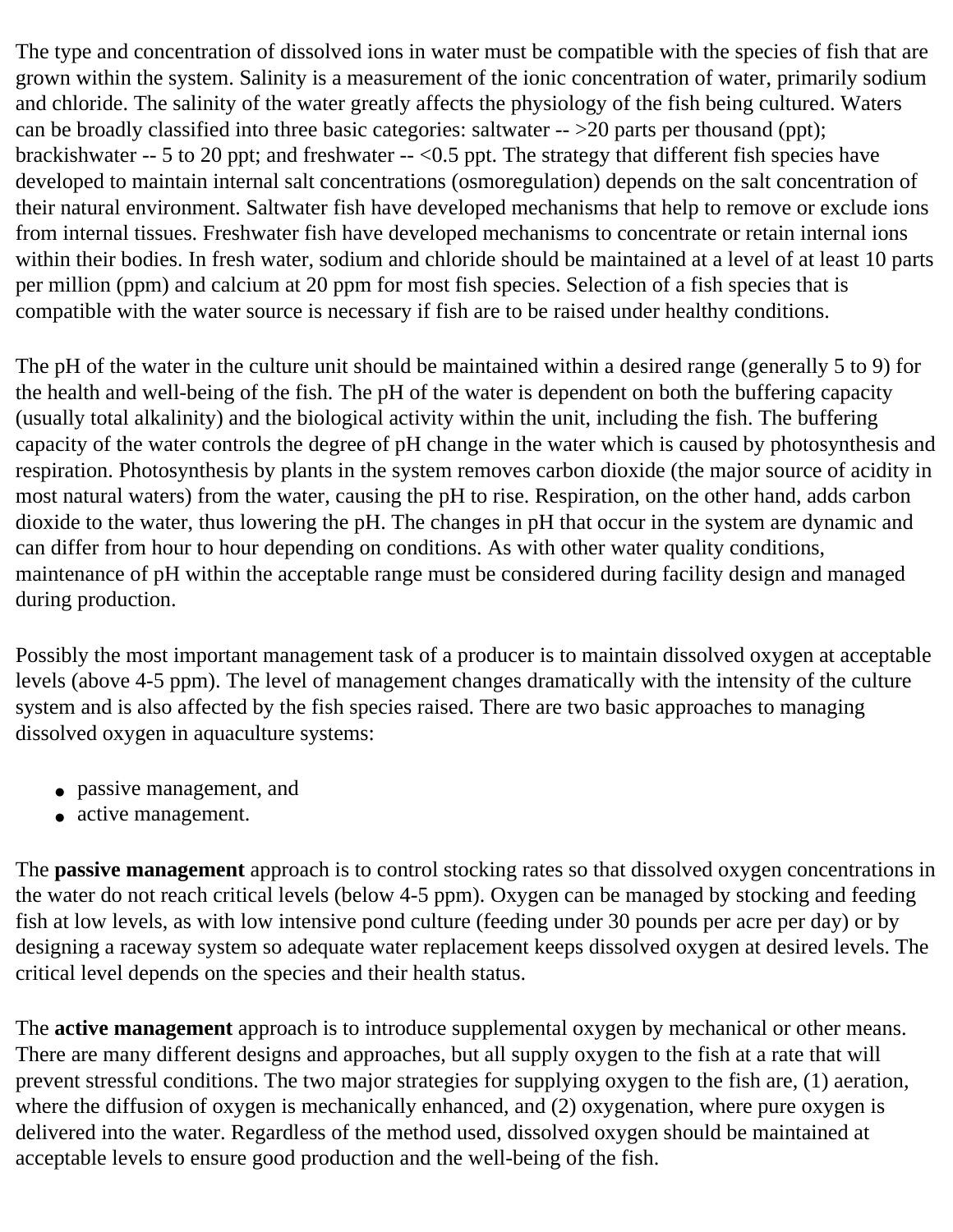Of the compounds that are directly toxic to fish, the types that come from sources outside of the system (external toxicants) are the most diverse. It is necessary to prevent the occurrence of these compounds in production systems by proper site selection, water source evaluation, selection of nontoxic materials, and avoidance of any harmful contaminants.

A second group of compounds that are toxic to fish are the compounds that are produced within the system. Some of these are released by the fish as metabolic byproducts (ammonia and carbon dioxide). Others are products of decomposition of the waste products, such as nitrites and hydrogen sulfide. A third group of compounds, produced by other organisms within the system, include bacterial and algal metabolites. Fish waste products are very soluble in water and quickly become incorporated into the water. Metabolites and their breakdown products become environmental problems for the fish if released in excess of a culture system's ability to convert them to harmless forms [\(Table 2](#page-41-0)). When more fish are raised per unit of water, the release of metabolic wastes also increases. Fish cultured at high densities without proper waste management can cause poor water quality. This increases the risk that the water will become degraded to the point where fish will experience discomfort. The metabolic byproducts of primary concern are the nitrogenous compounds; of these, ammonia and nitrites are the most important. Proper management of waste products requires careful design of the system to ensure that the waste produced by the fish is disposed of in an efficient and environmentally sound manner. It is also important to stock fish within the waste disposal carrying capacity of the system so the system does not become overloaded. To maintain proper fish health, good water quality must be provided by source and system design and through proper management based on the needs of each species.

<span id="page-41-0"></span>Table 2. Critical levels of naturally occurring waste products in fish culture

| Compound         | <b>Critical Level</b>            |
|------------------|----------------------------------|
| Ammonia          | $> 0.05$ ppm NH <sub>3</sub> -N  |
| Carbon dioxide   | $>10$ ppm                        |
| Hydrogen sulfide | $> 0.005$ ppm H <sub>2</sub> S-S |
| Nitrite          | $>$ 20% of CL-concentration      |

### **Nutrition and Feeding**

The complete dietary requirements for all commercial aquaculture species are not known. Generally, the longer a species has been raised in aquaculture, the more is known about its specific dietary requirements.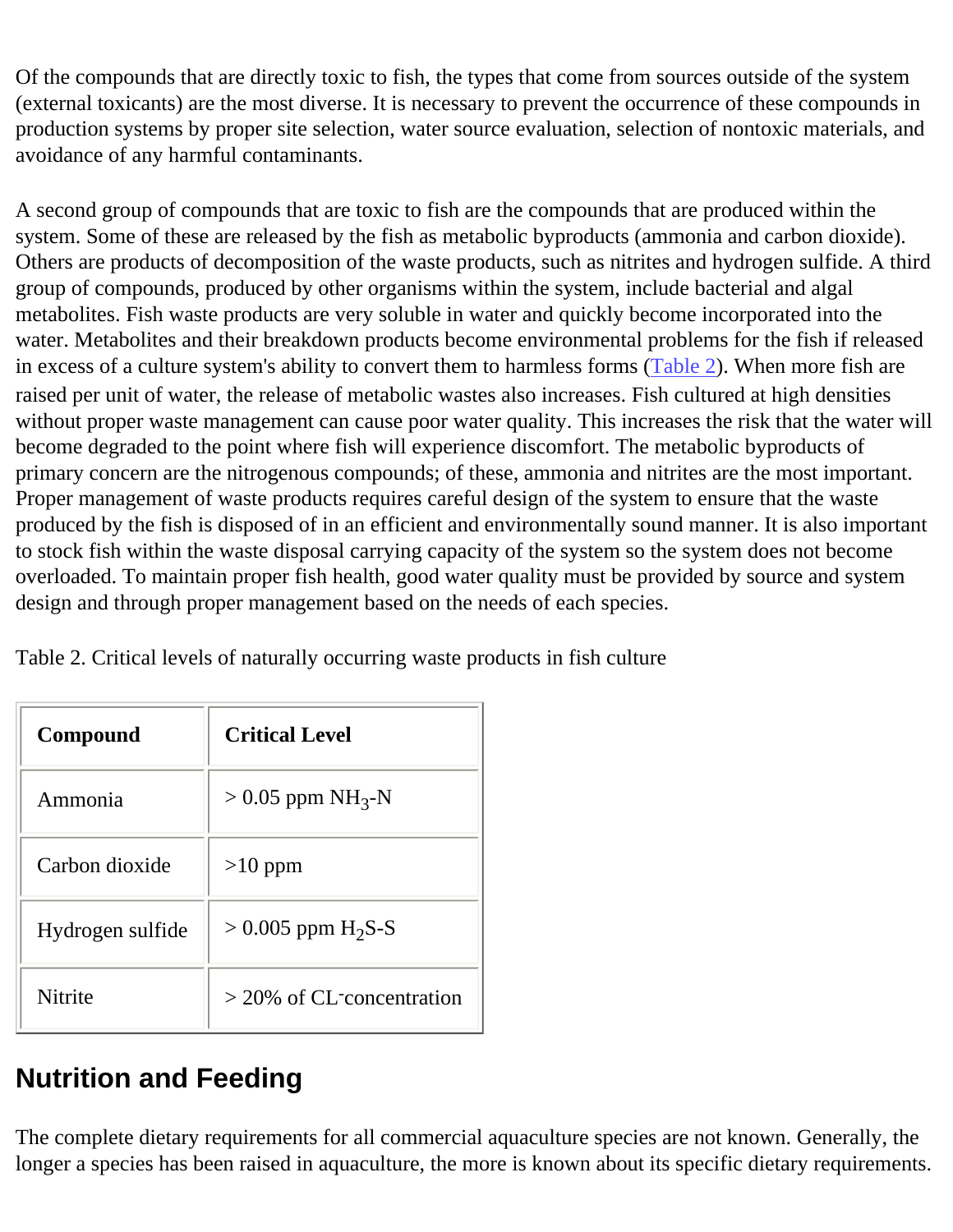Recommendations on the protein, energy, amino acids, essential fatty acids, vitamins, and minerals are published in the scientific literature and by the National Research Council (1983) for catfish and trout. While the feed manufacturer is usually responsible for providing feed of adequate quality, producers should know the nutritional needs of their fish. Nutritionally complete rations are required for fish reared in intensive culture conditions, while those grown in the least intensive conditions can consume more natural foods that contribute to their nutrition.

Feeding practices are also very important and can change with size and developmental stage of the fish. It is important to feed the fish on a prescribed schedule according to specific nutritional needs. The amount to be fed should be adjusted as the fish grow so they receive the proper quantity of feed daily. Additionally, temperature and water quality conditions that exist prior to and at the time of feeding can also affect feeding response. Feeding activity is a very important observation in management, and is often the first indication that one or more problems exist with the fish or in the production system. Any sudden decrease in feeding activity not attributed to natural variation (such as a change in temperature) should be investigated immediately, because it is likely that management action is required.

### **Physical Disturbances**

Because fish are so attuned to their environment, it is important that tranquility be maintained by minimizing physical disturbances. For indoor systems, this should include provisions for necessary photoperiod (daylight cycle) manipulation and no sudden changes in light intensities. Avoidance of loud or startling noises is important. Care should be taken to not disturb fish by casting shadows over them or tapping on tanks. Care should also be taken to prevent stray electrical currents in production units, especially with highly sensitive species. Restricted access should be maintained to facilities where fish are raised in tanks to prevent excessive physical disturbances. Fish can also be stressed by excessive water velocity in raceways; the critical swimming velocity should be investigated for the species being cultured in these systems. Studies with trout demonstrate that water pH of less than 5 and more than 10 has a negative effect on the maximum critical swimming speed [\(Ye and Randell, 1990](#page-45-0)). The velocity of the water in a raceway should be set at a rate (usually expressed in body lengths per second) that will effectively remove wastes but does not over-exercise the fish. Excessive turbulence caused by water flow or aeration should also be avoided, especially when culturing very small fish.

### **Handling Fish**

Handling and harvesting can cause some of the most stressful episodes in the life of a cultured fish. This is because, during handling, fish are often restrained or confined for periods of time outside water and many times are held in sub-optimal water quality conditions. It is therefore very important to handle fish as infrequently as possible and with great attention to proper handling practices. The proper salt content, temperature, and other water quality conditions should be maintained when fish are handled or transported. In some cases, approved anesthetics can be used to reduce excitement of fish during transport. This can reduce fish metabolic rates and relieve stress. The addition of salt to transport tanks for freshwater fish can also reduce the effects of stress by improving the efficiency of salt balance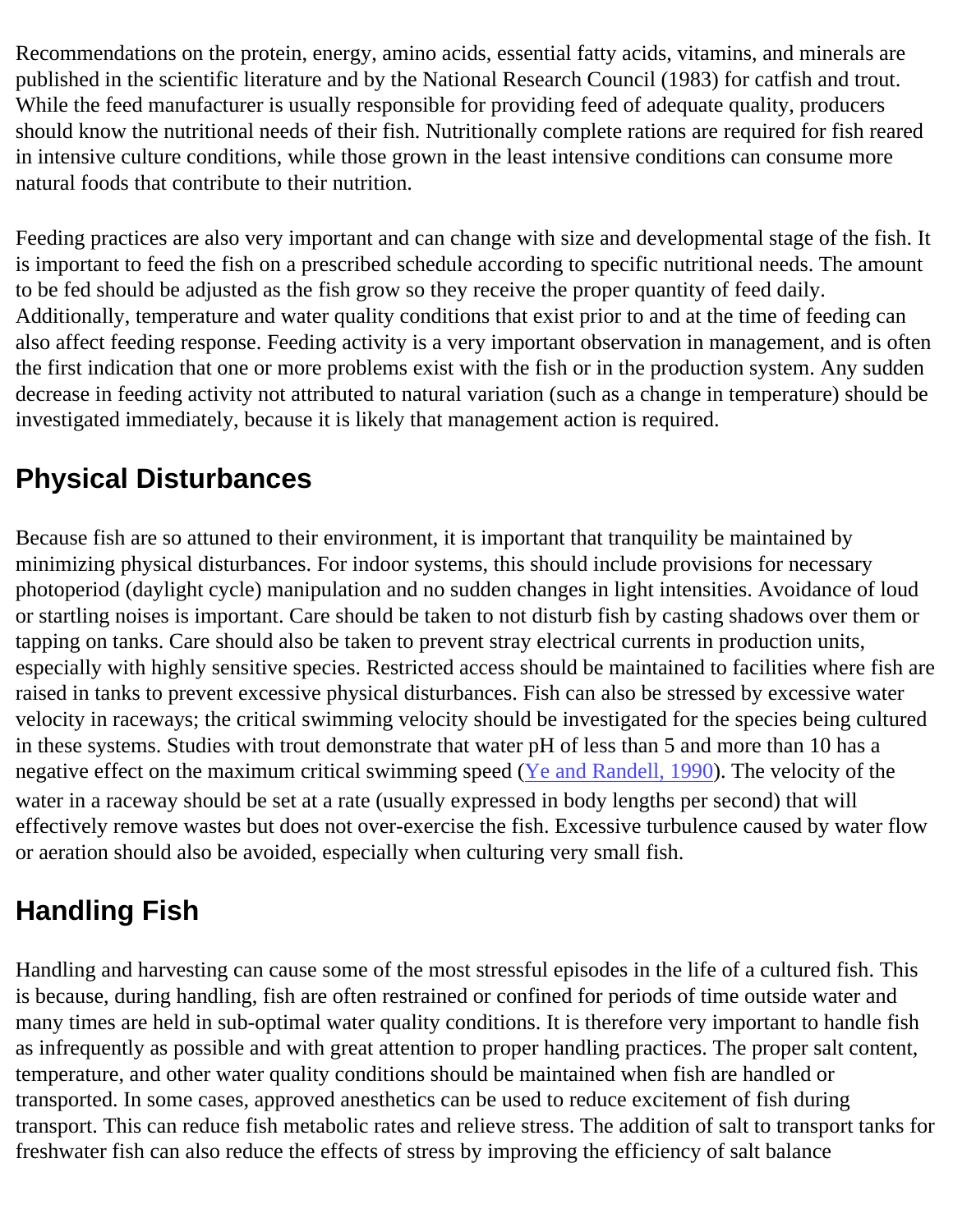mechanisms. Every effort should be made to minimize the amount of time that fish are restrained or held out of water.

### **Health Management**

Disease management in aquaculture systems begins with creating and maintaining a good living environment for the fish. Proper design and good management are necessary to minimize health risks by reducing stress to the fish. Once the system is designed properly for the and the management practices are directed to reduce stress, it is important to minimize the contact of the fish with infectious disease agents. Prevention is the best approach for avoiding diseases, and management plans should include a vigorous health management program including quarantine, hygiene, health monitoring, and disinfection when appropriate. Treatments should be used only after a proper diagnosis of a treatable infectious disease has been made. Use only drugs and chemicals that are FDA-approved and proven to be safe and effective. Many disease treatments can have an adverse effect on the water quality within the system. Monitor water quality and be prepared to implement management action when necessary.

### **Disease Prevention**

Disease prevention is an important part of any animal production system. Two aspects of prevention are especially important in a health management program.

- **Avoidance** -- Do not allow fish to make contact with specific pathogens. The objective is to ensure that no obligate, contagious pathogens are introduced into the facility. Management includes control of inputs, such as water supply, equipment, personnel, fish feed, and live or dead fish.
- **Stress prevention** -- Maintain the animal in a healthy and robust condition by preventing stress. Effective management of stress prevents and helps reduce the number of disease outbreaks caused by facultative pathogens, which can only become established when fish are predisposed by a stressor.

Good management practices minimize introductions of disease agents by recognizing their potential sources. The most common means of infectious disease entry is introduction of infected fish from contaminated sources. Screen new fish for important diseases that affect the species being raised. This can be accomplished in part by review of historical evidence provided by reputable suppliers and through inspection [\(Thoesen 1991\)](#page-45-1). Quarantine the fish in an isolated portion of the facility for 4 to 6 weeks at a temperature that allows outbreaks of specific diseases. Do not share equipment with other facilities, and disinfect it between uses. Personnel should take preventive action before entering a facility or areas of a facility where they can potentially spread or carry harmful disease organisms. Buy feed from a reputable source and stored it properly until used. These practices are general, but they will help reduce the potential of disease introduction into the production system or farm.

# **SUMMARY**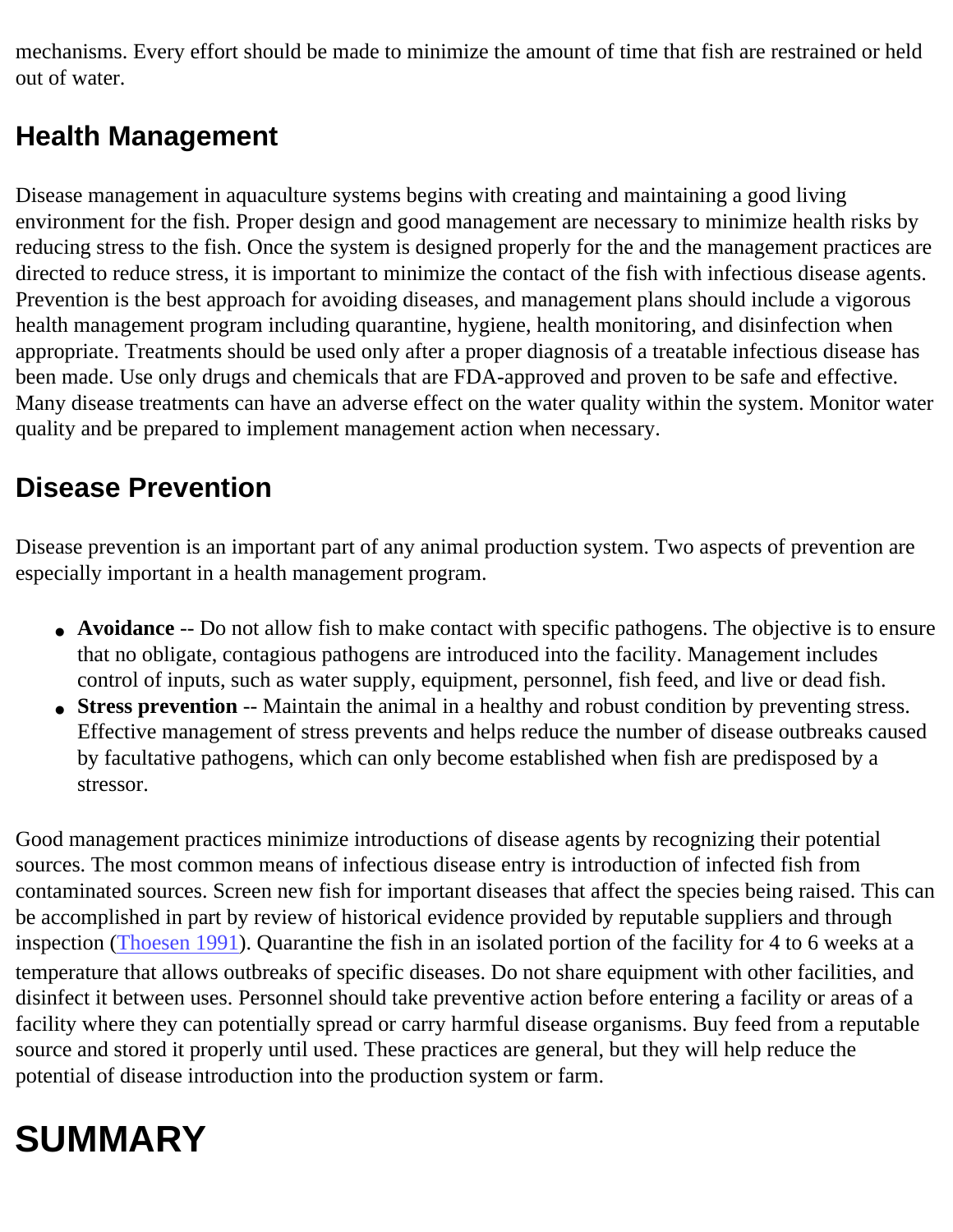Aquaculture producers should use good management practices to ensure that the animals within the culture systems meet production goals and are cared for properly. Successful production and profitability require an understanding of the needs of the fish and the use of management practices that reduce stress. The most pressing task of new producers is to learn the specific requirements of the species selected and the limitations of their culture system and water sources. This task is easy for some commercial species and systems because of past commercial successes and available literature. For new species and new kinds of systems, however, the track record and scientific information are lacking. Prospective producers should learn as much as possible about the aquatic animal and the chosen production system. Making sure that the species selection is compatible with the culture system is the first ingredient necessary for success. The producer then must make a commitment to proper system design and management. If the information on a particular species and system is sparse, the venture will be risky to the producer as well as to the fish.

The development of procedures to assure the well-being of farm-raised fish is a dynamic process that will require ongoing research to provide new information on how to successfully culture aquatic species with minimal stress. Stress prevention, which contributes to an aquatic animal's well-being, also affects the profitability of an aquaculture enterprise. Producers should pay close attention to ensuring, through proper management practices, the maintenance of a suitable environment. Proper design and management of aquaculture systems can help ensure the well-being of the fish and production efficiencies. There are many excellent books available on the culture of aquatic organisms, design and management of aquaculture systems, water quality management, stress in fish, and health maintenance procedures. Consult with an aquaculture specialist on how to select a species and a system that has a high probability of success.

# **ACKNOWLEDGMENTS**

The authors wish to thank the following persons for providing critical reviews and valuable comments during the development of this publication on a challenging topic: Marty Brunson, Fred Conte, David Erickson, Mike Freeze, Reginal Harrell, Jeff Hinshaw, Gary Jensen, John Jensen, Hugh Johnson, Randy MacMillan, James McVey, Richard Michaud, Gary Moberg, Joe Morris, John Nickum, Richard Reynnells, Nathan Stone, and Hugh Warren.

## <span id="page-44-1"></span>**REFERENCE**

- 1. T. Davis, S.A., T.E. Schwedler, J.R. Tomasso, and J.A. Collier. 1991. Production characteristics of pan-sized channel catfish in cages and open ponds. J. of World Aquaculture Society 22(3):183- 186.
- <span id="page-44-2"></span>2. Li, W.H. and W. Brocksen. 1977. Approaches to the analysis of energetic cost of intraspecific competition for space in rainbow trout (Salmo gairdneri) J. Fish Biol. 11:329-341.
- <span id="page-44-0"></span>3. National Research Council. 1983. Nutrient requirements of warmwater fishes and shellfishes. Washington D.C.: National Academy of Sciences.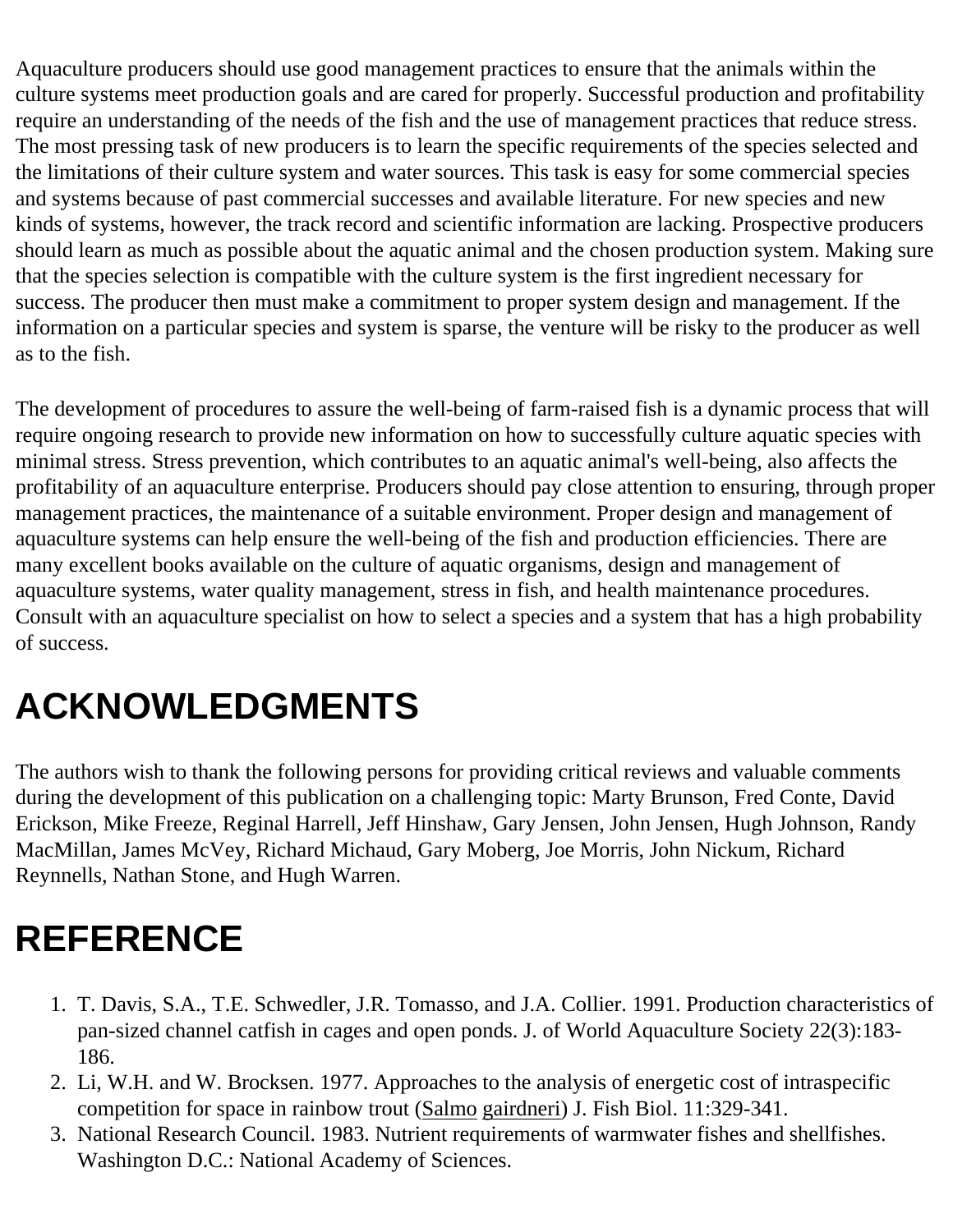- 4. Nickum, J.G. 1988. Guidelines for use of fishes in field research fisheries. American Fisheries Society 13(12):16-22.
- <span id="page-45-1"></span>5. Thoesen, J.C. (editor). 1991. Bluebook suggested procedures for the detection and identification of certain finfish and shellfish pathogens. Fish Health Section, American Fisheries Society.
- <span id="page-45-0"></span>6. Ye, X. and D.J. Randell. 1989. The effect of water pH on swimming performance in rainbow trout (Salmo gairdneri). Fish Physiology and Biochemistry.

<span id="page-45-2"></span>Go to: [Top of Document](#page-0-0) | [A Critical Analysis](#page-1-0) | [Animal Exhibits, Shows and Fairs](#page-24-0) | Responsible Care and [Health Maintenance of Fish in Commercial Aquaculture](#page-29-0) | [Beef](#page-45-2) | [Dairy](#page-50-0) | [Equine Production and](#page-66-0)  [Performance](#page-66-0) | [Fur Farming](#page-73-0) | [Handling of Crippled and Nonambulatory Livestock](#page-77-0) | [Hunting and](#page-82-0)  [Conservation Issues/Gamebird Shooting Preserves](#page-82-0) | [Poultry](#page-87-0) | [Rabbits](#page-94-0) | [Sheep and Goats](#page-102-0) | [Swine](#page-108-0) | [Veal](#page-114-0)

### **Animal Welfare Issues:**

### **BEEF**

Richard Goodrich Animal Science Department 208 Peters Hall University of Minnesota St. Paul, Minnesota 55108

and

W. Ray Stricklin Department of Animal and Avian Sciences University of Maryland College Park, Maryland 20742

## **INTRODUCTION**

Knowledgeable beef producers, whether they are involved in cow-calf or feedlot operations, are genuinely concerned about the care of their animals. They know that cattle that receive proper nutrition and health care and that are handled correctly will perform at or near optimum. These producers make every effort to provide the best possible environment for their animals. They recognize that beef cattle should receive appropriate care during all aspects of the production cycle. These producers also are willing to speak out for guidelines that result in improved animal welfare.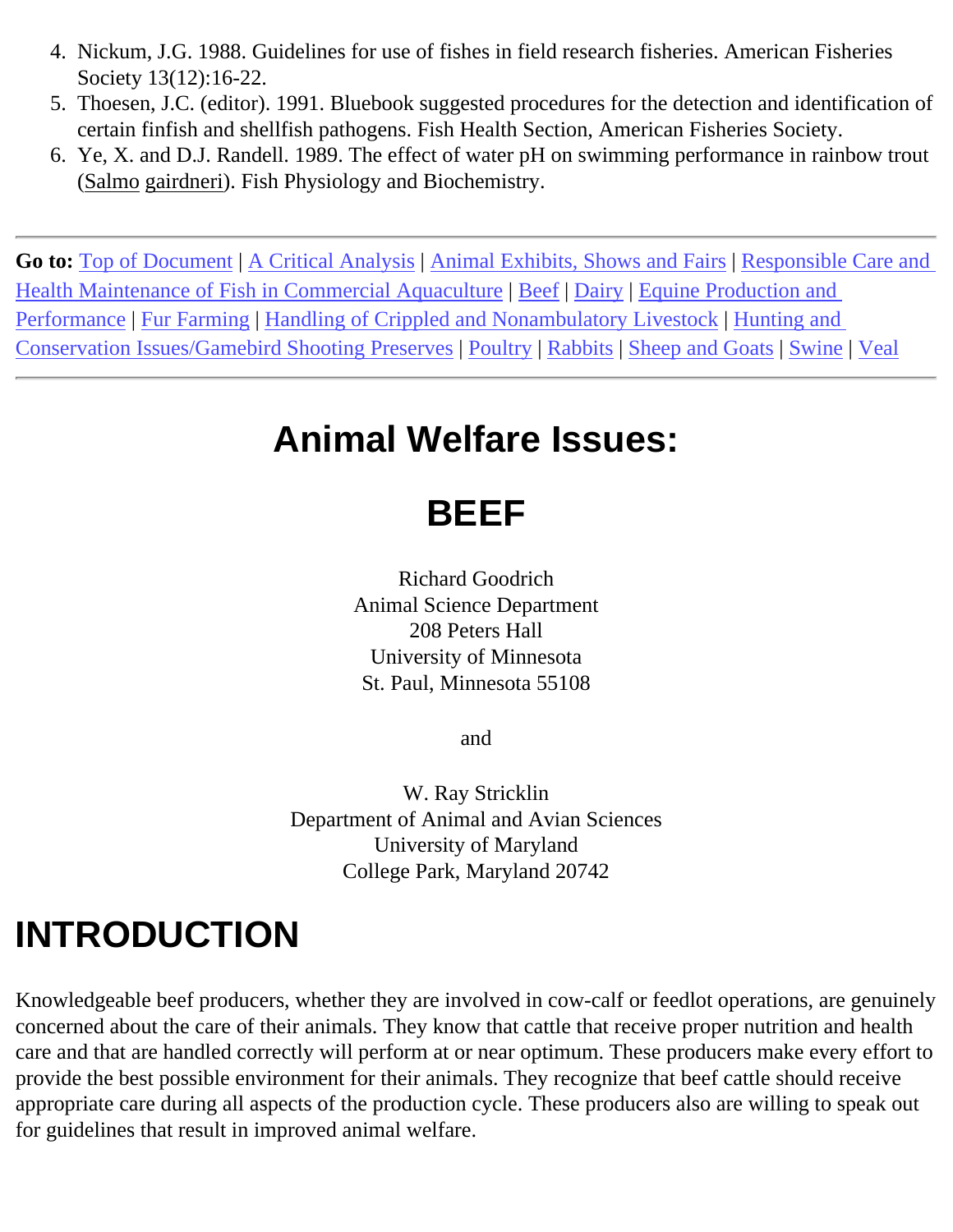If even a small percentage of beef producers provide less than optimum care for their animals, it is of concern to other beef producers, to extension educators, and to all others associated with the production of beef. It is in the best interest of everyone that beef cattle receive proper care throughout the production cycle.

This discussion paper addresses animal welfare issues that have been raised about beef production in the United States.

# **Animal Welfare Issues:**

### **Are Certain Management Practices Cruel and Unnecessary?**

Beef calves are generally dehorned, males are castrated, and many animals receive brands. Each of these practices inflicts some transient pain on the animal, but there are sound reasons for their use.

Dehorning is usually practiced when the animal is young and the horns are small. The pain inflicted on the individual animal benefits other animals and the people who work with cattle. Fights between horned animals can lead to injury of one or both animals, as a result of many normal daily interactions among cattle -- for example, competition to be first to obtain water or feed. Dehorned or polled animals are much less likely to be involved in fights that result in injury [\(Ensminger 1987\)](#page-50-1). Likewise, humans who own horned cattle are at special risk from beef cows at calving time and from bulls at any time. Clearly, it is in the best interest of both the animals in the herd and the humans who work with the cattle to have them hornless. For these reasons, cattle breeders have taken the initiative to develop breeds of polled cattle. These polled breeds are very popular as they do not require dehorning and are safer for both other cattle and their human handlers.

Castration should be done at the earliest practical age. Castration causes little stress when the calf is less than 3 months old. Castration is practiced for three reasons -- to prevent physically or genetically inferior males from reproducing, to reduce the aggressive nature of intact males, and to improve meat quality. Castrated males produce meat with more marbling at lighter weights than intact males. Most male calves are castrated, but the desire to produce meat with less fat has led to renewed interest in the feeding of bulls that are marketed at young ages.

Brands are frequently applied to cattle in the Western States to provide permanent identification for animals that typically wander over large areas where they may commingle with cattle from other ranches. Branding inflicts pain for a short period of time. It is justified by the need to provide identification of ownership of the cattle. An alternative to hot brands is the use of freeze brands that cause the hair to change color. Freeze branding does not cause as much pain, and the hide is not damaged. Hot brands tend to be more permanent. Many cattle in Western States are branded, but those in the Eastern States commonly receive ear tags to provide identification. Ear tags are not a practical alternative to branding in some areas where they may become caught in trees and brush. This can cause pain and is a potential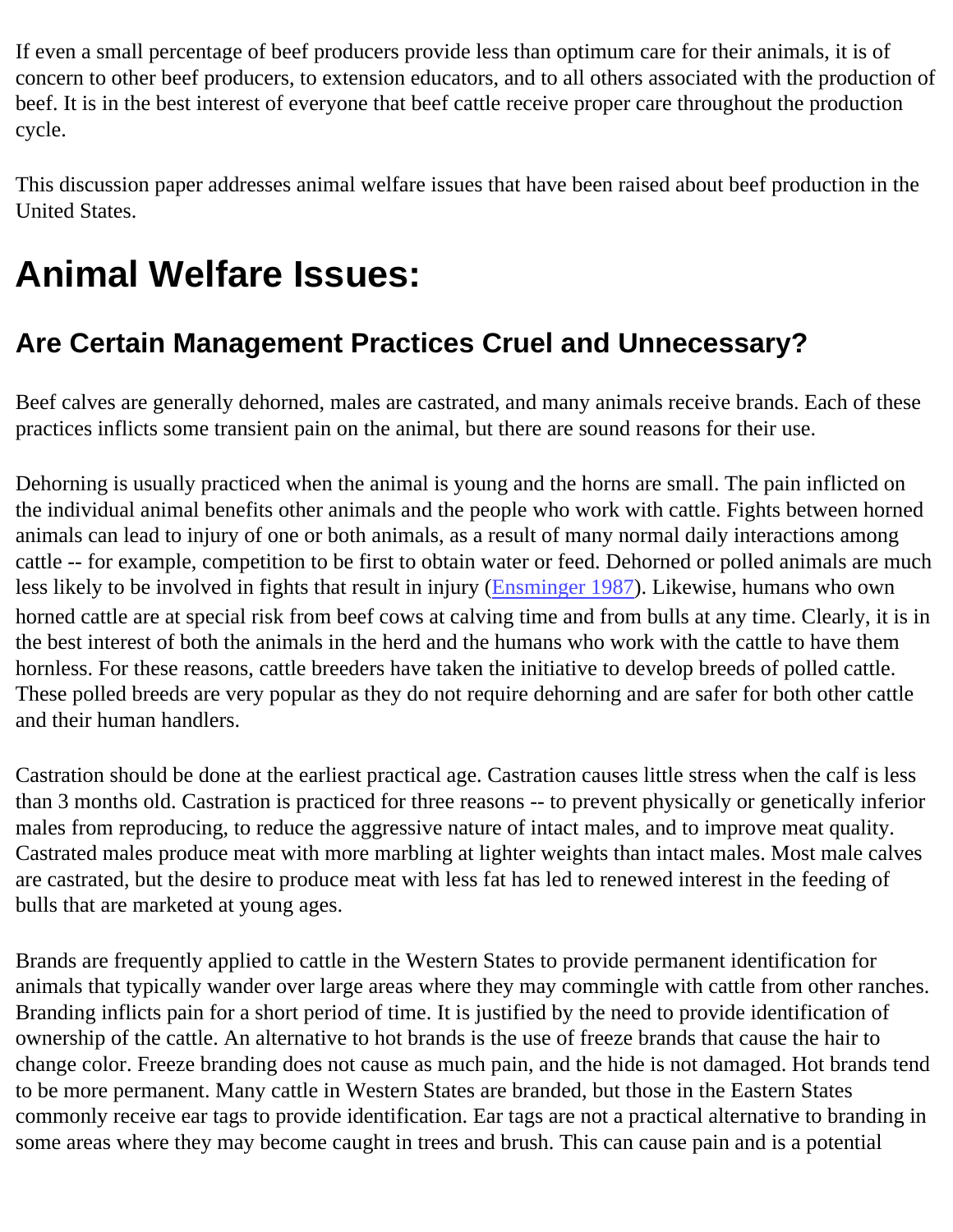source of infection.

### **Does Feedlot Confinement Result in Stress for Beef Cattle?**

Beef calves typically remain with and suckle from their dams until they are about 7 months old. They may then move directly to a feedlot, be placed on backgrounding diets (diets that contain large amounts of forage and result in moderate rates of gain), or be fed forages for about a year before they move to feedlots as yearlings. Calves that enter feedlots after removal from their dams will spend 200 to 250 days in feedlots, while backgrounded calves or yearlings will spend only 100 to 140 days in feedlots.

Although some animal rights literature leaves the impression that feedlot cattle are severely crowded, the fact is that feedlots are composed of many smaller pens containing cattle that are carefully managed and fed and that receive the best possible health care. Cattle usually are placed in pens with animals of similar age and size, reducing the possibility of animal conflicts due to size differences.

Typical feedlot pens hold only 75 to 200 cattle, regardless of the total number of cattle in the feedlot. Thus, even in large feedlots, each animal interacts with a limited number of other cattle. This allows for rapid adjustment to the feedlot environment and minimizes the stress of animal-animal interactions. Feedlots are designed to provide adequate space for resting areas and to minimize animal-animal conflicts. Feedlots provide carefully balanced rations, shade, protection from cold winds, and intensive health care.

Beef cows and their calves are raised in the pastoral setting thought of by many consumers as the ideal lifestyle for animals. Beef cows, with few exceptions, are maintained on pastures or ranges and consume harvested forage during the winter when standing forage is not available. These beef cattle consume many feedstuffs that cannot be eaten by humans; if it were not for beef, many of these renewable forage resources would not be included in the food chain for humans. Much of the land that these cattle use for grazing cannot be used for food crop production. The beef cow/calf segment of the beef sector represents the ultimate in renewable resource utilization, and animals are free to roam on pastures and ranges.

### **Does Exhibiting Cattle at Fairs and Shows Place Animals Under Stress and Pain?**

Pain is not imposed on cattle that are exhibited at livestock shows. These cattle have generally received special attention, and there is often a close human-animal bond. The stress that the human owners often experience when the animals are sent to market after an exhibition is evidence of the deep care and feelings for these show animals [\(Hartsock and Gallagher 1990\)](#page-50-2). Even though the people who show these animals often regret the need to market the cattle, they benefit from these "lessons of life" -- that all humans and animals deserve the best of care while they are living, and that death is the ultimate end for all.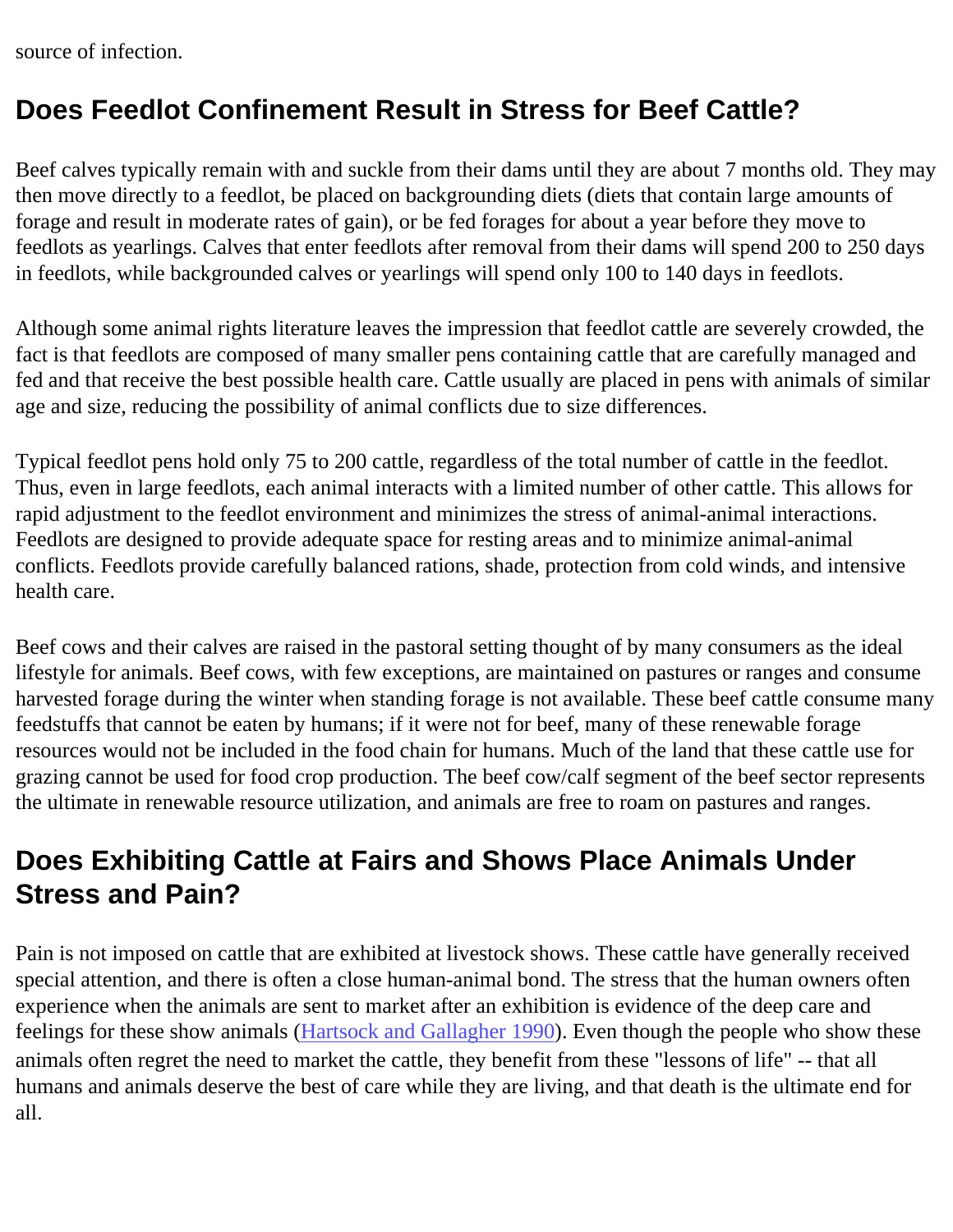### **Do Research Studies Impose Undue Stress and Pain on Cattle?**

Research studies in animal science departments and in colleges of veterinary medicine generally are designed to improve the nutrition, health, housing, management, genetics, and meat quality of cattle. In most of these studies, the cattle are handled much as they would be on a very well managed farm. The major differences are that the cattle are frequently in pens with fewer animals, feed is carefully weighed, and the animals are weighed about every 28 days. Most animal research protocols are reviewed by an animal care committee, and facilities are inspected to ensure that they meet animal care standards (Curtis [1988;](#page-50-3) [Stricklin and Mench 1994\)](#page-50-4).

In some studies, blood samples are taken -- a routine procedure that also occurs on farms where blood samples are taken to test for diseases. Other studies may use animals that have cannulas surgically implanted to allow access to the rumen. Feed and fluids from the rumen are sampled to allow study of microbial populations and feed digestion. Cannulated cattle show no discomfort. Females have continued to reproduce and live long lives with the cannula in place.

# **HUMAN AND ENVIRONMENTAL ISSUES**

### **Does Cattle Production Damage the Environment?**

Although maintenance of high environmental quality is a concern of nearly everyone, cattle are not a primary cause of environmental degradation.

Soil erosion is a major concern of all who care about the future of food production. Most soil erosion occurs when farmers plant row crops on land that is too steep. This increases the exposure of soil to rainfall and the resulting washing of soil to lower areas -- often into streams. A proven method for preventing soil erosion is to maintain erodible land in forages, because forages provide good ground cover and hold the soil in place [\(Brady 1990\)](#page-50-5). Therefore, planting erodible lands to forages and using these fragile soils for the production of ruminants (cattle and sheep) is a good way to maintain the soil for future generations.

Cattle have been blamed for the deterioration of water quality in the United States. In fact, industrial waste, human sewage, and runoff from urban and rural areas all are large contributors to surface water pollution. Agricultural sources of surface water and ground water pollution include chemical fertilizers, leaching of nutrients from plants, livestock manure, and herbicides and insecticides. Improperly managed livestock manure, in addition to commercial fertilizers, can be a significant contributor of nutrients in surface and ground water. Producers must exercise care when spreading livestock manure on frozen soils. Excessive amounts of total nutrients, such as those contributed from livestock manure, should not be spread on land.

Cattle are sometimes blamed for the deforestation of tropical rain forests. In reality, the cutting of trees in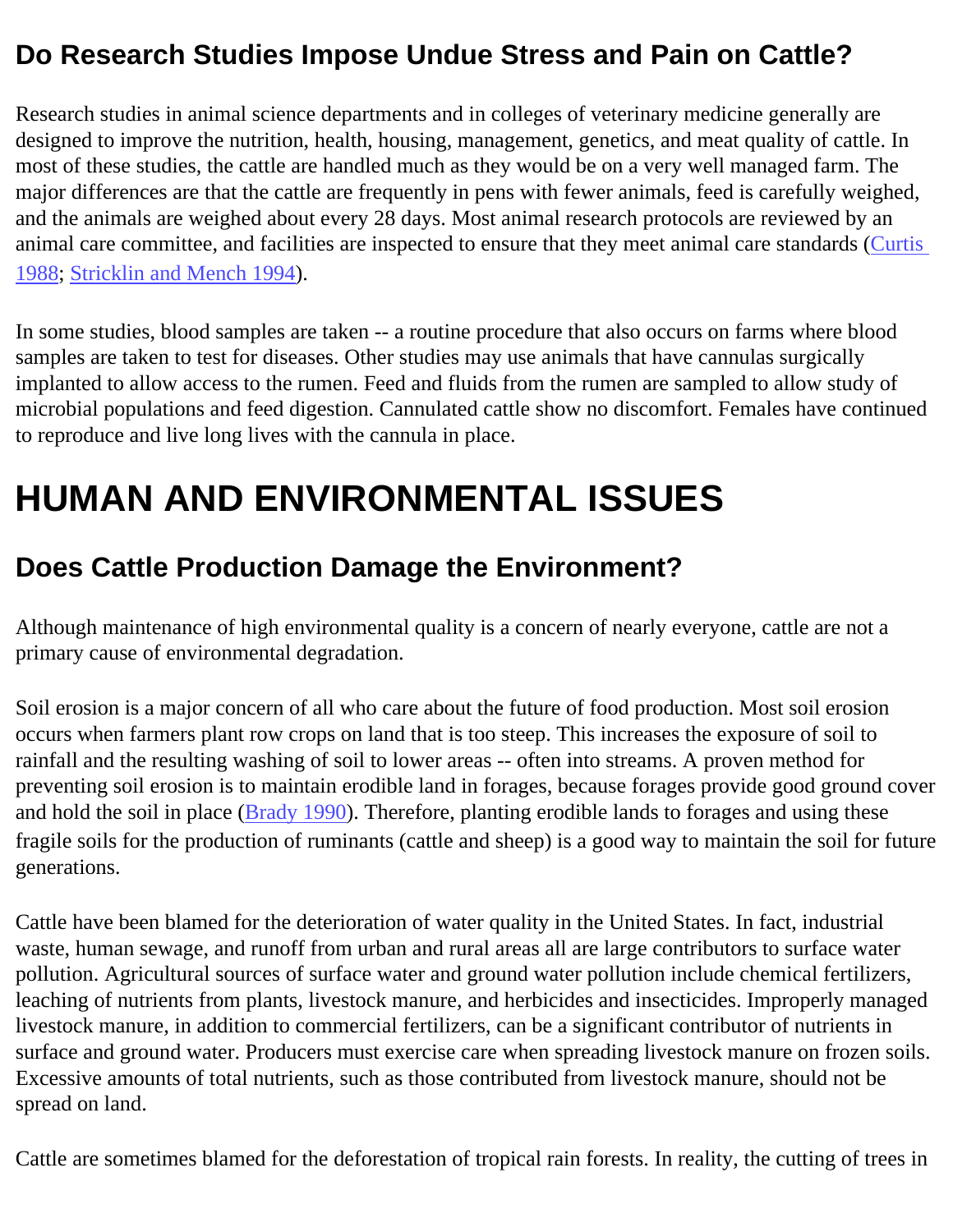these areas is fostered by the desire to obtain land for crop production and to meet the lumber demands of Asia. Cattle are frequently used to pasture the fields after the high-priced lumber is harvested.

### **Do Cattle Consume Large Amounts of Grain That Could Be Used by Humans?**

Forages not used by people (such as pasture grasses, alfalfa, and corn stalks) and byproducts (such as distillers' grains, citrus pulp, and potato processing waste) form the vast majority of feeds consumed by beef cattle ([Bywater and Baldwin 1980;](#page-50-6) [CAST 1986](#page-50-7)).

A beef cow consumes only forage for most of her life and may be provided with her only non-forage feed - - protein supplement -- for a short period during the winter when forage quality is low. Beef cows are not placed in feedlots, but are marketed directly from pasture or range when their productive life is completed.

The length of time that cattle spend in feedlots on high grain diets is variable. A calf typically starts life in March to May and remains with the cow on pasture or range until October or November. The calf may then be moved to a feedlot or may be maintained on a forage feeding program until a year later when it is moved to a feedlot as a yearling. Thus, beef cattle generally enter feedlots at weights of 450 to 650 pounds (calves), or 650 to 900 pounds (yearlings). For example, calves may enter the feedlot at 500 pounds and be marketed at about 1,100 pounds. Yearlings may enter the feedlot at 750 pounds and be marketed at about 1,200 pounds, while heavy yearlings enter at about 900 pounds and are marketed at about 1,200 pounds.

How much grain and protein supplement are required to produce a pound of retail beef?

- 1,200-pound beef cows marketed at 7 years of age have consumed a total of 840 pounds of protein supplement (120 pounds per year).
- 500-pound feedlot calves fed to 1,100 pounds consume 6.5 pounds of total feed (80 percent grain and protein supplement) per pound of gain.
- 750-pound feedlot yearlings fed to 1,200 pounds consume 7.2 pounds of total feed (90 percent grain and protein supplement) per pound of gain.
- Yield of retail beef per pound of live weight is .45 pound (.35 pound for cows).

Thus, it takes 2 pounds of grain and protein supplement to produce a pound of retail beef from beef cows and 3.6 pounds for heavy yearlings. For lighter weight yearlings and calves, the figures are 5.4 pounds and 6.3 pounds. These calculations do not consider the fertilizer value of the manure and urine provided by cattle during grazing and finishing.

Contrary to some published claims, it does not take 16 pounds of grain to produce a pound of beef ([Robbins 1987](#page-50-8)). Since beef cows are a major source of ground beef, a value between 3 and 4 pounds of grain and protein supplement to produce a pound of ground beef would be appropriate. Only by assuming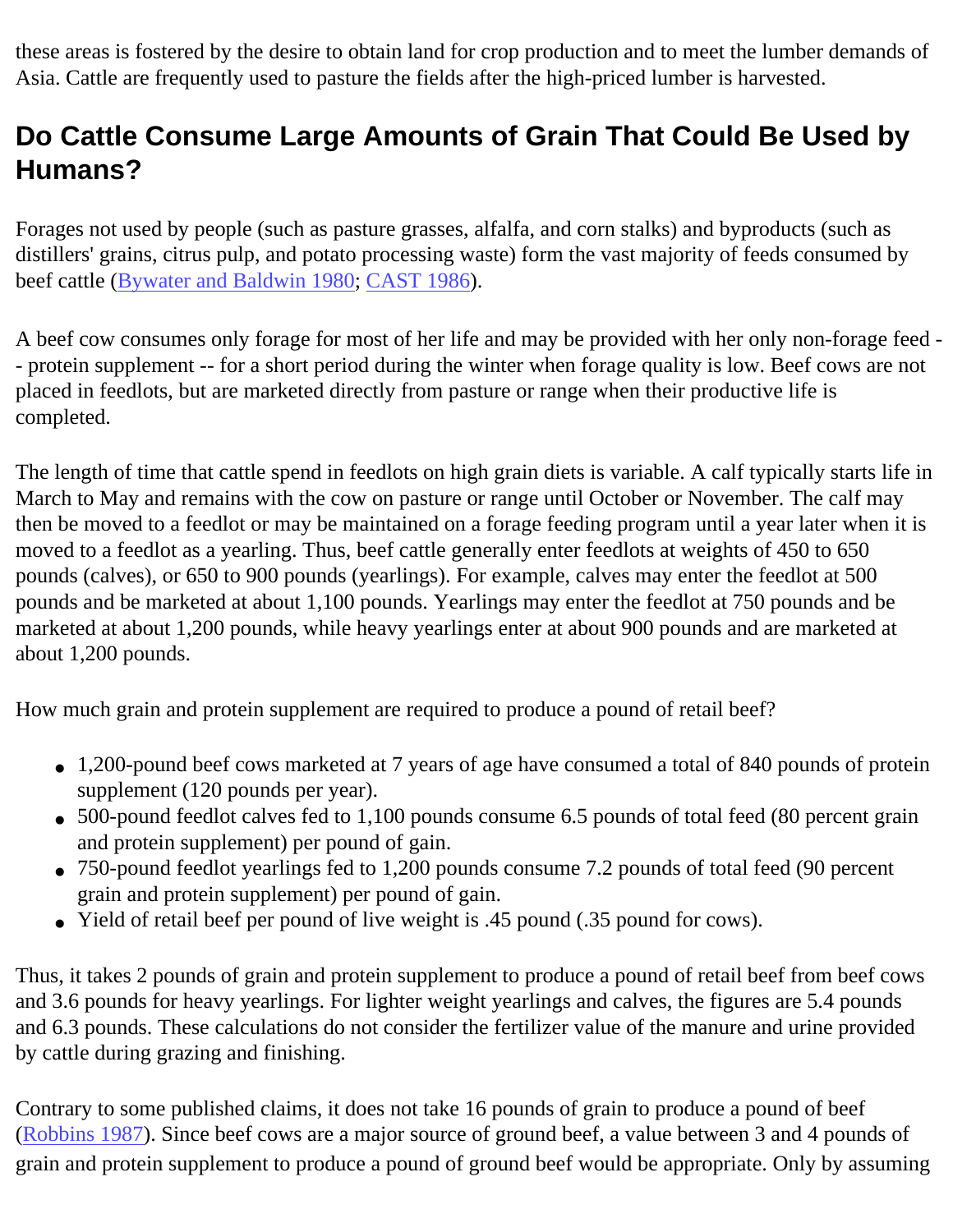that beef animals are fed diets composed largely of grains from birth to market weight could a value as great as 16 pounds be obtained. Those familiar with the beef industry know that this does not occur. In fact, cattle do not require any grain for the production of meat; the microbes in the rumen manufacture high-quality protein from nonprotein nitrogen.

# **RESEARCH NEEDS**

Although much of the concern about the welfare of beef cattle has been unfounded, the increased awareness on these issues has encouraged beef producers and livestock researchers to reexamine animal care and handling procedures. Improvements have been made: cattle are handled in a much better manner today than they were in the past. Continuing research on animal behavior, physiological indicators of wellbeing, methods to minimize stress, and interactions of environment with health and productivity will help the industry further improve techniques for the care and handling of cattle.

## <span id="page-50-5"></span>**LITERATURE CITED**

- 1. Brady, Nyle C. 1990. The Nature and Properties of Soils. 10th Ed. McMillian Publ. Co., N.Y., pp. 440-441.
- <span id="page-50-6"></span>2. Bywater, A. C. and R. L. Baldwin. 1980. Alternative strategies in food-animal production. In: Animals, feed, food, and people, and analysis of the role of animals in food production. (Ed) R. L. Baldwin. Am. Assoc. Adv. Sci. Westvi ew Press, Inc., Boulder, CO, pp. 1-30.
- <span id="page-50-7"></span>3. CAST. 1986. Forages: Resources for the future. Council for Agr. Sci. and Tech. No. 108.
- <span id="page-50-3"></span>4. Curtis, S. E. (ed). 1988. Guide for the care and use of agricultural animals in agricultural research and teaching. Corsortium Headquarters, 309 West Clark Street, Champaign, IL.
- <span id="page-50-1"></span>5. Ensminger, M. E. 1987. Beef Cattle Science. 6th ed. Interstate Printers and Publishers, Danville, IL, p. 383.
- <span id="page-50-2"></span>6. Hartsock, T. G. and J. P. Gallagher. 1990. Public livestock shows and animal rights protests. University of Maryland and Penn State University. Pub. 5M690.
- <span id="page-50-8"></span>7. Robbins, John. 1987. Diet for a New America. Stillpoint Pub. International, Walpole, New Hampshire.
- <span id="page-50-4"></span>8. Stricklin, W.R. and J.A. Mench. 1994. Oversight of the use of agricultural animals in university teaching and research. Institute of Laboratory Animal Resources News. 36:9-14.

<span id="page-50-0"></span>Go to: [Top of Document](#page-0-0) | [A Critical Analysis](#page-1-0) | [Animal Exhibits, Shows and Fairs](#page-24-0) | Responsible Care and [Health Maintenance of Fish in Commercial Aquaculture](#page-29-0) | [Beef](#page-45-2) | [Dairy](#page-50-0) | [Equine Production and](#page-66-0)  [Performance](#page-66-0) | [Fur Farming](#page-73-0) | [Handling of Crippled and Nonambulatory Livestock](#page-77-0) | Hunting and [Conservation Issues/Gamebird Shooting Preserves](#page-82-0) | [Poultry](#page-87-0) | [Rabbits](#page-94-0) | [Sheep and Goats](#page-102-0) | [Swine](#page-108-0) | [Veal](#page-114-0)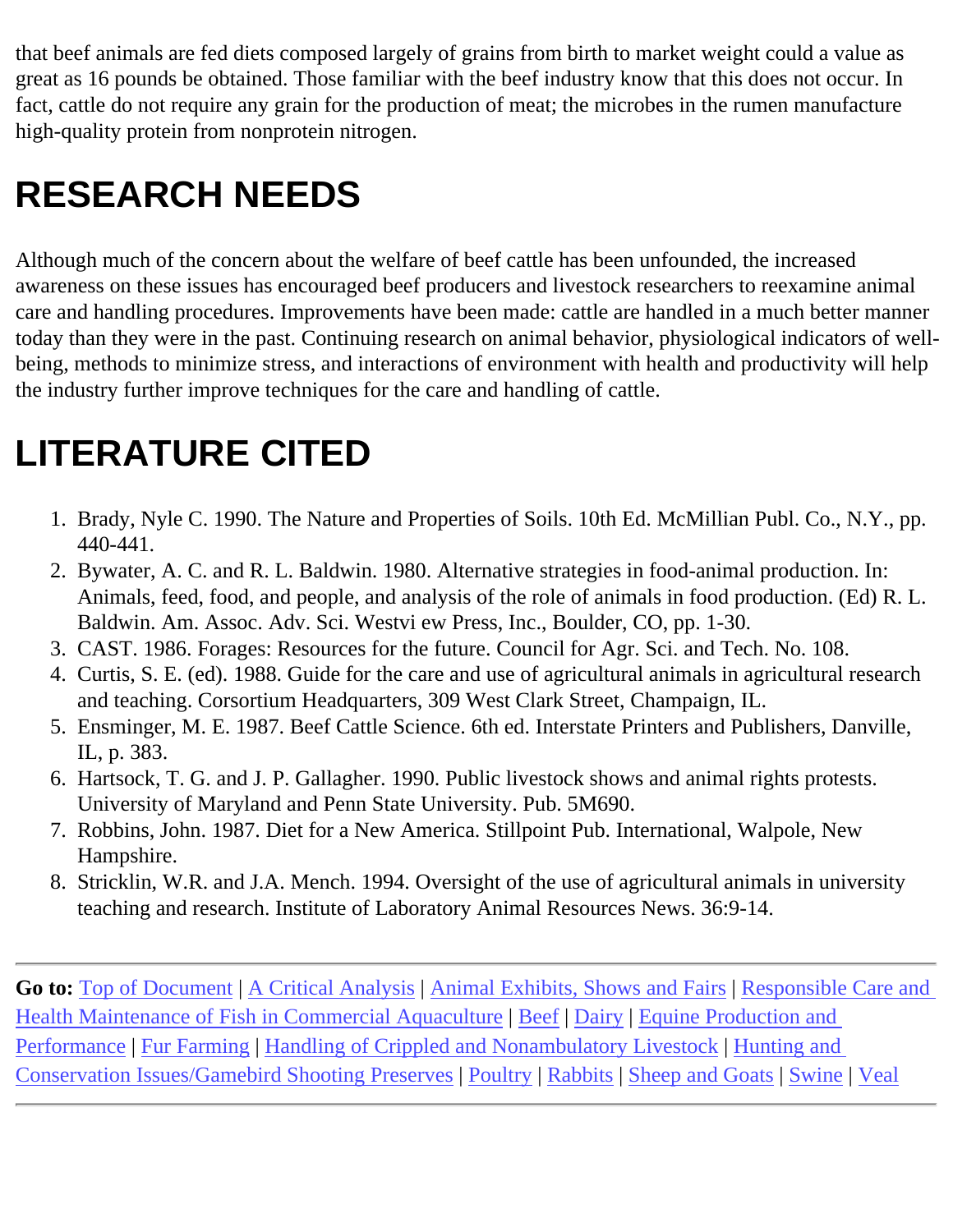### **Animal Welfare Issues:**

## **DAIRY**

C. W. Arave Department of Animal, Dairy, and Veterinary Sciences Utah State University Logan, Utah 84322 current address: 1460 East 1200 North North Logan Utah 84341

and

J. L. Albright Department of Animal Science Lilly Hall, Purdue University West Lafayette, Indiana 47907

# **INTRODUCTION**

In 1980, the Humane Society of the United States (**HSUS**) developed a grading system of farm animal products for "conscientious omnivores." It categorized dairy products as acceptable, stating that "dairy cattle are the least intensively raised and confined of all farm animals" (49).

About 2 years later, M. Fox [\(36\)](#page-63-0) of HSUS listed several concerns about the welfare of dairy animals. He cited the major issue as **"reduction of quality and quantity of individual attention"** in larger herds. The other welfare issues were:

- transportation of injured and sick animals to slaughter,
- dehorning of calves with caustic chemicals, with or without anesthetic,
- prolonged stanchion tying of cows, especially without exercise,
- need for separation of cow and calf,
- neglect of unwanted bull calves,
- raising replacements in individual hutches rather than in groups,
- confinement of veal calves in small crates (this issue is addressed in another discussion paper),
- the failure to employ welfare-related research knowledge, and
- production-related susceptibility to disease and metabolic disorders.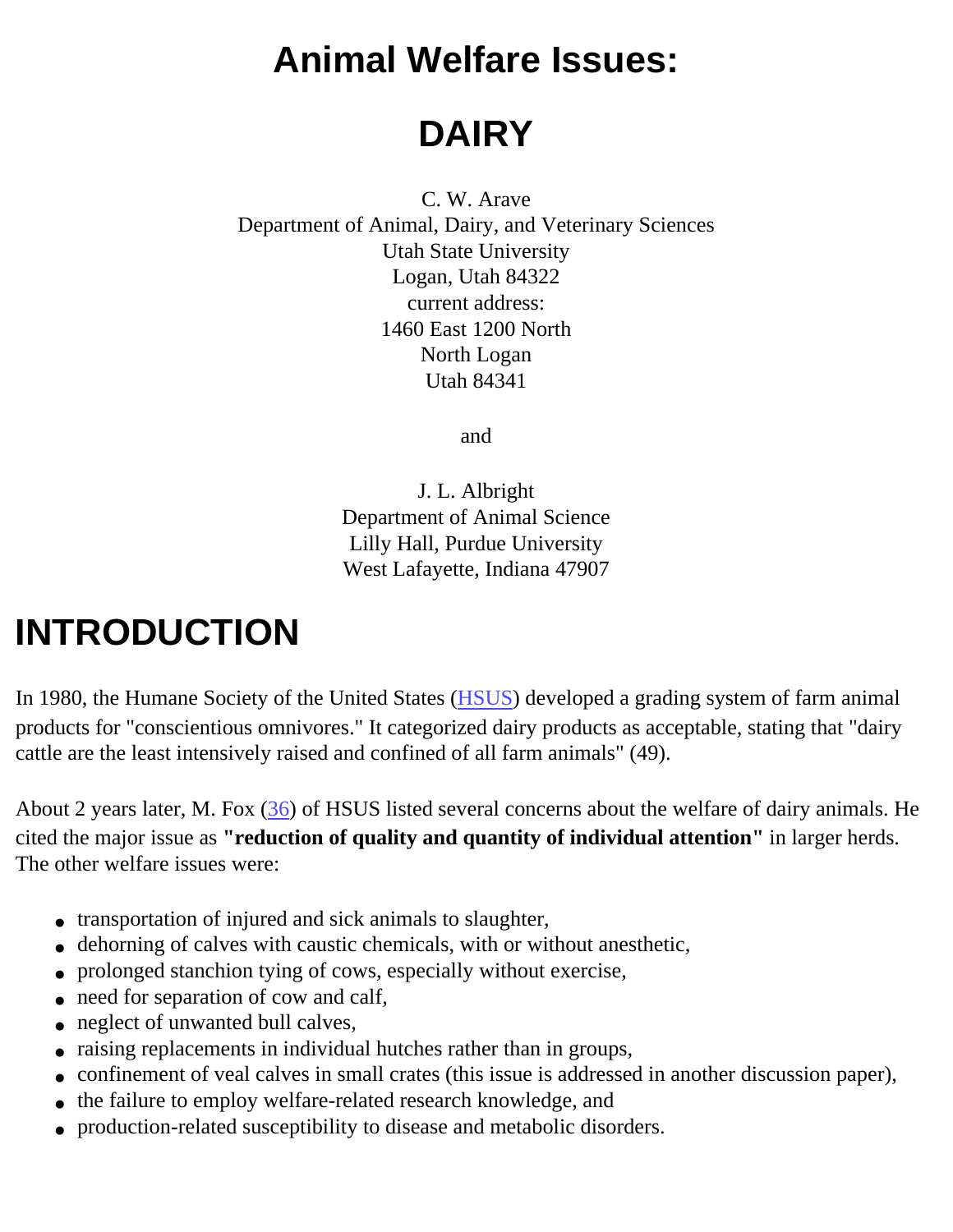Similar concerns were expressed during a meeting of the Livestock Conservation Institute, reported by N. Black [\(17](#page-62-0)). (Castration was an additional concern).

Many animal rights activists and others have also identified the following issues or concerns:

- The separation of cow and calf at birth  $(24,45,46,81)$  $(24,45,46,81)$  $(24,45,46,81)$  $(24,45,46,81)$  $(24,45,46,81)$  $(24,45,46,81)$ . "One of the saddest and most pathetic of farm practices  $\dots$  is the separation of the calf from the cow at birth or soon after ([46\)](#page-63-3)." The "dairy operator generally has no use for the newborn calf" ([24\)](#page-63-1).
- The cow is continually pregnant and carries large quantities of milk (calf suckles 20 times per day in nature) [\(24](#page-63-1),[45\)](#page-63-2).
- Cows maintained in good health should be capable of living 15 to 25 years  $(24,71)$  $(24,71)$  $(24,71)$ .
- Because drugs are a regular feed additive, they are used to maintain health, and antibiotics are substitutes for good management  $(38,46)$  $(38,46)$  $(38,46)$  $(38,46)$ . The cow is "so tense, nervous, and hyperactive that she often has to be given tranquilizers" [\(71](#page-65-1)).
- Thousands of family farmers have been forced out of business by large factory farms, where cruelty is an integral part of animal management, in order to maximize 'efficiency' ([36\)](#page-63-0). (See also [24,](#page-63-1)[45](#page-63-2)[,47](#page-63-5).)
- New technologies are detrimental to animal welfare. "'Supercows' may be forced to produce up to eighty calves a year through embryo transfer. Surrogate cows sometimes have difficult births as the implanted calf is larger than one she would naturally bear" ([24\)](#page-63-1). The overworked cow may be further stressed by daily injections of bovine somatotropin to increase milk yield ([79](#page-65-2)[,81](#page-65-0)).
- Environmental issues -- Methane gas production; odor; loss of nonrenewable resources; depletion of aquifers from raising crops to feed livestock [\(38](#page-63-4),[87\)](#page-65-3).

# **DISCUSSION**

The issues raised by M. Fox ([36\)](#page-63-0) provide a good framework for looking at current practices and alternatives in the dairy industry.

### **Reduction in the Quality and Quantity of Individual Attention**

In 1979, there were about 11 million cows on 352,000 dairy farms, an average herd size of 30 cows [\(27](#page-63-6)). In 1989, there were 10.1 million cows on 205,000 dairy farms, an average of 49 cows per herd [\(90](#page-65-4)). Fortysix percent of U.S. cows were enrolled in a testing program, and the average size of these herds was 83 cows ([60](#page-64-1)). In New York State, annual labor per cow decreased from 91 hours (h) in 1956 to 50h in 1978  $(66)$  $(66)$  $(66)$ . Milk yield per cow increased from 5,842 to 11,239 pounds (2,650 to 5,098 Kg) during this period in the United States. Cost of labor per cow averaged \$114 (or about 23h/cow) in Virginia DHI herds in 1989 ([97](#page-66-1)). These trends were the result of increased mechanization, especially in forage and waste handling, improved milking parlor design, computerized rations and feeding systems, and continued genetic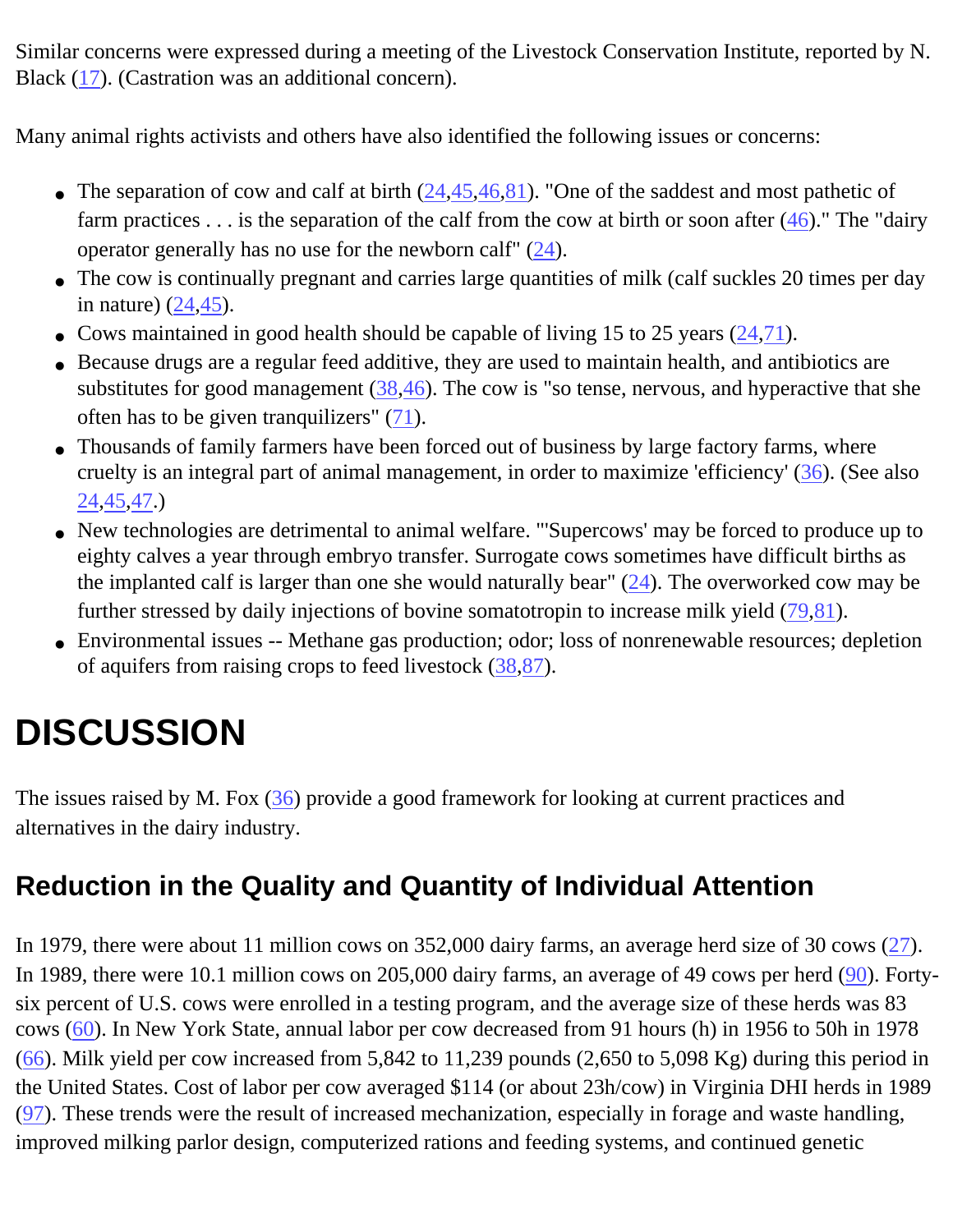increase.

Management practices have not reduced the quality of cow care; for example, an evaluation of management on southern dairy farms showed that milk yield per cow improved as farmers employed more of the recommended management factors  $(22)$ . "A typical dairy farmer using all the management practices had a larger herd producing above the average, was younger than average, was in a farm partnership, and had a college education" ([22](#page-62-1)). Herds with excellent mastitis control had larger milking parlors and greater efficiency (cows milked/man/hour) than herds with fair mastitis control [\(35](#page-63-7)). Mechanism and automation have allowed dairy producers to pay more attention to management practices such as teat dipping (pre- and post-milking) and dry cow therapy for mastitis control (effectively reducing mastitis to about 7 percent of quarters  $(63)$ ).

### **Transportation of Injured and Sick Animals to Slaughter**

Even though practically all dairy animals are transported sometime during their life (95 percent by truck ([2\)](#page-62-2)), relatively little legislation (Animal Transportation Act, 1906, 28-hour law (Public Law #340)) or research has addressed the effects of transportation. When Jersey bull calves were transported, they had greater heart rates when they were free to move about than when they were confined to wood crates  $(83)$  $(83)$ . Beef heifers that were crowded during transit had heart rates that were 4 to 7 percent lower than heifers that were provided with ample space  $(30)$  $(30)$ ; however, carcass bruising increased with stocking density changes from low (3m2/head) to high 1m2/head).

Additional physiological and behavioral studies involving calves indicate that transportation adversely affects welfare [\(86](#page-65-6)). Reducing time in transit, providing feed and water, avoiding extremes in weather, avoiding both weaning and vaccinating immediately before travel, avoiding exposure to unfamiliar animals, and same sex grouping during shipping should prevent or alleviate some stress ([21](#page-62-3)). Injured or sick animals are particularly at risk in transit. An estimated 75 to 80 percent of the nonambulatory animals arriving at stockyards are large dairy animals. Nonambulatory cattle accounted for 0.1 percent of the cattle received at United Stockyards (S. St. Paul, Sioux Falls, Sioux City, Omaha, St. Joseph, Indianapolis, and Milwaukee) but these stockyards will no longer accept nonambulatory cattle [\(7](#page-62-4)).

### **Dehorning, Castration, Identification**

Dehorning is a generally recommended practice that reduces injuries to both animals and handlers, bruising during transport, and aggressive behavior in grouped cattle [\(85](#page-65-7)). Use of a commercial electric iron for dehorning of calves under 30 days of age is the most popular method  $(15)$  $(15)$ , and presents no longterm stress ([55\)](#page-64-4). Caustic potash works well on calves from 1 to 3 weeks old, but it must be applied carefully. A dehorning tube may be used on calves up to 45 days of age. Saws, dehorning clippers, and Barnes dehorners are commonly used to dehorn older cattle [\(31](#page-63-9)). Calves ages 7 to 16 weeks apparently did not benefit from a lidocaine block before dehorning ([18\)](#page-62-6). A veterinarian should anesthetize the base of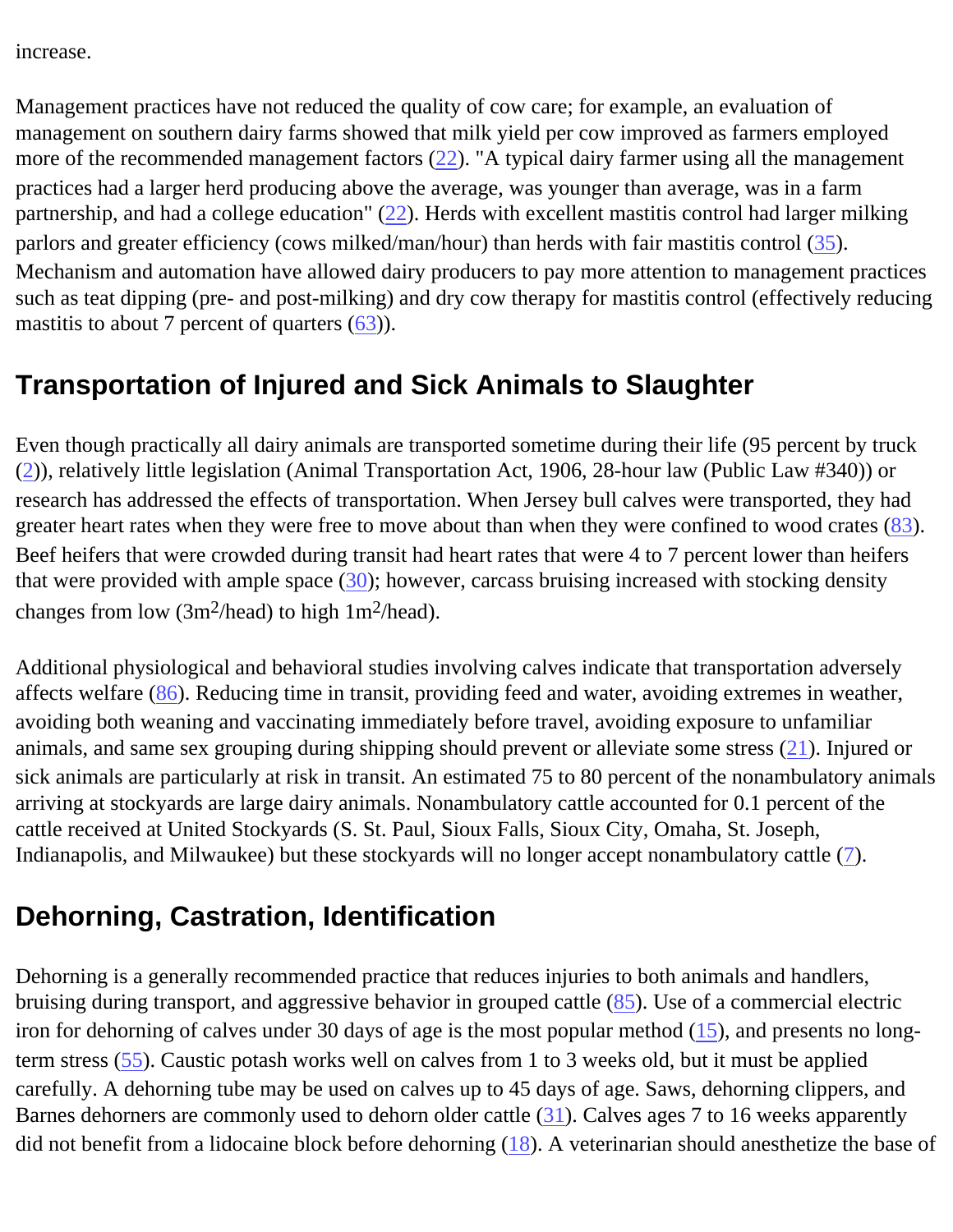the horn before dehorning adult animals. In one study, adult cattle (18 to 22-month-old heifers) dehorned using either electro-immobilization, a local anesthetic, or no anesthetic were compared to a control (nondehorned) group. Serum cortisol levels rose significantly in dehorned heifers, but there were no significant differences by type of dehorning  $(23)$  $(23)$  $(23)$ .

Castration is used to control aggression ([39,](#page-63-10) [42\)](#page-63-11), reduce injury, increase growth efficiency and increase market price at slaughter ([19\)](#page-62-8). The most common methods of castration are surgical (cutting about 1 cm away from the bottom of the scrotum, gripping the testicle, and removing it with a quick jerk), emasculator (the spermatic cord is severed without breaking the skin), and elastrator (applying a rubber band above testes, stopping blood flow to the testes)  $(16)$  $(16)$ . Surgical castration causes less pain than the latter two methods [\(74](#page-65-8)). Breaking rather than cutting the cord during surgical castration causes the lumen to close and prevents bleeding. Calves are usually castrated when they are dehorned, i.e., before 45 days of age. Males exhibit fewer and less intense secondary sexual characteristics, including aggressive behavior, after they are castrated. Animal welfarists criticize the failure to administer anesthesia during castration, but as Friend  $(42)$  $(42)$  $(42)$  points out, "not using anesthetics for those relatively simple procedures greatly reduces the complications caused by the anesthetics," i.e., bloating and longer restraint with resulting stress. Injecting a lactic acid solution into the testes is an alternative method. In one experiment, 40 calves chemically castrated had less scrotal edema and gained more weight to 28 days, but weaning weight and 196-day weights were not different from surgically castrated calves [\(48\)](#page-63-12). Cohen et al. [\(25](#page-63-13)) concluded that surgical castration caused greater stress than chemical castration. Over a 133-day period, there were no differences in the average daily gain of intact and castrated calves, but average daily gain of chemically castrated calves exceeded that of surgically castrated calves.

Dairy animals must be permanently identified for production, health, and registration records. Metal and plastic ear tags, tattoos, and hide brands are commonly used. Animal rights activists have strongly criticized use of hot hide face branding during the whole-herd buy-out program. Hot branding is a "prohibited operation" under provisions of the UK Welfare of Livestock Regulations [\(33](#page-63-14)). Freeze branding is less painful than hot branding and produces little hide damage, although it is visible at a distance ([57](#page-64-5), [59](#page-64-6)). Implanting a transponder just under the skin is the latest type of permanent identification. Destion/IDI markets more than 2.5 million transponders annually world-wide [\(5](#page-62-10)).

#### **Prolonged Stanchion Tying of Cows, Especially Without Exercise**

Stanchion or tie-stall housing protects cows from weather extremes, predators, and disease, lets dairymen provide more individual care, and is a location for milking. About 60 percent of dairy farms are located in the Great Lakes and Northeastern States, of which about 70 percent have stanchion barns ([51](#page-64-7)). Stanchion and tie-stall barns made up 56 percent of U.S. dairy housing in 1958 ([70\)](#page-65-9); this proportion decreased to 29 percent by 1975 ([51](#page-64-7)). The increasing popularity of the free stall, which was invented in 1960 [\(2](#page-62-2)), has contributed to the decline in stanchion housing. Free stalls save labor and bedding and are more suited to larger herds than tie stalls. Cows in free stalls may exercise at will. Most dairy operators turn cows out of stanchion barns one or more times daily for milking, to allow the cows to exercise, and to observe the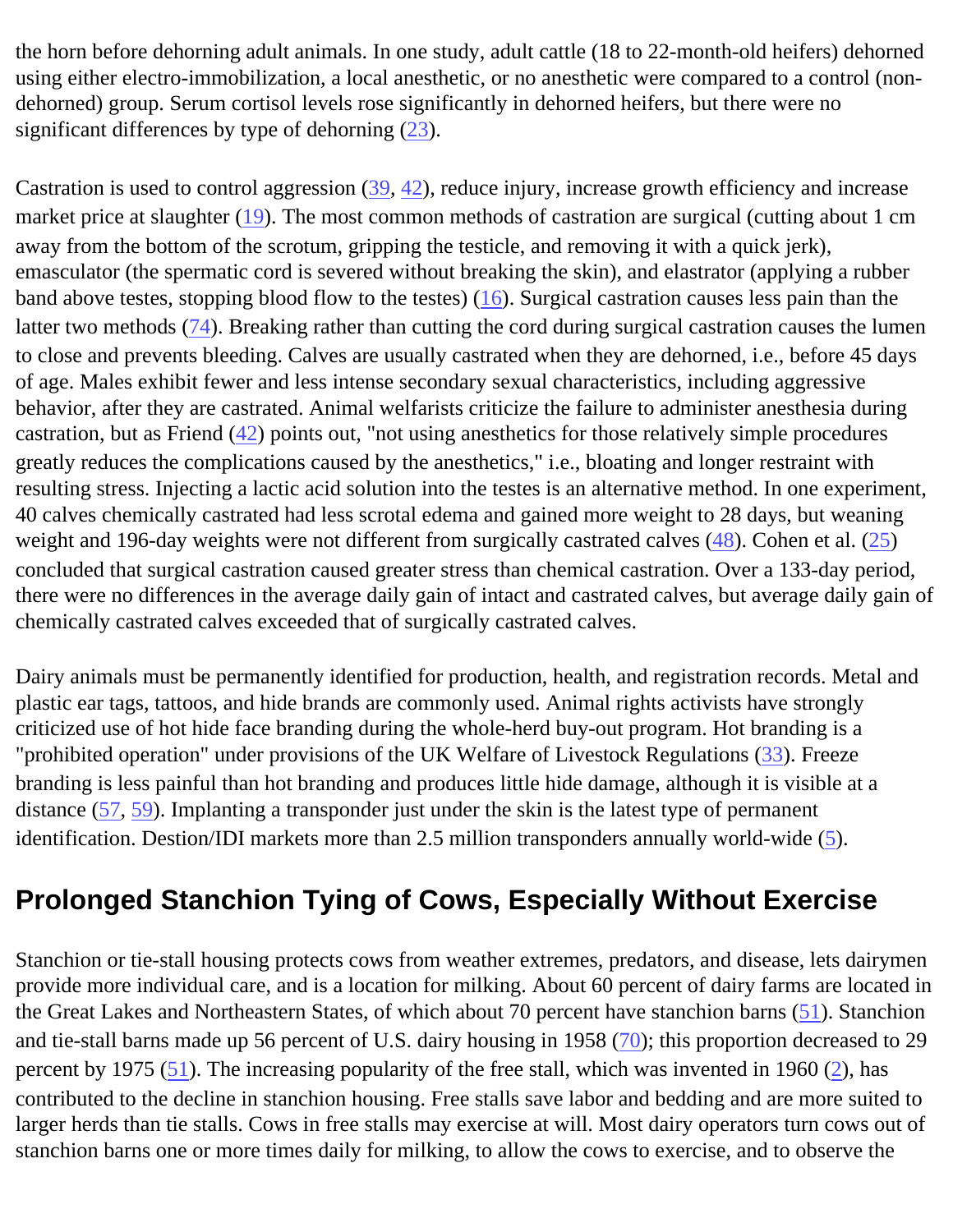animals for estrus ([92\)](#page-65-10). Cows in loose housing on deep litter rested longer than cows in free stalls or tie stalls, as did cows provided with a larger resting area, which also reduced aggression. Slatted floors in loose or free-stall housing may be used to conserve bedding and eliminate frequent manure handling. Urine and sloppy manure are immediately removed. Performance suffers, however, and cows can be injured if units are poorly designed  $(12,75,94)$  $(12,75,94)$  $(12,75,94)$  $(12,75,94)$  $(12,75,94)$ . Waffle slats offer surer footing and stay cleaner [\(29](#page-63-15)). Cows in comfort stalls, which are longer and wider than tie stalls, spent more time lying (10.2h) than did cows in tie stalls  $(8.8h)$   $(70)$  $(70)$ . Dry cows and heifers spent 8.9 hours per day lying  $(11)$  $(11)$ ; lactating cows in free stalls spent 11.3 hours per day lying. Two-year old cows in tie stalls and mature cows in free stalls spent similar amounts of time lying [\(65](#page-64-8)). Cows need 10 to 12 hours of resting time in each 24 hours [\(94](#page-65-12)). A tie stall on wheels, the "Unicar," was an experimental housing, milking, and management system  $(20,71,81)$  $(20,71,81)$  $(20,71,81)$  $(20,71,81)$  $(20,71,81)$  $(20,71,81)$  that was never used in the United States and was used only experimentally in Europe.

### **Tail Docking**

An emerging issue in the United States is the docking of cows' tails. The practice has been limited primarily to cows milked in rotary and parallel parlors to prevent disease, improve hygiene, and enhance ease of milking from the rear ([50\)](#page-64-9). The practice originated in New Zealand to keep dirty tails from impeding the milking process for pastured animals milked in rotary parlors ([1\)](#page-62-14). The general effects of this procedure on the cow's well-being and behavior need to be studied.

### **Pasturing**

Pasturing would supposedly reduce stocking density, environmental pollution (waste disposal, undesirable odors), and energy costs, and would permit housing to be used for shorter periods  $(87)$  $(87)$ . Many dairy managers continue to pasture dry cows and heifers, but the trend is toward dry-lot management of the milking herd. Rollin ([72\)](#page-65-13) noted that legislation in Sweden that granted cattle the right to graze indicates that "U.S. society will soon demand that agriculture back off, at least to some extent, from confinement and pay greater attention to agricultural animal comfort and happiness."

Pasturing has its problems, however, and may not be as ideal as animal rights activists perceive. Weather limits the grazing season (150 days or less) in several Northern States. Pasture will not supply the nutrients needed to maintain high milk yield, because it is difficult to provide forage of uniform quality and quantity. Shade and water, heat, insects, susceptibility to bloat, energy expended in grazing and travel to the milking parlor, and toxicity from soil are other considerations associated with pasturing. For example, high-producing cows spent much less time lying down and significantly more time grazing at all stages of the grazing season  $(10)$  $(10)$ .

### **Separation of Cow and Calf**

Calves have little circulating antibody at birth and need colostrum to provide passive immunity [\(67](#page-64-10)).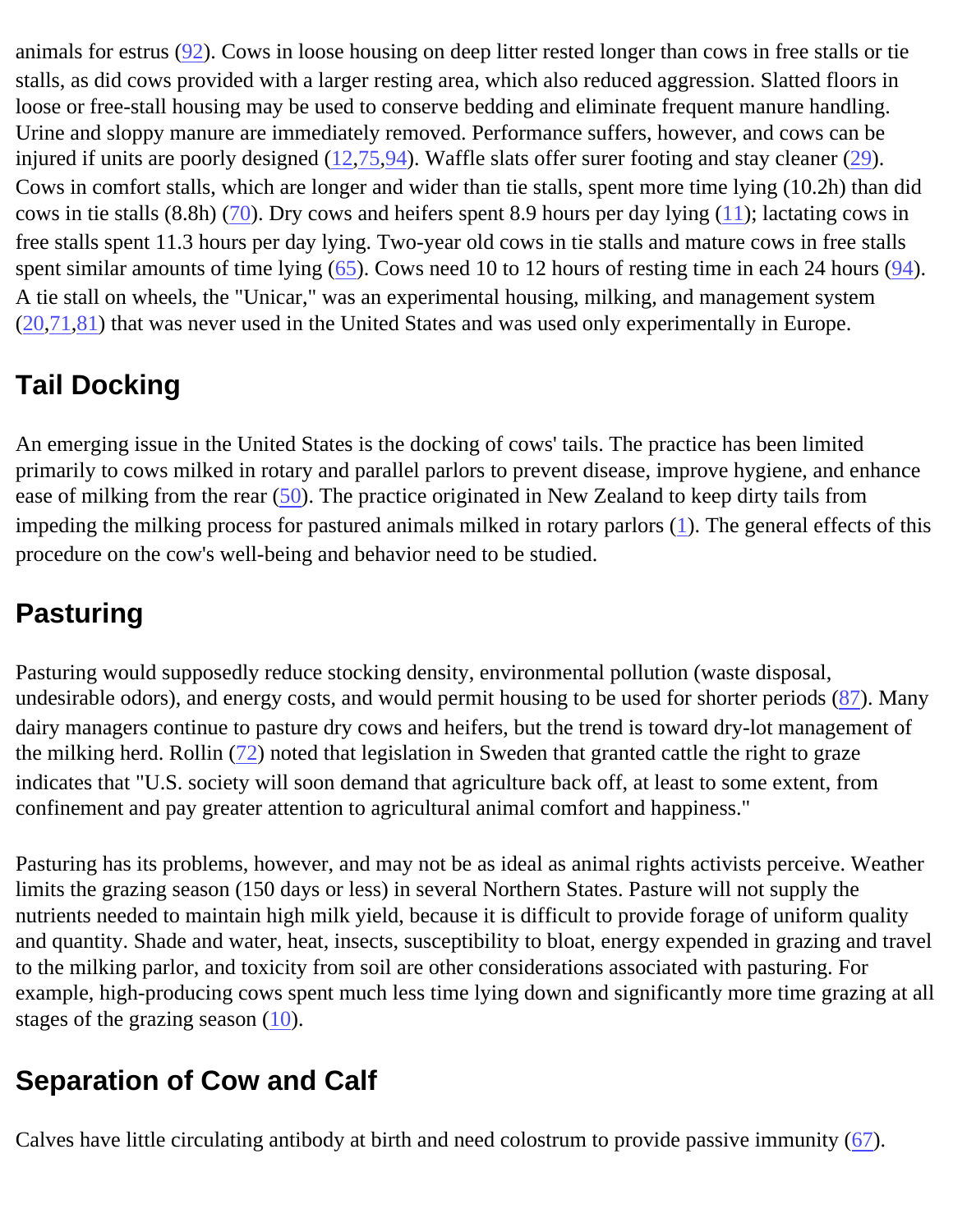There is no consensus on how to provide colostrum: the calf can nurse the cow for 4 days ([31](#page-63-9)); after initial nursing or hand-feeding, the cow and calf can be separated within 24 to 48 hours and colostrum can be bucket-fed [\(15\)](#page-62-5); the calf can be moved at birth (or when dry in winter) to a calf hutch ([4\)](#page-62-16). At 12 to 24 hours after birth, blood immunoglobulin levels tended to be higher in calves fed colostrum 1 to 2 hours after birth than in those fed colostrum 6 or 12 hours after birth. "There was no meaningful relation between calf mortality and the time cow and calf remained together  $(r=-.14, n=106)$ " ([34\)](#page-63-16). An account of Camargue cows, a breed found in southern France, indicates that a cow leaves the herd to give birth, hides the calf for the first 3 to 4 days, and returns only to nurse it for short periods. Calves then join a subgroup of young animals, which tend to play and sleep together. Nursing appears to be a community activity, as most dams nurse their calves about the same time. Calves travel together when the herd moves  $(26)$  $(26)$  $(26)$ . A cow and her calf usually bond shortly after birth; however, it is not unusual for cows to accept nursing by several calves [\(43](#page-63-18)). Suckled Friesians weaned at 7 months and transported to new housing required longer to habituate to the new environment than did artificially reared Friesians (4 vs 2 days). However, previous rearing did not appear to have any long-term effects on behavior [\(91](#page-65-14)).

### **Neglect of "Unwanted" Bull Calves**

Newly born bull calves a few days old are generally transported to slaughter, to auction,or to ranches specializing in rearing dairy beef or veal. Holstein bull calves are becoming popular feedlot animals. One broker handles 45,000 per year and raises an additional 5,000 female dairy calves [\(82](#page-65-15)). Dairy operators may turn rearing of male and female calves to specialists due to limitations in labor, land, and facilities. Recommended care for surplus calves includes the following:

- provide colostrum and adequate feed soon after birth,
- house in well-drained, sunny, sheltered, outdoor pens free of hazards or in clean, dry, indoor pens,
- avoid overcrowding,
- use clean, sterile feeding utensils,
- market only healthy calves that are at least 5 days old,
- transport calves in clean vehicles and protect them from wind, heat, or cold during transport (which is more stressful than castration or dehorning),
- avoid overcrowding and physical abuse by handlers,
- drive to avoid injury, stop at 2-hour intervals to check calves, and do not travel continuously more than 20 hours  $(44, 54, 74)$  $(44, 54, 74)$  $(44, 54, 74)$  $(44, 54, 74)$  $(44, 54, 74)$  $(44, 54, 74)$ .

### **Housing**

Diseases are easier to control and intersucking can be avoided when calves are raised individually. Outdoor hutches are becoming increasingly popular because is it difficult to properly regulate air and humidity in enclosed housing [\(4](#page-62-16)). However, calves are reared in warm, enclosed barns; cold, enclosed barns; open-front barns; various types of hutches; and on nurse cows [\(4](#page-62-16),[15](#page-62-5),[31](#page-63-9)[,67](#page-64-10),[74\)](#page-65-8). Individual pens (either in enclosed or open housing) were the most common method of rearing calves (53 percent), and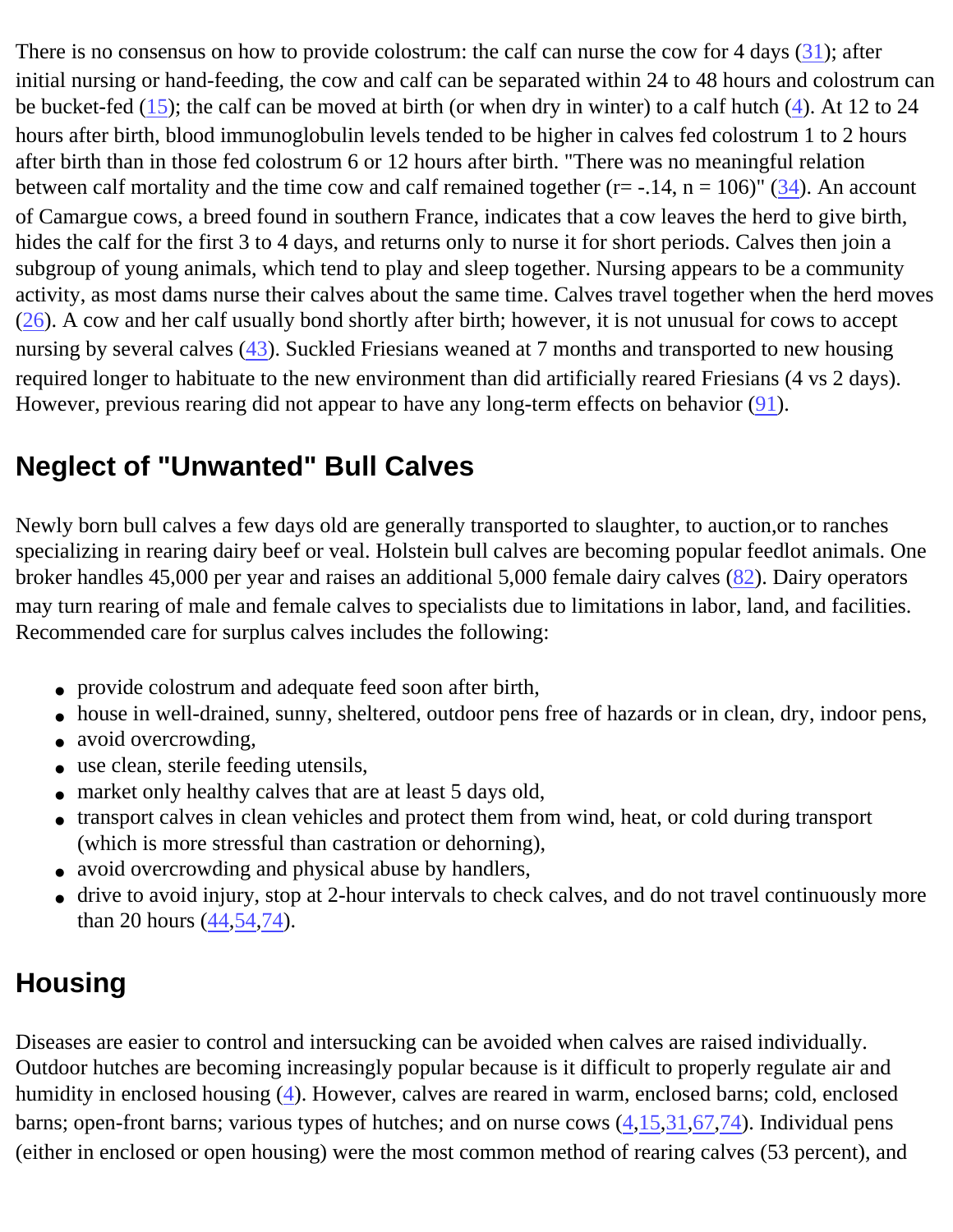group pens were the least common method (12 percent); some dairies combine both types of rearing (calves were kept inside for a few weeks and then moved to outside hutches (35 percent).

Calf losses were substantially higher in herds where calves were reared in enclosed housing ([95\)](#page-65-16). Calves reared in groups consumed solid feeds at an earlier age and had higher average daily gains (ADG's) than calves raised individually [\(93\)](#page-65-17). However, in a study involving six pairs of monozygous twin heifers, feed intake and ADG to weaning did not differ when one twin heifer was reared in a group and the other was raised in a hutch ([69](#page-64-12)). Physiological data indicated a decreasing gradation of stress to calves raised in individual stalls, individual pens, hutches, and group housing ([40](#page-63-20)). Calves in individual stalls and pens were on wooden slats, however, while hutch and group calves were on a dirt base. Rearing calves with nurse cows is a more common practice in beef production. The number of calves must be adjusted to the milk yield of the cow. The cow usually must be restrained before it will accept nursing by strange calves. Proponents of the system claim it offers labor savings and a lower incidence of digestive upsets and bacterial infections [\(74](#page-65-8)).

#### **Failure To Use Welfare-Related Research Knowledge**

In the opinion of the HSUS's Fox, "the welfare of dairy cows, especially in small and medium-sized, owner-operated herds, is generally far superior to that of other farm and animal species" ([36\)](#page-63-0). Research studies on welfare-related topics "reflect the close correlation between welfare and maximizing individual productivity" ([36\)](#page-63-0). The 1988 "Guidelines for Dairy Cattle Husbandry" (3) were based on current practices and research data. The guidelines also illustrate the diversity of management facilities and practices. While it may be feasible to immediately adopt improved animal-related practices, changing the cow's physical environment according to all the latest research recommendations may not be feasible. Economics dictate that most capital facilities be depreciated over several years.

#### **Production-related Susceptibility to Disease and Metabolic Disorders**

The average cow in the United States today produces about six times more milk than the average cow did at the turn of the century (6,655 vs. 1,136 kg) (58,88). Cows in some herds produce more than 11,000 kg of milk. Worldwide, milk per cow continues to increase about 1.25 percent yearly, which may make future cows even more susceptible to metabolic disorders [\(58](#page-64-13)). However, this increase was possible only through improved genetics, artificial breeding, nutrition, disease control, and management. The ratio of milk cows to human population in the United States has decreased from 1:5.6 (1940) to about 1:27 today. There is no evidence that the genetic increase has plateaued (individual cows have produced more than 63,000 pounds (28,600 kg) of milk. To remain competitive in a free-market economy, dairy managers will continue to rely on genetic improvements, least-cost balanced rations, disease control, and improved cow comfort.

Ketosis, one of the most important metabolic diseases of high-producing cows, has an incidence of about 4 percent [\(58](#page-64-13)). It may be induced by a prolonged energy deficit plus an influx of the precursor of ketosis,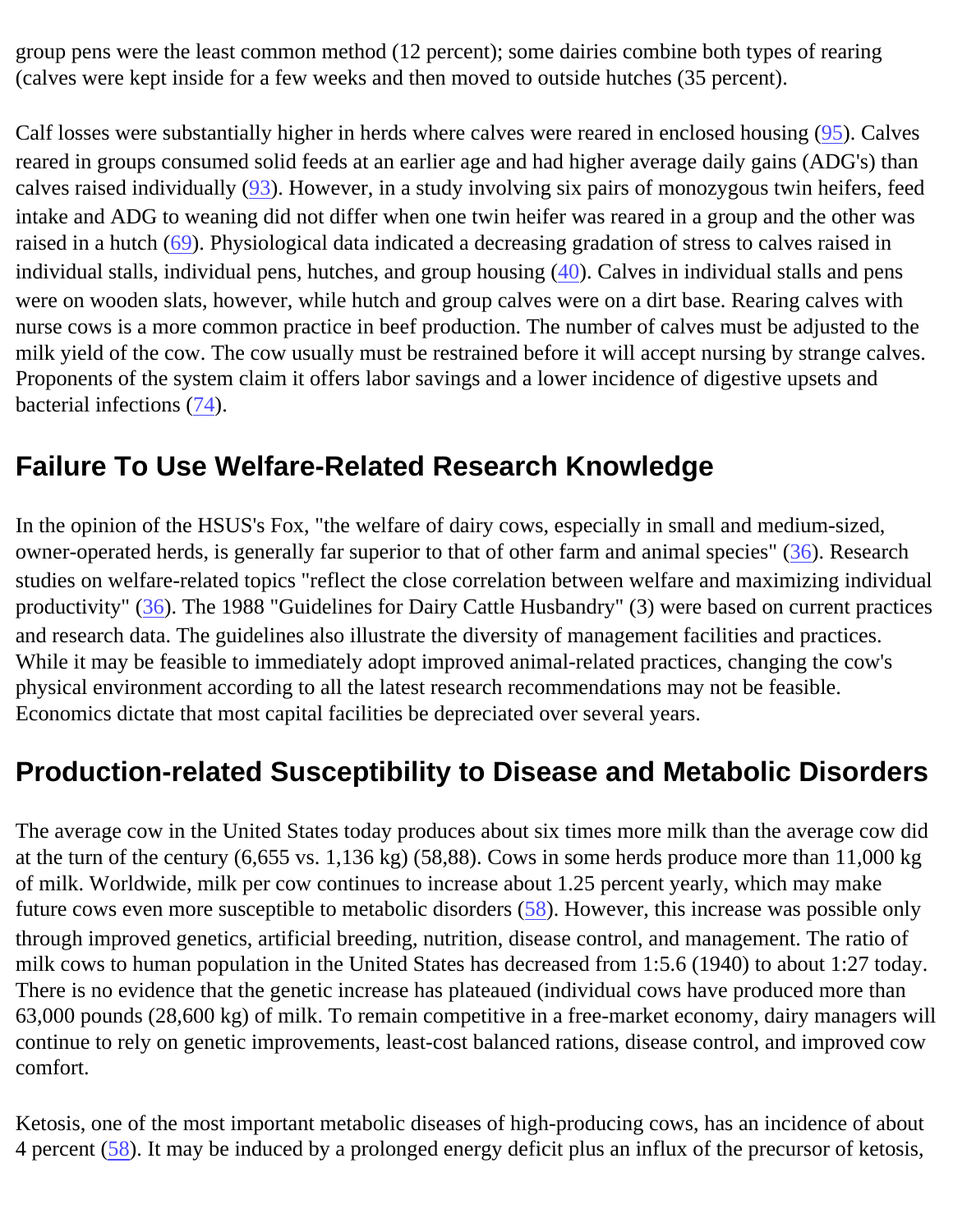and may be reversed by effective treatment  $(62)$ . Preventive measures include use of rations that prevent cows from becoming excessively fat before they calve and feeding of concentrate with adequate amounts of high-quality forage after calving. Measures to prevent ketosis should also reduce the incidence of displaced abomasum, which is apparently caused when dry cows or cows in early lactation are fed excessive concentrates and insufficient dietary fiber. Proper rations can also help prevent milk fever, a disease whose incidence increases at the fifth or sixth lactation. Feeding a diet low in calcium at least 5 days before calving stimulates the parathyroid in preparation for the increased needs for parathyroid hormone and  $1,25-(OH)_2D$  after calving ([58\)](#page-64-13).

## **CONCERNS EXPRESSED BY ANIMAL RIGHTS ACTIVISTS**

### **Separation of Cow and Calf at Birth**

The need to separate dam and young at birth has been noted, but activists' description of both animals as being in a state of "anguish" ([46\)](#page-63-3) or anxiety is not universally accepted [\(73](#page-65-18)). Separation soon after birth is common in cattle, an "outlying species". Before grazing, cattle mothers, given the opportunity, "hide" their young for up to several hours at a time. Maternal instincts have not been a focus of selection in dairy cattle, because of the emphasis on milk production; consequently, bonding between dam and young may not be as strong as in beef cattle or other species. Emotional upset may be lessened by early separation, before bonding has occurred. Intimate human contact during the critical period improves ease of handling and milking temperament  $(26)$  $(26)$ .

For 305 days, an average dairy cow produces at least six times as much milk as a calf needs daily. Artificially reared dairy calves are usually weaned by 70 days. A calf allowed to ingest excess milk is likely to experience diarrhea and death.

### **Cow Pregnant Continually**

Some activists object to the fact that nearly continuously pregnant cows are constantly burdened with carrying large quantities of milk. Most dairy operators strive for a calving interval of 2 months, but this goal is rarely achieved. Estimated economic losses due to excessive days open (more than 90 days) are \$1.22 per day [\(56\)](#page-64-15). Inducing lactation using hormone treatment has been about 70 percent successful, but lactation yields were only 70 percent or less than that achieved in previous years [\(32](#page-63-21)). The induction of ovulation has been associated with side effects such as abnormal estrous behavior, reduced fertility, cystic follicles and corpora lutea, and chronic vaginal prolapse. Treatment with estrogen reduced abnormal estrous behavior, but milk yields were only 20 percent of normal [\(78](#page-65-19)).

An average cow carries 5 lbs. (11 kg) of milk in her udder at milking time if milked twice daily. This is about 1.6 percent of her body weight (equivalent to about 2 pounds for a 120-pound human). Cows in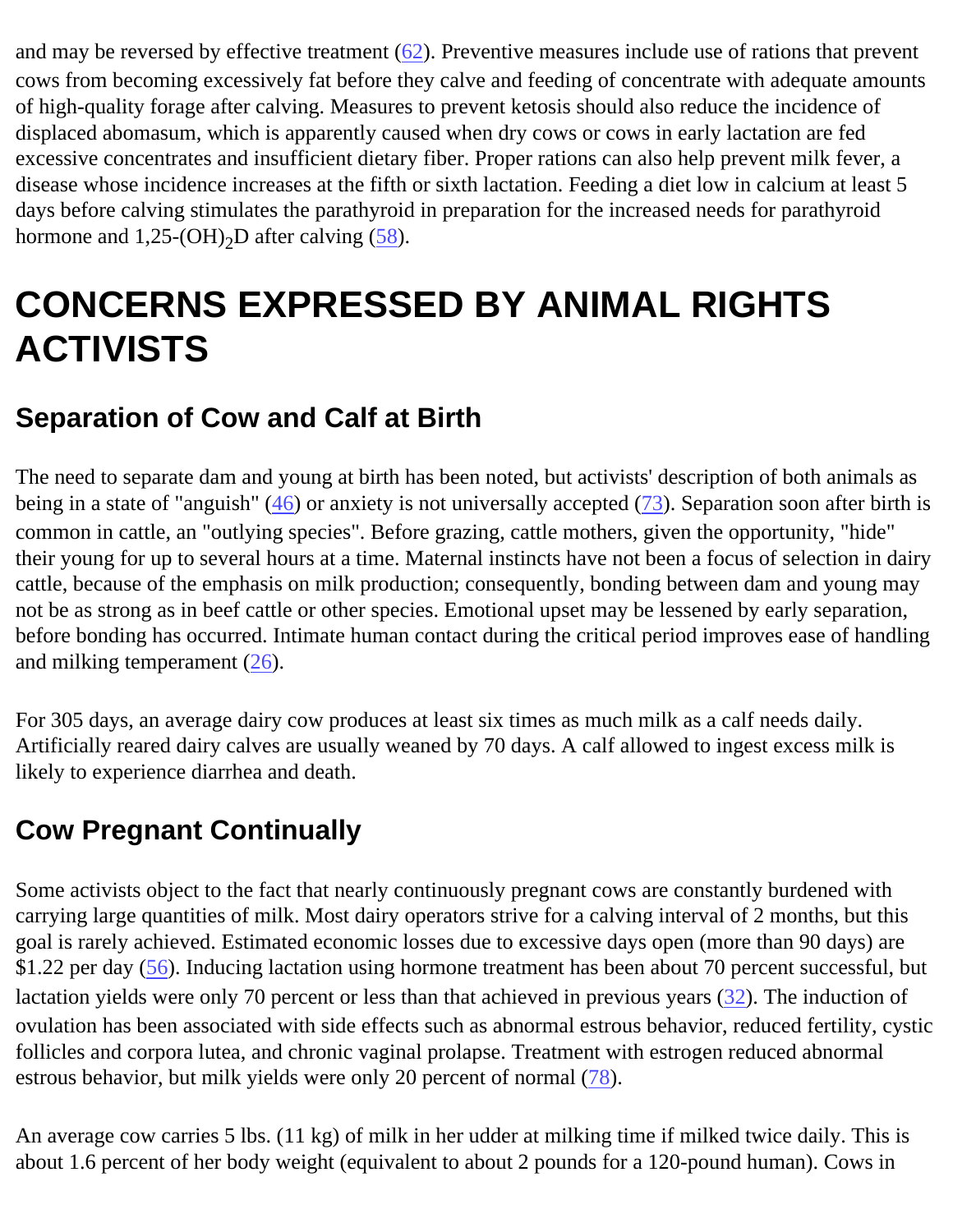many high-producing herds are now milked 3 or 4 times daily, leaving less milk in the udder than twicedaily milking. Cows spend about half the day lying down, which relieves strain on muscles and ligaments that support the udder weight. Beef calves suckle only about 5 times per day  $(43,54)$  $(43,54)$  $(43,54)$ .

### **Longevity**

Few cows live to be 15 years of age. A 27-year-old Holstein cow in Wisconsin generated considerable publicity when she died, after giving birth to 22 calves in her lifetime ([13\)](#page-62-17).

Records of nearly 300,000 Holstein (the predominant U.S. breed) from 1966 to 1986 indicated that average herd life was 3.4 lactations [\(64\)](#page-64-16), which means cows leave the herd at about 6 years of age. The average age reported in Wisconsin Holstein herds was 5 years ([76\)](#page-65-20). Herd life was positively correlated with production during the first lactation. More than 56 percent of cows culled in the first lactation were culled because of low production ([28](#page-63-22)). Nutrition affects the expression of genetic potential, age at puberty, breeding age, and calving age and is the most important environmental factor influencing lifespan within the herd  $(31)$  $(31)$ . Lower production, slower increases in herd size, shorter first calving intervals, and longer subsequent calving intervals explained 70 percent of the variation in the average age of a herd ([76](#page-65-20)). All of these factors except shorter first calving intervals would tend to lower income. Reducing incidence of disease (including mastitis), injury, and reproductive problems would contribute to an opportunity to increase average herd age.

### **Use of Drugs to Maintain Health, and Antibiotics as a Regular Feed Additive**

Antibiotics are commonly used in calf feeds until the calf is about 4 months old to improve growth, reduce the incidence of scours, and improve appetite ([15](#page-62-5),[31\)](#page-63-9). Feeding antibiotics to adult cows is not recommended ([31\)](#page-63-9). Antibiotics have greatly reduced the incidence of contagious diseases of cattle, some of which endangered human health [\(53](#page-64-17)). Antibiotics have been used for more than 30 years to prevent and treat mastitis, but care must be taken to avoid residues in milk or meat. In 1990, the Milk Industry Foundation tested more than 2 million tankers and detected drug residues in only 0.1 percent of them. Delegates at the 23rd National Conference on Interstate Milk Shipment (April 1991) adopted strict measures to ensure that no antibiotic residues enter the milk supply. Every load of Grade A milk is screened. If residues are detected, the milk is discarded and violators are not allowed to ship milk for 2 days (or if a second offense, 4 days). If there are three violations in a year, the regulatory agency may revoke the violator's Grade A permit ([77\)](#page-65-21). Tranquilizers are not used, as some critics allege, nor are hormones implanted to promote milk production.

### **Family Farms Being Forced Out**

Large farms (those having \$250,000 or more in gross sales in 1990) represent less than 5 percent of U.S.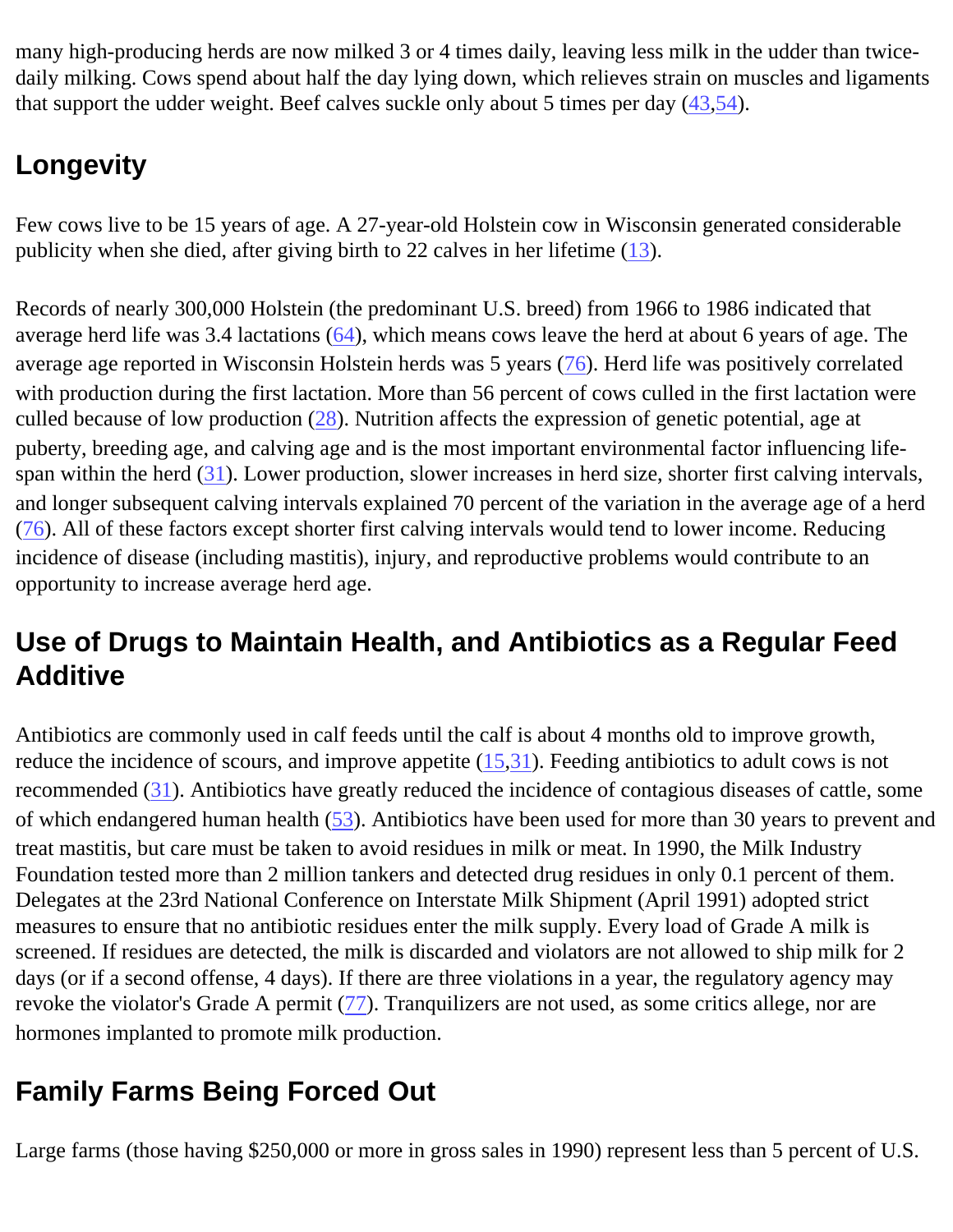farms. The average farm was 429 acres in 1978 and 461 acres 12 years later -- an increase of less than 3 acres per farm per year. There were 170,000 fewer farms in 1987 than in 1978, but 88.5 percent were fully or partly owner operated -- an increase of .8 percent from 1978 to 1987 ([89\)](#page-65-22).

### **Detrimental New or Prospective Technology**

Superovulation and embryo transfer of genetically superior donor cows can significantly improve reproductive rates. The total number of possible ova a cow may ovulate in her lifetime is 21,000 [\(15\)](#page-62-5). Embryos resulting from repeated superovulation can be split and frozen for future use. In one study, only 43 superovulated donors yielded transferable embryos (6.2/donor) ([9\)](#page-62-18). The number of transferable embryos ranged from 5.3 with the first flush to 2.2 on the fifth flush ([14\)](#page-62-19). Cows have been superovulated eight times at 50-day intervals and still responded to superovulation [\(80](#page-65-23)). There may be a viable alternative to superovulation involving the puncturing of bovine follicles during transvaginal ultrasound scanning, retrieval of oocytes by aspiration, and in vitro maturation and fertilization of oocytes prior to transfer. The procedure does not interfere with the cow's normal reproductive cycle. It is estimated that 30 transferable embryos could be obtained from the 135 oocytes available per animal in a year ([68\)](#page-64-18). Embryos are transferred to recipient cows, usually by nonsurgical techniques similar to those used for artificial insemination ([80\)](#page-65-23). There is no evidence that embryo transfer increases the incidence of difficult births. Several factors are associated with difficult births, including those associated with the calf (size, sex, multiple births, malpresentations, and stillbirth) and the dam (body weight and size, pelvic area, and age or parity of dam) ([84](#page-65-24)). The heritability of birth weight (about .45) indicates more than half the variation is due to nongenetic influences. The calving ease scores of bulls used in AI enable breeders to select for that trait.

Bovine somatotropin (BST) has recently been approved by FDA, but is not at this time extensively used in the dairy industry.

### **Environmental Issues**

It is estimated that cattle produce about 1.8 percent of the methane in the upper layer of the atmosphere ([61](#page-64-19)). Cows lose about 6 percent of their energy as methane. Losses are about 2 percent for cattle on highconcentrate diets and as much as 12 percent for cattle on all-forage diets. Covering of manure lagoons to trap methane (and control odor) could yield useable energy and substantially reduce methane emissions from livestock. The use of BST would mean that 11 percent fewer cows would be required for the current level of milk production. In turn, this would reduce inputs (feed, 9 percent; nitrogen and phosphorus, 10 percent; cropland, 6 percent; irrigation water, 9 percent; fossil fuel, 12 percent), waste products (urine, 5 percent; manure, 8 percent; methane, 8 percent), and soil loss (5 percent) [\(52](#page-64-20)).

Pollution of air, water, and soil has been a concern, especially for larger dairies, since the early 1970's. Registration of facilities and a permit to operate, depending on size of operation (more than 700 mature dairy cows), are required by the U.S. Environmental Protection Agency (EPA) and various State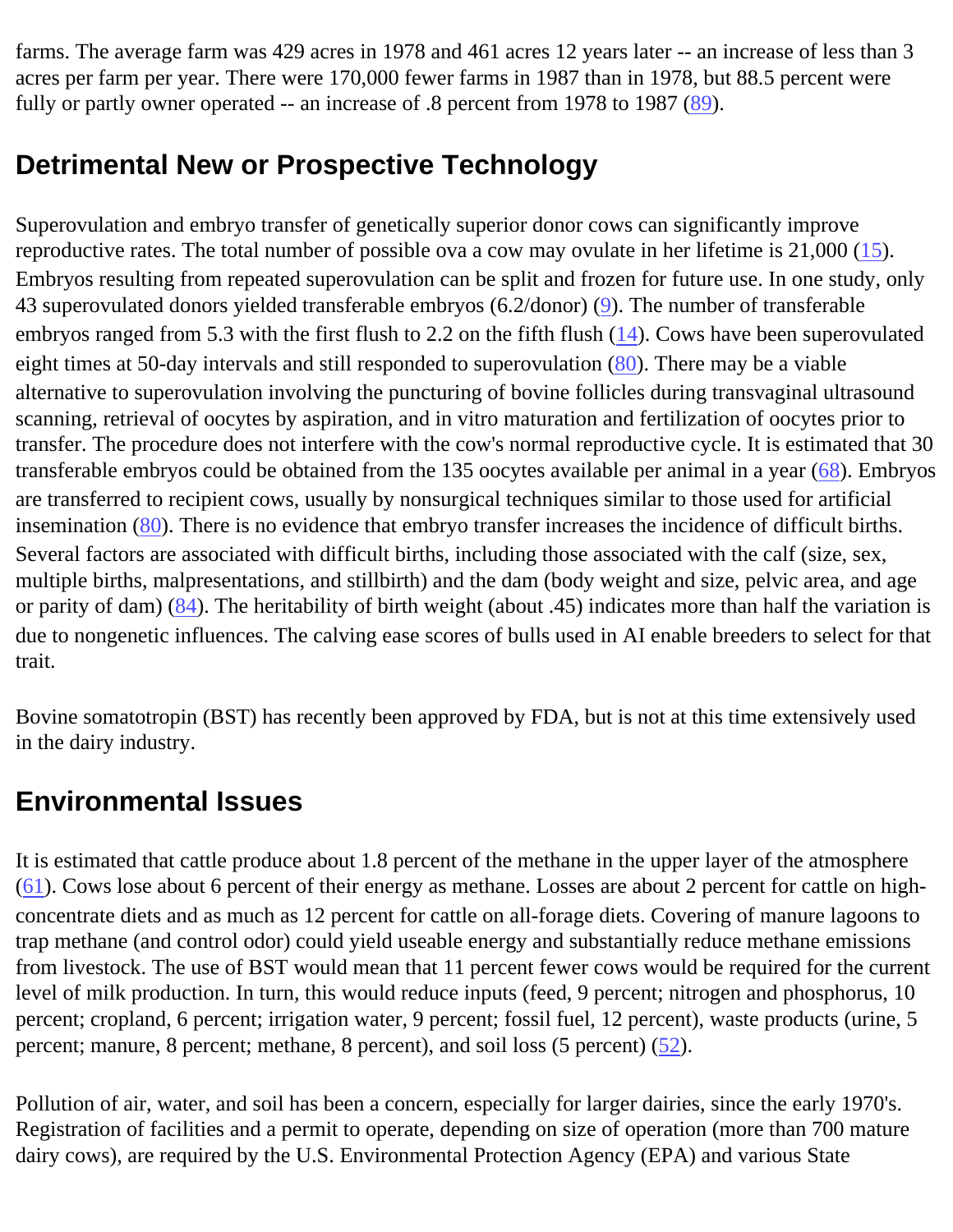counterparts. These help to ensure that dairy wastes are properly handled ([31\)](#page-63-9).

A return to "green pastures" ([38\)](#page-63-4) might distribute animal waste more evenly, but more land and cattle would be required to produce the 148 billion pounds of milk currently consumed in the United States. In New Zealand (NZ), where almost all cows graze pastures, average milk production is 3,346 kg milk/cow vs. 6,461 kg in the United States. [\(89](#page-65-22)). Milk production by AI daughters of U.S. and N.Z. bulls was almost equal when they were milked in a common environment (4,174 vs. 4,015 kg milk and 163 vs. 161 kg fat for U.S. and N.Z. respectively in Polish tests ([41\)](#page-63-23)). Public attitudes are the major obstacle to utilization of waste. Animal waste may be used as fertilizer, bedding material, feed supplement, and (as biogas) for energy production.

Ensiled, dehydrated, or mechanically (aerobically) digested manure is no longer an air pollutant and has a chemical composition similar to that of the original feed. Waste from other species can be used as a highquality ingredient in dairy rations [\(8](#page-62-20)).

Some animal rights activists advocate restricting animal or human populations to a size that will enable them to be fed strictly from plant source foods  $(47, 96)$  $(47, 96)$  $(47, 96)$  $(47, 96)$ . An official with the American Medical Association noted that it would be difficult to receive the minerals, vitamins, and other nutrients recommended by the National Academy of Sciences without regular consumption of meat and dairy products ([6\)](#page-62-21). Cropland represented about 18 percent of U.S. acreage in 1987. Pasture, including 3 percent cropland used for pasture, was 29 percent; forest land, which includes some land devoted to livestock grazing acreage, was another 29 percent [\(89\)](#page-65-22). Ruminants (including dairy cattle) convert to human food much of the plant material on these pastures and forest lands, a resource that otherwise would be wasted. Cattle also consume many byproducts, such as cottonseed hulls, cull fruits and vegetables, brewery waste, etc., that would otherwise be discarded.

# **OUTCOME**

Dairy farm numbers will continue to decrease, as will man hours per cwt. of milk produced. Average herd size, milk yield per cow, and use of free stalls and/or dry lots will continue to increase. The industry will continue to meet animal welfare guidelines that now govern the use of dairy teaching and research animals [\(3](#page-62-22)). The animal rights/welfare movement will probably become more influential, and dairy producers should be aware of their legitimate concerns about animal welfare. New technologies will let dairy managers observe animals more closely and thereby improve management. New technology will also help researchers measure and evaluate animal stress, information that will be useful in developing computer models of the stress associated with various production practices. Drug and antibiotic residue in meat and milk will be regulated more carefully, and standards of milk quality will increase. Methods will be found to reduce pollution associated with intensive dairy farming practices. These improvements are unlikely to persuade the animal rights activists that animal agriculture should not be eliminated. Nonetheless, explaining to consumers the reasons underlying the practices employed on dairy farms and the benefits that accrue from dairy products will certainly enhance the credibility of the dairy industry.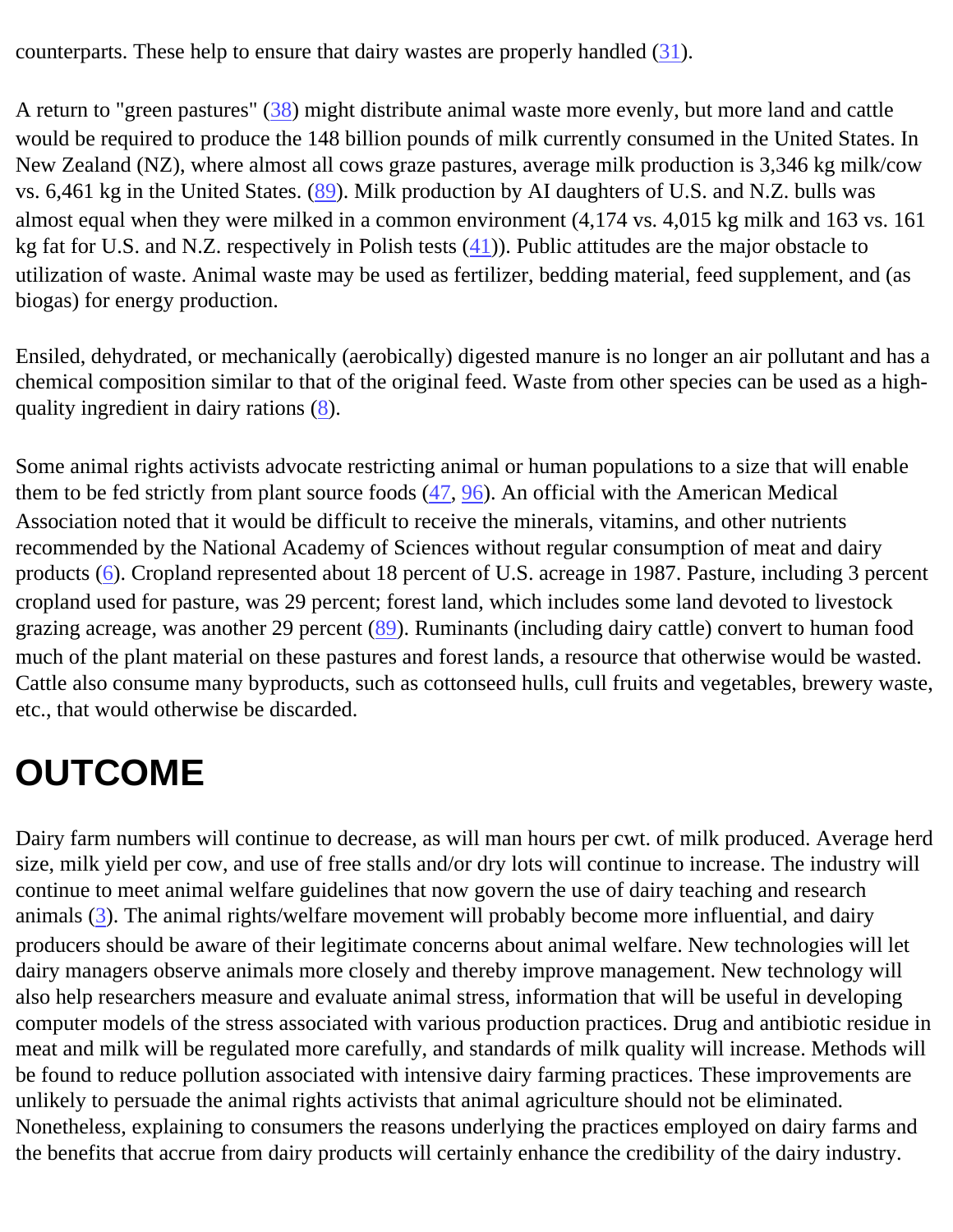# <span id="page-62-14"></span>**REFERENCES**

- 1. Albright, J. L. 1972. To dock or not to dock tails. Hoard's Dairyman 117:420-426.
- <span id="page-62-2"></span>2. Albright, J. L. 1987. Dairy animal welfare: Current and needed research. J. Dairy Sci. 70:2711- 2731.
- <span id="page-62-22"></span>3. Albright, J. L., G. W. Barr, W. W. Irish, J. L. Morrill, P. J. Wangness, and I. J. Lean. 1988. Chapter 6: Guidelines for Dairy Cattle Husbandry. Consort. Dev. Guide Care and Use of Agric. Anim. in Agric. Res. and Teach. Champaign, IL
- <span id="page-62-16"></span>4. Anonymous. 1990. Raising dairy heifers. Suppl. to Hoard's Dairyman.
- <span id="page-62-10"></span>5. Anonymous. 1990. Holstein, NDHIA to market electronic ID system. Hoard's Dairyman 135:853.
- <span id="page-62-21"></span>6. Anonymous. 1991. Hoard's has heard. Hoard's Dairyman 136:554.
- <span id="page-62-4"></span>7. Anonymous. 1991. Send the cow while she can still walk. Hoard's Dairyman 136:577.
- <span id="page-62-20"></span>8. Arave, C. W., D. C. Dobson, M. J. Arambel, D. Purcell, and J. L. Walters. 1990. Effect of poultry waste feeding on intake, body weight, and milk yield of Holstein cows. J. Dairy Sci. 73-129-134.
- <span id="page-62-18"></span>9. Arave, C. W., T. D. Bunch, C. H. Mickelsen, and K. Warnick. 1987. Factors affecting survivability of transferred whole and demi-embryos in a commercial dairy herd. Theriogenol. 28:373-382.
- <span id="page-62-15"></span>10. Arave, C. W. and R. Kilgour. 1982. Differences in grazing and milking behavior in high and low breeding index cows. Proc. N.Z. Soc. Anim. Prod. 42:65-67.
- <span id="page-62-12"></span>11. Arave, C. W. and J. L. Walters. 1980. Factors affecting lying behavior and stall utilization of dairy cattle. Appl. Anim. Ethol. 6:369-376.
- <span id="page-62-11"></span>12. Baldwin, B. A., J. R. Bareham, I. J. Duncan, R. Ewbank, D. C. Hardwick, and K. Vestergaard. 1981. Research and Development in Relation to Farm Animal Welfare. Birkhausser Verlag. Stuttgart.
- <span id="page-62-17"></span>13. Barth, R. 1977. Last calf at 27 years. Hoard's Dairyman 122:227.
- <span id="page-62-19"></span>14. Bastidas, P. and R. D. Randel. 1987. Effects of repeated superovulation and flushing on reproductive performance of Bos indicus cows. Theriogenol. 28:827-835
- <span id="page-62-5"></span>15. Bath, D. L., F. N. Dickinson, H. A. Tucker, and R. D. Appleman. 1985. Dairy Cattle: Principles, Practices, Problems, Profits. (3rd Ed.) Lea and Febiger, Philadelphia.
- <span id="page-62-9"></span>16. Beardon, H. J. and J. Fuquay. 1980. Applied Animal Reproduction. Reston Publishing Co., Reston, VA.
- <span id="page-62-0"></span>17. Black, N. 1983. Animal rights . . . An issue that won't fade away. Holstein World 28:652-653.
- <span id="page-62-6"></span>18. Boandl, K. E., J. E. Wohlt, and R. V. Carsia. 1989. Effects of handling, administration of a local anesthetic, and electrical dehorning on plasma cortisol in Holstein calves. J. Dairy Sci. 72:2193- 2197.
- <span id="page-62-8"></span>19. Boggs, D. L. and R. A. Merkel. 1984. Live animal carcass evaluation and selection manual. Kendall Hunt Publishing Co., Dubuque, IA.
- <span id="page-62-13"></span>20. Brett, F. E. 1970. Parlor preview: Four new ones from Europe. Hoard's Dairyman 94:D8-D13.
- <span id="page-62-3"></span>21. Brown, D. E. 1986. Transportation stress. In Limiting the Effects of Stress on Cattle. West. Reg. Pub. #009:77-80.
- <span id="page-62-1"></span>22. Carley, D. H. and S. M. Fletcher. 1986. An evaluation of management practices used by southern dairy farmers. J. Dairy Sci. 69:2458-2464.
- <span id="page-62-7"></span>23. Carter, P. D., N. E. Johnston, L. A. Corner, and R. G. Jarrett. 1983. Observations on the effect of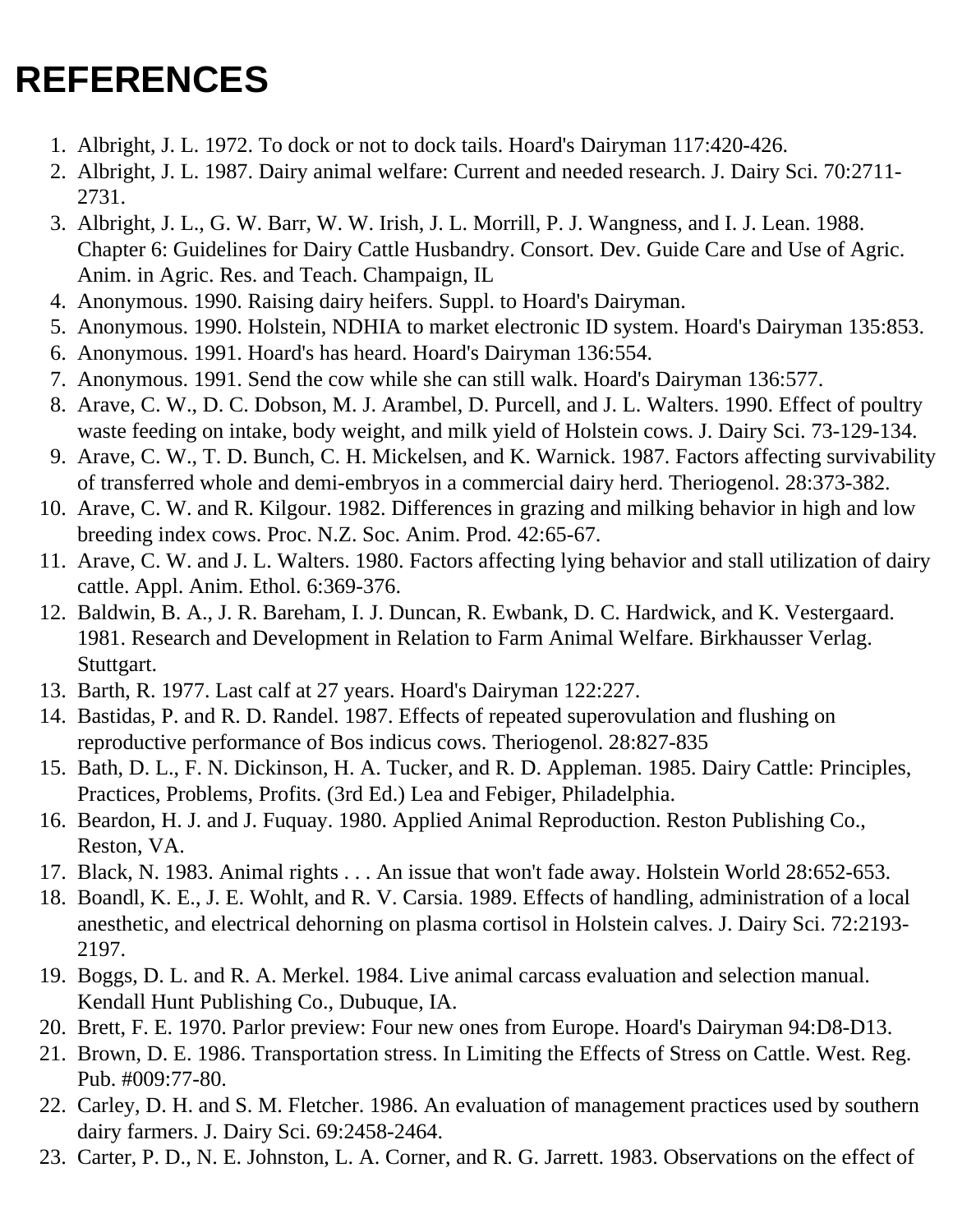electro-immobilization on the dehorning of cattle. Aust. Vet J. 60:17-19.

- <span id="page-63-1"></span>24. Coats, C. D. 1991. Old MacDonald's factory farm. The Continuum Publishing Co., New York.
- <span id="page-63-13"></span>25. Cohen, R. D. H., B. D. King, L. R. Thomas, and E. D. Jangen. 1990. Efficacy and stress of chemical versus surgical castration of cattle. Can. J. Anim. Sci. 70:1063-1072.
- <span id="page-63-17"></span>26. Craig, J. V. 1981. Domestic animal behavior. Prentice Hall, Englewood Cliffs, N.J.
- <span id="page-63-6"></span>27. Crowley, J. W. and R. P. Niedermeier. 1981. Dairy production 1955 to 2006. J. Dairy Sci. 64:971- 974.
- <span id="page-63-22"></span>28. Dentine, M. R., B. T. McDaniel, and H. D. Norman. 1987. Comparison of culling rates, reasons for disposal, and yields for registered and grade Holstein cattle. J. Dairy Sci. 70:2616-2622.
- <span id="page-63-15"></span>29. Dickrell, J. 1991. They don't waver on waffles. Dairy Today 7:26-28.
- <span id="page-63-8"></span>30. Eldridge, G. A., C. G. Winfield, and D. J. Cahill. 1988. Responses of cattle to different space allowances, pen sizes and road conditions to transport. Aust. J. Expt. Agric. 28:155-159.
- <span id="page-63-9"></span>31. Ensminger, M. E. 1980. Dairy Cattle Science, 2nd Ed., Insterstate Printers and Publishers, Danville, IL.
- <span id="page-63-21"></span>32. Erb, R. E. 1977. Hormonal control of mammogenesis and onset of lactation in cows- A review. J. Dairy Sci. 60:155-169.
- <span id="page-63-14"></span>33. Ewbank, R. 1988. Animal Welfare. In Management and Welfare of Farm Animals. UFAW Handbook (3rd Ed.) Bailliere Tindall, London.
- <span id="page-63-16"></span>34. Ferris, T. A. and J. W. Thomas. 1975. Management factors influencing calf mortality and blood immunoglobulin levels in Michigan dairy herds. Farm Science: Research Report 271, Michigan State Univ. Agric. Expt. Sta., East Lansing.
- <span id="page-63-7"></span>35. Fox, L. K. and C. Hutton. 1990. Dairy Management Manual. West. Reg. Dairy Publ. Com. Part I: 910.00-910.01.
- <span id="page-63-0"></span>36. Fox, M. W. 1983. Animal welfare and the dairy industry. J. Dairy Sci. 66:2221-2225.
- 37. Fox, M. W. 1984. Farm Animals. University Park Press, Baltimore.
- <span id="page-63-4"></span>38. Fox, M. W. 1990. Inhumane Society. St. Martins Press, New York.
- <span id="page-63-10"></span>39. Fraser, D. and J. Rushen. 1987. Aggressive behavior. In Farm Animal Behavior, ed. E. O. Price. The Vet. Clinics of N. Am. W. B. Saunders Co., Philadelphia.
- <span id="page-63-20"></span>40. Friend, T. H., G. R. Dellmeier, and E. E. Gbur. 1985. Comparison for four methods of calf confinement. I. Physiology. J. Anim. Sci. 60:1095-1101.
- <span id="page-63-23"></span>41. Freeman, A. E. 1981. Testing ten strains of Friesian cattle in Poland: A preliminary report, pp. 1-3. Holstein Science Report, Holstein Association, Brattleboro, VT.
- <span id="page-63-11"></span>42. Friend, T. H. 1990. Teaching animal welfare in the land grant universities. J. Anim. Sci. 68-3462- 3467.
- <span id="page-63-18"></span>43. Gonyou, H. W. and J. M. Stookey. 1987. Maternal and neonatal behavior. In Farm Animal Behavior, ed. E.O. Price. The Vet. Clinics of N. Am. W. B. Saunders Co., Philadelphia.
- <span id="page-63-19"></span>44. Grandin, T. 1990. Calves you sell should be old enough to walk. Hoard's Dairyman 135:776.
- <span id="page-63-2"></span>45. Gruen, L. and P. Singer. 1987. Animal liberation: A graphic guide. Camden Press, London.
- <span id="page-63-3"></span>46. Harrison, R. 1972. On factory farming. In Animals, Men, and Morals: An Enquiry Into the Maltreatment of Non-humans, ed. S. and R. Godlovitch and J. Harris. Toplinger Publishing Co., N.Y.
- <span id="page-63-12"></span><span id="page-63-5"></span>47. Harrison, R. 1979. Ethical questions concerning modern livestock farming. In Animal Rights -- A Symposium, ed. D. Paterson and R. D. Ryder. Centaur Press Ltd., London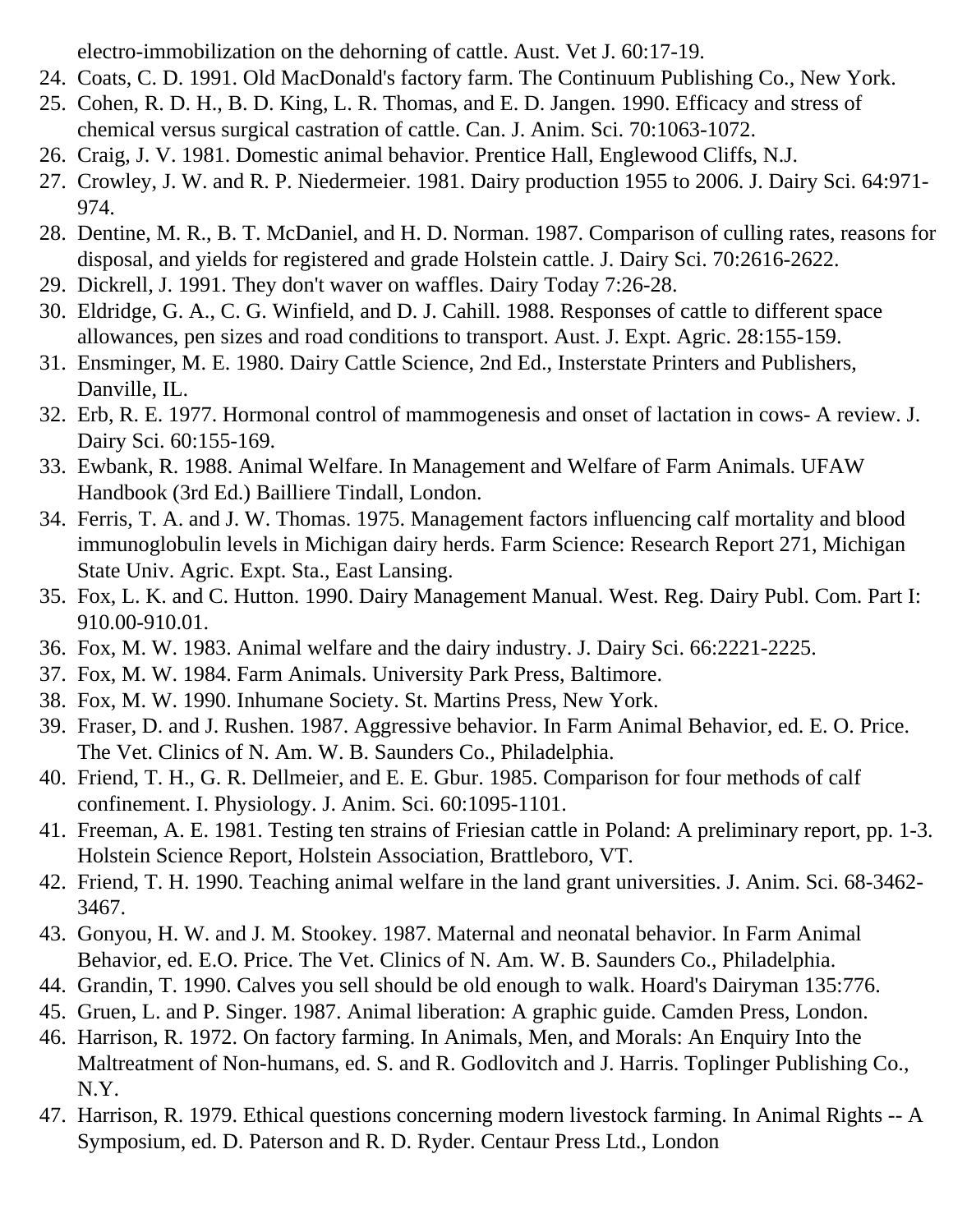- 48. Hill, G. M., W. E. Neville, Jr., K. L. Richardson, P. R. Utley, and R. L. Stewart. 1985. Castration method of progesterone-estradiol implant effects on growth rate of sucking calves. J. Dairy Sci. 68:3059-3061.
- <span id="page-64-0"></span>49. Humane Society of the United States. 1980. Farm animals. HSUS, Washington, D.C. 20037
- <span id="page-64-9"></span>50. Jaquish, N. 1991. Tail docking means cleaner cows, lower cell counts. Hoard's Dairyman 136-708.
- <span id="page-64-7"></span>51. Jasiorowski, H. A. and A. J. Quick. 1987. Cattle Production Systems in Practice, pp. 269-289. In Dairy-Cattle Production, ed. H. O. Gravert. Elsevier Science Publishers B. V., Amersterdam.
- <span id="page-64-20"></span>52. Johnson, D. E., G. M. Ward, and J. Torrent. 1991. The environmental impact of bovine somatotropin (bST) use in dairy cattle. J. Dairy Sci. 74, Suppl. 1:209.
- <span id="page-64-17"></span>53. Jukes, T. H. 1985. Animal rights, antibiotics emerge as intertwined issued in FDA hearings. Feedstuffs 57:40,42.
- <span id="page-64-11"></span>54. Kilgour, R. and C. Dalton. 1984. Livestock behaviour: A practical guide. Methsun Publication (N.Z.) Limited, Aukland.
- <span id="page-64-4"></span>55. Laden, S. A., J. E. Wohlt, P. K. Zajac, and R. V. Carsia. 1985. Effects of stress from electrical dehorning on feed intake, growth, and blood constituents of Holstein heifer calves. J. Dairy Sci. 68:3062-3066.
- <span id="page-64-15"></span>56. Lemrick, S., C. W. Arave, R. C. Lamb, and E. B. Godfrey. 1987. Economic losses due to reproductive problems in Utah and southeast Idaho DHI herds. J. Dairy Sci. 70, Suppl. 1:138.
- <span id="page-64-5"></span>57. Lay, D. C., T. H. Friend, R. D. Randel, C. L. Bowers, K. K. Grissom, and O.C. Jenkins. 1992. Behavioral and physiological effects of freeze or hot-iron branding on crossbred cattle. J. Anim. Sci. 70:330-336.
- <span id="page-64-13"></span>58. Littledike, E. T., J. W. Young, and D. C. Beitz. 1991. Common metabolic diseases of cattle: Ketosis, milk fever, grass tetany, and downer cow complex. J. Dairy Sci. 64:1465-1482.
- <span id="page-64-6"></span>59. Maddux, J. N. 1990. Freeze branding Georgia cattle. p. 1210.00-1210.10. In Part II -- Dairy Management Manual. West. Reg. Dairy Ext. Proj.
- <span id="page-64-1"></span>60. Majeskie, J. L. and B. R. Eastwood. 1990. Status of United States Dairy Cattle. NCDHIP Handbook:1-14.
- <span id="page-64-19"></span>61. McDonald, D. 1991. Diet can control methane production. Dairy Today 7:74.
- <span id="page-64-14"></span>62. Mills, S. E., D. C. Beitz, and J. W. Young. 1986. Evidence for impaired metabolism in liver during induced lactation ketosis of dairy cows. J. Dairy Sci. 69:362-370.
- <span id="page-64-3"></span>63. Natzke, R. P. 1981. Elements of mastitis control. J. Dairy Sci. 64:1431-1442.
- <span id="page-64-16"></span>64. Nieuwhof, G. J., H. D. Norman, and F. N. Dickinson. 1987. Trends in herdlife of dairy cows in the United States. J. Dairy Sci. 70, Suppl. 1:152.
- <span id="page-64-8"></span>65. Noller, C. H. and V. F. Colenbrander. 1990. Influence of type of housing on the eating and rumination behavior of lactating dairy cattle. Purdue Univ. Report: Beef/Dairy. pp. 71-73.
- <span id="page-64-2"></span>66. Nott, S. B., D. E. Kauffman, and J. A. Speicher. 1981. Trends in the management of dairy farms since 1956. J. Dairy Sci. 64:1330-1343.
- <span id="page-64-10"></span>67. Otterby, D. E. and J. G. Lynn. 1981. Advances in nutrition and management of calves and heifers. J. Dairy Sci. 64:1365-1377.
- <span id="page-64-18"></span>68. Piertse, M. C., P. L. A. M. Vos, Th. A.M. Kruip, Y. A. Wurth, Th. H. van Benedon, A. H. Willemse, and M. A. M. Taverne. 1991. Transvaginal ultrasound guided follicular aspiration of bovine oocytes. Theriogenol. 35:857-861.
- <span id="page-64-12"></span>69. Purcell, D. 1988. Effects of four types of housing on growth and behavior of split-embryo calves.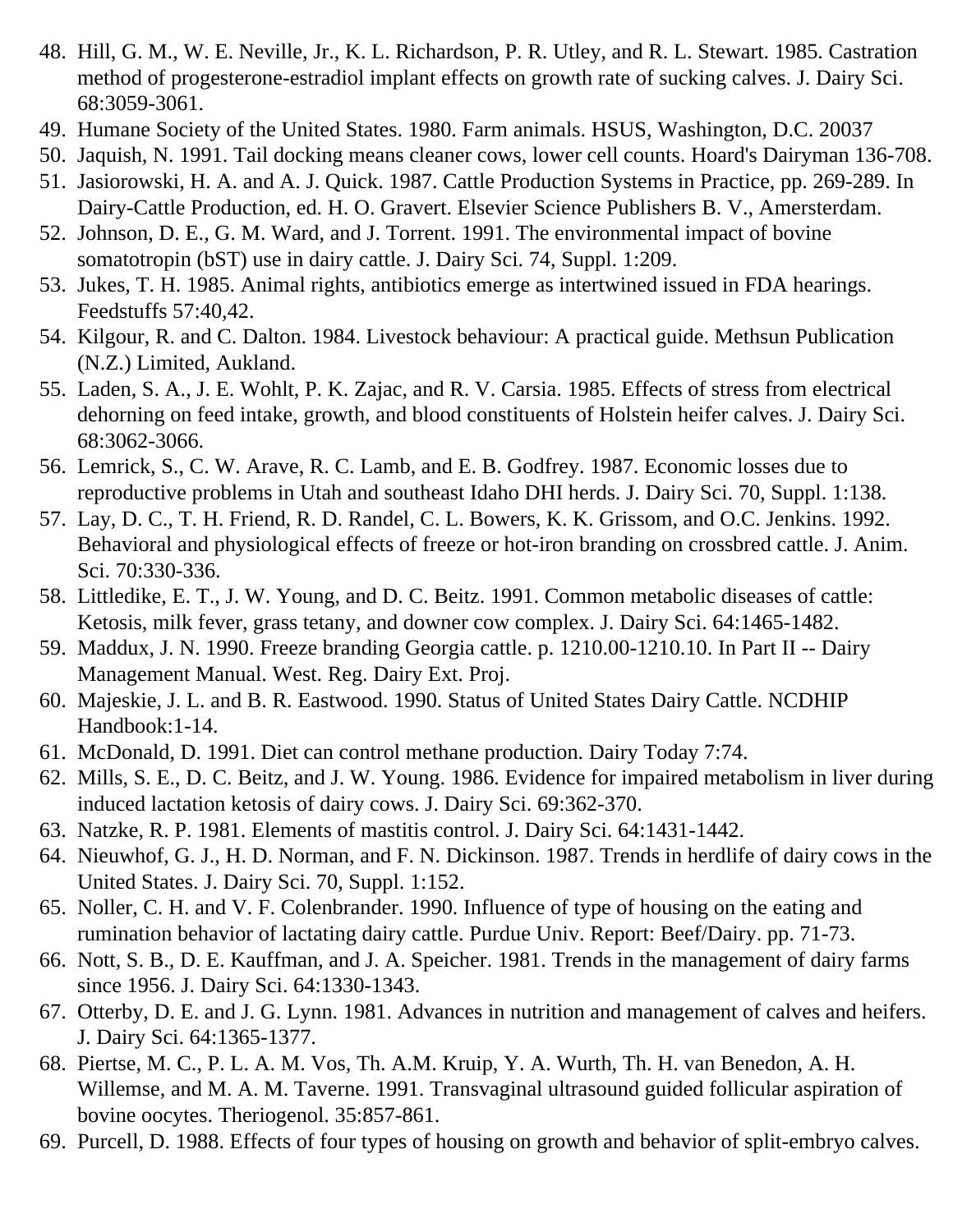Thesis, Utah State University, Logan.

- <span id="page-65-9"></span>70. Reeves, P. M. and H. O. Henderson. 1963. Dairy cattle feeding and management. John Wiley and Sons, Inc., New York.
- <span id="page-65-1"></span>71. Robbins, J. 1987. Diet for a new America. Stillpoint Publishing, Walpole, NH.
- <span id="page-65-13"></span>72. Rollin, B. E. 1990. Animal welfare, animal rights, and agriculture. J. Anim. Sci. 68:3456-3461.
- <span id="page-65-18"></span>73. Rowan, A. N. 1988. Animal anxiety and animal suffering. Appl. Anim. Behav. Sci. 20:135-142.
- <span id="page-65-8"></span>74. Roy, J. H. B. 1980. The calf, 4th ed. Butterworths, London.
- <span id="page-65-11"></span>75. Sainsbury, D. 1986. Farm animal welfare: Cattle, pigs and poultry. Collins, London.
- <span id="page-65-20"></span>76. Sattler, C. G. and M. R. Detine. 1989. Trends in herd age structure and the relationships with management characteristics in Wisconsin Holstein herds. J. Dairy Sci. 72:1027-1034.
- <span id="page-65-21"></span>77. Sauber, C. M. 1991. Tough quality rules. Dairy Herd Management 28(6):10-12.
- <span id="page-65-19"></span>78. Sawyer, G. J., W. J. Fulkerson, G. B. Martin, and C. Gow. 1986. Artificial induction of lactation in cattle: Initiation of lactation and estrogen progesterone concentrations in milk. J. Dairy Sci. 69:1536-1544.
- <span id="page-65-2"></span>79. Scholten, B. A. 1990. Animal rights and wrongs in Europe. Hoard's Dairyman 135:190.
- <span id="page-65-23"></span>80. Screenan, J. M. 1988. Embryo transfer: Its uses and recent development. Vet Rec. 122:624-629.
- <span id="page-65-0"></span>81. Singer, P. 1990. Animal liberation. 2nd Ed. Random House Inc., New York.
- <span id="page-65-15"></span>82. Smith, R. 1990. Calf raisers seize special niche in California's valley of the dairyman. Feedstuffs 62:18-19.
- <span id="page-65-5"></span>83. Stephens, D. B. and J. N. Toner. 1975. Husbandry influences on some physiological parameters of emotional responses in calves. Appl. Anim. Ethol. 1:233-243.
- <span id="page-65-24"></span>84. Stevenson, J. S. and E. P. Call. 1988. Reproductive disorders in the periparturient dairy cow. J. Dairy Sci. 71:2572-2783.
- <span id="page-65-7"></span>85. Tarrant, P. V. 1990. Transportation of cattle by road. Appl. Anim. Beh. Sci. 28:153-170.
- <span id="page-65-6"></span>86. Trunkfield, H. R. and Broom, D. M. 1990. The welfare of calves during handling and transport. Appl. Anim. Behav. Sci. 28:135-152.
- <span id="page-65-3"></span>87. Turner, F. and J. Strek. 1981. Farm animal welfare: Some economic considerations. Int. J. Stud. Anim. Prob. 2:15-18.
- 88. U.S. Department of Agriculture. 1991. Milk: production, disposition and income. Da 1-2(91).
- <span id="page-65-22"></span>89. U.S. Department of Agriculture. 1990. Agricultural statistics. U.S. Govt. Print. Office, Washington, DC.
- <span id="page-65-4"></span>90. U.S. Department of Agriculture. Milk Production. 1990. Natl Agric. Stat. Service. DA 1-1 (2-90).
- <span id="page-65-14"></span>91. Veissier, I., P. LeNeindre, and G. Trillot. 1989. The use of circadian behavior to measure adaptation of calves to changes in their environment. Appl. Anim. Behav. Sci. 22:1-12.
- <span id="page-65-10"></span>92. Walton, J. S. and G. J. King. 1986. Indicators of estrus in Holstein cows housed in the stalls. J. Dairy Sci. 69:2966-2973.
- <span id="page-65-17"></span>93. Warnick, V. D., C. W. Arave, and C. H. Mickelsen. 1977. Effects of group, individual, and isolated rearing of calves on weight gain and behavior. J. Dairy Sci. 60:947-953.
- <span id="page-65-12"></span>94. Wierenga, H. K. 1991. Behaviour of Dairy Cows Under Modern Housing and Management. Thesis, Agricultural University, Wageningen, The Netherlands.
- <span id="page-65-16"></span>95. Wisniewski, E. W., C. W. Arave, and R. C. Lamb. 1976. Raising dairy calves in northern Utah. Utah Science 37:20-23.
- <span id="page-65-25"></span>96. Wynne-Tyson, J. 1979. Dietetics: Its influence on future farming patterns. In Animal Rights -- A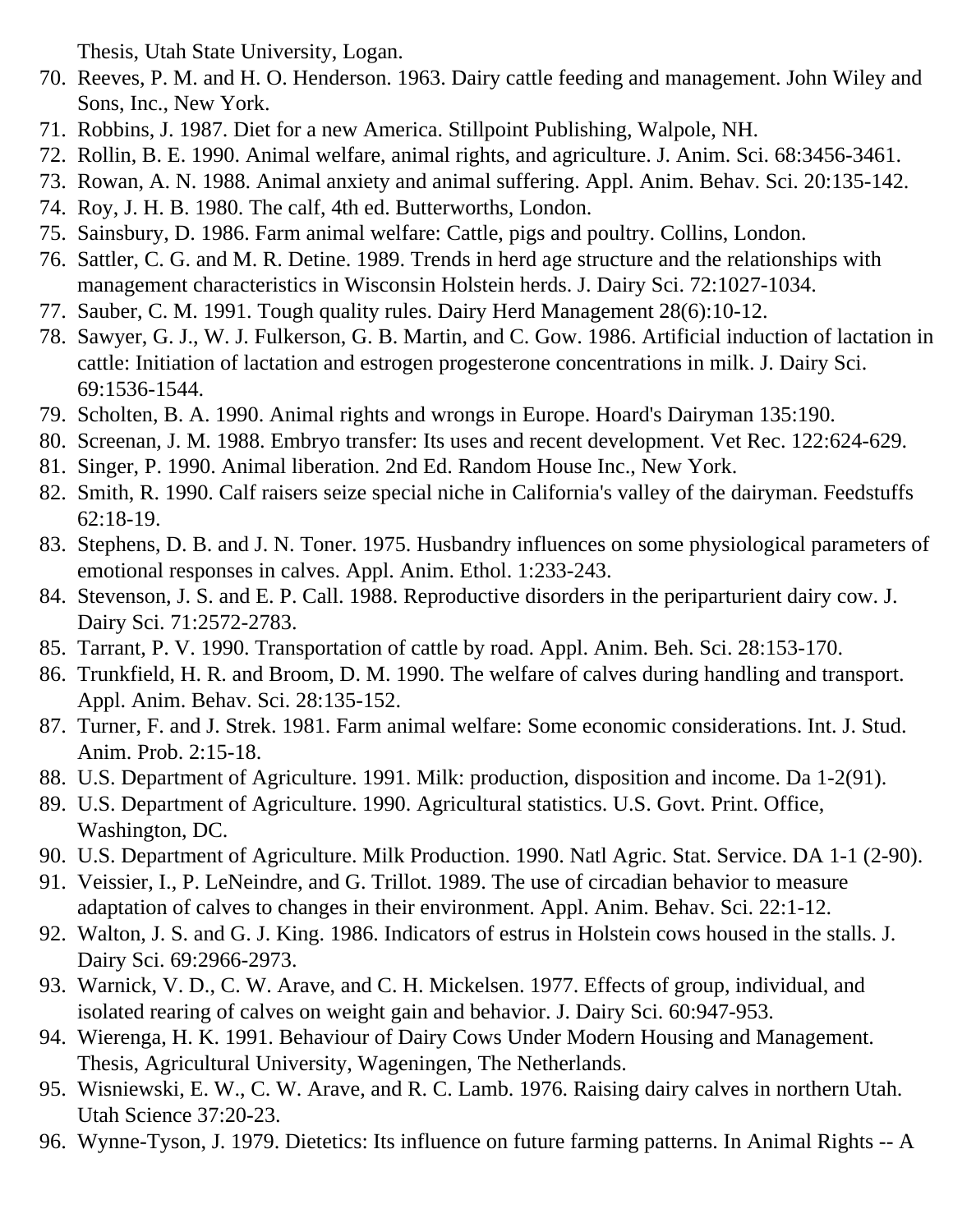Symposium. Centaur Press, Ltd., London.

<span id="page-66-1"></span>97. Zweigbaum, W. H., M. L. McGilliard, R. E. James, and D. M. Kohl. 1989. Relationship of management and financial measures among dairy herds in Virginia. J. Dairy Sci. 72:1612-1619.

<span id="page-66-0"></span>**Go to:** [Top of Document](#page-0-0) | [A Critical Analysis](#page-1-0) | [Animal Exhibits, Shows and Fairs](#page-24-0) | [Responsible Care and](#page-29-0)  [Health Maintenance of Fish in Commercial Aquaculture](#page-29-0) | [Beef](#page-45-2) | [Dairy](#page-50-0) | [Equine Production and](#page-66-0)  [Performance](#page-66-0) | [Fur Farming](#page-73-0) | [Handling of Crippled and Nonambulatory Livestock](#page-77-0) | [Hunting and](#page-82-0)  [Conservation Issues/Gamebird Shooting Preserves](#page-82-0) | [Poultry](#page-87-0) | [Rabbits](#page-94-0) | [Sheep and Goats](#page-102-0) | [Swine](#page-108-0) | [Veal](#page-114-0)

### **Animal Welfare Issues:**

### **EQUINE PRODUCTION AND PERFORMANCE**

Katherine A. Houpt, V.M.D., Ph.D Department of Physiology, Animal Behaviour Clinic College of Veterinary Medicine Cornell University Ithaca, New York 14853-6401

and

Sharon Crowell-Davis, D.V.M., Ph.D. Department of Anatomy and Radiology College of Veterinary Medicine University of Georgia Athens, Georgia 30602

## **INTRODUCTION**

Those concerned with horse welfare have raised the following issues:

### **Performance Horses**

**Can painful techniques to improve the performance of show horses be eliminated?** "Soring," for example, is a procedure used on Tennessee Walkers to encourage exaggerated lifting of the front legs. Soring consists of abrading the skin of the limb and applying irritants. Another practice is severing of the tail tendon or using alcohol injections to prevent tail movement of quarter horses to make them appear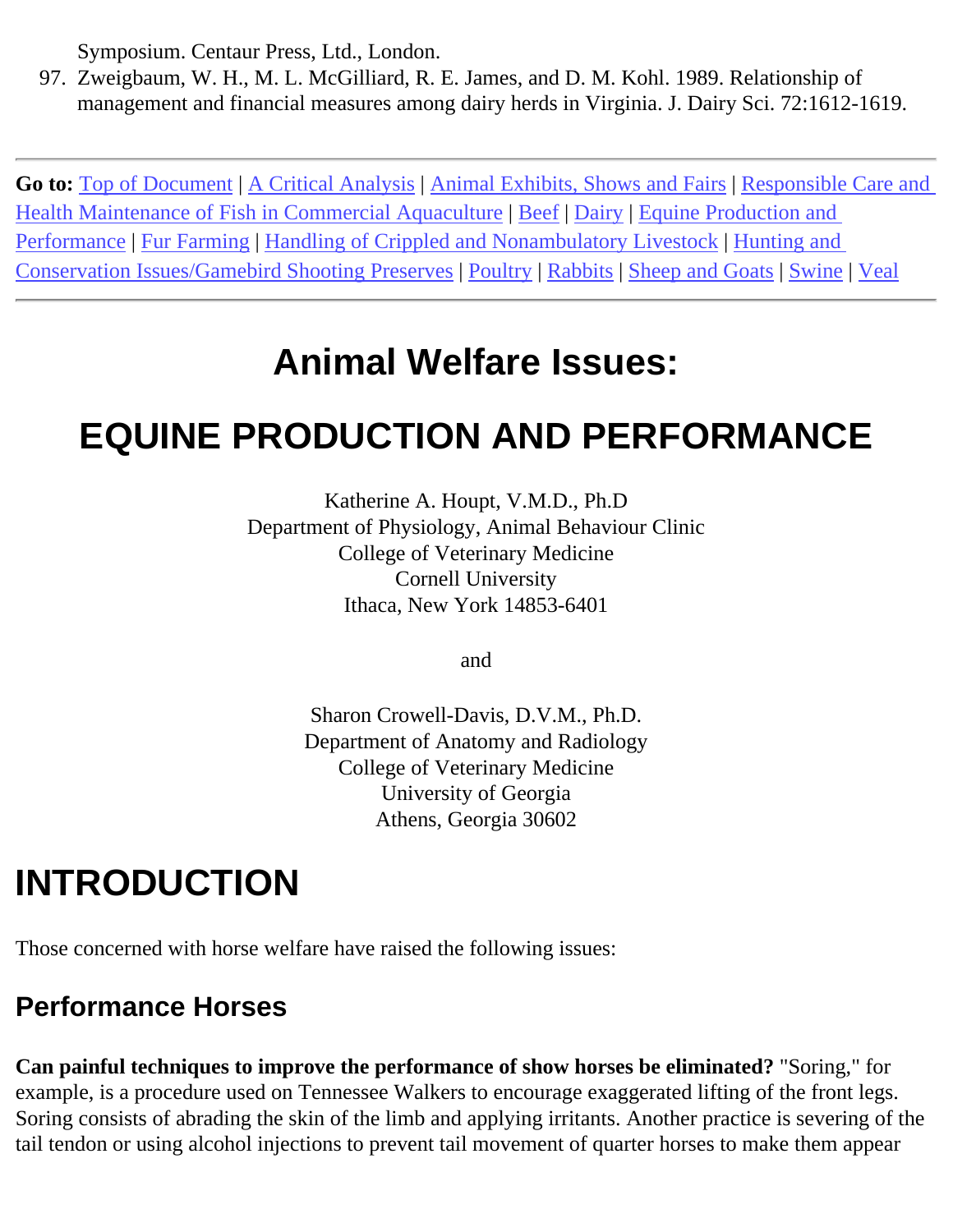more calm (excited horses may lash their tails or carry them high). There is also some concern about whether techniques such as tight straps around the flanks are used to encourage bucking in horses used for bucking contests in rodeos ([1\)](#page-72-0).

**Is sensory deprivation used to improve performance?** Some saddlebred and Arabian show horses are kept isolated in darkened and sound-dampened stalls except when in the show ring which, in contrast, is brightly illuminated and noisy. The contrast may result in a hyperactive behavior that the judges might misinterpret as a naturally alert or spirited temperament.

**Can injury to race horses and cross-country jumping horses be reduced?** The public is aware of breakdowns on the race track and wonder if the horses were fit to race  $(2,3)$  $(2,3)$  $(2,3)$  or if the track was suitable. Three-day event competitions at the international levels have been associated with difficult courses that result in injuries and accidents to horses. These incidents may be viewed by many people, because an accident makes a more exciting presentation than a flawless, but safe, performance.

### **Killing of Horses**

**Are horses slaughtered or euthanized humanely?** Euthanasia of race horses has been criticized as inhumane when a paralytic agent is used. As has been the case for cattle and other food-producing animals, the sale of horses for meat has resulted in thefts and in problems during transport and handling.

### **Feral Horses**

**Are the feral (wild) horses of the United States properly handled by the Government?** Abuses in the Adopt-a-Horse program have generated considerable publicity. Some people acquired large numbers of horses for eventual resale and did not provide proper care for them. There has also been concern about stress on the horses during capture andtransport, and about horses who are moved from their home range and are then unable to procure enough food and water in the new area or to find their way back to the original range $(4)$  $(4)$ .

### **Identification**

**Is branding painful?** Some horses are branded with hot irons and others with freeze brands.

#### **Management and Use**

**Are horses properly housed and fed?** The horse evolved to live in a herd and to eat a high-roughage diet of grass. What are its requirements when it is confined and fed a high grain and/or protein diet?

### **Carriage Horses**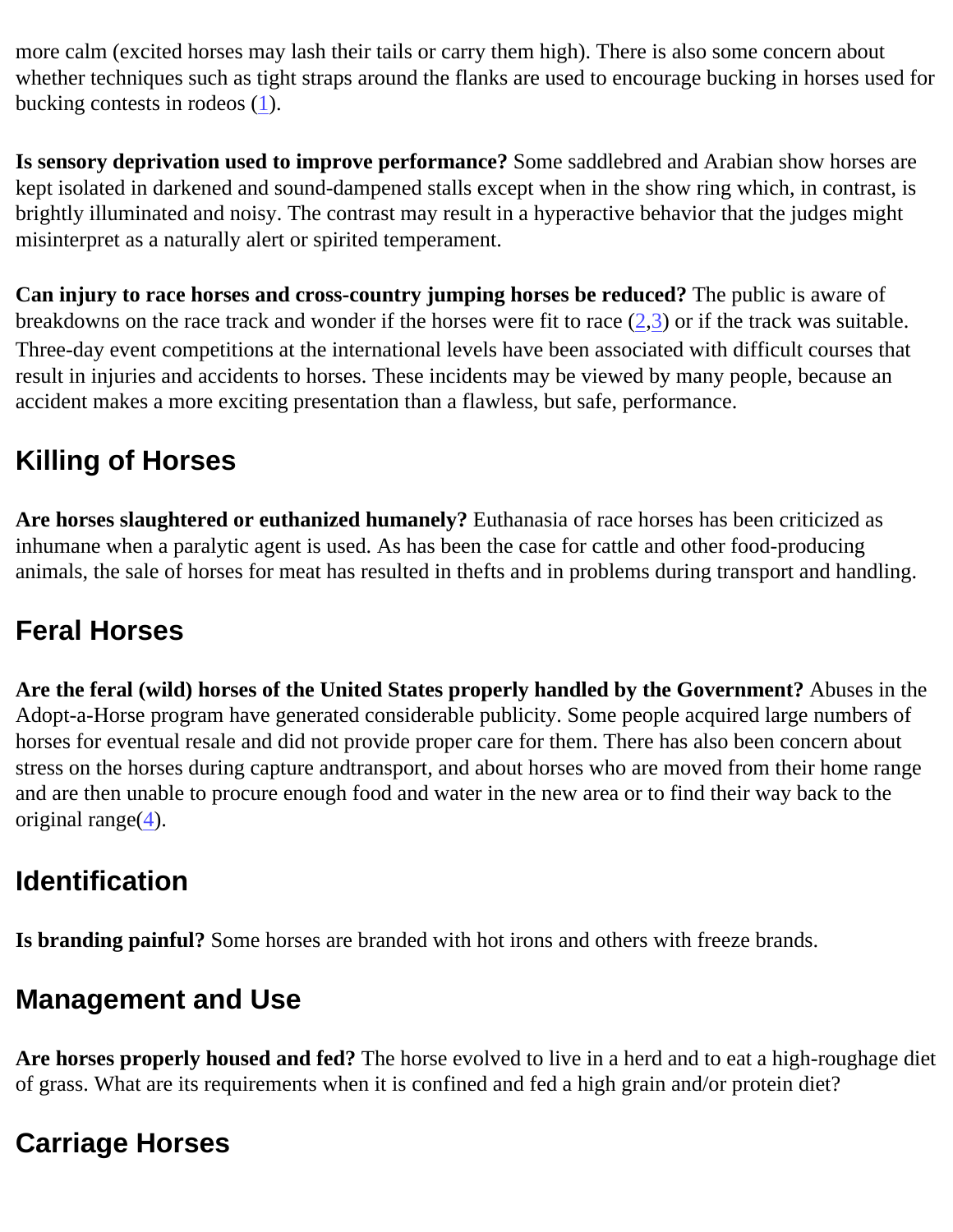**Is the use of carriage horses in the city cruel?** Questions have been raised about whether carriage horses are worked for excessive periods and/or in extreme temperatures ([5\)](#page-72-4).

### **Estrogen Production**

**Are lack of freedom to move and water access detrimental to mares?** The urine of pregnant mares is used as a source of estrogen for post-menopausal women. The mares are kept in straight stalls wearing a urine collection harness for six months with limited opportunity to exercise. Water is limited to increase estrogen concentration in the urine.

# **DISCUSSION**

### **Performance Horses**

**Soring** is prohibited by USDA regulations, but occasional problems may arise when funds are not available to check for infractions. Shoe size and weight are also regulated [\(6](#page-72-5)).

The American Quarter Horse Association prohibits the practice of **altering tails** [\(7](#page-72-6)). An electromyographic technique has been developed to determine whether a horse's tail has been denervated. Consideration might also be given to other tail issues. American saddlebreds and other gaited horses may have the tail tendon cut and the tail placed vertically upright in a harness. The harness or tail "set" is worn most of the time and restricts swishing of the tail. The tails of other breeds, such as Hackneys and many draft breeds, are docked, i.e., the bottom portion of the tail is surgically removed to shorten it and prevent interference with harnesses. The horses cannot defend themselves from insects and so extra care must be taken by use of insect control, screens, and repellents.

The degree of discomfort that rodeo horses may experience from such practices as the use of **tight flank straps** has not been determined.

Some research has been done on **sensory deprivation**. The advisability of housing horses in the dark is not supported by a study that showed that horses prefer a lightened environment and will work to obtain light  $(8)$  $(8)$  $(8)$ .

Extensive measures are taken to prevent **injury to race horses and jumpers**. Veterinarians and officials examine horses before they race and make every effort to prevent lame or otherwise unfit horses from racing ([9\)](#page-72-8). This includes pre-race examination of each horse in motion; examination of any areas of the horse that appear abnormal; and observation of the horse during the parade to post, at the starting gate, and during and after the race. Horses can be denied entry into a race for health reasons. In addition, no stimulant, depressant, narcotic tranquilizer, or local anesthetic is to be used on the horses. One drug, the anti-inflammatory medication phenylbutazone, may be administered intravenously 24 hours before the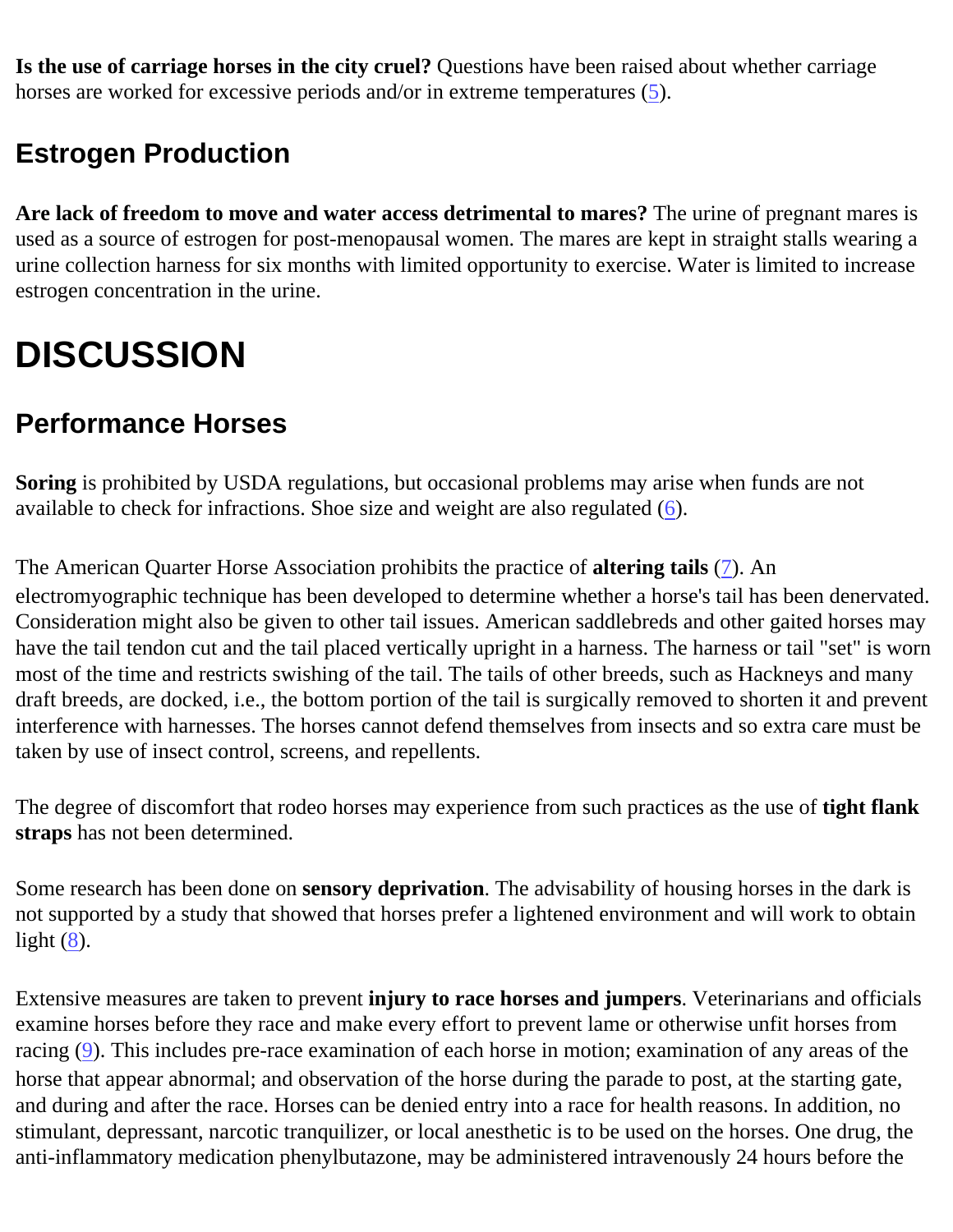race. The only other medication allowed in most States, but not in New York, is furosemide, a diuretic that may be given to horses diagnosed as having exercise-induced pulmonary hemorrhage.

Race horses have a high rate of injury. One third of those brought to tracks for racing leave because of musculoskeletal problems ([10\)](#page-72-9). Although injuries are to be expected in any athletic endeavor, the factors that predispose horses to injury, such as type of track, weather conditions, and age of the horse, are being investigated [\(11](#page-72-10)). Older horses and ones that have raced within 12 days may be at greater risk of breakdown, i.e., severe injury resulting in euthanasia, retirement, or prolonged recovery time.

### **Killing**

Slaughter of horses is usually preceded by stunning with a captive bolt device or electricity. If the procedure is done properly, the horse will be unconscious. Conditions during transport of horses to the slaughter house may be inhumane; crowding and injury can occur when too many horses are loaded on cattle-type trucks with a ceiling that is too low.

The American Veterinary Medical Association forbids the use of paralytic agents such as succinylcholine for euthanasia [\(12](#page-73-1)). Only if a horse is a danger to itself and its handlers can succinylcholine be used to immobilize the horse, but an anesthetic such as sodium pentobarbital must be administered immediately to euthanize the horse. If a paralytic agent alone is used, the horse will suffocate, but be fully conscious - an inhumane death.

### **Feral Horses**

Feral animals are derived from domestic rather than wild animals. All the free-ranging horses in the United States are feral and are the descendants of escaped or abandoned horses. The horses compete to some extent with the truly wild native animals and to a greater extent with cattle. The Federal Government's management program for feral horses is designed to preserve the animals, but prevent overpopulation, which would result in starvation and environmental damage. The horses are rounded up by the Bureau of Land Management (BLM) and sold through the Adopt-a-Horse program. Because adopters cannot sell the animals for 1 year, purchase of the horses for slaughter is discouraged. Furthermore, checks are made by the BLM so that horses treated inhumanely can be reclaimed. Those reclaimed have amounted to less than 1 percent of all adopted horses ([13](#page-73-2)). Some of the problems that have developed, such as what to do with unadoptable horses, are discussed in a study by the Government Accounting Office ([14\)](#page-73-3).

### **Identification**

Any procedure that damages tissue is painful. In cattle, hot branding produces an escape reaction and a greater activation of the sympathetic nervous system than freeze branding, but both procedures cause an increase in cortisol [\(15](#page-73-4) and [16\)](#page-73-5). This is probably true in horses as well. Less painful permanent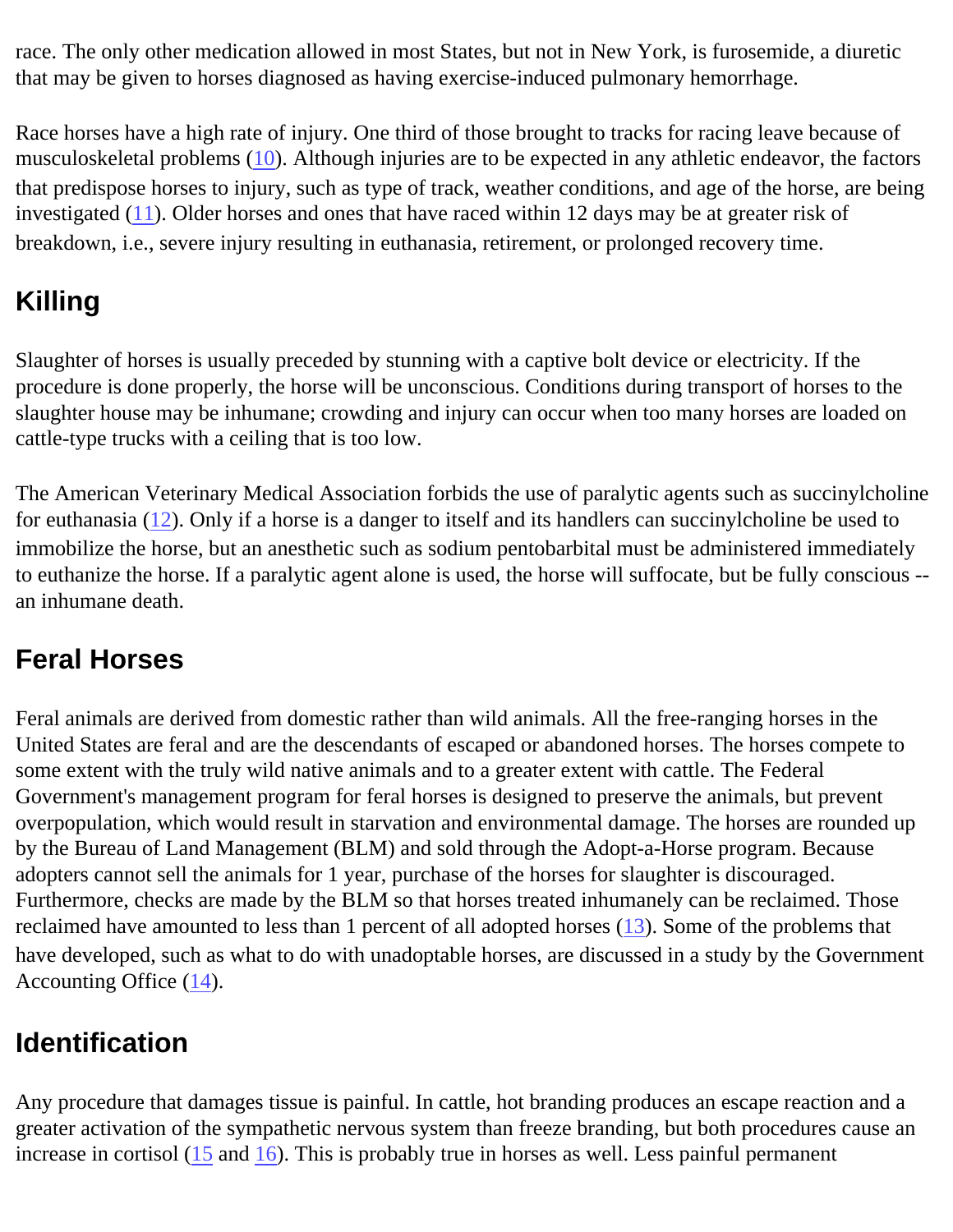identification, such as implantation of a silicon chip, hold promise, and may lead to the elimination of breed requirements for branding.

### **Management and Use**

Environmental extremes may influence the welfare of a horse. Horses can withstand dry, cold temperatures, but will become chilled when wet and cold. Therefore, it is important that horses have access to a dry environment [\(17](#page-73-6)). When temperatures are high, shade will reduce heat stress. Access to water and salt will allow the horse to replenish moisture and minerals lost in sweat, the primary means of thermoregulation in horses in hot climates. Horses deprived of salt will exhibit a depraved or depressed appetite.

Horses given free access to feed will eat for 10 to 12 hours per day [\(18](#page-73-7)). If fed primary concentrate diets (high grain, low roughage) that meet all their nutritional needs in 1 or 2 meals, horses may develop behavioral abnormalities such as wood chewing, tail biting or coprophagy (eating of feces), and psychogenic (nervous) salt eating. Ideally, at least 50 percent of the total ration should be in the form of forage. However, horses can adapt to a wide variety of diets, as long as all changes are done slowly over the course of 2 to 5 days (depending on the magnitude of the change) ([19\)](#page-73-8). Changes in diet, even from grass hay to alfalfa hay or pasture should be done slowly to avoid colic (abdominal pain) and the hoof disease, founder.

Drinking water is essential for all animals, including horses. Free-choice access to clean water is preferable. If water intake is limited, the average 1,000-pound horse should be provided no less than 10 gallons of water per day. Hot environmental temperatures, lactation, or hard work will increase the water requirement. Horses cannot obtain sufficient water from snow or ice.

Being kept in a stall limits socialization between horses. Size of stall may inhibit physical movement or sleep patterns. The two kinds of sleep are slow wave sleep and rapid eye movement (REM) sleep. Although a horse can enter slow wave sleep while standing, it must lie down for REM sleep [\(20](#page-73-9)). Therefore, a horse should have enough room to lie down, preferably on its side. The stall should be as wide as the horse is tall. If the horse is tied, the tether should be long enough to permit the animal to lie down. The recommendations for horses are 9 ft $2/100$  lb body weight for a box stall or 12 x 12 ft and 4 ft<sup>2</sup>100 lb for a straight stall or approximately 5 X 9 feet ([17\)](#page-73-6). Horses prefer to lie on soft surfaces, so bedding such as straw or shavings may be necessary. Horses are reluctant to lie on wet surfaces, particularly in cold weather, so dry surfaces should be provided.

In many southern and tropical climates, horses are tethered by the halter (or by the leg, which is less safe) on a long rope to a stake in the ground or a post. All of the same requirements for feed, water, shelter in adverse conditions, salt and exercise apply to tethered horses. The tether line needs to swivel on the stake to avoid tangling and allow free movement. The rope must be thicker than 2.2 cm (1 inch), and the horse must be trained to prevent struggling with the rope. Thinner ropes can cause rope burns on the legs.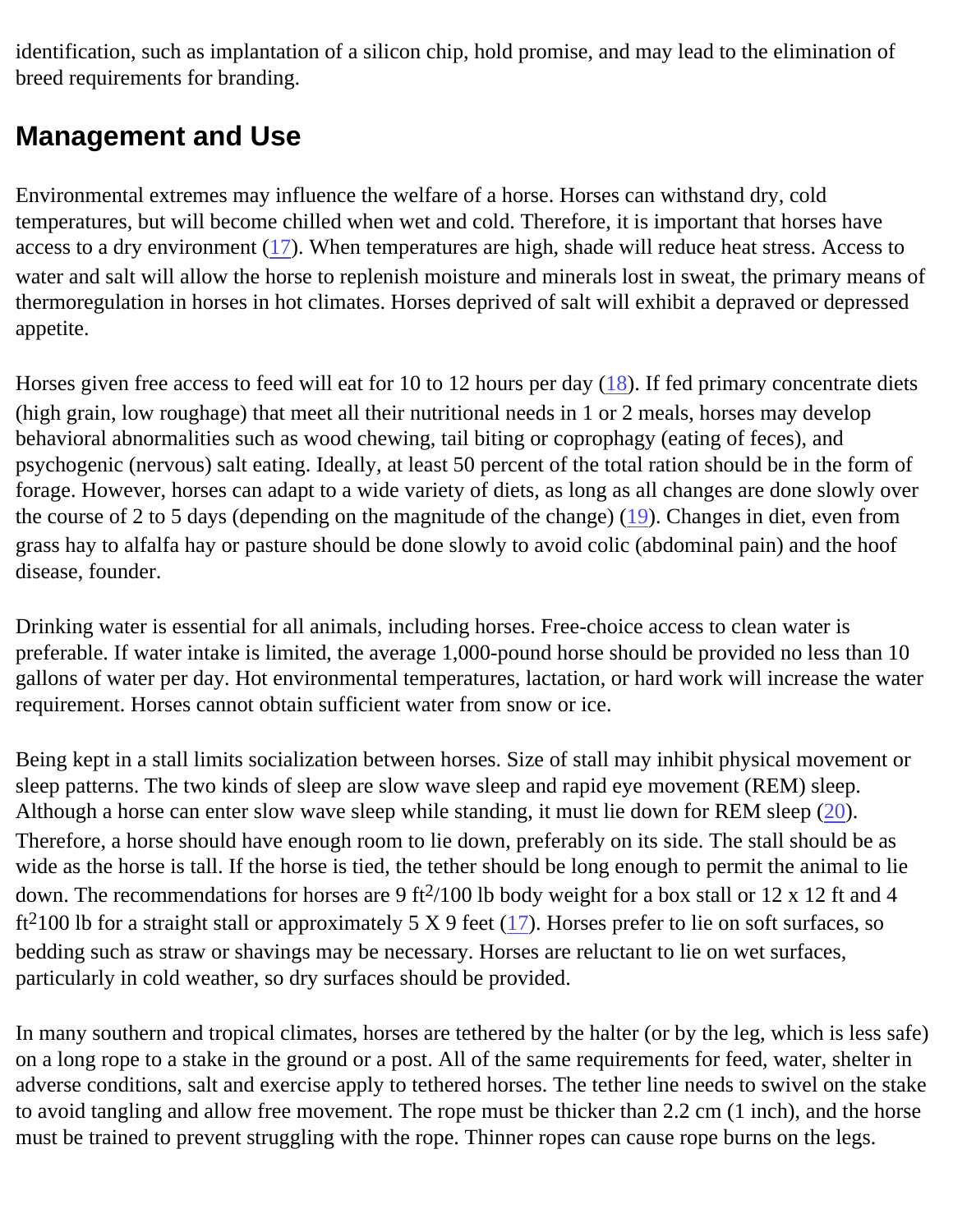Exercise at gaits faster than the walk is probably not critical, as free-ranging horses spend little time trotting or cantering. Horses on pasture spend 70 percent of daylight hours grazing  $(21)$  $(21)$ . Grazing usually involves walking a step, prehending grass, chewing several times, prehending again, chewing, walking a step or two, etc. In other words, the horse is walking, but walking very slowly for most of the 24-hour period. Horses that are confined in stalls, especially straight stalls may require more space for adequate movement. These horses may exhibit edema of the lower legs as a result of inactivity. Access to a paddock or hand walking for at least 15 minutes per day would probably eliminate these problems [\(17](#page-73-6)).

Horses roll in order to groom or scratch the parts of their body they cannot reach with their teeth or hooves. Some horses will roll in their stalls, but most will not. Horses housed in stalls will often roll when provided with a larger space. Horses that do attempt to roll in their stalls may injure themselves if they are unable to rise.

The development of stereotypies, such as weaving (walking in place, shifting weight from side to side), and stall-walking (continually walks a circle or a figure 8 in the stall) may occur because of a lack of adequate opportunity to socialize, exercise, and/or engage in other species-typical behaviors ([22\)](#page-73-11). It is notable that these "stable vices," which are common in domestic horses, have not been reported in any of numerous studies on feral horses [\(23](#page-73-12)). The presence of a large number of stereotypies in a large number of horses may be a manifestation of improper management.

Neglect cases are usually instances in which the horses are deprived of feed, water, or medical attention or kept in dirty enclosures. Abuse is the active participation in the physical maltreatment of the horse; cruelty includes an element of psychological mistreatment leading to suffering. Severe training methods could involve abuse or cruelty. Neglect, cruelty, and abuse are regulated by national, State, and local laws.

### **Carriage Horses**

The use of horses to pull carriages in cities is controversial. The specific welfare issues include (1) housing of the horses, (2) length of workday, and (3) temperatures to which they are exposed. Many cities have legislation that restricts the hours and temperatures at which carriage rides can be made. Those concerned about the horses should learn what the laws concerning carriage horses are in their locality. They should also find out which official or government agency determines whether the horses are properly housed.

## **RESEARCH**

Traditionally, equine research has focused on nutrition and on diseases affecting horses. However, some research has examined stressful situations in horses, including racing, isolation [\(24](#page-73-13)), trailering, and confinement  $(25,26)$  $(25,26)$  $(25,26)$  $(25,26)$ . Other studies have shown that horses prefer bedding  $(27)$  $(27)$ , light, and at least some contact with other horses [\(8](#page-72-7)).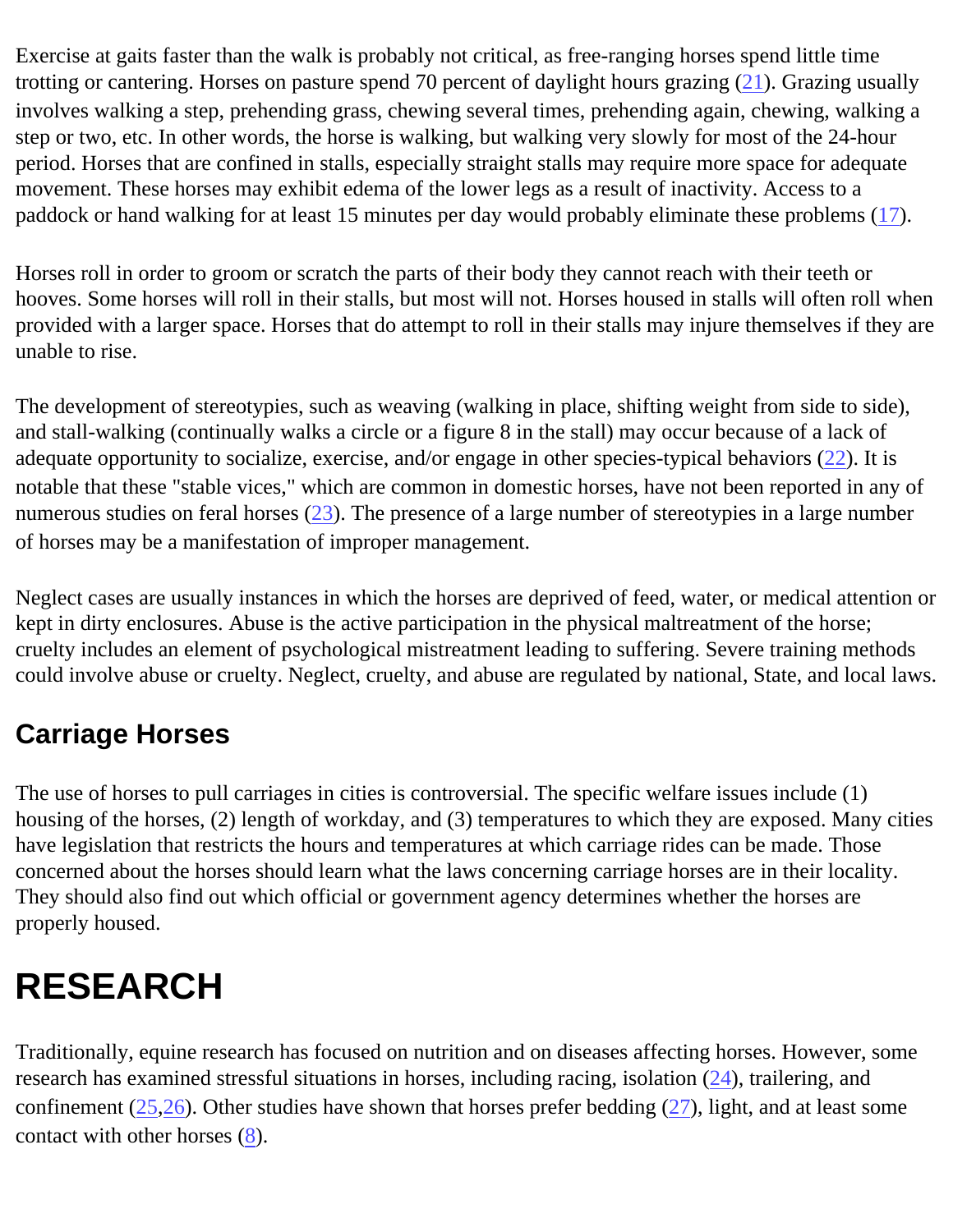Future research into the welfare of the domesticated or feral horse may examine behavior patterns of domesticated horses, stressful situations, alternative training methods, housing, transportation, use of drugs, and enhancing the health of individual horses.

# **OUTCOME**

Regulations concerning carriage horses may restrict or eliminate their use within city limits. These restrictions may increase costs to the consumers. If carriage horses are banned, business and employment opportunities may be unjustly lost along with the opportunity of the public to interact with horses. Banning of horse racing, rodeos, or horse shows would have even more profound effects on the horse industry.

More inspection of mares used for estrogen production and removal of restrictions on the amount of urine a farmer can submit, thus eliminating the need for a concentrated urine have been instituted and should reduce the stress on the mares.

The USDA, American Horse Show Association, and specific breed organizations have rules and regulations that prohibit practices deemed to be cruel. Public pressure may result in more rules and stricter enforcement. The goal should be to improve horse welfare without restricting the ability of the public to enjoy interaction with horses.

## **REFERENCES**

- 1. Humane Society of the United States. 1975. Special report on rodeos. The Humane Society of the United States, Washington, DC.
- 2. Maggitti, P. 1990. They shoot up horses, don't they? The Animals' Agenda, November 1990, pp. 18-24.
- 3. Durso, J. 1992. Death again haunts racing's big day. New York Times, November 1, 1992.
- 4. Clifton, M. 1991. Feral animals: alien menace? The Animals' Agenda, March 1991, pp. 16-22.
- 5. King, M. 1992. The carriage trade: Putting the cash before the horse. The Animals' Agenda, pp. 42- 45.
- 6. Animal Welfare Act of 1970. Public Law No. 91-579.
- 7. The American Quarter Horse Assoc. 1988. Official Handbook of the American Quarter Horse Association. 36th Edition.
- 8. Houpt, K. A. and T. R. Houpt. 1988. Social and illumination preferences of mares. J. Anim. Sci. 66: 2159-2164.
- 9. American Association of Equine Practitioners. 1991. A guide for veterinary service at the race track. Amer. Assoc. of Equine Pract., Lexington, KY, 32 pp.
- 10. Hill, T., G. Maylin, and L. Krook. 1986. Track conditions and racing injuries in thoroughbred horses. Cornell Vet. 76: 361-379.
- 11. Clanton, C., C. Kobluk, R. A. Robinson, and B. Gordon. 1991. Monitoring surface conditions of a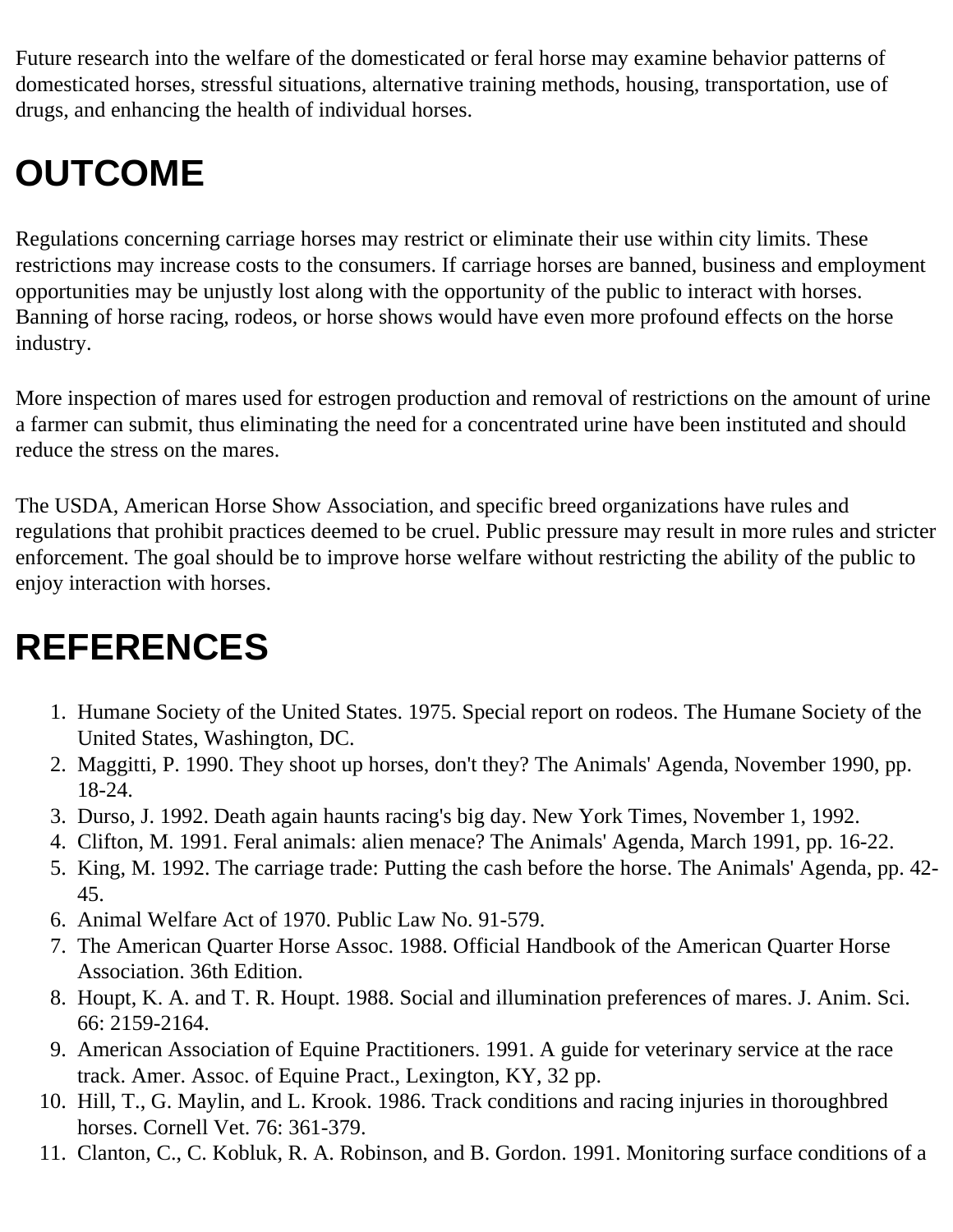thoroughbred racetrack. J.A.V.M.A. 198: 613-620.

- 12. Andrews, E.J. 1986. Report of AVMA Panel on Euthanasia. JAVMA 188:252-268.
- 13. U.S. Department of the Interior. 1992. Eastern States Wild Horses and Burros. Bureau of Land Management.
- 14. U.S. General Accounting Office, 1990. Rangeland management improvements needed in federal wild horse program. GAO/RCED-90-110. Washington, DC.
- 15. Lay, D.C., T.H. Friend, R.D. Randel, C.L. Bowers, K.K. Grissom, and O.C. Jenkins. 1992. Behavioral and physiological effects of freeze or hot-iron branding on crossbred cattle. J. Anim. Sci. 70:330-336.
- 16. Lay, D.C., Jr., T.H. Friend, C.L. Bowers, K.K. Grissom, and O.C. Jenkins. 1992. A comparative physiological and behavioral study of freeze and hot-iron branding using dairy cows. J. Anim. Sci. 70:1121-1125.
- 17. Anonymous. 1988. Guide for the care and use of agricultural animals in agricultural research and teaching. Consortium for Developing a Guide for the Care and Use of Agricultural Animals in Agricultural Research and Teaching, 74 p p.
- 18. Ralston, S.L. 1986. Feeding behavior. In Horse Behavior, ed. Crowell-Davis, S. Vet Clinics N. Am., W. B. Saunders Co., Philadelphia 2(3):609-621.
- 19. Hintz, H.F., 1983. Horse nutrition, a practical guide. Arco Press, New York.
- 20. Dallaire, A. 1986. Rest behavior. Vet. Clin. N. Amer.: Eq. Pract. 2(3):591-607.
- 21. Crowell-Davis, S. L., K. A. Houpt, and J. Carnevale. 1985. Feeding and drinking behavior of mares and foals with free access to pasture and water. J. Anim. Sci. 60: 883-889.
- 22. Luescher, U.A., D.B. McKeown, and J. Halip. 1991. Reviewing the causes of obsessivecompulsive disorders in horses. Veterinary Medicine, Equine Practice May 1991: 527-520.
- 23. Waring, G.H. 1983. Horse behavior. Noyes Publications, Park Ridge, NJ, 292 pp.
- 24. Irvine, C.H. and S.L. Alexander. 1987. A novel technique for measuring hypothalamic and pituitary hormone secretion from collection of pituitary venous effluent in the normal horse. J. Endocrinol 113:183-192.
- 25. Baucus, K.L., S.L. Ralston, C.F. Nockels, A.O. McKinnon, and E. L. Squires. 1990. Effects of transportation on early embryonic death in mares. J. Anim. Sci. 68:345-351.
- 26. Anderson, N.V., R.M. DeBowes, K.A. Nyrop, and A.D. Dayton. 1985. Mononuclear phagocytes of transport-stressed horses with viral respiratory tract infection. Amer. J. Vet. Res. 46:2272-2277.
- 27. Hunter, L. and K.A. Houpt. 1989. Bedding material preferences of ponies. J. Anim. Sci. 67:1986- 1991.

<span id="page-73-0"></span>**Go to:** [Top of Document](#page-0-0) | [A Critical Analysis](#page-1-0) | [Animal Exhibits, Shows and Fairs](#page-24-0) | [Responsible Care and](#page-29-0)  [Health Maintenance of Fish in Commercial Aquaculture](#page-29-0) | [Beef](#page-45-0) | [Dairy](#page-50-0) | [Equine Production and](#page-66-0)  [Performance](#page-66-0) | [Fur Farming](#page-73-0) | [Handling of Crippled and Nonambulatory Livestock](#page-77-0) | Hunting and [Conservation Issues/Gamebird Shooting Preserves](#page-82-0) | [Poultry](#page-87-0) | [Rabbits](#page-94-0) | [Sheep and Goats](#page-102-0) | [Swine](#page-108-0) | [Veal](#page-114-0)

## **Animal Welfare Issues:**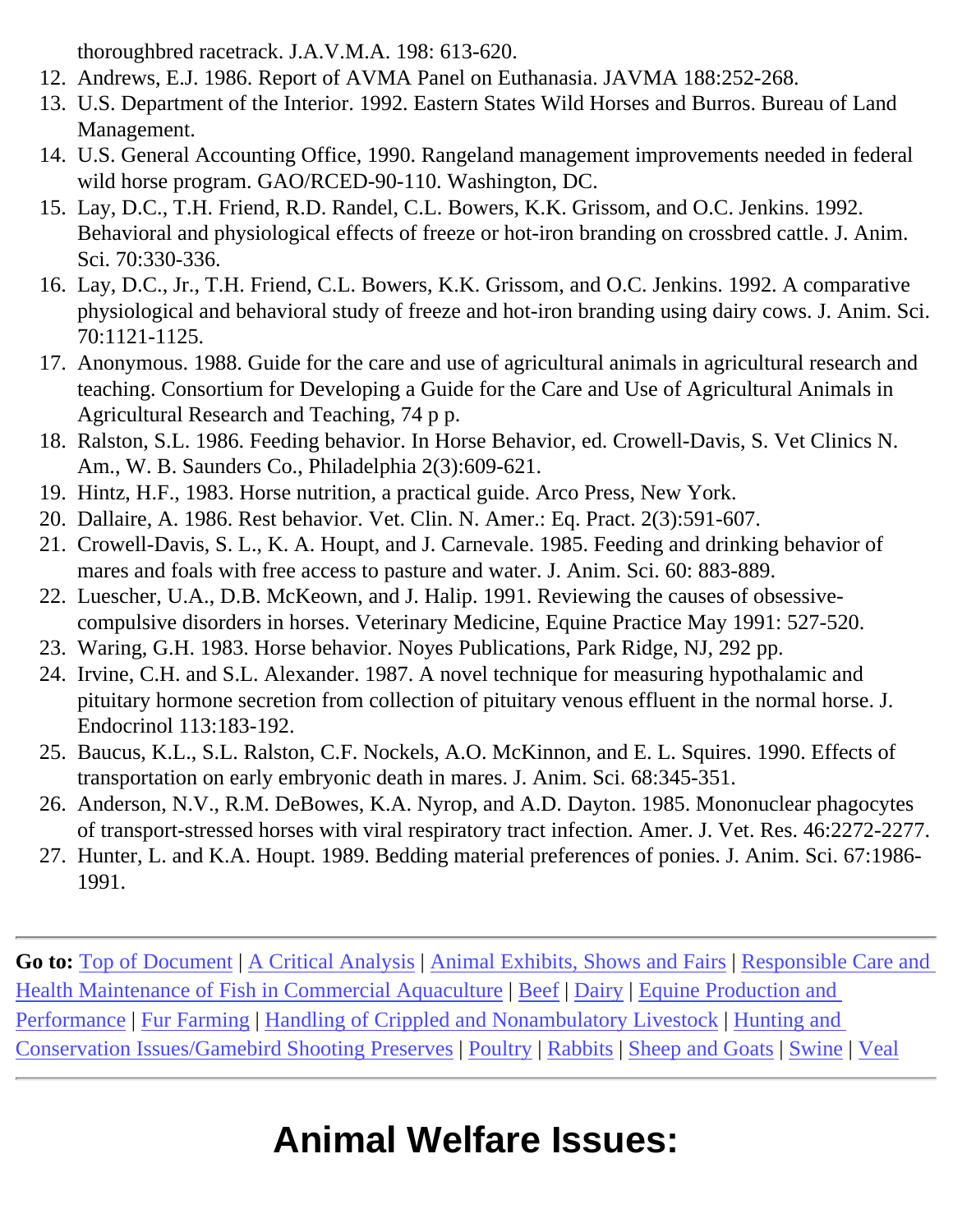# **FUR FARMING**

J. E. Oldfield, Professor Emeritus Department of Animal Sciences Withycombe Hall 200 Oregon State University Corvallis, Oregon 97331-6702

# **INTRODUCTION**

Two primary issues dominate discussion of animal welfare on fur farms. The first issue -- confinement - is not unique to fur farming. Animal rightists contend that mink, despite more than a century of domestication, remain essentially "wild" animals and therefore should not be confined in pens.

The second issue is euthanasia. Animal rightists contend that furbearing animals are harvested using inhumane methods such as electrocution or cervical dislocation.

## **DISCUSSION**

Through its national association, the Fur Farm Animal Welfare Coalition, the fur farming industry has established a program of humane care guidelines to encourage proper animal welfare practices. The guidelines were developed in consultation with veterinarians, animal scientists, and other experts. Specific topics addressed in the guidelines include farm management, physical accommodations (site, sheds, pens, nest boxes), food and water (nutrition, feed preparation, feed distribution, watering systems), health and disease control, environmental quality (sanitation, water quality), transportation of live mink, and euthanasia.

#### **Industry Certification Program**

Under the coalition's merit award certification program, fur farms meeting all industry standards are certified after inspection by an independent veterinarian to verify compliance with industry standards. Farms must be reinspected and recertified every 3 years. About 95 percent of domestic mink production takes place on certified farms that meet industry standards and have passed veterinary inspection.

#### **Euthanasia**

Industry guidelines with respect to euthanasia follow the recommendations of the 1986 American Veterinary Medical Association (AVMA) Panel on Euthanasia. The guidelines prescribe the use of carbon monoxide or carbon dioxide bottled gas for mink and lethal injection (pentobarbital sodium or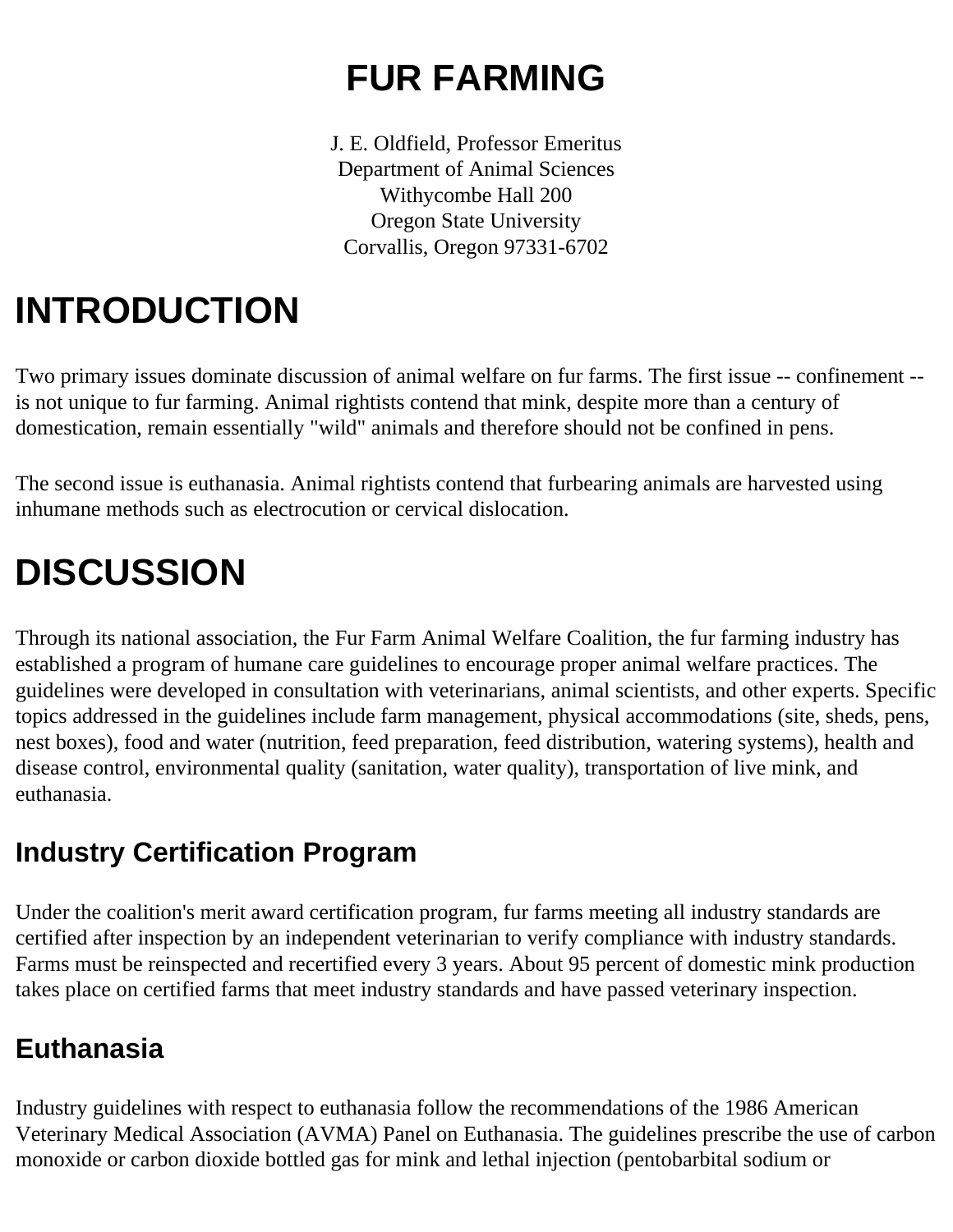secobarbital/dibucaine) for fox. The AVMA has recommended these methods as more humane and more aesthetically acceptable than most alternatives.

Compliance with industry standards is lower for fox farms than for mink farms because the recommended lethal substances for euthanasia are difficult to obtain. Federal drug regulations require that such substances be used under the supervision of veterinarians or other personnel registered with the U.S. Drug Enforcement Agency. Since the services of such authorized personnel are frequently unavailable or too costly for fox farmers, some have found it difficult to comply with this standard. In such cases, the Fur Farm Animal Welfare Coalition's guidelines require that producers employ an alternative method considered humane by the inspecting veterinarian.

Although compliance with industry standards among mink farmers is high, it is not 100 percent. A small number of mink farmers continue to use euthanasia methods other than those recommended in industry guidelines. A handful of mink farmers use cervical dislocation because they believe the use of carbon monoxide or carbon dioxide results in discoloration of the pelts. The AVMA cites as advantages of cervical dislocation that it: (1) will induce immediate unconsciousness, (2) does not chemically contaminate tissues, and (3) is rapidly accomplished. Its disadvantages, according to the AVMA, are that it may be aesthetically displeasing and that its use is limited to poultry, mice, immature rats and rabbits, and other animals weighing less than 1 kilogram. The method is not generally recommended for heavier animals. In cases where it is considered acceptable, its use is contingent upon the proper training of personnel.

Fox farmers who are not able to utilize lethal injection most commonly use two alternative methods - carbon monoxide or carbon dioxide gas, or electrocution. The AVMA recognizes the use of gas for "small dogs" as rapid and painless, and without stress to the animal, when properly administered. The AVMA recognizes electrocution as humane if current is directed through the brain and advises against methods that direct current through the heart. Disadvantages of electrocution, according to the AVMA, are that it is hazardous to personnel, time-consuming per animal, difficult with vicious or intractable animals, and considered "aesthetically objectionable."

Public concerns focus largely on the matter of euthanasia; when people are informed of the humane practices utilized on the vast majority of fur farms, they generally indicate acceptance of farm-raised fur.

#### **Research**

The fur industry has conducted extensive research on public attitudes toward the use of fur. This research indicates that most fur users have relatively high comfort levels with the farm-raised product when information is provided about humane care methods.

Media spokespersons for the Fur Farm Animal Welfare Coalition confirm that in numerous radio and television interviews, many of which have allowed for viewer/listener questions and input, public acceptance of farm-raised fur has remained relatively stable.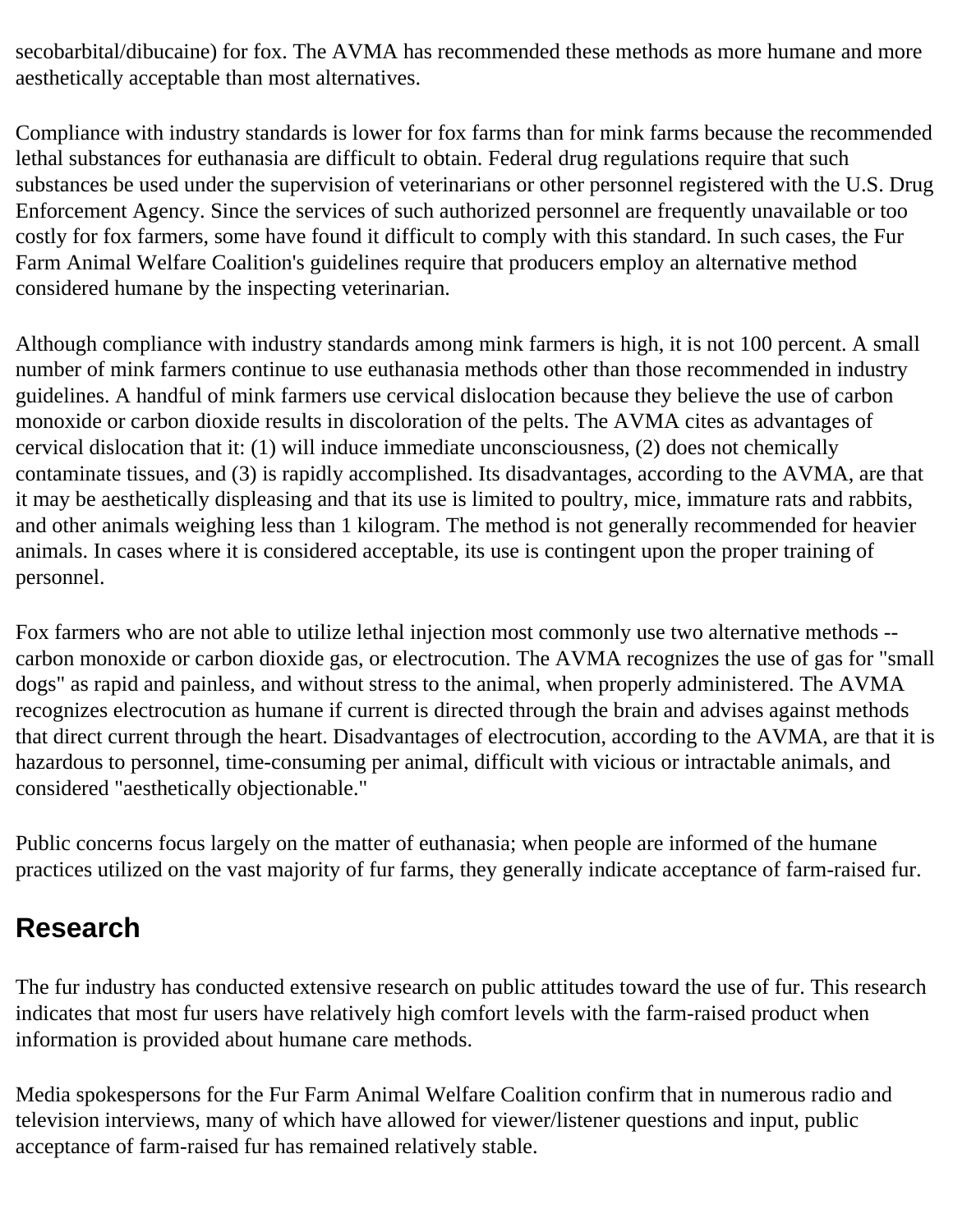Independent research appears to support the continued use of the current practices outlined in the Fur Farm Animal Welfare Coalition's merit award guidelines. The fur farming industry has actively maintained a program to educate producers and encourage compliance with industry standards. While continued research may result in new knowledge leading to changes in industry practices, today's practices are solidly based on accepted principles of veterinary medicine and the technical knowledge of recognized experts in furbearer science.

### **Outcome**

Animal welfare groups are attempting to reform specific aspects of domestic fur production; the more radical animal rights activists seek to eliminate all human use of animals. Because many members of the public reject the no-animal-use view, animal rights initiatives often hide behind the more acceptable "animal welfare" issues.

To the extent that animal rights activists are successful in their ultimate goal of eliminating all animal use, there will be negative effects for producers, consumers, and animals alike:

- The cost of compliance with unrealistic and unnecessary government regulations will force **producers** out of business.
- Increased government regulation of agriculture will mean, over the short term, higher prices for the animal products that **consumers** enjoy. Over the long-term, consumers will lose the right to choose animal products at all, resulting in greater reliance on synthetic substitutes. This is particularly true for consumers of fur, since most alternatives to natural fur are petroleum-based synthetics.
- These changes may ultimately mean that some species of **animals** will become endangered or even extinct. As human civilization expands, the availability of natural habitat for animals diminishes. If natural habitats cannot absorb these animals and support them, the long-term survival of many species will be at risk.

## **REFERENCES FOR FURTHER READING**

- 1. "Standard Guidelines for the Operation of Mink Farms in the United States," March 1989, Fur Farm Animal Welfare Coalition, Ltd.\*, St. Paul, Minnesota.
- 2. "Standard Guidelines for the Operation of Fox Farms in the United States," March 1989, Fur Farm Animal Welfare Coalition, Ltd.\*, St. Paul, Minnesota.
- 3. "Fur Farming in North America," March 1991, Fur Farm Animal Welfare Coalition, Ltd.\*, St. Paul, Minnesota.
- 4. "1986 Report of the AVMA Panel on Euthanasia," Journal of the American Veterinary Medical Association, Vol. 188, No.3, February 1, 1986.
- 5. "Animal Rights In the Words of Its Leaders," January 1992, Fur Farm Animal Welfare Coalition, Ltd.\*, St. Paul, Minnesota.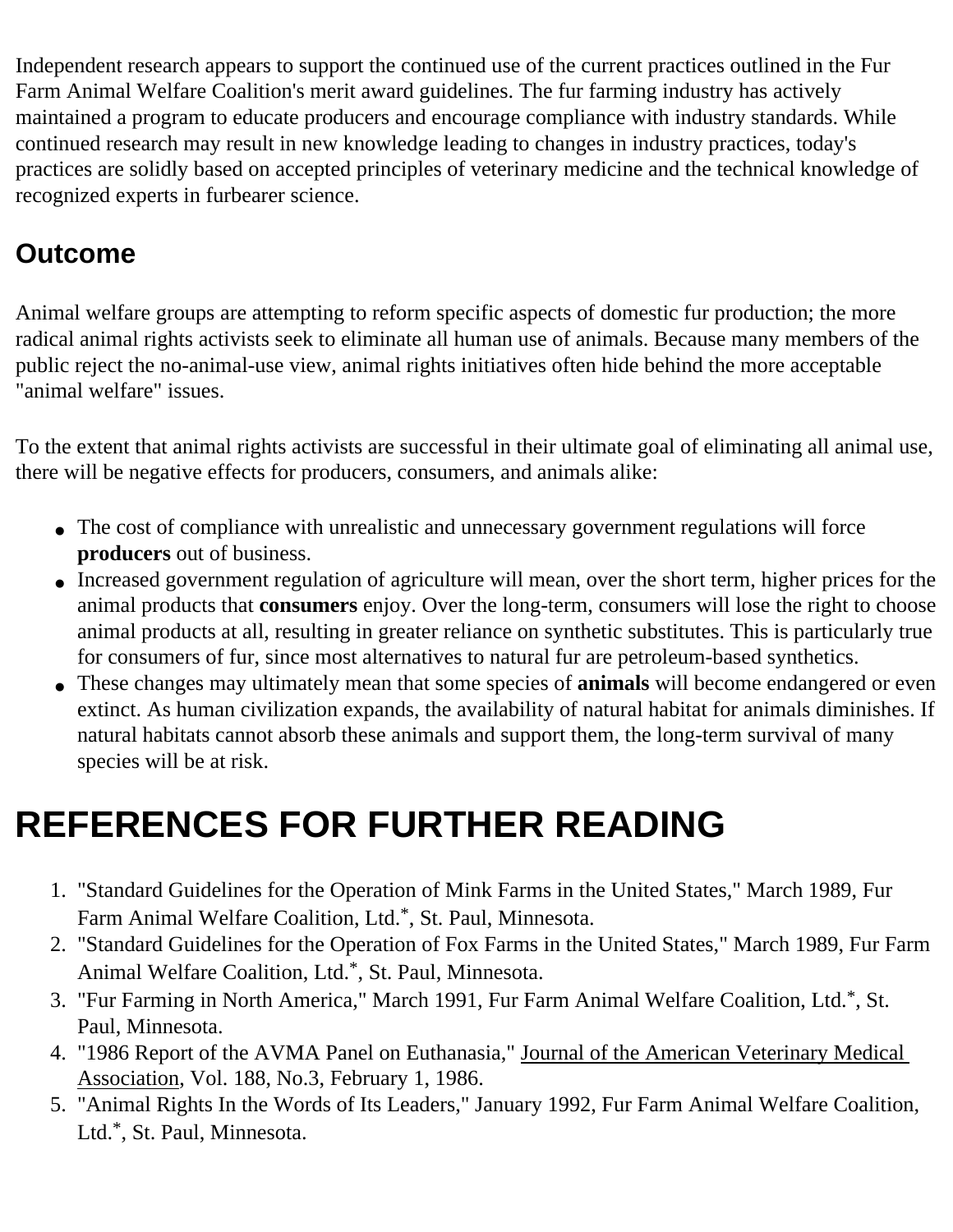<span id="page-77-0"></span>Go to: [Top of Document](#page-0-0) | [A Critical Analysis](#page-1-0) | [Animal Exhibits, Shows and Fairs](#page-24-0) | Responsible Care and [Health Maintenance of Fish in Commercial Aquaculture](#page-29-0) | [Beef](#page-45-0) | [Dairy](#page-50-0) | [Equine Production and](#page-66-0)  [Performance](#page-66-0) | [Fur Farming](#page-73-0) | [Handling of Crippled and Nonambulatory Livestock](#page-77-0) | Hunting and [Conservation Issues/Gamebird Shooting Preserves](#page-82-0) | [Poultry](#page-87-0) | [Rabbits](#page-94-0) | [Sheep and Goats](#page-102-0) | [Swine](#page-108-0) | [Veal](#page-114-0)

## **Animal Welfare Issues:**

### **HANDLING OF CRIPPLED AND NONAMBULATORY LIVESTOCK**

Temple Grandin, Ph.D. Department of Animal Sciences Room 14A Animal Science Building Colorado State University Fort Collins, CO 80523

## **INTRODUCTION**

Livestock handling practices have improved over the past several years. For example, a survey by Grandin ([1990](#page-82-1)) indicated that during the last 15 years, the incidence of rough handling at feedlots and packing plants has decreased. Unfortunately, handling of "downer" and crippled nonambulatory livestock still needs improvement. Although there is an economic incentive to handle most livestock in a humane manner, no such incentive exists for nonambulatory animals. Crippled animals that are unable to walk represent a very small percentage of the total livestock handled, but these animals often suffer greatly.

# **DISCUSSION**

### **Crippled Downer Cattle**

From a humane standpoint, crippled nonambulatory cattle on the farm and at livestock markets are a serious problem. Their large size sometimes makes moving them in a humane manner almost impossible. The emphasis should be on **preventing** downers and cripples. A high percentage of crippled, downed cattle are old dairy cows, which often are very emaciated and weak; few have broken legs. Many of these dairy cows could have been prevented from becoming downers if they had been transported to market or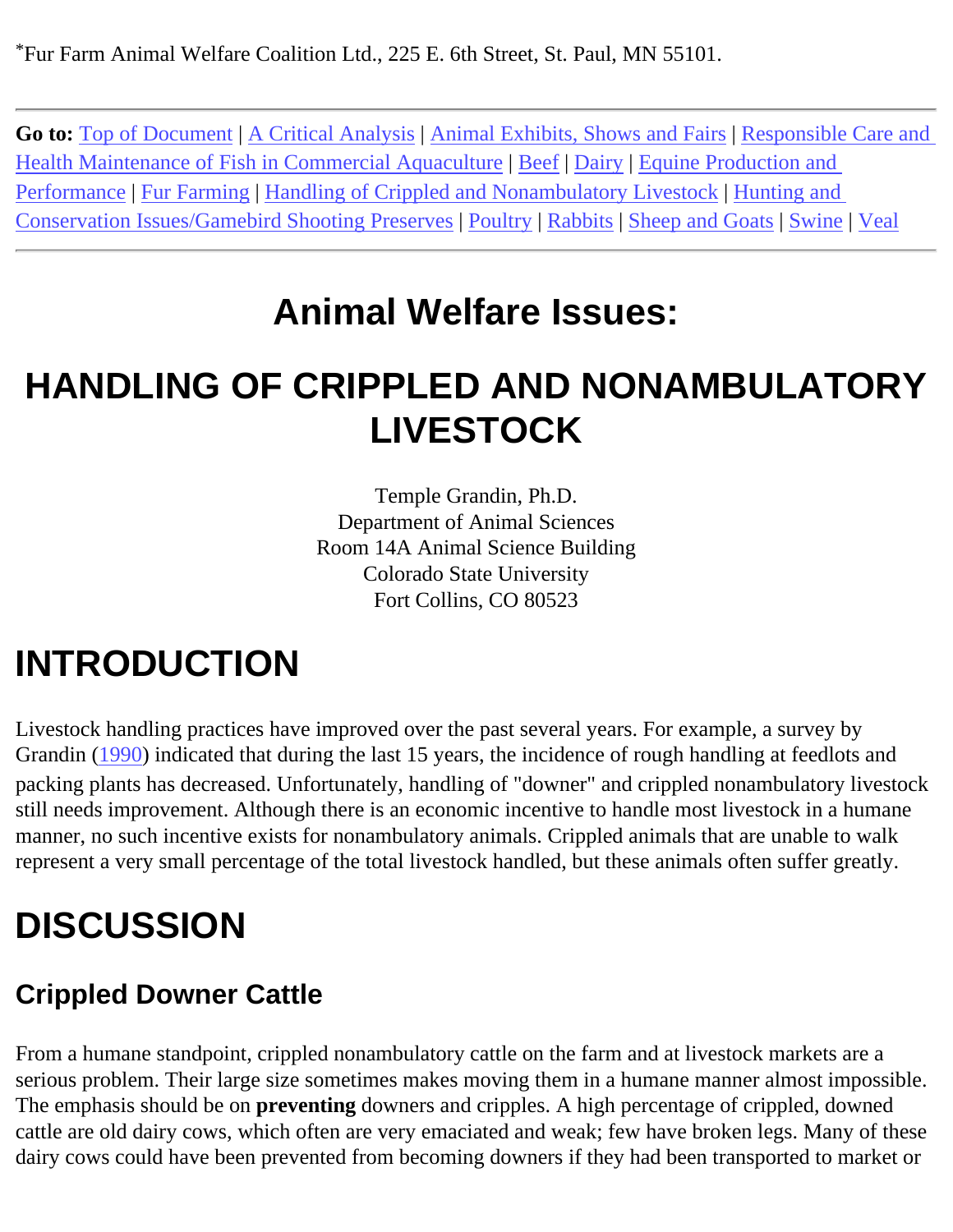slaughter before becoming too weak to walk. The nationwide [NonFed Beef Quality Audit](#page-82-2) conducted in 21 cow and bull slaughter plants indicated that 0.9 percent of the cull beef cows and 1.3 percent of cull dairy cows were disabled and unable to walk. Severely lame cattle were 3.4 percent of the beef cows and 5.8 percent of the dairy cattle. These animals were all in poor condition before they left the farm.

About 5 percent of dairies are responsible for 95 percent of this problem. These dairies should be identified and should receive the training necessary for improved handling procedures. In 1985, [Grandin](#page-82-3) surveyed 51 auction markets and observed downer cows in four (8 percent) of the markets.

Overall, packing plants have improved their animal handling practices, but handling of cripples and downers is still a problem area. In a national study, Grandin visited 27 major hog and cattle packing plants and observed that five plants mistreated nonambulatory livestock. The most common handling problem at these plants was dragging conscious downers. These animals should have been stunned before dragging. These dragging incidents are a violation of the [Humane Methods of Slaughter Act of 1978](#page-82-4), because they occurred after the livestock had been unloaded at the packing plant. This act, which applies only to livestock that are on the premises of a USDA-inspected packing plant, requires the use of humane handling and stunning methods.

The regulations state, "The dragging of disabled animals and other animals unable to move, while conscious, is prohibited. Stunned animals may, however, be dragged" [\(Federal Meat Inspection](#page-82-5) [Regulations, 1979](#page-82-5)). Many USDA inspectors permit dragging conscious animals off trucks parked on the packing plant premises, because it is unclear whether the inside of the vehicle is within the inspector's jurisdiction. The USDA has proposed an amendment to its regulations to allow inspectors to conduct antemortem inspection of downed animals on the truck. The animals could then be stunned on the truck before unloading.

#### **Farm Management To Prevent Downed Cattle**

Discussions with successful producers indicate that good management practices can prevent 8 out of 10 dairy cow downers. Marginal operators may be responsible for many of the emaciated downers that are too weak to walk. To reduce the incidence of downer cattle:

- 1. Educate dairy and beef producers on the proper use of calf pullers to help prevent calving paralysis.
- 2. Educate producers that a heifer or cow with small pelvic size should be bred to a bull that will produce a small calf, minimizing calving difficulties. Producers should use ease-of-calving performance information when selecting replacement and herd sires.
- 3. Educate producers about proper nutrition. Some downers are caused by milk fever. Highproducing dairy cows may require the services of a professional nutritionist to formulate diets for gestation and lactation periods. Prompt treatment of milk fever will save the cows.
- 4. Practice good sanitation and milking practices to help prevent mastitis.
- 5. Keep hooves trimmed on dairy cows to prevent foot problems and potential falls.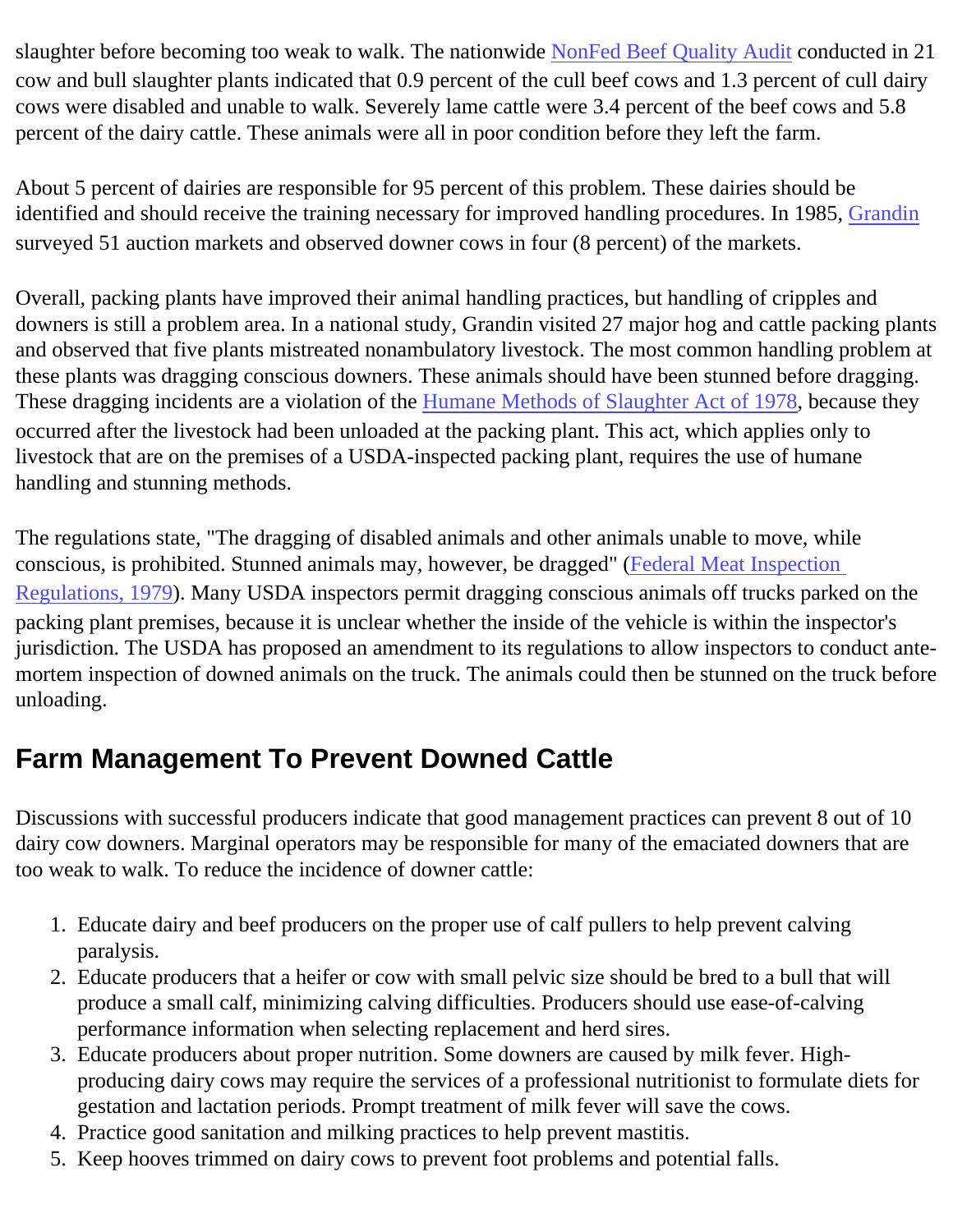- 6. Roughen smooth floors with a grooving machine or saw to provide nonslip footing. Install nonslip flooring in new facilities.
- 7. Handle cattle gently to prevent injuries and falls.
- 8. Follow recommended loading densities for trucks.

#### **Methods for Moving Downer Cows**

Use of a wide conveyer belt is one way to move downed cows. Three-foot-wide conveyer belting can often be obtained from mines inexpensively. The cow can be rolled onto the belt, and the belt can then be moved with a tractor. Harnesses are also available for lifting downer cows. The use of a harness requires ceiling space for a forklift or a lifting loader.

Dragging cattle by their legs or neck is cruel and should be avoided. Double-deck semi-trailers that regularly haul old dairy cows should have a side door in the belly compartment so downer cows can be rolled out the door instead of being dragged up the rear ramp. If a larger loader is available, a cow can be rolled into the bucket. If a cow goes down in the belly compartment of a semi-trailer that does not have side doors, humane removal is impossible; euthanasia is strongly recommended.

### **Calf Handling and Marketing Problems**

Handling of newborn dairy calves at livestock markets may be a serious problem and is easily corrected. The [Code of Practice of the Welfare of Animals in Livestock Markets](#page-82-6) in England and Canada does not permit the sale of calves under 1 week of age. In the province of Alberta, all calves arriving at a livestock market must be inspected by a veterinarian. Calves cannot be sold unless they can walk and stand without assistance. The hair coat and the navel must be dry. A similar practice should be adopted in the United States. Day-old calves that may be unable to walk should not be brought to an auction market.

A survey of nine New York livestock markets, conducted by the Humane Society of the United States in 1989, indicated that large numbers of dairy calves were being thrown from vehicles and dragged during handling. Overall an average of 7 percent of the calves were thrown. The incidence at the two worst livestock markets was 25 percent; at two livestock markets, no calves were thrown. Thirty-one percent of the calves marketed were underage "wet calves." Of the nine markets surveyed, the livestock market with the lowest percentage of "wet" calves had 15 percent, while the livestock market with the highest percentage had 50 percent.

Dairy producers need to improve their marketing management and reduce calf abuse during unloading. Some dairy producers have thrown calves off their vehicles onto the unloading dock. Transporting calves in personal vehicles (such as the trunk of a car) to marketor packing plants is not a humane practice and should be avoided.

A more desirable management practice is being conducted in large dairy States such as California. Calves are raised by producers who specialize in calf rearing. Employees from these operations pick up calves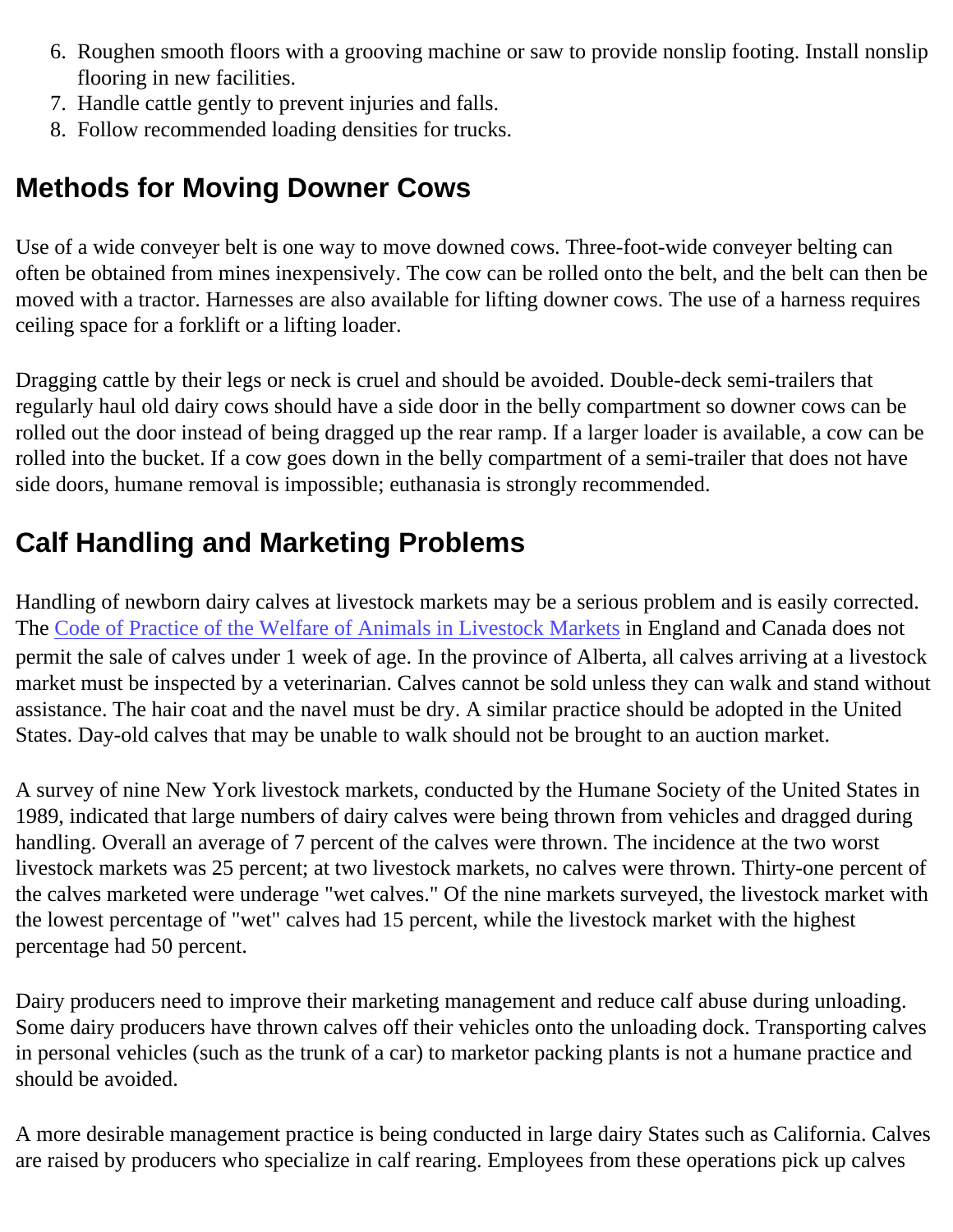from dairies. In some cases, it may be beneficial to the health of the calf if the calf raiser acquires it from a dairy at an early age. The dairyman must feed colostrum shortly after birth, before the calf is picked up by the calf raiser. Failure to feed colostrum often results in a high death rate.

### **Crippled Downer Hogs**

The incidence of crippled hogs that are unable to walk is much greater than the incidence of downer cattle. In cattle, a very high percentage of the downers are old animals that have reached the end of their productive life. In hogs, however, a high percentage of downers are young, finished, market-weight animals. Many downer hogs could be prevented by selective breeding and the use of non-slip floors. Fortunately, because of their small size, downer hogs, sheep, and goats are much easier to handle than downer cattle. They can be easily rolled into a cart and moved.

When a front-end loader is used to move a downed hog, one person must operate the machine while another rolls the hog into the bucket. Shoving a hog against a wall or fence to get it into the loader bucket is a bad practice and should be discouraged.

Hogs that are likely to become downers are:

- those that are crippled,
- old, weak, emaciated sows that were allowed to deteriorate into a weakened condition before being brought to a livestock market, or
- sick, decrepit animals brought to a livestock market by a producer who is feeding hogs under a contract. Some contract growers must bring such animals into the auction market in order to get credit for them from the contracting company. This practice should be avoided.

### **Farm Management To Prevent Crippled Hogs**

To reduce numbers of crippled hogs:

- 1. Weak and/or emaciated sows that are unable to walk should not be accepted for sale at a livestock market. They should be either euthanized on the unloading dock at the market or transported immediately to a nearby slaughter plant.
- 2. Many downer hogs are caused by an inherited weakness in the hindquarters. Selection of breeding stock for soundness will reduce downers caused by spraddle legs.
- 3. Some hogs and sows have foot problems that are caused by improper flooring. The use of concrete flooring is preferable for finishing hogs and the breeding herd. Metal, woven wire, or plastic are acceptable in the farrowing house and nursery. The use of plastic, woven wire, or expanded metal floors in the finishing barn may cause excessive hoof growth that makes walking difficult. These types of flooring are suitable for younger pigs, however.
- 4. Install nonslip flooring in areas where hogs are driven, weighed, and loaded.
- 5. Producers should breed for a low incidence of Porcine Stress Syndrome (PSS). Hogs that carry the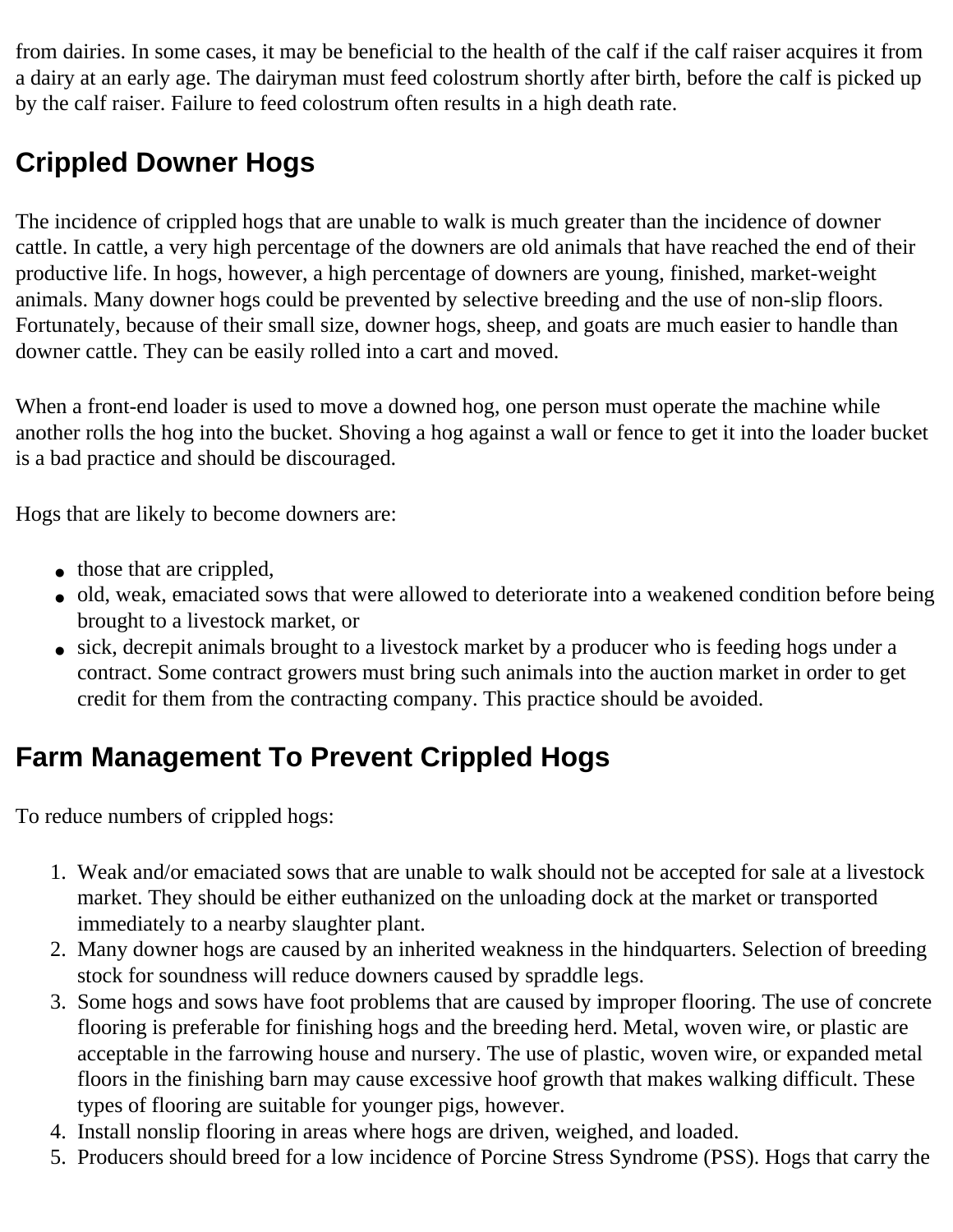stress gene are more likely to be hard to handle and to go down. Some of these animals will recover if they are allowed to rest.

6. Hogs with hernias or prolapses should be marketed promptly or euthanized before they become weak and debilitated from either infection or a strangulated intestine.

#### **Euthanasia**

When euthanasia is required, humane methods must be used. The recommended method of euthanasia for cattle, hogs, and sheep that go down in a truck or at a livestock market is a captive bolt stunner or a gun. The captive bolt is safer than a gun, because it does not fire a free bullet. A blank cartridge propels a steel bolt into the animal's brain. This has the same effect as a gun and kills the animal instantly. Captive bolt stunners can be obtained from packing plant supply companies for about \$200. Figure 1 shows the correct position for stunner placement. Cattle are shot in the center of the forehead. Sheep are shot on the top of the head, and hogs are shot in the forehead. The same positions are used for a gun.



**Figure 1. Correct positions for euthanizing livestock with either a gun or a captive bolt stunner.**

#### **Policies at Markets and Stockyards**

Livestock markets should refuse to accept cattle and hogs that are unable to walk. Downed nonambulatory cows that are brought to a livestock market either should be immediately euthanized or should be transported directly to a nearby slaughtering establishment. Many livestock markets currently have a "no downer" policy. Some markets do not allow sellers to unload downers.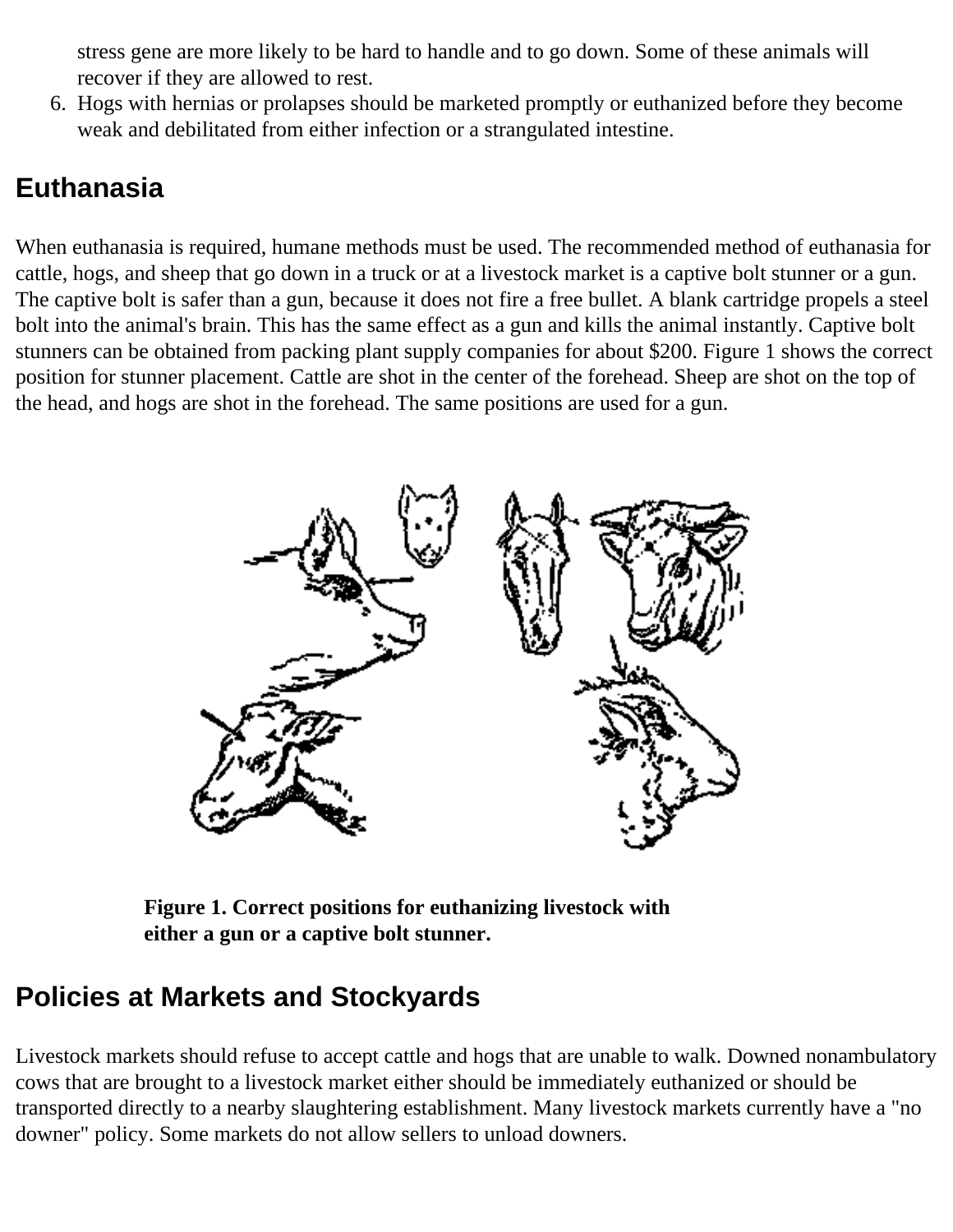Many large cow slaughter plants have stopped accepting downers and very debilitated cattle. This has resulted in some severely crippled animals being shipped for several hundred miles. To prevent this, severely debilitated or nonambulatory cattle should be euthanized on the farm unless there is a local nearby slaughter plant.

In some States, dairies and feedlots use a portable slaughtering service to slaughter downed animals and salvage the meat. Another alternative has been proposed by Dr. Stanley Held, Minnesota. He proposes to inspect a downed cow on the farm, euthanize it, and then transport it immediately to a nearby federally inspected packing plant.

There is no simple answer to this problem that is both humane and economical. The first step is to upgrade movement of animals at the farm, livestock market, and packing plant, and reduce the number of downed animals that must be handled. Livestock organizations like the National Pork Producers Council recently have adopted strong "no downer" policies. Prevention, stronger policies, and proper handling methods should be acknowledged in assisting with practices affecting "downer" animals and newborn calves.

## <span id="page-82-5"></span>**REFERENCES**

- 1. Federal Meat Inspection Regulations. Handling of livestock. 1979. Pub.L. 95-445, Part 313.2. Section d, Paragraph 2.
- <span id="page-82-3"></span>2. Treatment of livestock in Southeast U.S. markets. Grandin, T. 1985. Proceedings, Livestock Conservation Institute, pp. 14-24.
- 3. Calves should be old enough to walk. Grandin. T. 1990. Hoard's Dairyman, September 25, 1990, p. 776.
- <span id="page-82-1"></span>4. Handling practices in U.S. feedlots and packing plants. Grandin, T. 1990. Proceedings, Livestock Conservation Institute, pp. 115-120.
- <span id="page-82-4"></span>5. The Humane Methods of Slaughter Act of 1978. (Pub. L. 95-445, 92 Stat. 1069) amends the Federal Meat Inspection Act (21 U.S.C. 601 et seq.).
- <span id="page-82-6"></span>6. Code of Practice of the Welfare of Animals in Livestock Markets. MAFF. 1990. Ministry of Agriculture, Fisheries and Food, London, England.
- <span id="page-82-2"></span>7. Smith, G. et al. 1994. National Nonfed Beef Quality Audit, Executive Summary, National Cattlemen's Beef Association, Englewood, CO.

<span id="page-82-0"></span>**Go to:** [Top of Document](#page-0-0) | [A Critical Analysis](#page-1-0) | [Animal Exhibits, Shows and Fairs](#page-24-0) | [Responsible Care and](#page-29-0)  [Health Maintenance of Fish in Commercial Aquaculture](#page-29-0) | [Beef](#page-45-0) | [Dairy](#page-50-0) | [Equine Production and](#page-66-0)  [Performance](#page-66-0) | [Fur Farming](#page-73-0) | [Handling of Crippled and Nonambulatory Livestock](#page-77-0) | [Hunting and](#page-82-0)  [Conservation Issues/Gamebird Shooting Preserves](#page-82-0) | [Poultry](#page-87-0) | [Rabbits](#page-94-0) | [Sheep and Goats](#page-102-0) | [Swine](#page-108-0) | [Veal](#page-114-0)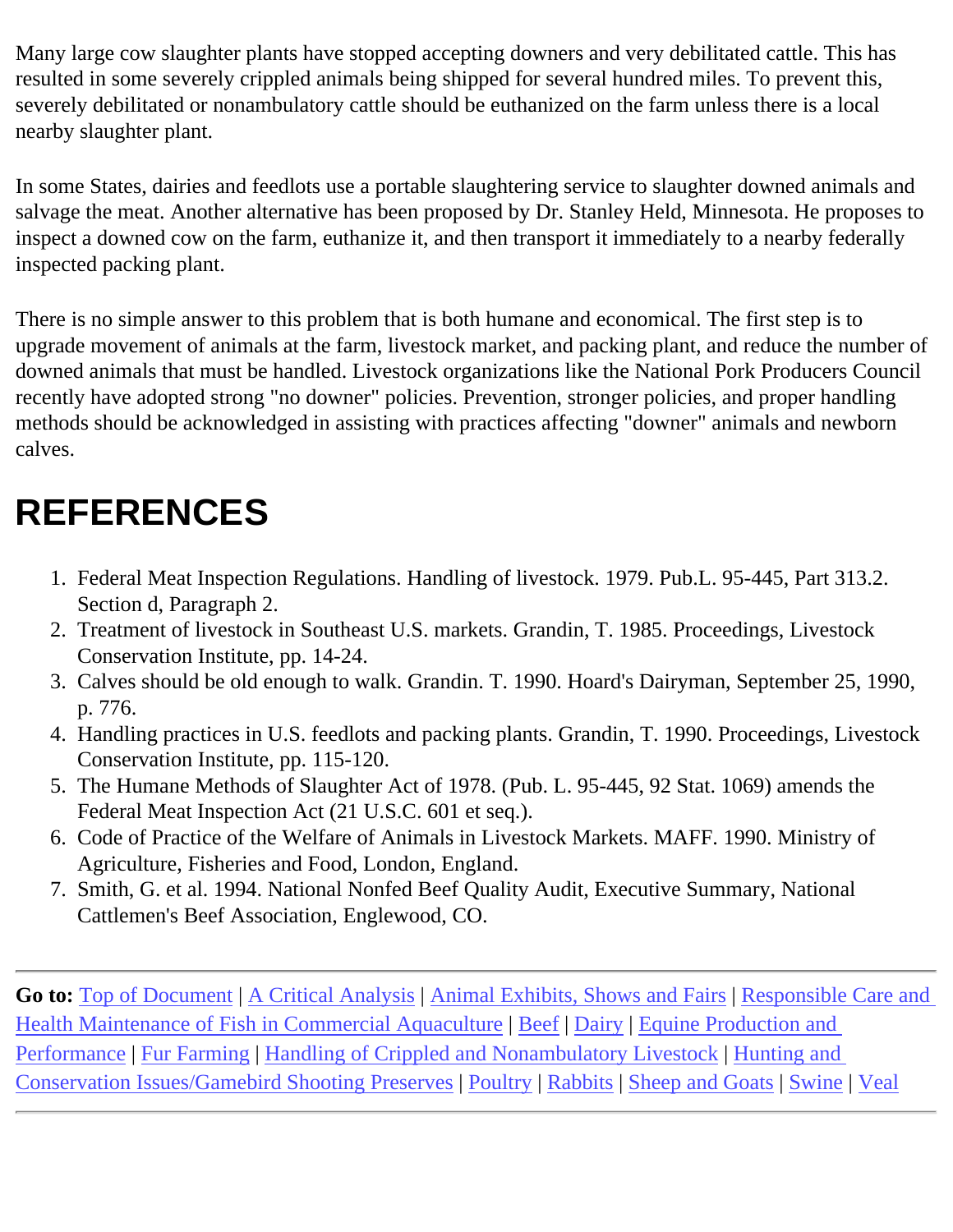### **Animal Welfare Issues:**

### **HUNTING AND CONSERVATION ISSUES/GAMEBIRD SHOOTING PRESERVES**

James E. Miller National Program Leader, Fish and Wildlife USDA/CSREES/NRE; Mail Stop 2210 901 D Street, SW, Room 829 Aerospace Center Washington, DC 20250-2210

## **INTRODUCTION**

"Placing Hunting in Perspective," a publication from the Wildlife Management Institute ([WMI 1992](#page-87-1)), defines hunting as:

. . .the pursuit of anything, with the intent to possess it. For example, the essence of bargain shopping, stamp collecting, mushroom harvesting, hunting, fishing and trapping is similar; only the specific objectives and tools used are different. Human use of products of the natural environment is ecologically and socially acceptable (and legal) in all 50 states, provided those uses do not harm the environment's ability to renew or sustain the resource, and are conducted legally, safely and responsibly.

The Wildlife Society, founded in 1937, is a professional, nonprofit organization with more than 9,000 professional members. It is dedicated to the wise management and conservation of the wildlife resources of the world. In its conservation policies, The Wildlife Society ([TWS 1992](#page-87-2)) states that it "supports and promotes the philosophy of humans responsibly using wildlife for food, clothing, shelter, hunting, fishing, trapping, recreation and as an indicator of environmental quality. These uses contribute to the economic, environmental and spiritual well-being of society." The Society further states that it "supports and promotes the position that humans are responsible for promulgating and enforcing laws and developing management programs essential to sustaining the long-term welfare of wildlife."

For some species, regulated hunting serves as a means of helping maintain wildlife populations in balance with available habitats. According to recent estimates ([WMI 1992\)](#page-87-1), there are about 18.5 million recreational hunters in the United States.

## **DISCUSSION**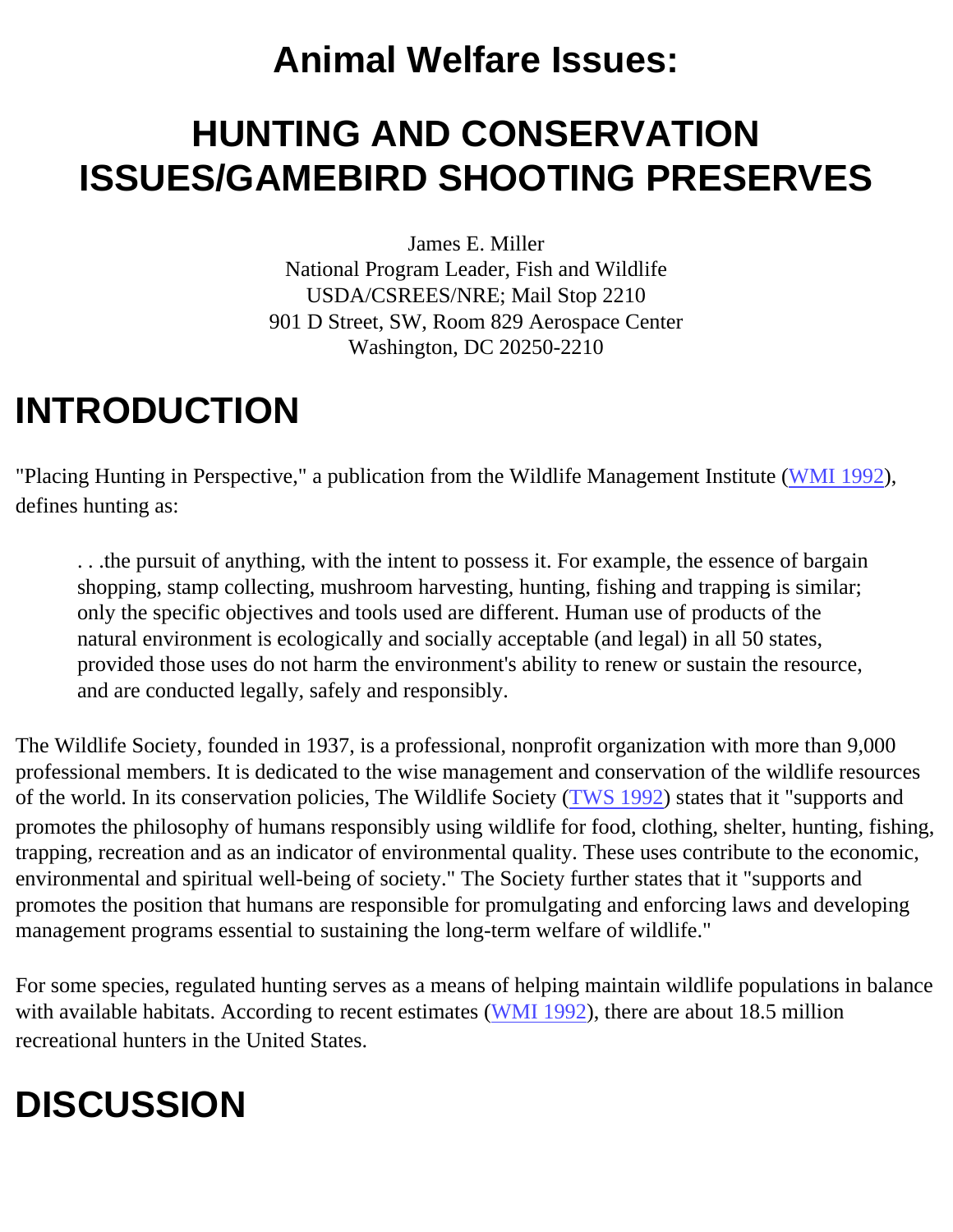The concept of gamebird shooting preserves, where game to be hunted is reared in confinement and released for recreational hunting, originated in Europe and Great Britain and spread to this country after 1900. Interest in shooting preserves has grown steadily in recent years, largely because of increased difficulty of public access to private lands for hunting; continued demand for recreational hunting and shooting opportunities; changing demographics, with resulting time constraints on participants; and the continued need for other opportunities to train and work hunting dogs. Some facilities also offer a place to participate in other recreational shooting sports, such as skeet, trap, or sporting clays. Another factor causing increased interest in shooting preserves is that wild populations of certain gamebirds, and access for the privilege of hunting them, have declined significantly in many areas because of changes in land use and ownership. Properly managed shooting preserves can provide recreational hunting and shooting opportunities to many who might otherwise lose interest. They also encourage owner/operators to manage habitats to the benefit of gamebirds and other wildlife species.

Recreational hunting on shooting preserves is attractive to many people for a variety of reasons. With the progressive loss of wildlife habitat and public access, shooting preserves provide an acceptable alternative for many recreationists who desire to hunt or shoot recreationally, but lack available access or time. The U.S. Department of Agriculture Natural Resource Inventory [\(USDA 1990](#page-87-3)) says that the United States is losing 4,000 to 5,500 acres of agricultural lands each day. Increasing urban expansion and development is also destroying available habitats for many wildlife species. Shooting preserves help to reduce hunting pressure on some upland gamebird species on which changing land uses and habitat losses are having the greatest impacts.

Regulated hunting has been proven to have little or no detrimental effect on wild gamebird populations when habitat of sufficient quantity and quality is available. Many studies have shown that some renewable wildlife resources, such as certain upland gamebirds, may have an annual turnover of 70 to 80 percent, whether they are hunted or not. These studies indicate that even when some gamebirds are harvested from gamebird populations by hunters each year, they can sustain enough reproductive capability to replace the losses if enough good-quality habitat is available. Wildlife managers use a variety of management practices to ensure that the annual harvest does not exceed a population's ability to sustain itself. Gamebird shooting preserves afford managers an opportunity to provide released birds to increase hunting opportunity without potentially overharvesting wild bird populations.

Well-managed shooting perserves for upland game birds can provide economic benefits for owners, operators, and the community. The 1985 Farm Bill's Conservation Reserve Program (CRP) allowed landowners to sign up large acreages of farmland to be planted in grass or trees under various set-aside, conservation, commodity, or other Federal programs. In some areas, particularly the Great Plains region, upland gamebird populations have increased significantly. This increase is stimulating interest by hunters and the increased hunter expenditures are contributing economically to rural communities. Some of this increased interest in upland gamebird hunting is likely to stimulate more interest in shooting preserve opportunities in the future.

As hunting preserves have increased, so have questions regarding the potential effects that release of penreared birds could have on diseases, genetics, and other environmental concerns. Still others question the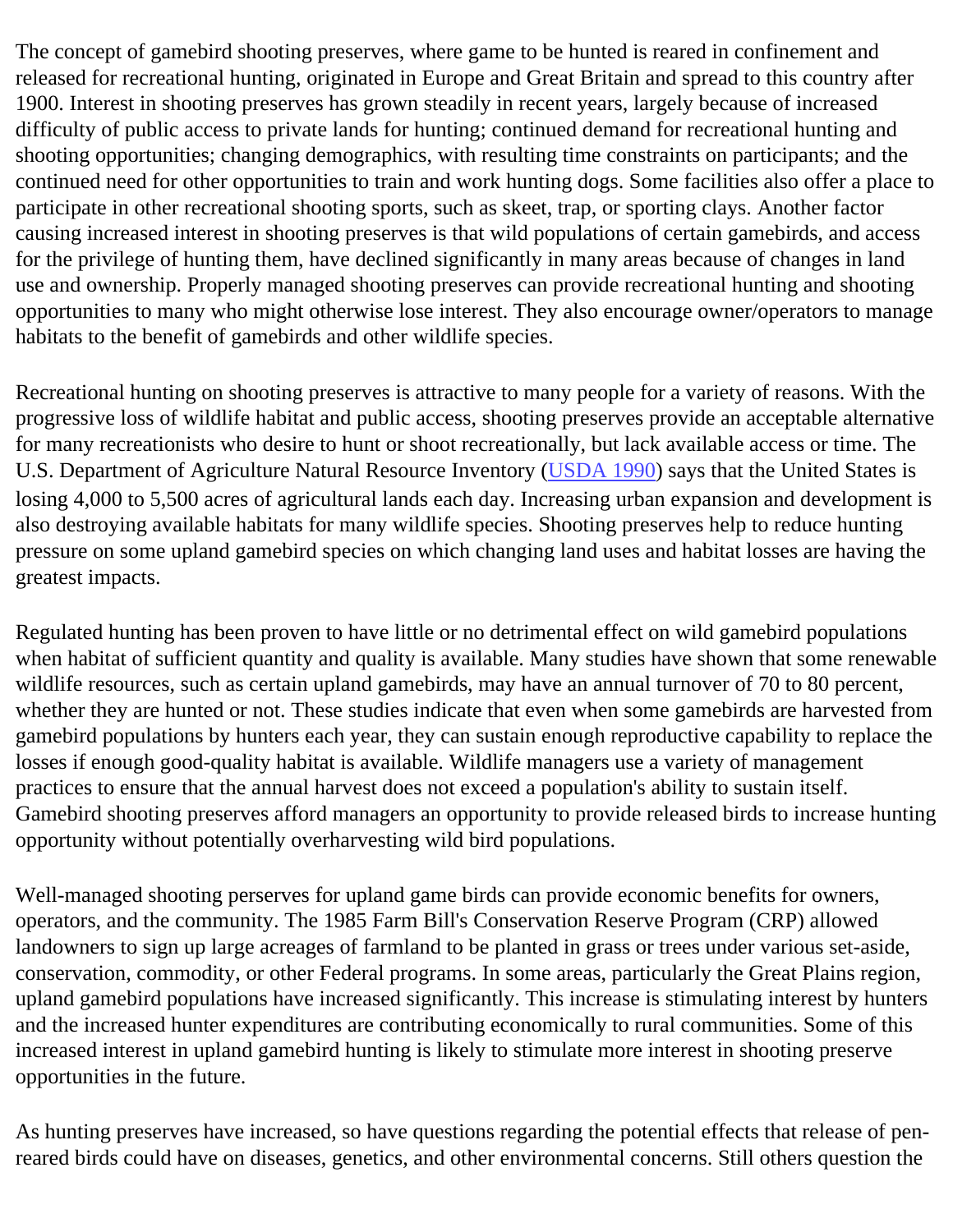value issue of hunting released species for recreation and food.

Data reviewed recently indicate that few adverse impacts have been documented when pen-reared gamebirds such as quail and pheasants have been responsibly released into habitats where native wild quail and wild pheasants live. In a recent workshop, "The Effects of Released, Pen-Raised Bobwhites on Wild Bird Populations" ([Landers 1991\)](#page-87-4), researchers reported preliminary findings of interaction between pen-raised/released and wild bobwhite quail. Considerable scientific information is available on wild gamebird populations and their management and on pen-reared populations and management, but little is available on the impact of one on the other. However, there is substantial evidence that penreared/released turkeys significantly increase disease and parasite transmission and genetic pollution, resulting in poor survival and population sustainability. Today, however, turkeys are rarely produced for shooting preserves. Successful reintroduction of wild turkeys and management of restored wild bird populations have resulted in huntable populations in 49 of the 50 States. Release of pen-reared turkeys into the wild is not encouraged, and in fact many States have passed regulations to prevent such releases.

Wildlife diseases and parasites are difficult to monitor in wild populations. However, there is little substantiated evidence that outbreaks have been caused by pen-reared gamebirds such as quail or pheasants. Most ground-dwelling birds that become affected by disease are likely to become a victim of predation. In addition, scavengers are abundant in most gamebird habitats, and birds that succumb to disease are usually consumed either before or shortly after death occurs.

The bobwhite quail is the upland gamebird most commonly released on shooting preserves, particularly in the southeastern and midwestern regions of the United States. Clearly, the steady decline of wild bobwhite quail populations across the Southeastern United States is a widespread concern among wildlife researchers, State fish and wildlife agencies, other natural resource professionals, landowners, and hunters. Considerable research continues to be directed at this decline; however, it seems obvious that the decline is unlikely to have been caused by any single factor, but has resulted from a combination of causes.

Studies have identified several factors causing the decline of wild bobwhite quail populations: (1) changing land use, including agricultural practices, (2) pesticides, (3) climatic changes, and (4) change in predator population status. Whether release of pen-reared bobwhites is a contributing factor in this decline is not yet known.

The wild bobwhite population decline appears to be widespread. Declines have been observed where no pen-reared birds have been released, as well as in areas where releases have been made for years. While disease may have played a role in the decline of wild bobwhite quail populations, no disease outbreak has been documented that has been traced back to that of pen-reared birds. For example, quail pox virus is endemic in wild bobwhite quail populations in the Southeastern United States. Several cases of positive quail pox virus isolation have been reported from wild bobwhites on areas where historically no penreared birds have been released. This virus has been isolated from both wild populations and pen-reared quail.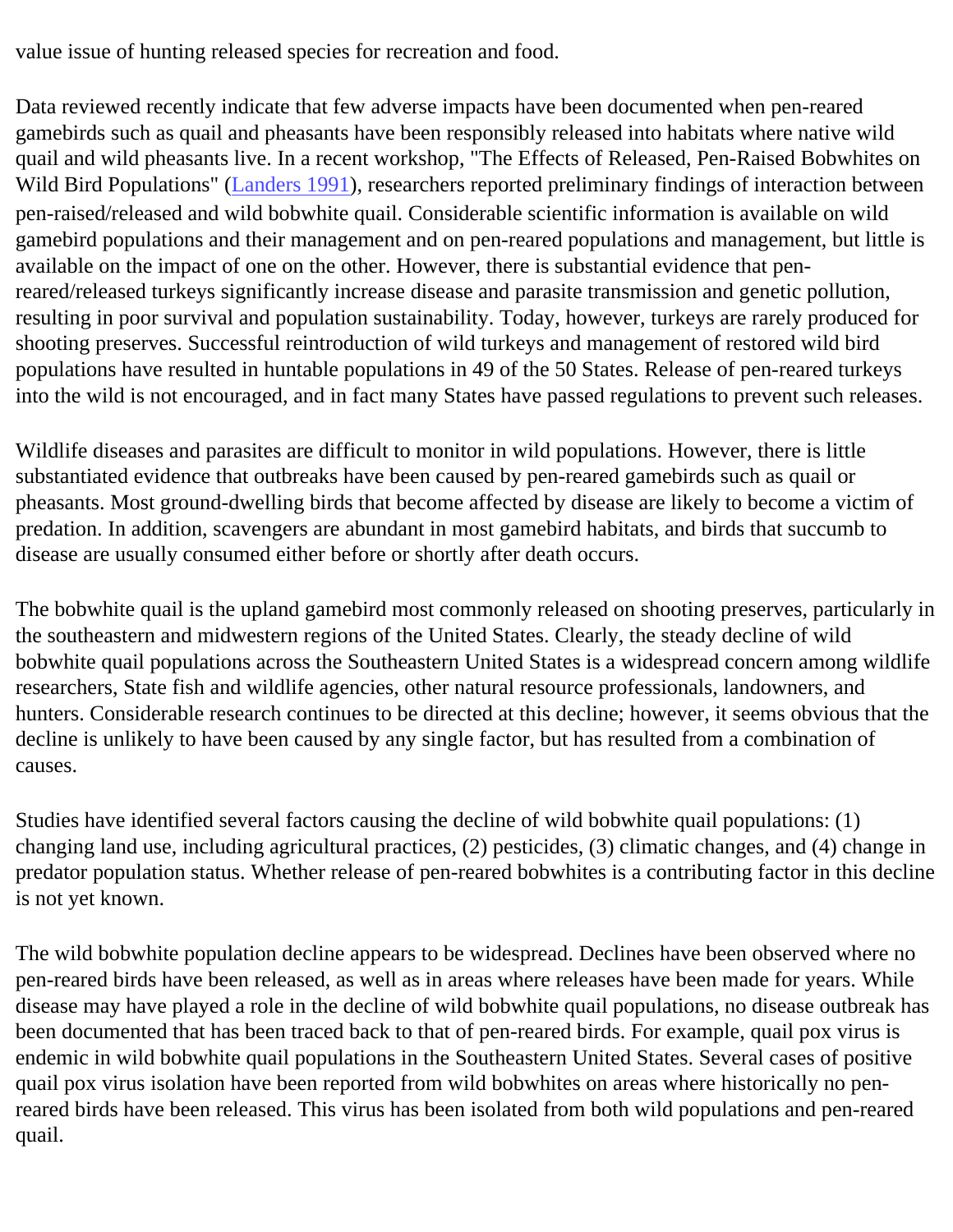These conclusions do not mean that the gamebird industry is, or can afford to be, lax about disease issues. The potential transfer of disease should always be a major concern of gamebird breeders and shooting preserve managers or other individuals who plan to release pen-reared birds.

There is no excuse for ever releasing an unhealthy bird. It is in the best interest of the gamebird industry to produce the healthiest birds possible. It is also in the best interest of shooting preserve owners or managers to neither buy nor release sick or diseased birds. Substandard gamebirds will not perform satisfactorily and will create dissatisfied customers. In addition, most gamebird breeders and shooting preserve owners and managers recognize these concerns and want to prevent practices that might pose a threat to native wildlife species or to the ecosystem. As noted in "Shooting Preserves in South Carolina" ([Harrigah, Yarrow, and Baker 1990](#page-87-5)), "A shooting preserve without quality birds will not be in business very long." The chapter on gamebird diseases in "Hunting Preserves for Sport and Profit," ([Schwartz and](#page-87-6)  [Vezey 1987\)](#page-87-6) emphasize prevention of disease and provides a list of guidelines. The authors, both of whom are doctors of veterinary medicine, provide three pertinent conclusions:

- diseases of pen-reared birds are not usually a serious threat to native birds that may be in the areas where the pen-reared birds are released,
- preserve operators should never knowingly release sick birds, and
- prevention of disease should be a preserve operator's primary goal. Treatment is an emergency procedure that is frequently inadequate.

In a workshop, "The Effects of Released Pen-Reared Bobwhites on Wild Bird Populations," ([Landers](#page-87-4) [1991\)](#page-87-4) participants defined the following questions as high-priority research topics:

- If pen-raised quail interact with wild quail, what social relationships, if any, develop?
- Do pen-raised quail compete for food, space, mates, or other resources?
- Is survival of pen-raised quail favored by certain release techniques or genetic stock?
- If pen-raised quail survive the breeding season, what impact might they have on wild quail populations?
- Are predator-prey relationships altered by the introduction of pen-raised birds?
- Are wild turkey or other native wildlife populations jeopardized or influenced by the introduction of pen-raised quail?
- What impact does the gamebird propagation and release industry have on the public's perception of hunting?

The answers to these questions may be a few years away. Some may never be answered to everyone's satisfaction. However, they do indicate the continuing interest by wildlife scientists, veterinarians, game bird breeders, hunters, and shooting preserve owners and managers to provide sustainable wild populations of gamebirds for future recreational use and enjoyment.

# **SUMMARY**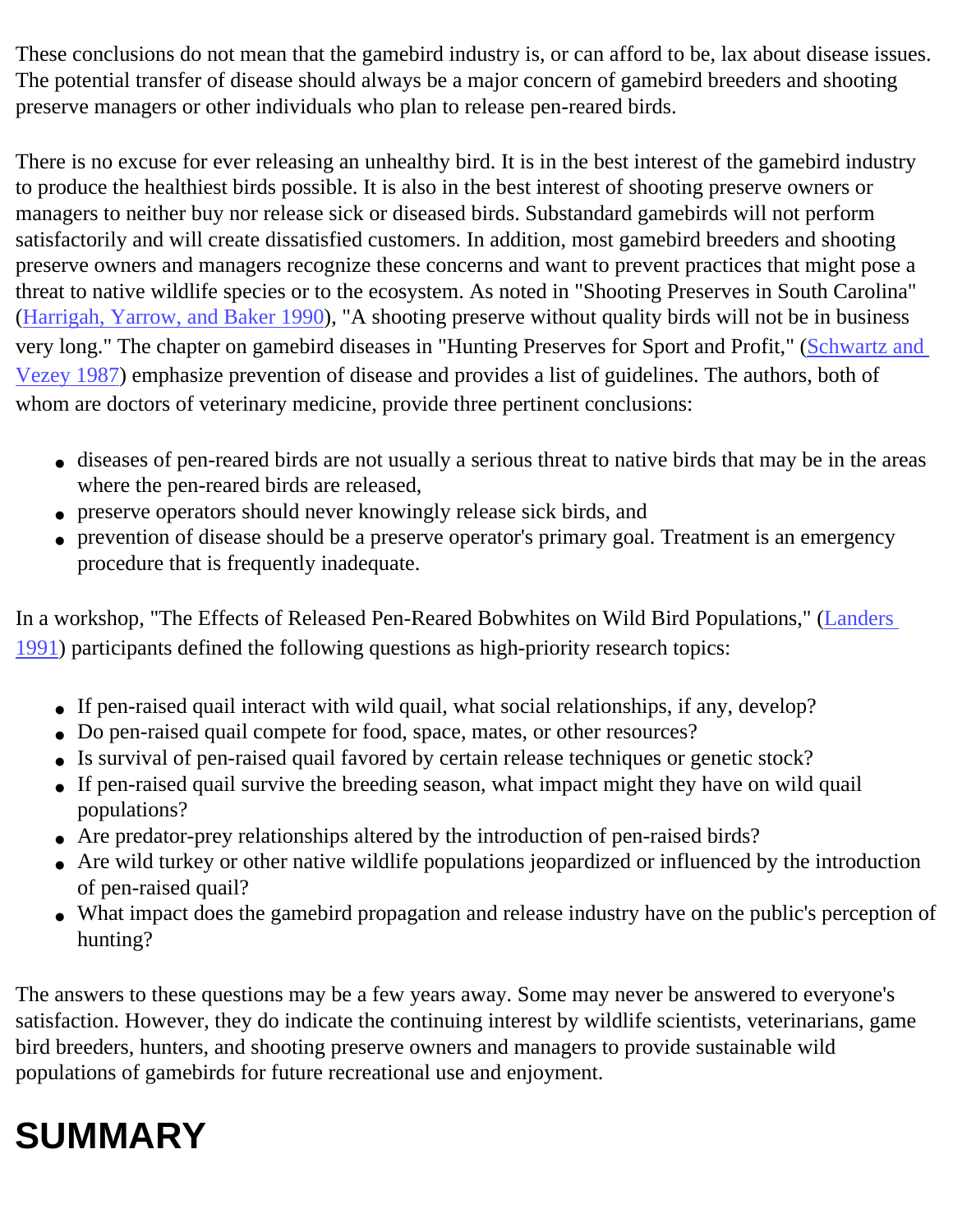Hunting in the United States is permitted on many public lands by State and/or Federal natural resource management agencies. However, more than two-thirds of the lands within the contiguous United States are privately owned and managed. There is a great disparity of ownership as well, with about 90 percent of all public lands located in the West, but with the great majority of the human population living in the East. It is reasonable to conclude that demand for hunting access to private lands is likely to increase and that some of the demand will be met by shooting preserves. Many shooting preserves offer gamebird hunting along with other recreational opportunities, such as dog training, skeet shooting, trap, sporting clays, and other shooting sport activities. Location, management, marketing, and customer satisfaction are keys to the successful operation of shooting preserves. It is likely that gamebird shooting preserves will continue to meet clientele needs for recreational activities.

Hunting provides the backbone of support for fish and wildlife agencies across the Nation, and it will continue to play a significant role in perpetuating and funding responsible wildlife management. Wellfunded programs, including regulated hunting, will result in wise stewardship of wildlife resources, continue to provide recreation for all wildlife users, and contribute positively toward the future sustainability of our wildlife heritage.

### <span id="page-87-5"></span>**REFERENCES**

- 1. Harrigah, D., G. Yarrow, and D. Baker. 1990. Shooting preserves in South Carolina. Clemson University, Aquaculture, Fisheries and Wildlife. Cooperative, Clemson, South Carolina. 18pp.
- <span id="page-87-4"></span>2. Landers, J.L. 1991. The effects of leased pen-raised bobwhites on wild bird populations. In Workshop Proceedings, ed. Landers, J.L., L.P. Simoneaux, and C. Sisson, pp.27-30. Tall Timbers, Inc. and The Southeastern Cooperative Wild life Disease Study. Tallahassee, FL, and Athens, GA.
- <span id="page-87-6"></span>3. Schwartz, L.D. and S.A. Vezey. 1987. Gamebird disease. In Kozicky, E. L. Hunting preserves for sport or profit, pp. 181-187. Caesar Kleberg Wildlife Research Institute, Kingsville, TX.
- <span id="page-87-2"></span>4. The Wildlife Society. 1992. Conservation policies of the Wildlife Society. A stand on issues important to wildlife conservation, pp. 6-7. The Wildlife Society, Bethesda, MD.
- <span id="page-87-3"></span>5. U.S. Department of Agriculture. 1987. Basic statistics, 1982. Natural Resource Inventory. SB 756. Washington, DC.: GPO.
- <span id="page-87-1"></span>6. Wildlife Management Institute. 1992. Placing hunting in perspective -- fiction versus fact. Wildlife Management Institute. Washington, DC. 28 pp.

<span id="page-87-0"></span>Go to: [Top of Document](#page-0-0) | [A Critical Analysis](#page-1-0) | [Animal Exhibits, Shows and Fairs](#page-24-0) | Responsible Care and [Health Maintenance of Fish in Commercial Aquaculture](#page-29-0) | [Beef](#page-45-0) | [Dairy](#page-50-0) | [Equine Production and](#page-66-0)  [Performance](#page-66-0) | [Fur Farming](#page-73-0) | [Handling of Crippled and Nonambulatory Livestock](#page-77-0) | Hunting and [Conservation Issues/Gamebird Shooting Preserves](#page-82-0) | [Poultry](#page-87-0) | [Rabbits](#page-94-0) | [Sheep and Goats](#page-102-0) | [Swine](#page-108-0) | [Veal](#page-114-0)

## **Animal Welfare Issues:**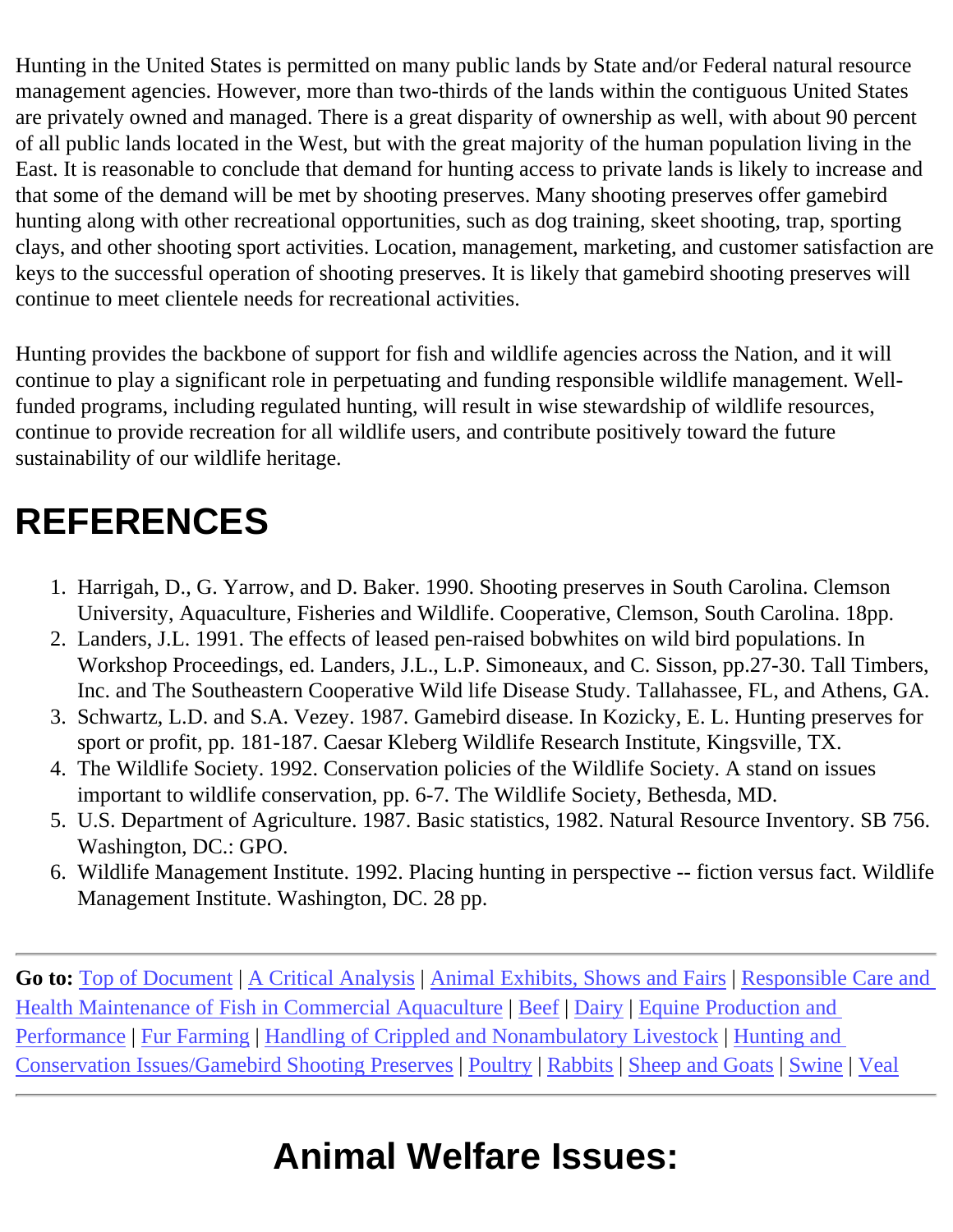### **POULTRY**

Joy A. Mench Department of Animal Science University of California Davis, California 95616-8532

and

Paul B. Siegel Department of Animal and Poultry Sciences Virginia Polytechnic Institute and State University Blacksburg, Virginia 24061-0306

## **INTRODUCTION**

The focus of the commercial poultry industry is the production of meat and eggs under intensive husbandry. The egg component includes production of white and brown eggs that are either marketed in the shell, bulk processed, or sold as value-added products. Current production consists of approximately 245 million layers, of which about 98 percent are maintained in cages.

The meat component of the poultry industry consists primarily of chickens and turkeys, although there is also a relatively small amount of waterfowl and gamebird production. Turkey production, which has largely moved from range rearing to total confinement rearing on litter floors, has grown rapidly from 185 million birds in 1985 to about 300 million today. Unlike chicken production, where reproduction is by natural mating, essentially all breeder turkeys are maintained in sex-separate flocks and reproduction is via artificial insemination.

During the past half century, chicken meat production has changed from being a byproduct of the egg industry to an industry in its own right, with annual production of more than 7 billion broilers and roasters. Nearly all broilers and roasters are reared in confinement on litter floors, while breeders are confined in 1/3 litter and 2/3 slat houses. The feed intake of breeders is carefully regulated in order to maintain targeted weights and prevent obesity.

The poultry industry is the largest (in terms of animal numbers) and the most highly automated, vertically integrated, and intensified of the animal production industries. As a consequence, there has been a great deal of public concern about the welfare of poultry. This concern, in turn, has stimulated a substantial scientific research effort, particularly in Europe. Several of the more significant welfare concerns pertaining to poultry are discussed in the sections that follow. It should be kept in mind that many factors must be considered when evaluating the welfare implications of a particular management procedure,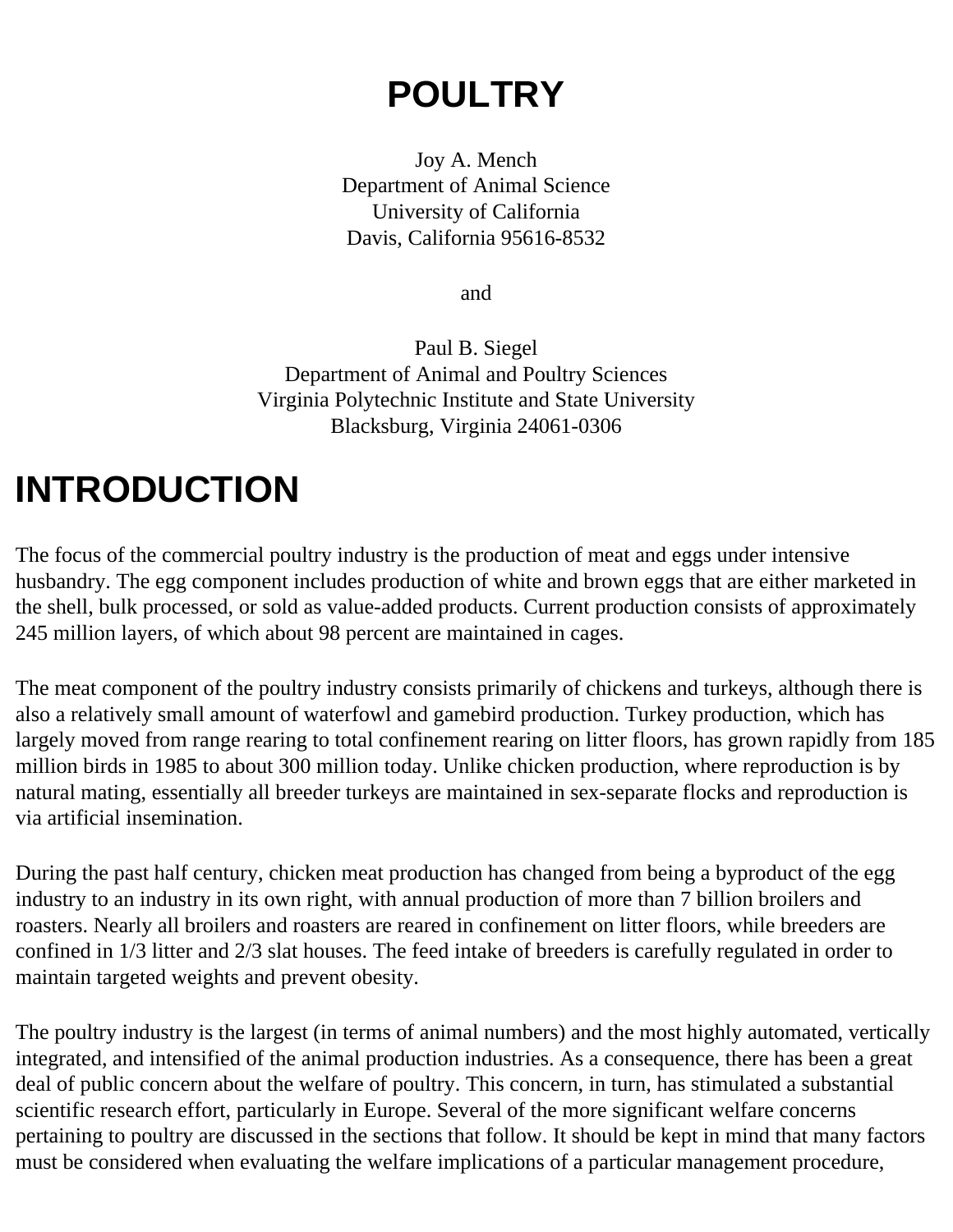including the health, productivity, physiology, and behavior of the animal.

# **LAYING HENS**

### **Caging**

The battery cage system for laying hens was introduced commercially on a wide scale in the 1950's. Since that time, it has become the predominant method for maintaining hens. Cages provide the egg producer with an efficient and cost-effective means of collecting eggs, disposing of wastes, reducing feed wastage, maintaining an adequate environmental temperature, and inspecting the condition of individual birds.

Cages have come under increasing criticism, however, largely because of the behavioral restrictions that are imposed upon the birds. Cages do not provide an environment that allows the expression of behaviors like nesting, perching, and dustbathing. Space allowances for laying hens have also been criticized, although how space allowances should be determined is an extremely controversial topic [\(1](#page-93-0)). In their "Recommended Guidelines of Husbandry Practices for Laying Chickens," the United Egg Producers suggest 48 square inches per bird as a minimum space requirement for caged hens; however, the European Community has mandated a minimum allowance of 75 square inches per bird. (In many European countries, heavier bodied brown egg layers are preferred to the lighter bodied white egg layers used in the United States. Both the European and UEP guidelines can therefore be interpreted as providing a minimum space allowance of 12 square inches per pound of liveweight, although it is more common to express space allowances on a per-bird basis.) Some European countries have either increased this allowance or outlawed battery cages entirely. Several alternative production systems are being investigated in Europe. These vary from more intensive systems like the get-away cage or the Edinburgh cage (modified battery cages containing perches, dustbaths, and nestboxes) to more extensive systems like aviaries, straw yards, and free range  $(2,3,4)$  $(2,3,4)$  $(2,3,4)$  $(2,3,4)$  $(2,3,4)$ .

It is still unclear whether the more extensive alternative systems will prove to be economically viable and also result in improvements in welfare. In general, both egg prices and mortality have been found to increase in these systems. In Britain, for example, free range eggs cost about 50 percent more to produce than cage eggs ([5\)](#page-93-4), largely due to increased labor costs. Mortality is approximately 4 percent in cages, 9 percent on litter, and 1[6](#page-93-5) percent on range (6). Most mortality on litter is due to cannibalism, which represents an important welfare problem for the bird that must be carefully balanced against the importance of providing opportunities for the expression of behaviors. In general, cages still provide the best means for insuring bird health and egg quality and safety. The cage manufacturer's recommendations for stocking density should be followed. Modified cages like the Edinburgh cage [\(4](#page-93-3)) are promising alternatives to conventional cages.

#### **Beak and Toe Trimming**

Cannibalism sometimes occurs in poultry, and outbreaks can result in significant injury and mortality in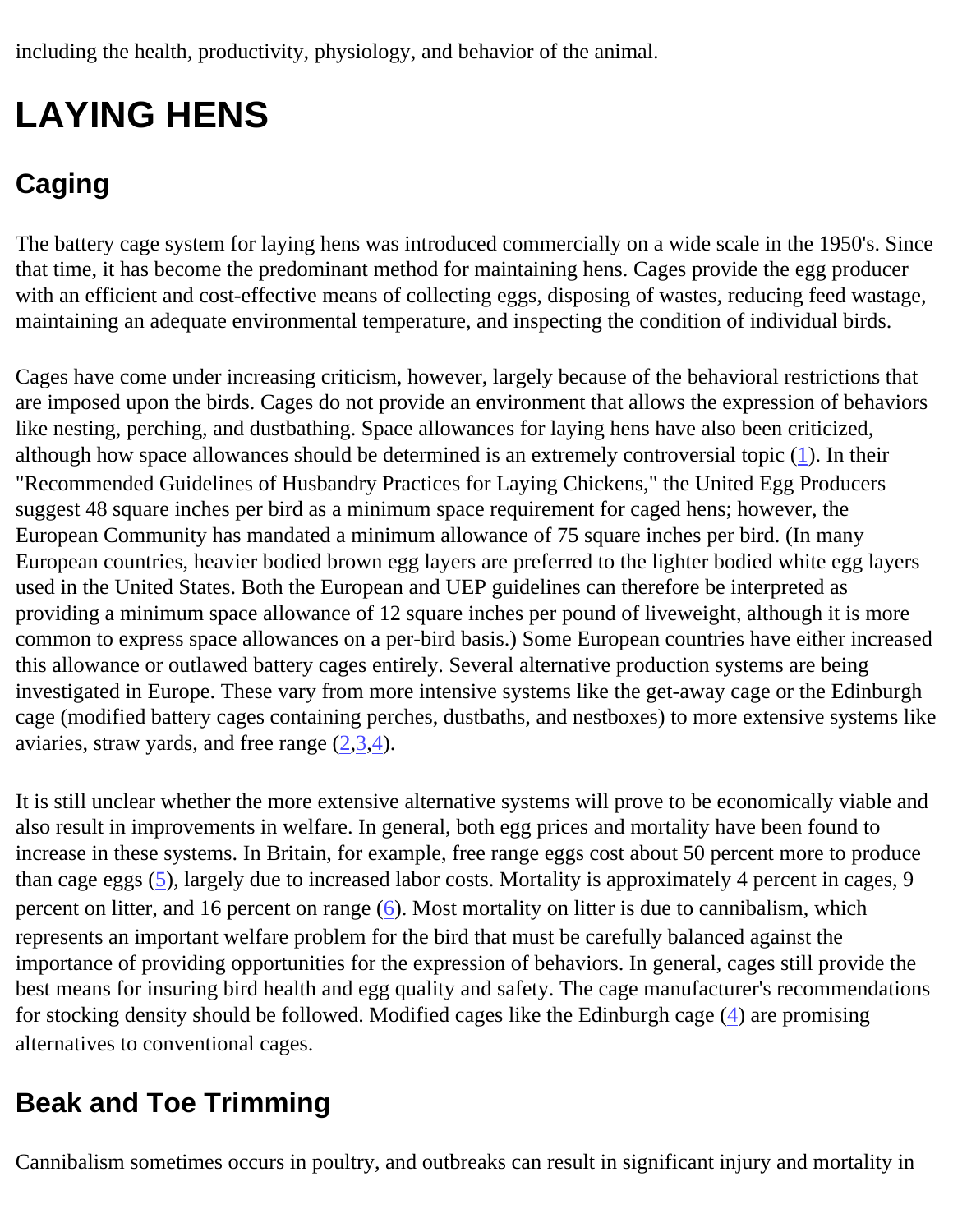flocks. A common procedure to reduce the incidence of cannibalism is beak trimming, which involves removal of approximately 1/2 of the beak. Beak trimming is a part of routine husbandry for laying hens, but its use in broiler production is much less common. The beaks of male turkeys may be trimmed to reduce injuries associated with aggressive behavior.

Although there are numerous publications on beak trimming, controversy exists concerning if, when, and how trimming should be performed. Studies have shown that traditional hot-blade beak trimming after 5 weeks of age can result in both acute and chronic pain  $(7,8,9)$  $(7,8,9)$  $(7,8,9)$  $(7,8,9)$ . Precision trimmers that cut a small hole in the beak causing the tip of the beak to fall off several days later are now available; this method of beak trimming has not been thoroughly evaluated from the point of view of pain. There are currently no husbandry procedures except reduced light intensities that represent viable alternatives to beak trimming, although recent evidence suggests that genetic selection could be used to decrease the incidence of cannibalism in flocks ([9\)](#page-93-8).

Beak trimming should not be used indiscriminately, and a judgment must be made as to whether the discomfort involved is necessary in order to prevent or reduce future behaviors that may be deleterious to the bird. When cannibalism occurs in a flock, beak trimming becomes therapeutic. When the decision is made to beak trim, it must be done properly to minimize long-term effects on behavior and production. Guidelines for beak trimming different strains of birds are available from the major breeders.

Toe-trimming is also sometimes used in commercial poultry production. The middle toe of laying hens may be removed to reduce eggshell damage, and the toes of breeder chickens and turkeys may be trimmed to prevent injuries to other birds. Trimming one toe of breeder chickens does not appear to cause chronic pain when performed properly [\(10](#page-93-9)).

#### **Induced Molting**

The past decade has seen an increasing trend in the recycling of layers through induced molting. In birds, plumage is normally replaced before sexual maturity. This process, called molting, also occurs after sexual maturity and is associated with a pause in egg production, which can be lengthy if birds are permitted to molt naturally. Inducing hens to molt rapidly extends their productive life and has become a common procedure in the recycling of layers.

There is considerable literature on induced molting  $(11)$  $(11)$ . Techniques used to induce molt include feed restriction; a change in light cycle; manipulation of dietary ingredients such as calcium, iodine, sodium, and zinc; and administration of pharmaceutical compounds that influence the neuroendocrine system, sometimes coupled with a reduction in photoperiod. These procedures cause an abrupt cessation of egg production coupled with loss of body weight and feathers. Restoration of egg production is accomplished by initially feeding a diet designed to meet the nutritional requirements for a non-ovulating, feathergrowing hen, followed by feeding a normal laying hen ration.

The most common procedure used to induce molt is feed withdrawal. Its popularity as a molting method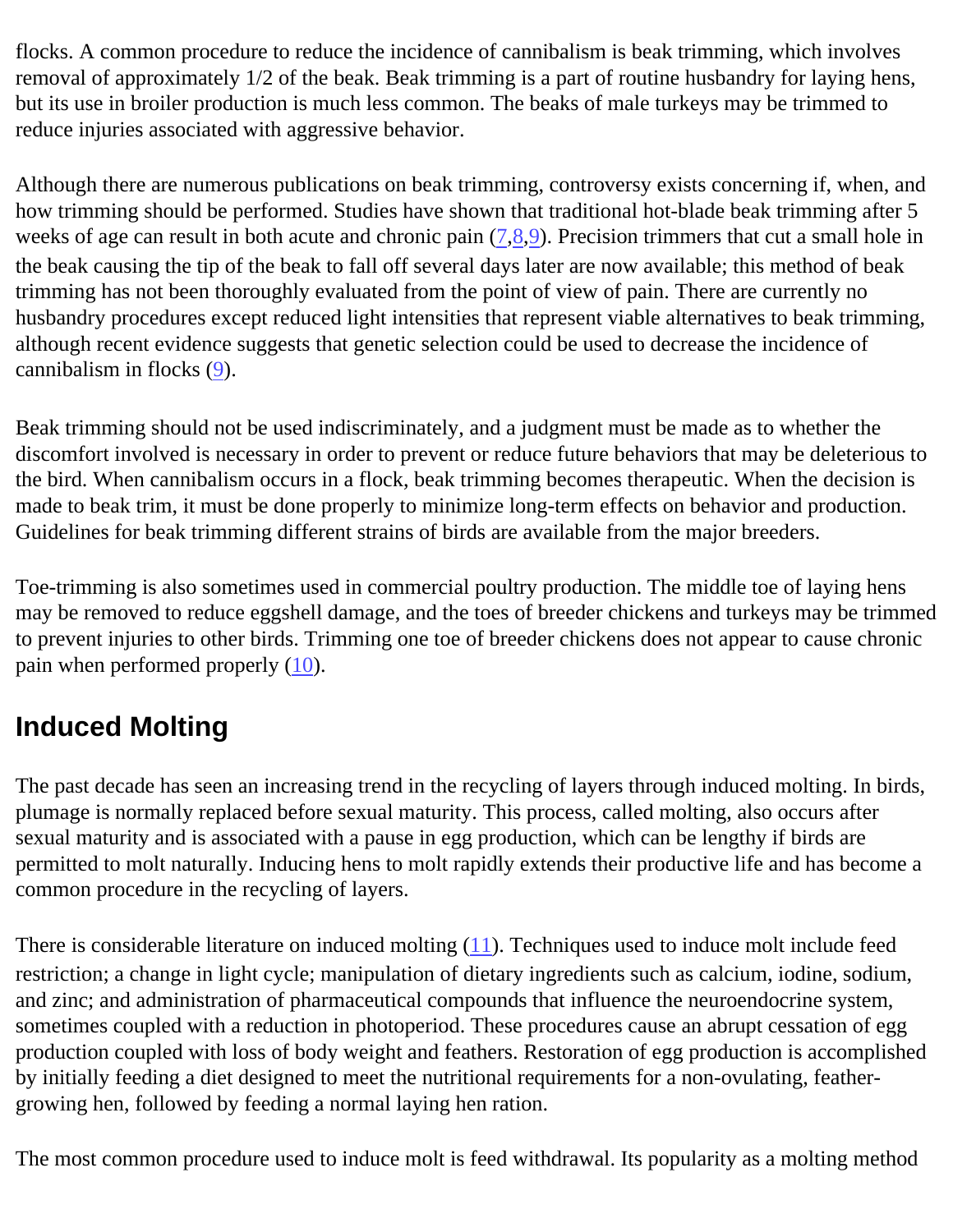is probably due not only to its efficacy, but to the elimination of feed costs during the withdrawal period. Unfortunately, there is a paucity of data on the well-being of hens during the withdrawal and postwithdrawal periods, although feed deprivation is known to result in both increases in stress hormones and behavioral changes in poultry [\(1](#page-93-0)). Until more information is available, programs that minimize the length of the feed withdrawal period ([7\)](#page-93-6) should be used whenever possible.

# **MEAT PRODUCTION**

### **Health Problems**

During the past half century, genetic selection, heterosis, changes in husbandry, improved nutrition, and control of diseases and parasites have contributed to the escalating growth rate of meat-type poultry. In the 1940's, broilers required 12 weeks to reach a market weight of 4.4 pounds; today they achieve this weight in 6 weeks, and the reduction by the industry of 1 day per year to achieve this weight continues unabated. Comparable changes have occurred in turkey and waterfowl production. The result is greatly improved efficiency of feed utilization because of reduced maintenance.

Several health and welfare problems seen predominantly in meat-type birds are related to rapid growth rate. A correlated response to the selection of turkeys for increased body weight and a broad breast is the development of deep muscle myopathy (atrophy of the inferior pectoralis muscle) caused by an inadequate blood supply to the tissues. Both turkeys and meat chickens exhibit skeletal disorders, particularly in the bones of the pelvic limb (femur, patella, tibia, metatarsus) and their associated tendons. These disorders are not necessarily associated with body weight or conformation, but instead with the differential growth of body parts, particularly accelerated growth of muscle that is not commensurate with skeletal development. Skeletal abnormalities can be further exacerbated by the resulting motor impediments. The lack of synchronous growth among body components in broilers, including the heart and lungs, can contribute to pulmonary hypertension causing excess fluids in the body (ascites). An additional problem is "sudden death syndrome," the cause of which is unknown.

These health problems are of great concern to the poultry industry, and considerable research is being conducted on the negative aspects associated with rapid growth in today's broilers. Relationships are complex, and in some cases neither genetic nor non-genetic solutions are readily available. Some alleviation, however, may be feasible by moderating growth during certain periods in the bird's life.

#### **Feed Restriction**

Broilers and their parent stock have the potential for rapid early growth and eat at or near the capacity of their gastrointestinal tract when fed ad libitum. Thus, unless the feed intake of broiler breeders is limited, the resulting obesity will have negative effects on reproduction, vigor, and viability. Under current commercial feed restriction programs, breeders are fed an amount of feed either daily or on alternate days that is calculated to achieve and maintain preferred body weights. Feed restriction of this type has been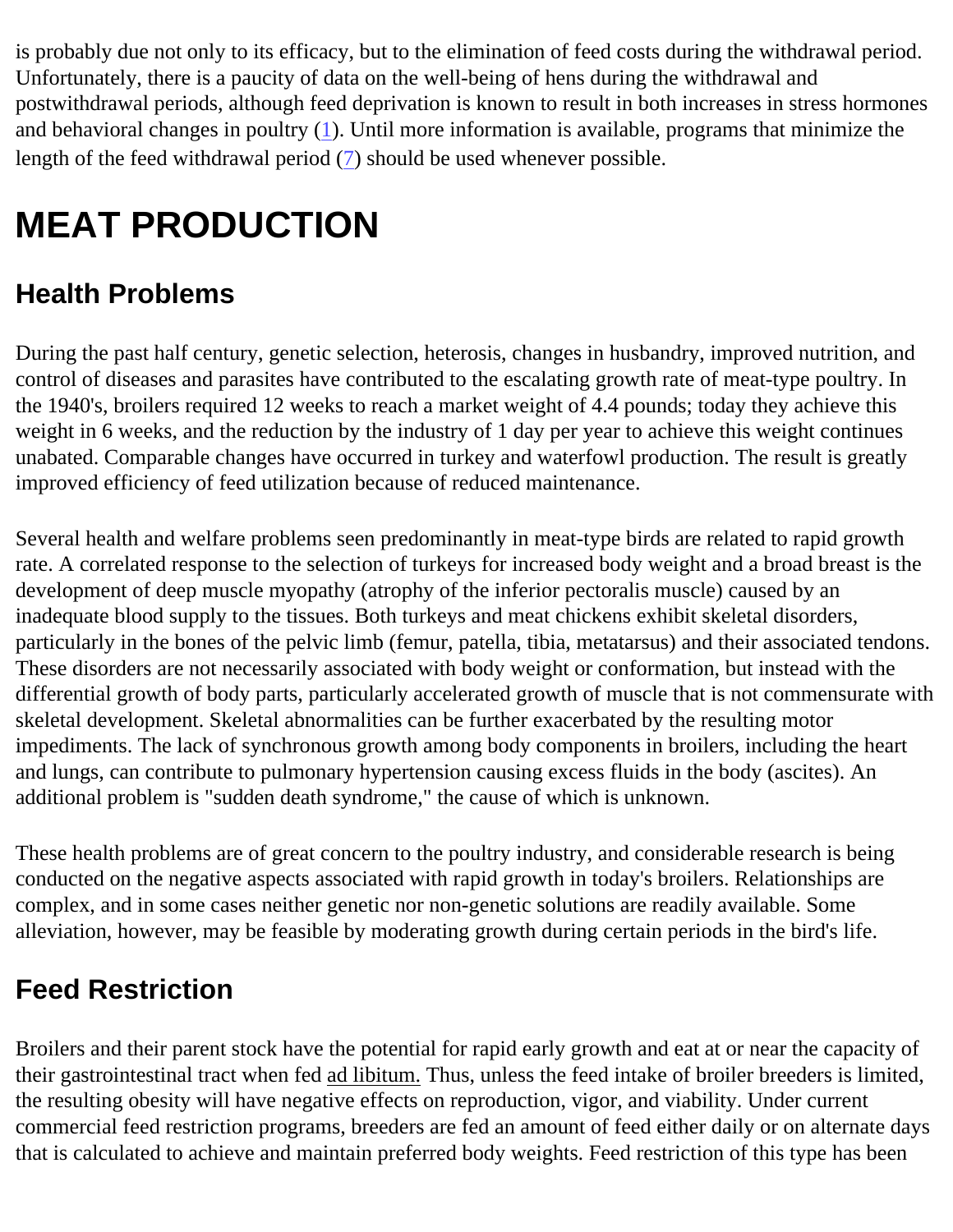shown to be a stressor in broiler breeders, resulting in increases in activity, aggression, stress hormone levels, and the performance of stereotyped behaviors ([1\)](#page-93-0). Although the health benefits of commercial feed restriction programs to the bird outweigh these negative aspects, alternative methods for controlling body weight in breeders require investigation.

### **Crowding**

Much concern has been expressed about the negative effects of crowding in floor-housed and caged flocks with respect to air quality, disease incidence, and aggression. Crowding in both broilers and laying hens may lead to higher mortality and decreased growth and reproduction in individual birds, although overall economic returns from the flock may be greater  $(12, 13)$  $(12, 13)$  $(12, 13)$ . However, there is little evidence to support the view that crowding increases aggression in broilers. Broilers are very docile and are also marketed at such an early age that they have not yet formed a dominance hierarchy  $(14)$  $(14)$ .

## **TRANSPORTATION, SLAUGHTER, AND CULLING**

Birds being sent to slaughter are hand-captured, crated, and transported by road over varying distances to the processing plant. Many elements of the transport process can be harmful to the bird [\(15](#page-94-1),[16\)](#page-94-2). These include handling by humans, air temperature changes, removal of food and water, novelty, confinement, noise, motion, and mixing with unfamiliar birds. Improper handling and transport may also result in mortality, bruising, and bone breakage, with the latter representing a particular problem with spent laying hens. Mechanical harvesting may be less stressful to the bird than human handling [\(17](#page-94-3)). However, many problems have been encountered with regard to the maneuverability of harvesting machines in commercial houses. Whether harvesting is done by hand or machine, care should be taken to handle birds gently during capture and crating and uncrating. Stress should also be minimized during transportation. USDA has developed guidelines for air transport of chicks and hatching eggs  $(18)$  $(18)$ .

Meat birds are slaughtered by being shackled and electrically stunned in a brine-water-bath stunner, followed by the severing of the vertebral and/or carotid arteries with an automatic knife. The stunning currents used are intended to render the bird insensible temporarily until bleed-out is completed. Laying hens are usually not stunned, because their bones, which may be osteoporotic due to lack of exercise and the high rate of calcium usage for egg formation, break during the application of an electrical current. Stunning is also not used for some religious slaughter methods.

Surveys in Europe have shown that approximately 30 percent of birds processed using a bath stunner are inadequately stunned before slaughter (19); no comparable surveys have been conducted in U.S. processing plants. Research is currently being conducted in England on the welfare aspects of stunning to induce cardiac arrest and on the use of gas (carbon dioxide plus argon) stunning [\(20](#page-94-5)). Additional research is needed on the commercial utility of alternative stunning methods. At present, electrical stunning should be carried out carefully to ensure maximum efficacy [\(21](#page-94-6)).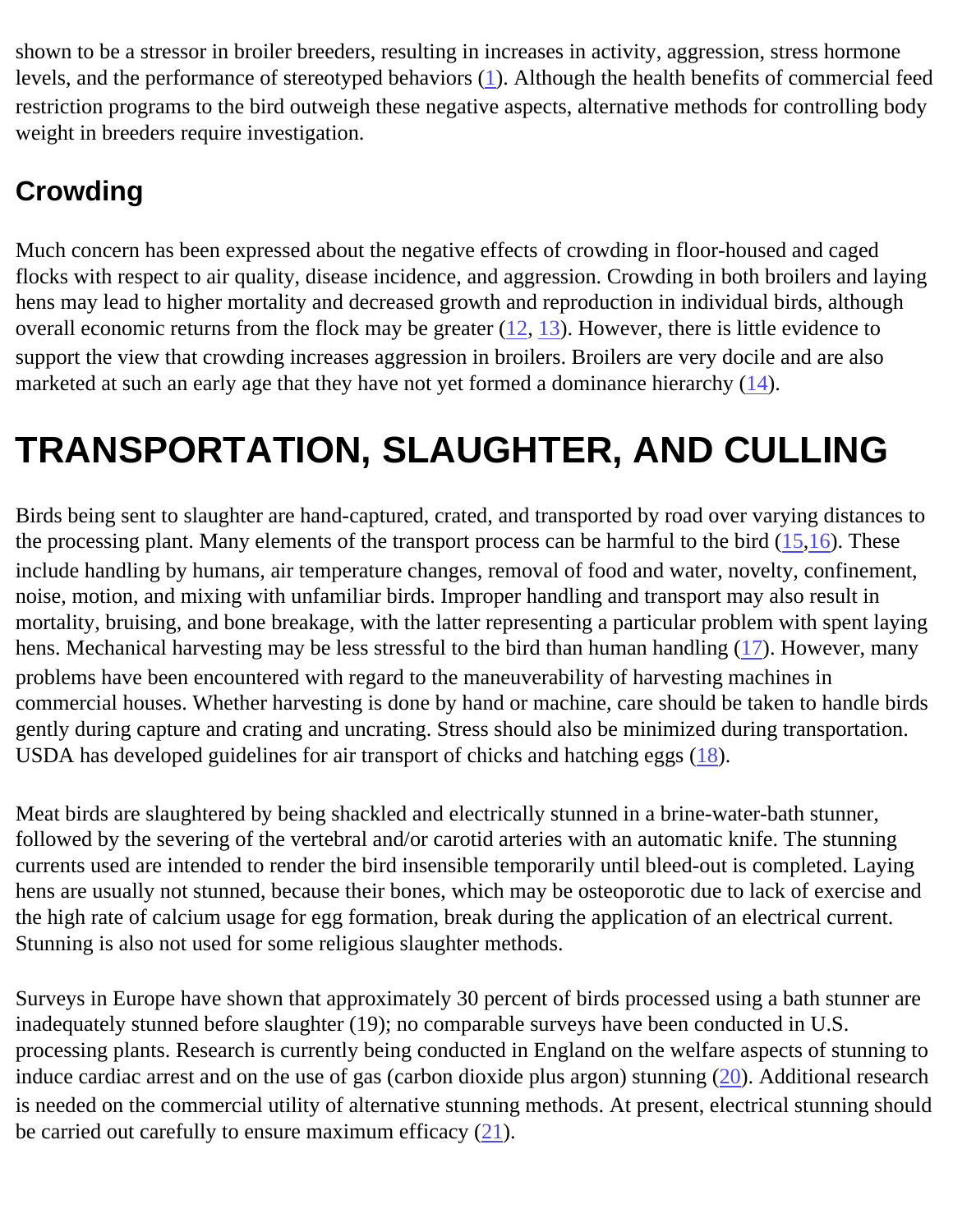Because they have little market value, spent hens may now be slaughtered on-farm. Carbon dioxide delivered via a mobile killing unit with an on-board delivery system, cervical dislocation, or instant maceration using a specially designed high-speed grinder, are acceptable

In the past, unhealthy chicks or surplus male chicks were killed at the hatchery by suffocation. This practice has essentially been abandoned by the U.S. poultry industry in favor of more humane methods like maceration, which result in instantaneous death.

# **SUMMARY**

To ensure the health and productivity of their flocks, poultry producers should continue to employ the "best management" practices recommended by equipment manufacturers, breeders, trade organizations, and scientists. Current societal concerns about the welfare of animals in confinement, however, also require us to consider the behavioral need of animals. More research is required to determine if husbandry practices need to be modified to improve well-being, as well as to assess how this can be accomplished in a manner that is economically viable for producers and consumers.

## <span id="page-93-0"></span>**REFERENCES**

- 1. Mench, J.A. 1992. The welfare of poultry in modern production systems. Poultry Science Rev. 4:107-128.
- <span id="page-93-1"></span>2. Wlds. Poult. Sci. J. 1990, pp. 19-47 (various articles).
- <span id="page-93-2"></span>3. Appleby, M.C., B.O. Hughes, and H.A. Elson. 1992. Poultry Production Systems: Behaviour, Management and Welfare. Wallingford, Oxon, U.K.: CAB International.
- <span id="page-93-3"></span>4. Appleby, M.C. and Hughes, B.O. 1995. The Edinburgh Modified Cage for laying hens. Br. Poult. Sci. 36:707-718.
- <span id="page-93-4"></span>5. Carnell, P. 1981. An economic appraisal of less intensive systems. In Alternatives to Intensive Husbandry Systems (see ref. 3), pp. 21-31.
- <span id="page-93-5"></span>6. Cages for laying hens. 1991. Rep. Scottish Agricultural College, Auchincruive.
- <span id="page-93-6"></span>7. Cunningham, D.L. and Mauldin, J.M. 1996. Cage housing, beak trimming, and induced molting of layers: a review of welfare and production issues. J. Appl. Poult. Res. 5:63-69.
- <span id="page-93-7"></span>8. Gentle, M.J. 1986. Beak trimming in poultry. Wlds Poult. Sci. J. 42:268-275.
- <span id="page-93-8"></span>9. Craig, J.V. and Lee, H-Y. 1990. Beak trimming and genetic stock effects on behavior and mortality from cannibalism in White-Leghorn-type pullets. Appl. Anim. Behav. Sci. 25:107-123.
- <span id="page-93-9"></span>10. Gentle, M.J. and Hunter, L.H. 1988. Neural consequences of partial toe amputation in chickens. Res. Vet. Sci. 45:374-376.
- <span id="page-93-10"></span>11. Wolford, J.H. 1984. Induced moulting in laying fowls. Wlds Poult. Sci. J. 4:66-74.
- <span id="page-93-11"></span>12. Adams, A.W. and J.V. Craig. 1975. Effect of crowding and cage shape on productivity and profitability of caged layers. Poultry Sci. 64:238-242.
- <span id="page-93-12"></span>13. Feedstuffs. August 20, 1990, p.12.
- <span id="page-93-13"></span>14. Mench, J.A. 1988. The development of aggressive behavior in male broiler chicks: a comparison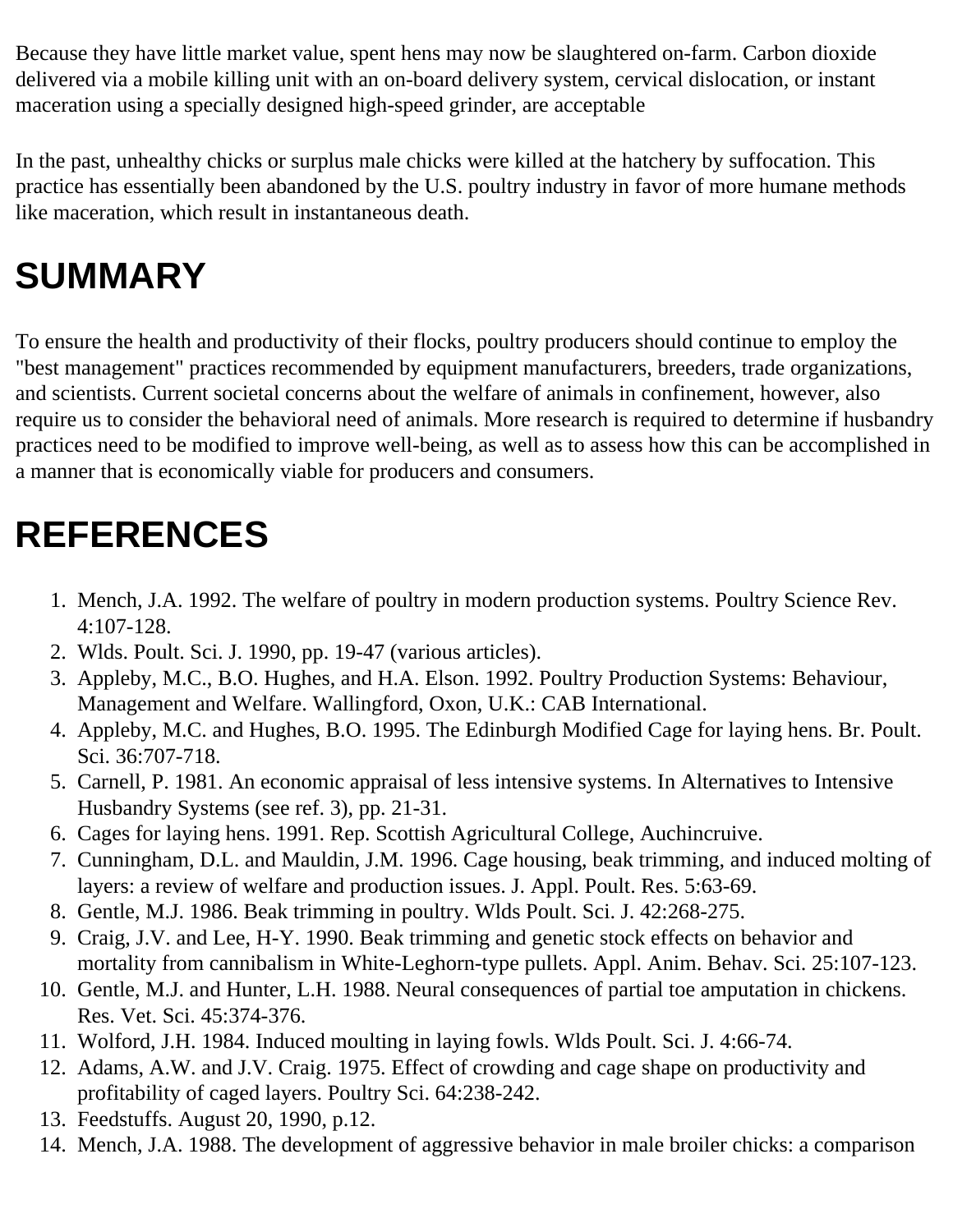with laying-type males and the effects of feed restriction. Appl. Anim. Behav. Sci. 21:233-242.

- <span id="page-94-1"></span>15. Knowles, T.G. and D.M. Broom. 1990. The handling and transport of broilers and spent hens. Appl. Anim. Behav. Sci. 28:75-91.
- <span id="page-94-2"></span>16. Nicol, C.J. and C. Saville-Weeks. 1993. Poultry handling and transport. In: Livestock Handling and Transport, ed. T. Grandin. Wallingford, Oxon, U.K.: CAB International, pp. 273-287.
- <span id="page-94-3"></span>17. Duncan, I.J.H., G.S. Slee, P. Kettlewell, P. Berry, and A.J. Carlisle. 1986. Comparison of the stressfulness of harvesting broiler chickens by machine and by hand. Br. Poult. Sci. 27:109-114.
- <span id="page-94-4"></span>18. Craig, W.L. 1990. Protecting baby chicks and hatching eggs during export shipment. USDA, Agricultural Marketing Service Transportation Tips.
- 19. Farm Animal Welfare Council. Report of the welfare of poultry at the time of slaughter. 1982. FAWC: Surrey, England.
- <span id="page-94-5"></span>20. Mohan Raj, A.B., T.C. Grey, A.R. Audsley, and N.G. Gregory. 1990. Effect of electrical and gaseous stunning on the carcase and meat quality of broilers. Br. Poult. Sci. 31:725-735.
- <span id="page-94-6"></span>21. Bilgili, S.F. 1992. Electrical stunning of broilers -- basic concepts and carcass quality implications: a review. Appl. Poult. Res.1:135-146.
- 22. Webster, A.B. and Fletcher, D.L. 1996. Humane on-farm killing of spent hens. J. Appl. Poult. Res. 5:191-200.
- 23. Newberry, R.C., Webster, A.B., Lewis, N.J., and Arnam, C.V. 1996. Management of spent hens. Proc. Symp. Farm Animal Welfare in Canada. Lennoxville, Quebec, Canada.

<span id="page-94-0"></span>**Go to:** [Top of Document](#page-0-0) | [A Critical Analysis](#page-1-0) | [Animal Exhibits, Shows and Fairs](#page-24-0) | [Responsible Care and](#page-29-0)  [Health Maintenance of Fish in Commercial Aquaculture](#page-29-0) | [Beef](#page-45-0) | [Dairy](#page-50-0) | [Equine Production and](#page-66-0)  [Performance](#page-66-0) | [Fur Farming](#page-73-0) | [Handling of Crippled and Nonambulatory Livestock](#page-77-0) | Hunting and [Conservation Issues/Gamebird Shooting Preserves](#page-82-0) | [Poultry](#page-87-0) | [Rabbits](#page-94-0) | [Sheep and Goats](#page-102-0) | [Swine](#page-108-0) | [Veal](#page-114-0)

### **Animal Welfare Issues:**

### **RABBITS**

Janice C. Swanson, Ph.D. Department of Animal Sciences Room 134 Weber Hall Kansas State University Manhattan, Kansas 66506

and

James I. McNitt, Ph.D. Rabbit Production Specialist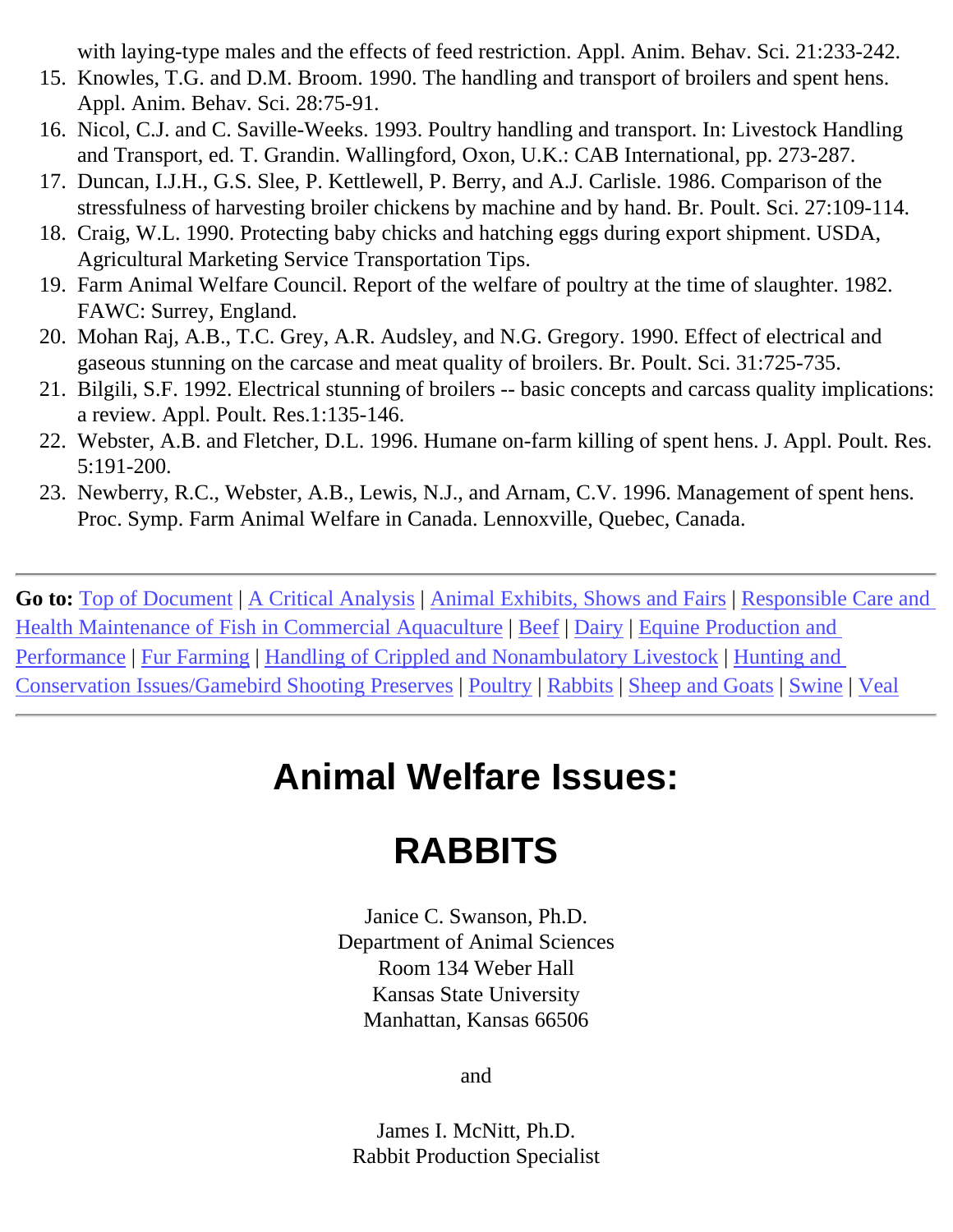Small Farm Family Resource Development Center Southern University and A&M College Southern Branch P.O. Box 11170 Baton Rouge, Louisiana 70813-1170

## **INTRODUCTION**

Domestic rabbits are raised primarily for commercial, show, or pet purposes. Commercial use involves the production of meat, pelts, and wool and the production of live animals for breeding and laboratory stock and for pets. With an increasing trend toward urbanization, rabbits make a good choice for youth projects. Their small size and low initial investment are part of their attraction. Teachers often use rabbits as small animal projects in the classroom. For some children the classroom rabbit may be their first contact with an animal other than a dog or cat.

In the United States, a large number of people involved with rabbits are fancier -- people who rear rabbits for show purposes. Although this group may not directly seek advice from an Extension agent, they may serve as a source of information and assistance. The American Rabbit Breeders Association, Inc., is one group that deals with many aspects of rabbit production. They set standards of perfection for judging and sponsor a variety of events for rabbit enthusiasts.

The "Easter Bunny Syndrome" makes rabbit producers particularly vulnerable to criticism. Rabbits are naturally "cute" and possess physical attributes that attract the affection of most people. The production of rabbits as a source of food and fiber has been addressed by animal protection groups (Humans Against Rabbit Exploitation). Questions of humane use and production methodology concerning rabbits are similar to those raised about other intensively raised species such as swine, poultry, and veal calves.

As animal protection actions and concerns continue to rise with regard to the acceptability of standard husbandry practices, people involved in the production and use of rabbits (as a food and fiber resource or 4-H project) need to be aware of potential problem areas. Several commercial production practices may be targeted as welfare concerns:

- confinement rearing,
- post-partum breeding,
- wool harvesting methods,
- fur production,
- transport,
- slaughter,
- sales.

# **DISCUSSION**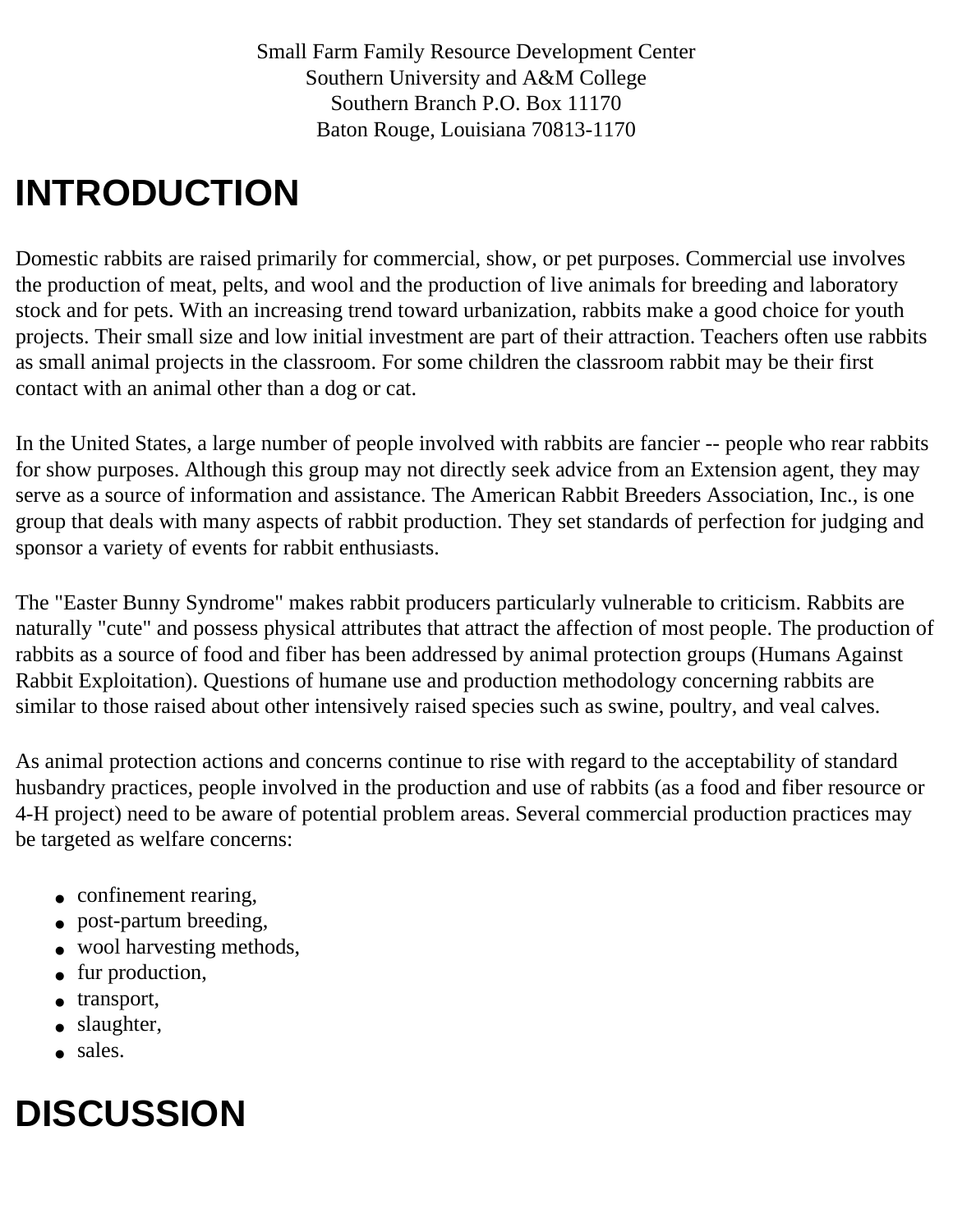### **Confinement Rearing**

In the wild, rabbits are social, group-dwelling animals. A system of burrows is constructed that collectively is referred to as a warren. The social group usually consists of one to three males and one to five females. The social organization of the group is matriarchal, with females constructing the hierarchy and males being attracted to the group. A pecking order is also established among the males in the group. Primary competition among females is centered on access to breeding warrens, while males focus on breeding privilege. The dominant buck defines the group territory by scent-making (glandular secretion, urine, and feces) [\(Lockley, 1954;](#page-101-0) [Harkness, 1988](#page-101-1)).

Controversy over the confinement rearing of social species of livestock (calves, poultry, swine) has been a primary welfare issue. Although little attention has been focused on rabbits, it is reasonable to assume that the same complaints of space restriction and social deprivation are tenable. Rabbits are usually caged in groups before sexual maturity and individually as adults. Most fryers (young rabbits harvested for meat), are group-raised littermates. Fryers are marketed at a target age of 56 days but may not attain market weight until 70 days. Commercial rabbit producers house rabbits in caging systems with cage sizes adjusted for breed of rabbit, management system, and intended purpose (e.g., breeding adults vs. laboratory stock). Because of the ventilation problems inherent in multi-deck caging systems, most large rabbitries have a single deck of cages. Water is usually provided by an automatic watering system, and food is hand-distributed to each cage ([Cheeke, 1987](#page-100-0); [McNitt et al. 1996\)](#page-101-2).

Possible welfare concerns may include social deprivation (in the case of singly housed adult breeders), cage sizes, and stocking densities of group-raised market animals. Adult rabbits generally are not housed in groups. Because of the rabbit's territorial nature, each cage is regarded as an individual's own territory by both sexes. Scent marking occurs, and if other rabbits are introduced, fighting is prevalent ([Harkness,](#page-101-1)  [1988\)](#page-101-1). Studies have been undertaken in Europe to develop housing systems for breeding groups that reduce competition and fighting among group inhabitants ([Stauffacher, 1986](#page-102-1)). A 3-year study in Canada indicated that rabbits could be successfully group housed on the floor in a facility with smooth concrete floors and epoxy-treated block walls. The rabbits were grouped at 8 to 9 weeks of age. Grouping older rabbits required the use of tranquilizers or castration to avoid fighting ([Love and Hammond, 1991\)](#page-101-3). A New Zealand study reported that group-housed does have a significantly lower proportion of young alive at 21 days postpartum than does individually housed in boxes [\(Muller and Brummer, 1991](#page-101-4)). However, further study is needed to assess whether well-being is compromised for certain group members and the overall impact on production.

Work has been carried out to determine the effects of environmental enrichment on rabbit performance. This generally has been positive and enrichment objects introduced into the cages have caused stimulation and increased activity [\(Huls et al., 1991;](#page-101-5) [Brooks et al. 1993\)](#page-100-1). Enrichment objects have included wooden dowels, wooden rings, a brass wire ball and empty aluminum beverage cans. These authors also provided PVC "tunnels" between two cages so the adult female rabbits could be apart or together. Given such a choice, the rabbits spent 90% of their time together. A two tier cage provides spatial enrichment without increasing floor space requirement ([Finzi, 1996\)](#page-101-6). The rabbits evidenced no preference for the upper or the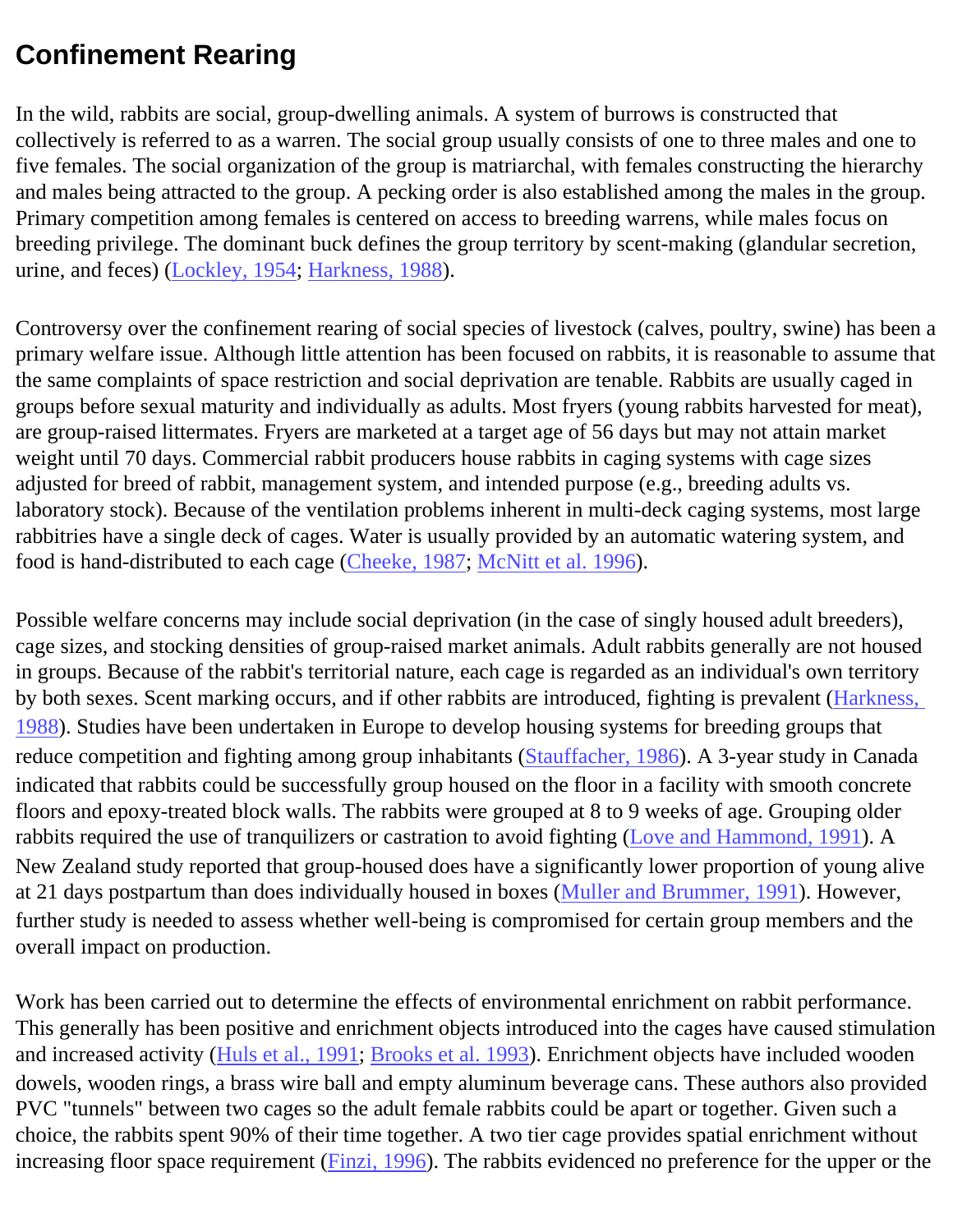lower part and, on average, used both parts with equal frequency.

In market rabbits, stocking densities have been studied to determine the effect of rabbit density on growth and consumption parameters. High stocking densities may result in rabbits reaching slaughter weights 3 to 5 days later than rabbits housed at lower densities [\(Maertens and DeGroote, 1984\)](#page-101-7). Singly housed control animals reached slaughter weight an average of 1 week earlier than group-raised rabbits. Fur-plucking and ear-biting were behavioral manifestations attributed to overcrowding. Studies conducted at Oregon State University show no consistent difference in rate of gain, feed efficiency, and mortality when rabbits were stocked at densities of 930, 465, and 310 cm<sup>2</sup> per rabbit in either conventional or large pens ([Lukefahr et](#page-101-8) [al. 1979;](#page-101-8) [Harris et al 1981](#page-101-9); [Prawirodigdo et al. 1985\)](#page-102-2). European studies have produced similar results. However, confusion remains as to the most productive stocking density. One study found that 500 cm<sup>2</sup> per animal gave the best overall performance results ([Ferriera, 1984](#page-101-10)), while another reported that densities of 583 and 700 cm<sup>2</sup> per animal were detrimental ([Petersen et al. 1988](#page-102-3)). Hamilton and Lukefahr ([1993](#page-101-11)) found no significant mean differences in feed intake , feed efficiency, survival rate and uniformity of final weight for rabbits housed at 929, 465 or 310 cm<sup>2</sup> per rabbit although the rabbits in the first group had better numerical means for all four traits. Recent studies in France have indicated that there are reduced social interactions and locomotory activities with less than about 650 cm2 per animal. It was reported however that even at high densities aggressive encounters were uncommon and mixed sex housing did not result in major problems [\(Morisse and Maurice, 1996](#page-101-12)). Similarly, Bell and Bray ([1984\)](#page-100-2) found that the sex composition of rearing groups had little effect on weight gain, feed intake or mortality from 30 -93 days of age. The incidence of injuries in male rabbits 60 to 80 days of age increased significantly as the size of the group increased from 15 or less to 16-30 or over 40 animals ([Bigler and Ester, 1996\)](#page-100-3).

In recent years, advocacy of "free-range" systems as an alternative to confinement raising has become a popular topic in the animal welfare and sustainable agriculture arenas. Some concern has also been raised that wire floors are not a suitable substrate for rabbits and may result in increased incidence of ulcerative pododermatitis (sore hocks) [\(Drescher, 1992](#page-101-13); [Drescher and Schlender-Bobbis, 1996\)](#page-101-14). Rommers and Meijerhof ([1996](#page-102-4)) compared several alternative floors for cages. These included slats and several configurations of synthetic meshes. Most resulted in less footpad injuries than wire floors but did not influence the production of the does. Because of the increased expense of the alternative floors, production costs were increased and profits reduced. There is little data to compare caging systems to "free-range" systems. One study, which compared cage-reared to floor-reared meat rabbits, found that production performance of rabbits was similar between the two housing systems up to 70 days of age. After 70 days, stocking density became an important factor [\(Crimella et al. 1988\)](#page-100-4). A concern is the spread of coccidiosis in floor-reared rabbits. Future research that focuses on different production philosophies and their companion systems can help to elucidate the benefits of each system to both humans and animals [\(Cheeke, 1979;](#page-100-5) [Harkness, 1988](#page-101-1)).

#### **Post-Partum Breeding**

Post-partum breeding is a common practice among rabbit producers in Europe [\(Camps, 1983\)](#page-100-6). After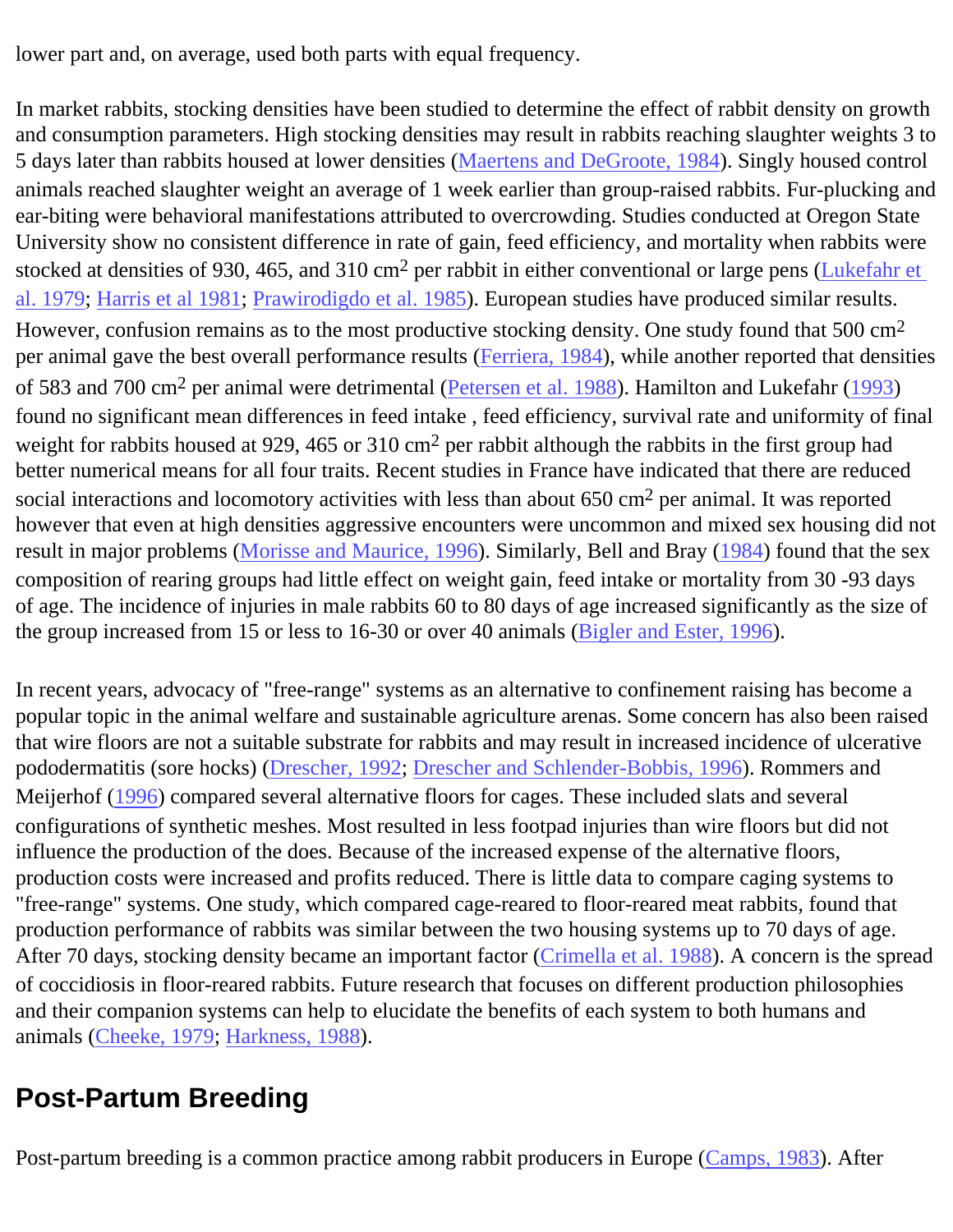kindling, does are re-bred within 48 hours. This practice has been condemned by animal protection groups despite the fact that wild rabbits re-breed in the same manner ([Lockley, 1954;](#page-101-0) [Harkness, 1988\)](#page-101-1). One British publication does not recommend re-breeding until 3 to 7 days post-partum on welfare grounds ([King, 1988](#page-101-15)). In the United States the majority of producers re-breed at 14 or 35 days post-partum. There is no direct advantage in re-breeding at 1 day versus 14 days post-partum in terms of the total number of kits weaned [\(Harris et al. 1982\)](#page-101-16).

### **Wool Harvesting**

Wool harvesting practices also have the potential to become an issue. Angora rabbits grow a low-density fine fiber that produces light-weight warm garments. Wool harvesting can be accomplished by shearing or plucking ([Schlolaut, 1987;](#page-102-5) [Kilfoyle and Samson, 1988](#page-101-17)). Some countries have banned the plucking of wool on the grounds of cruelty. Plucking, when done properly, involves the testing and removal of loose hair, preferably during molt. However, some types of Angora rabbits (e.g., German Angora) do not molt readily and should not be plucked [\(McNitt et al. 1996\)](#page-101-2). Theoretically, plucking removes only the longest fibers and leaves the undercoat to protect the rabbit. It does, however, damage the follicles and change the composition of the coat, thereby reducing the lifetime wool yield [\(Schlolaut, 1987;](#page-102-5) [Kilfoyle and Samson,](#page-101-17)  [1988\)](#page-101-17).

Shearing is more widely practiced in the United States. Proper handling and methods of restraint should be utilized to ensure protection from nicks and cuts during the process. Other welfare considerations include protection from temperature extremes. Rabbits should have from 1/4 to 1/2 inch of wool left on the body and should not be sheared or plucked during particularly cold months. When temperatures drop to 35 oF or less, rabbits should be provided with warm quarters and a nest box until the wool has reached at least 1 inch in length [\(Vermorel, 1988](#page-102-6); [Vernet, 1988](#page-102-7)).

### **Fur Production**

The fur industry has been under attack by animal activists for several years, with a dramatic escalation in the past 5 years. Ethical and welfare arguments have been advanced with regard to the necessity for fur garments and the methods used to capture wild fur-bearing animals or to produce and euthanize ranched species [\(Nilsson, et al. 1980;](#page-102-8) [Commission of the European Communities, 1991\)](#page-100-7). In the United States, few rabbits are commercially grown specifically for their pelts. Most rabbits raised for pelts are of the Rex breed ([McNitt, 1988\)](#page-101-18). In the Rex pelt, the guard hairs and underfur are of the same approximate length. This provides a dense, even pelt useful for garment manufacture. The monetary value, however, is not sufficiently high and is generally not a profitable enterprise ([McNitt et al. 1996\)](#page-101-2). Unlike other species of ranched fur-bearers where the pelt is the only product produced, the rabbit carcass can be used for meat. Although this is of little comfort to activists, the general public may be more accepting of the use of the entire animal, rather than killing for just the hide.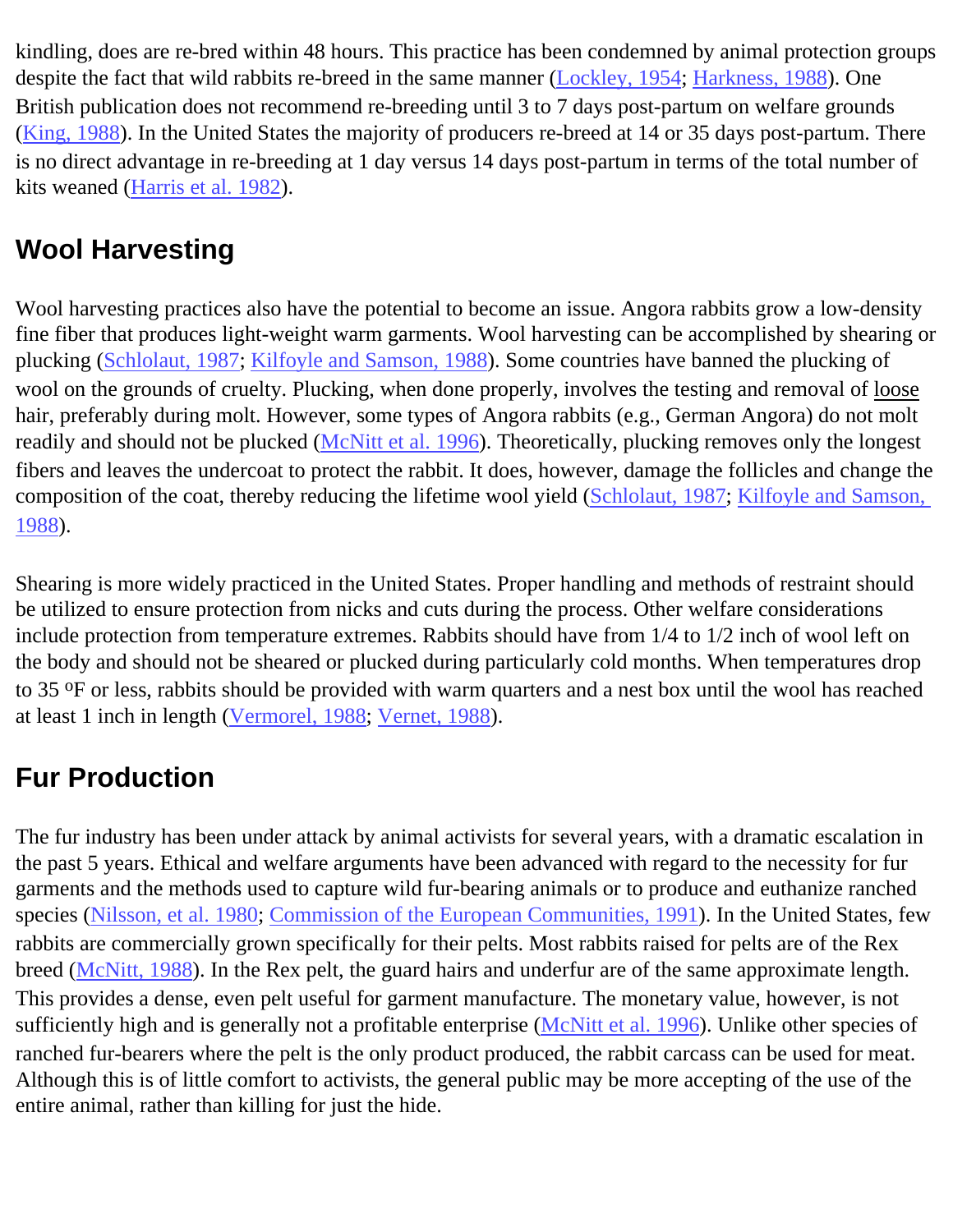#### **Transport**

The transport of rabbits to processing facilities can pose welfare questions similar to those raised for other livestock species. Separation, caging, crating and handling practices, mixing, food and water deprivation, noise, temperature, humidity, and other environmental changes are all variables that affect the physical and psychological welfare of animals. Transport has been shown to affect meat in rabbits by increasing the rate of muscle glycogen depletion, which causes dark, firm, dry meat; increasing plasma glucose; increasing liver glycogen (during long hauls); and decreasing liver weights ([Jolley, 1990](#page-101-19)). Having water available reduces live weight and carcass losses associated with antemortem handling [\(Coppings, et al.](#page-100-8)  [1989\)](#page-100-8). More research is needed to elucidate transport stressors and to recommend improvements. In the meantime, humane handling and hauling practices should be encouraged and practiced.

#### **Slaughter**

Humane slaughter has been and will continue to be a concern of both animal user and animal protection groups. Unlike other farm livestock, rabbits are not covered by the Humane Slaughter Act ([Anon. 1906](#page-100-9)); however, interest is high in securing more humane methods for stunning ([Anon. 1992](#page-100-10)). Rabbits that are processed in commercial facilities undergo electrical stunning, which renders the animal unconscious, and then are decapitated. In smaller processing facilities or on-site slaughter, however, manual methods are used. Two methods have been recommended for manual stunning ([Arrington and Kelly, 1976](#page-100-11); Sandford, [1986\)](#page-102-9). The first method is cervical dislocation. When performed by a competent person, cervical dislocation renders the rabbit unconscious immediately. The second method involves the use of a blunt stick to strike the rabbit behind the ears at the base of the skull. Generally, cervical dislocation is the preferred method for manual stunning. Welfare problems arise when inexperienced personnel attempt to perform the stunning. Care should be taken to properly train personnel before they attempt to manually stun a rabbit. Trainees should learn the proper way to handle the rabbit to reduce excitability and stress; observe the technique being performed by a competent individual; and perform the technique under supervision until competence is attained.

#### **Sales**

There is a real possibility for problems for producers who rear rabbits for sale to laboratories for use in consumer product testing. Consumer product testing procedures that specifically use rabbits, such as the Draize eye irritancy test, have been major animal welfare and rights issues for the past 10 years. Another important consideration for producers who sell stock for purposes other than food or fiber is compliance with U.S. Department of Agriculture (USDA) regulations under the Animal Welfare Act. Rabbit producers who sell to buyers other than processors or individuals purchasing the rabbits for their own use must be licensed by USDA if their gross sales exceed \$500 per year ([USDA, 1990](#page-102-10)). USDA sets facility standards and specifies the management practices that must be followed, and inspects facilities to assure compliance. Public complaints about producers are directed to USDA for consideration. Pet stores, carnivals, and other animal sellers or exhibitors often purchase stock from unlicensed producers because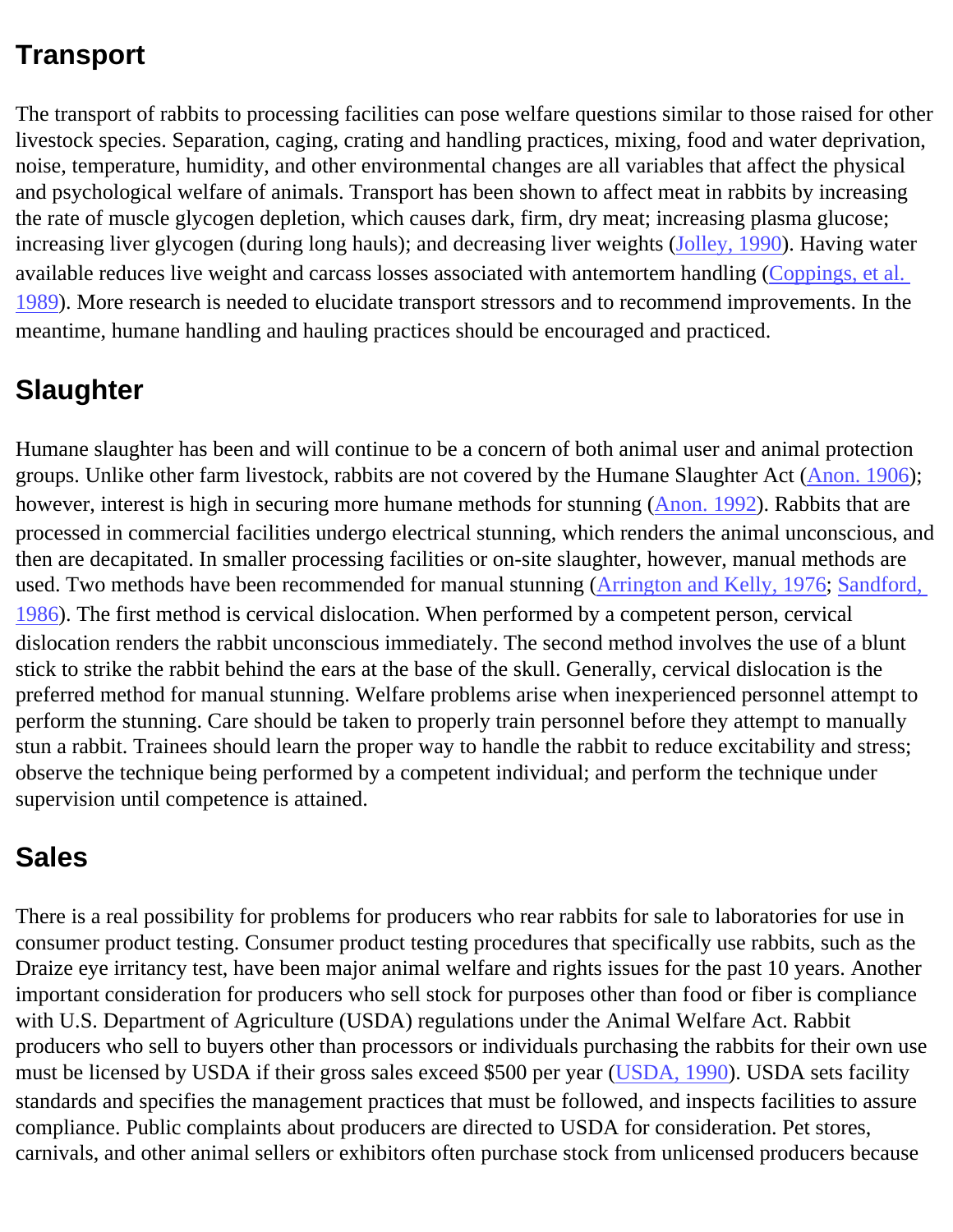of lower prices. This practice should be discouraged, because it discriminates against licensed producers. This practice also leaves the industry open to criticism for non-compliance with the Animal Welfare Act.

# **CONCLUSION**

Ultimately, it is up to rabbit producers to ensure that they provide for the needs of their rabbits. Proper housing, appropriate and adequate feed, ventilation, clean water, health management, and environments designed to decrease stress are all important contributors to rabbit well-being. Research is needed to further determine factors that contribute to both physiological and psychological well-being of domestic rabbits.

## <span id="page-100-9"></span>**REFERENCES**

- 1. Anon. 1906. Humane Slaughter Act. Public Law 85-765; United States Code 1901-1906. (enforced by United States Department of Agriculture, Food Safety In United States Code 603(b), 610(b),  $620(a)$ .
- <span id="page-100-10"></span>2. Anon. 1992. The Humane Methods of Poultry Slaughter Act of 1992. H.R. 4124, introduced January 28, 1992, to amend the Poultry Products Inspection Act of 1992 (would require the poultry industry to comply with requirements of the H umane Slaughter Act).
- <span id="page-100-11"></span>3. Arrington, L.R. and K.C. Kelly. 1976. Domestic Rabbit Biology and Production. Gainesville: The University Presses of Florida. pp. 199-201.
- <span id="page-100-2"></span>4. Bell, D. and G.C. Bray. 1984. Effects of single- and mixed-sex caging on postweaning development in the rabbit. Laboratory Animals, 18:267-270.
- <span id="page-100-3"></span>5. Bigler, L. and H. Oester. 1996. Group housing for male rabbits. Proceedings of the 6th World Rabbit Congress (Toulouse) 2:411-415.
- <span id="page-100-1"></span>6. Brooks, D. L., W. Huls, C. Leamon, J. Thomson, J. Parker and S. Twomey. 1993. Cage enrichment for female New Zealand White rabbits. Lab Animal, 22(5):30-38.
- <span id="page-100-6"></span>7. Camps, J. 1983. European accelerated rabbit breeding program. Journal of Applied Rabbit Research 6:58-61.
- <span id="page-100-5"></span>8. Cheeke, P.R. 1979. The domestic rabbit: Potentials, problems and current research. In: The Domestic Rabbit: Potentials, Problems, and Current Research -- The Proceedings of a Symposium held at the 71st Annual Meeting, American Soc iety of Animal Science, University of Arizona, Tucson, Arizona, July 31, 1979. P.R. Cheeke (ed.), Oregon State University Rabbit Research Center, Oregon State University, Corvallis, OR.
- <span id="page-100-0"></span>9. Cheeke, P.R. 1987. Rabbit Feeding and Nutrition. Orlando: Academic Press, Inc. Harcourt, Brace, Jovanovich, Publishers.
- <span id="page-100-7"></span>10. Commission of the European Communities. 1991. Study into the Legal, Technical and Animal Welfare Aspects of Fur Farming. Office for Official Publications of the European Communities, Luxembourg.
- <span id="page-100-8"></span>11. Coppings, R.J., N. Ekhator, and A. Ghodrati. 1989. Effects of antemortem treatment and transport on slaughter characteristics of fryer rabbits. Journal of Animal Science 67:872-880.
- <span id="page-100-4"></span>12. Crimella, C., F. Luzi, and M. Amboini. 1988. Alternative housing systems in meat rabbit breeding.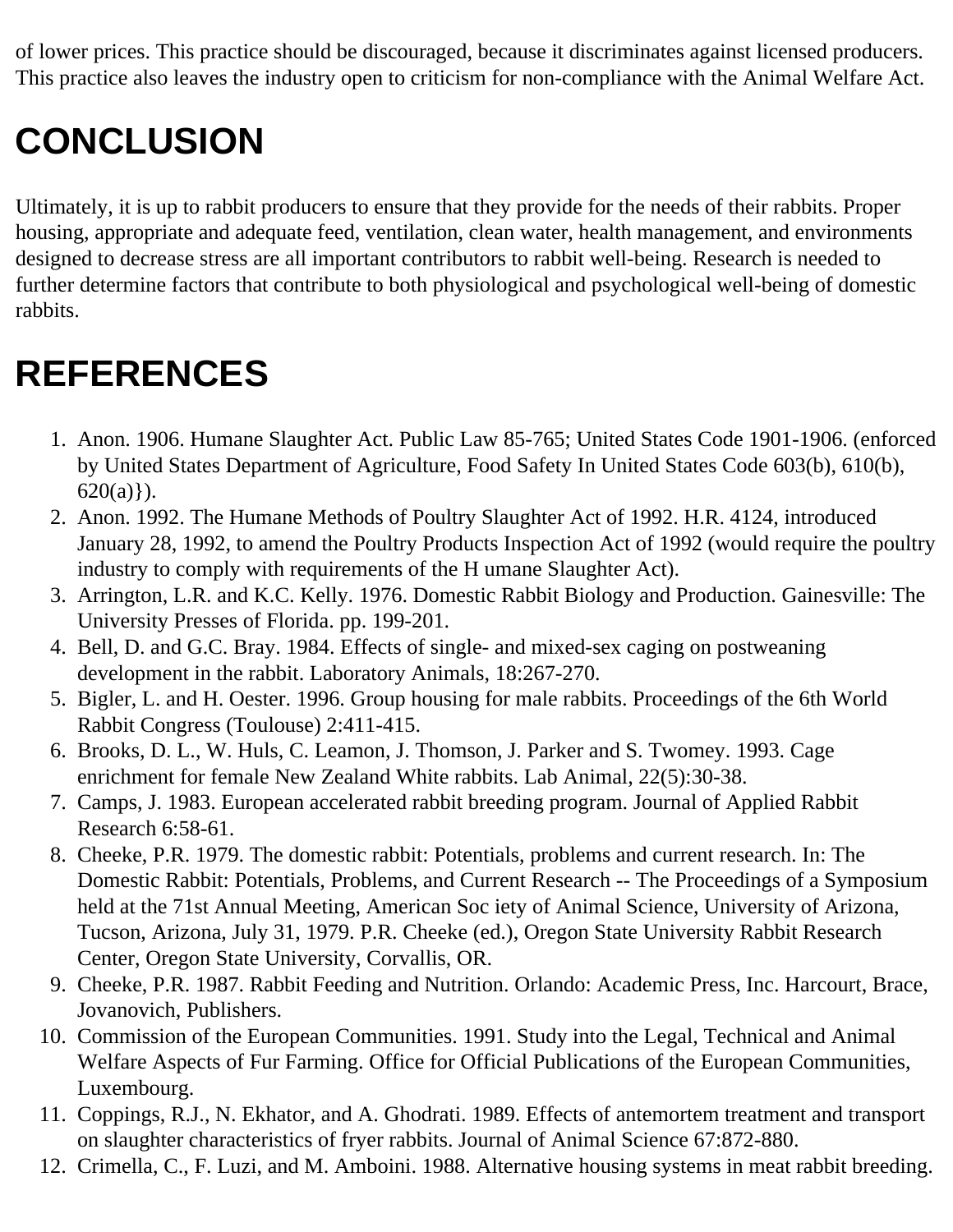Proceedings of the 4th World Rabbit Congress (Barcelona) 1:214-225.

- <span id="page-101-13"></span>13. Drescher, B. 1992. Housing of rabbits with respect to animal welfare. Journal of Applied Rabbit Research 15:678-683.
- <span id="page-101-14"></span>14. Drescher, B. and I. Schlender-Bobbis. 1996. {Pathologic study of pododermatitis among heavy breeders on wire floors} Etude pathologique de la pododermatite chez les lapins reproducteurs de souche lourde sur grillage. (English S ummary) World Rabbit Science 4:143-148.
- <span id="page-101-10"></span>15. Ferriera, W.M. 1984. {Effect of population density on the performance of commercial rabbits} Influencia de la densidade populacional sobre o desempenho produtive de coelhos para corte. (English summary) Arquivo Brasileiro de Mede cina Veterinaria e Zootechnie 36:366-371.
- <span id="page-101-6"></span>16. Finzi, A., R. Margarit and A. Calabrese. 1966. A two-floor cage for rabbit welfare. Proceedings of the 6th World Rabbit Congress (Toulouse) 2:423-424.
- <span id="page-101-11"></span>17. Hamilton, H.H. and S.D. Lukefahr. 1993. Influence of pen rearing system and stocking density on post-weaning performance of two breed types of rabbits. Animal Production, 56:129-134.
- <span id="page-101-1"></span>18. Harkness, J.E. 1988. Rabbit behavior as related to environmental stress. Journal of Applied Rabbit Research 11:227-236.
- <span id="page-101-16"></span>19. Harris, D.J., P.R. Cheeke, and N.M. Patton. 1982. Effect of diet, light and breeding schedule on rabbit performance. Journal of Applied Rabbit Research 5:33-37.
- <span id="page-101-9"></span>20. Harris, D.J., S.D. Lukefahr, P.R. Cheeke, and N.M. Patton. 1981. A note on growing rabbits in feedlot cages. Journal of Applied Rabbit Research 4:73-74.
- <span id="page-101-5"></span>21. Huls, W., D.L. Brooks and D. Bean-Knudsen. 1991. Response of adult New Zealand White Rabbits to enrichment objects and paired housing. Laboratory Animal Science 41:609-612.
- <span id="page-101-19"></span>22. Jolley, P.D. 1990. Rabbit transport and its effect on meat quality. Applied Animal Behaviour Science 28(½):119-123.
- <span id="page-101-17"></span>23. Kilfoyle, S. and L.B. Samson. 1988. Completely Angora. Samson Angoras, Brantford, Ontario, Canada.
- <span id="page-101-15"></span>24. King, J.O.L. 1988. Rabbits. In: Management and Welfare of Farm Animals: The UFAW Handbook. Bailliere Tindall, Philadelphia. 3rd edition.
- <span id="page-101-0"></span>25. Lockley, R.H. 1954. The Private Life of the Rabbit. London: Corgi Books, Transword Publishers, Ltd.
- <span id="page-101-3"></span>26. Love, J.A. and K. Hammond. 1991. Group housing rabbits. Lab Animal 20(8):37-38, 40-43.
- <span id="page-101-8"></span>27. Lukefahr, S.D., D.D. Caveny, P.R. Cheeke, and N.M. Patton. 1979. Rearing weanling rabbits in large cages. Journal of Applied Rabbit Research 3(1):20-21.
- <span id="page-101-7"></span>28. Maertens, L. and G. De Groote. 1984. Influence of the number of fryer rabbits per cage on their performance. Journal of Applied Rabbit Research 7(4):151-155.
- <span id="page-101-18"></span>29. McNitt, J.I. 1988. Rex rabbit production. Missouri Farm 5(4):40-41.
- <span id="page-101-2"></span>30. McNitt, J.I., N.M. Patton, S.D. Lukefahr, and P.R. Cheeke. 1996. Rabbit Production. 7th edition. Interstate Printers and Publishers, Inc., Danville, IL.
- <span id="page-101-12"></span>31. Morisse, J.P. and R. Maurice. 1996. Influence of the stocking density on the behaviour in fattening rabbits kept in intensive conditions. Proceedings of the 6th World Rabbit Congress (Toulouse) 2:425-429.
- <span id="page-101-4"></span>32. Muller, H. A. and H. Brummer. 1981. {Reproductive behaviour and fertility of rabbits kept individually or in groups.} Untersuchungen uber Fortplanzungsverhalten Fertilitat des hauskaninchens in Einzel- und in Gruppenhaltung. (Eng lish summary) Tieraztliche Umschau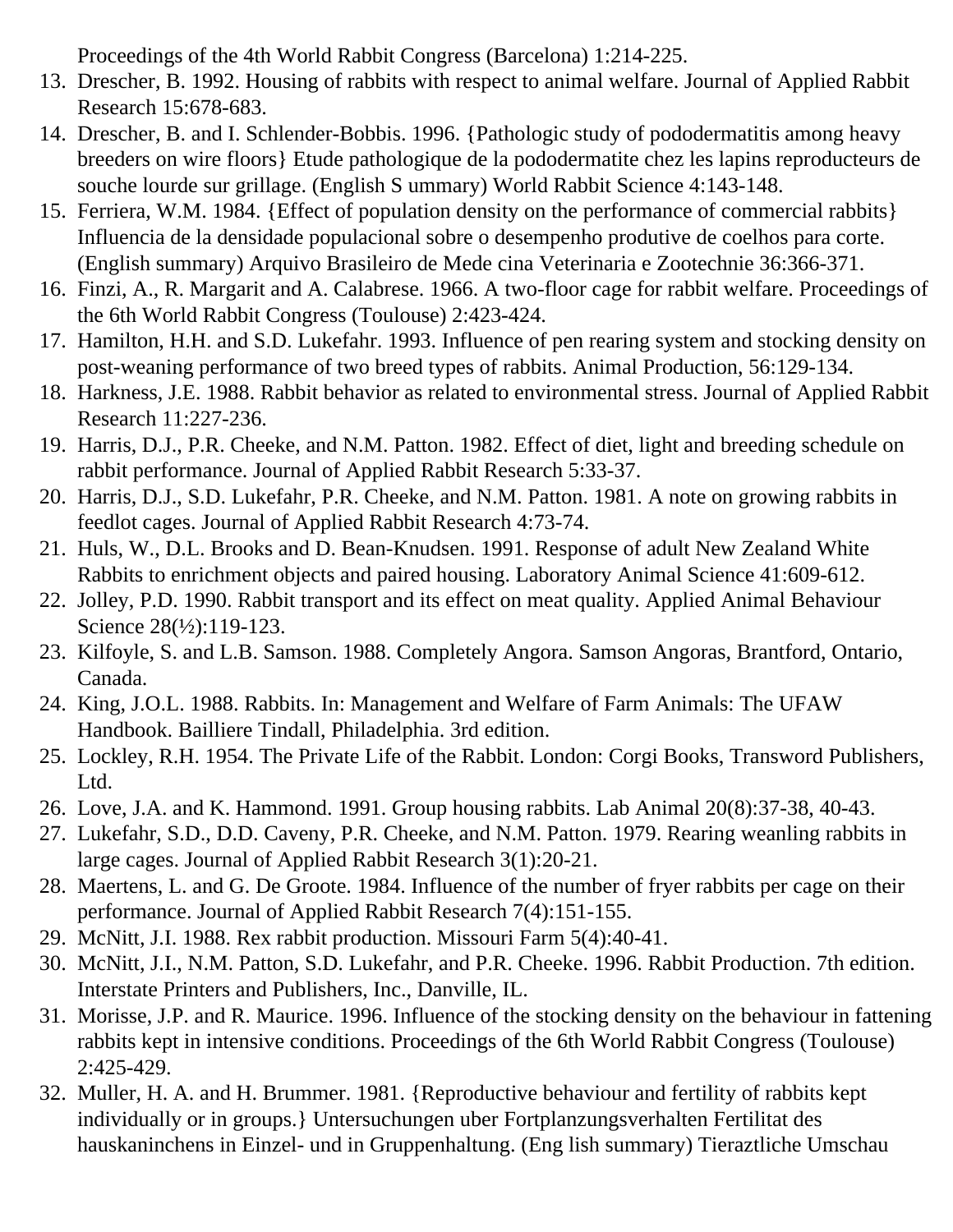36(11):763-767.

- <span id="page-102-8"></span>33. Nilsson, Greta and others. 3rd edition. 1980. Facts about Fur. Animal Welfare Institute, Washington, D.C.
- <span id="page-102-3"></span>34. Petersen, J., Gudron Friesecke, H.J. Lammers, and Martina Gerken. 1988. {Influence of density and sex on performance of hybrid rabbits.} Der einflub der besatzdichte und des geschlechts auf die mastleistung von hybridkaninchen. ( English summary) Archiv fur Gelflugelkunde 3:11-119.
- <span id="page-102-2"></span>35. Prawirodigdo, S., Y.C. Raharjo, P.R. Cheeke and N.M. Patton. 1985. Effects of cage density on the performance of growing rabbits. Journal of Applied Rabbit Research 8:85-86.
- <span id="page-102-4"></span>36. Rommers, J.M. and R. Meijerhof. 1996. The effect of different floor types on footpad injuries of rabbit does. Proceedings of the 6th World Rabbit Congress (Toulouse) 2:431-436.
- <span id="page-102-9"></span>37. Sandford, J.C. 1986. The Domestic Rabbit. 4th edition. London: William Collins and Sons & Co. Ltd. pp.200-202.
- <span id="page-102-5"></span>38. Schlolaut, W. 1987. Angora rabbit housing and management. Journal of Applied Rabbit Research 10:164-169.
- <span id="page-102-1"></span>39. Stauffacher, M. 1986. Regulation of agonistic behaviour in development of a new rabbit housing system for breeding groups. (English summary) KTBL-Schrift 311:153-167.
- <span id="page-102-10"></span>40. USDA. 1990. United States Department of Agriculture, Animal and Plant Health Inspection Service. 9CFR Chapter 1. Subchapter A. Animal Welfare.
- <span id="page-102-6"></span>41. Vermorel, M. 1988. Thermoregulation of Angora rabbits after plucking: II. Heat loss reduction and rewarming of hypothermic rabbits. Journal of Animal Physiology and Nutrition 60(4):219-228.
- <span id="page-102-7"></span>42. Vernet, J. 1988. Thermoregulation of Angora rabbits after plucking: I. Effects of environmental temperature. Journal of Animal Physiology and Nutrition 60(3):158-167.

Additional information may be obtained from:

American Rabbit Breeders Association 8 Westport Court, Post Office Box 426 Bloomington, Illinois 61704 Telephone:(309)664-7500 Fax: (309)664-0941

<span id="page-102-0"></span>Go to: [Top of Document](#page-0-0) | [A Critical Analysis](#page-1-0) | [Animal Exhibits, Shows and Fairs](#page-24-0) | Responsible Care and [Health Maintenance of Fish in Commercial Aquaculture](#page-29-0) | [Beef](#page-45-0) | [Dairy](#page-50-0) | [Equine Production and](#page-66-0)  [Performance](#page-66-0) | [Fur Farming](#page-73-0) | [Handling of Crippled and Nonambulatory Livestock](#page-77-0) | [Hunting and](#page-82-0)  [Conservation Issues/Gamebird Shooting Preserves](#page-82-0) | [Poultry](#page-87-0) | [Rabbits](#page-94-0) | [Sheep and Goats](#page-102-0) | [Swine](#page-108-0) | [Veal](#page-114-0)

## **Animal Welfare Issues:**

# **SHEEP AND GOATS**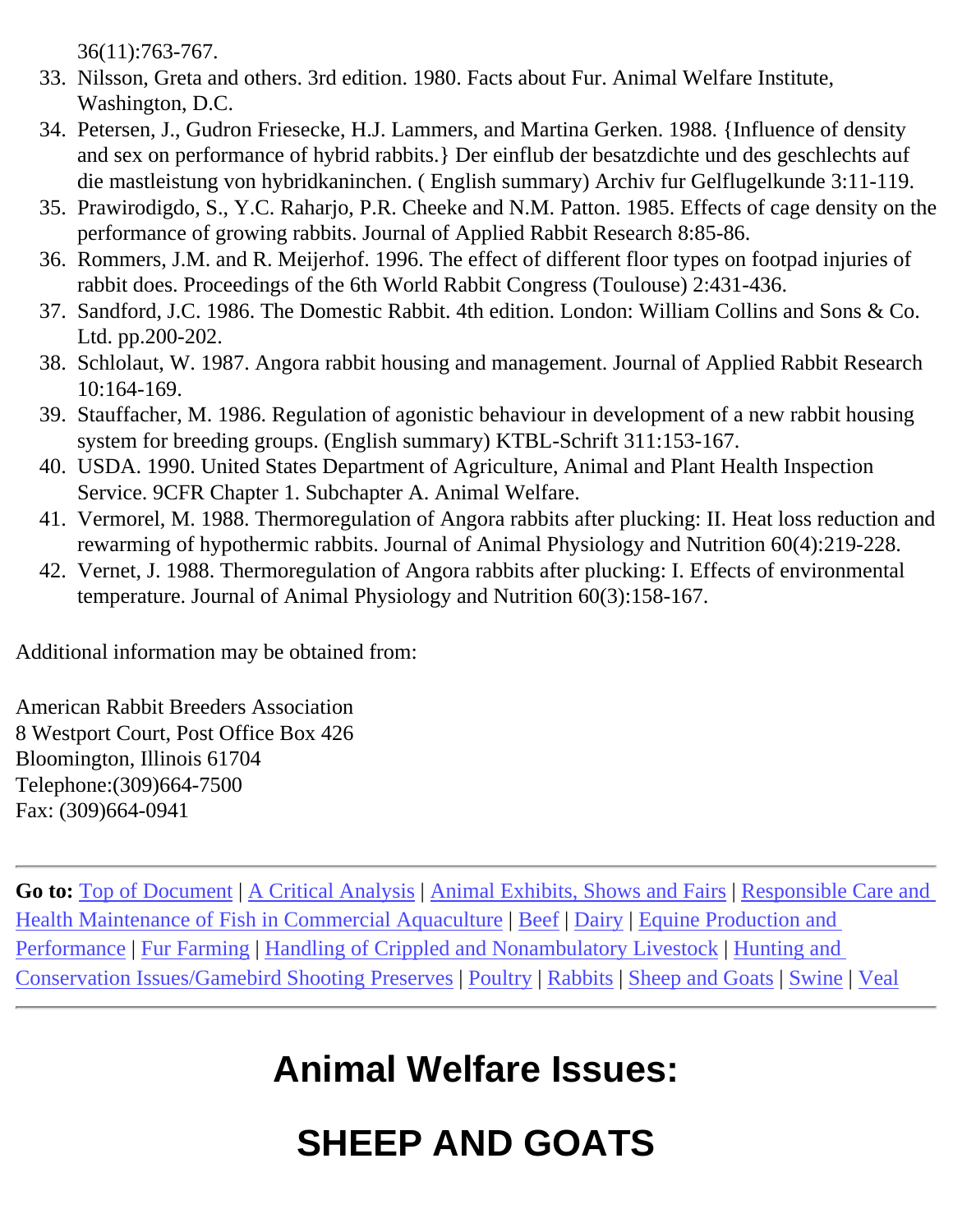Harold W. Gonyou Department of Animal Sciences Animal Sciences Laboratory 1207 W. Gregory Drive University of Illinois Urbana, Illinois 61801

currently:

Research Scientist, Ethology Prarie Swine Centre, Inc. P.O. Box 8th Street East Saskatoon, Saskatchewan Canada S7H 5N9

## **INTRODUCTION**

Concern for the welfare of production animals has focused primarily on intensive confinement systems. Sheep production in the United States is relatively free from criticism because most sheep are grazed in flocks, and lambs remain with their dams for several weeks before weaning. In addition, sheep production is a relatively small segment of animal agriculture and does not attract as much attention as other animal industries.

Several sheep management procedures have been criticized, however. These include practices such as shearing, use of dogs for herding, and frequent physical handling. Castration and tail docking are procedures also used in other species, but have specific relevance to sheep in that several methods are commonly used for both of these procedures. When sheep are managed in confinement, for lambing or throughout their production cycle, problems such as mis-mothering of lambs and wool-picking may occur at a higher rate than when they are kept in more extensive systems. Raising sheep on pasture or range also draws criticism over such issues as predator control and exposure to severe weather. Many of the concerns about sheep production also apply to raising Angora goats for mohair. Dairy goats are more often subjected to restraint and confinement than sheep, and may be dehorned and de-scented.

## **DISCUSSION**

#### **Personnel, Equipment, and Facilities**

Appropriate personnel, equipment, and facilities are essential to attain the highest standard of animal welfare in any operation. Well-trained, skillful, and conscientious personnel should be used whenever possible when handling sheep. This is particularly true for procedures such as shearing and hoof care.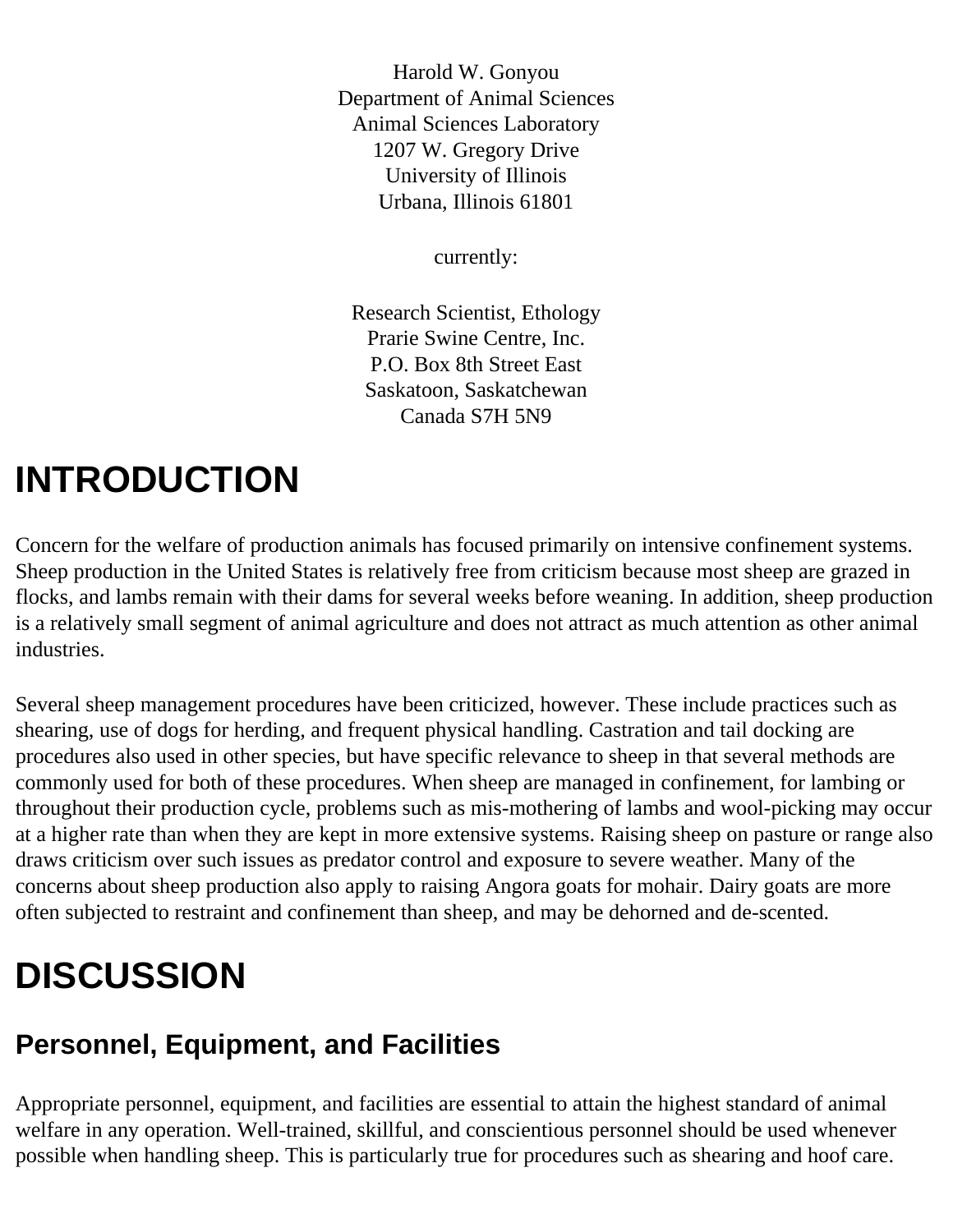Novice personnel should receive training and supervision from experienced co-workers or more formally in junior college, university, or extension classes.

Part of the training of personnel should include proper care and maintenance of equipment. Wool shears, hoof trimmers, castrating tools, and other equipment should be appropriate to the task performed and in good working condition. Handling facilities should be designed for the task and species they are used for and maintained in good condition. Designs for various facilities are available from extension agents or consultants.

As with all agricultural species, welfare concerns involving sheep include topics not directly related to the on-farm production system. Transportation, marketing, preslaughter treatment, and slaughtering methods all affect an animal's welfare. Sheep are frequently involved in 4-H projects, and many fairs have sheep classes.

Sheep are also used in sheep-dog trials and shearing contests, which should have welfare supervision similar to that for fairs. Several of these topics are addressed in other fact sheets in this series.

#### **Shearing**

Shearing is involved in almost all sheep and Angora goat production, including that in which the primary product is meat. Although some hair breeds of sheep do not require shearing, their productivity is such that they are usually crossed with wooled breeds to achieve a better lamb crop. Shearing is necessary for the well-being of sheep but can negatively affect the welfare of the animal if performed at an inappropriate time. Shearing when animals will be exposed to wet conditions, severe cold, or intense sunshine coupled with high temperatures can result in thermal stress. Failure to shear ewes before confinement for lambing, even in the winter, may result in moisture and health problems in the barn. Shearing itself, however, is a stress on the animal. Corticoid levels increase regardless of the method used, and it is believed the noise, heat, and contact of the clippers induce this reaction  $(1,2)$  $(1,2)$  $(1,2)$  $(1,2)$ . The traditional method of up-ending sheep for shearing (resting on rump in upright position) contributes to the stress [\(2](#page-107-1)). Some shearers restrain sheep by binding their legs, a procedure which is stressful in itself ([3\)](#page-107-2) and may result in injuries, but a comparison of the overall stressfulness of this method with up-ending has not been made. Shearing is less stressful if done quickly (4), but cuts resulting from hurried or careless shearing add to stress ([2\)](#page-107-1).

#### **Dogs**

A flock experiences more stress when approached by a person with a dog than when approached by a person alone. Driving a flock using a dog causes very high, sustained heart rates  $(5)$  $(5)$ , indicative of fear. Dogs that bite sheep cause much greater stress than nonbiting dogs [\(4](#page-108-2)). However, the use of a well-trained dog does not result in high corticoid levels and probably reduces the overall stress of herding by decreasing the time required to complete the work.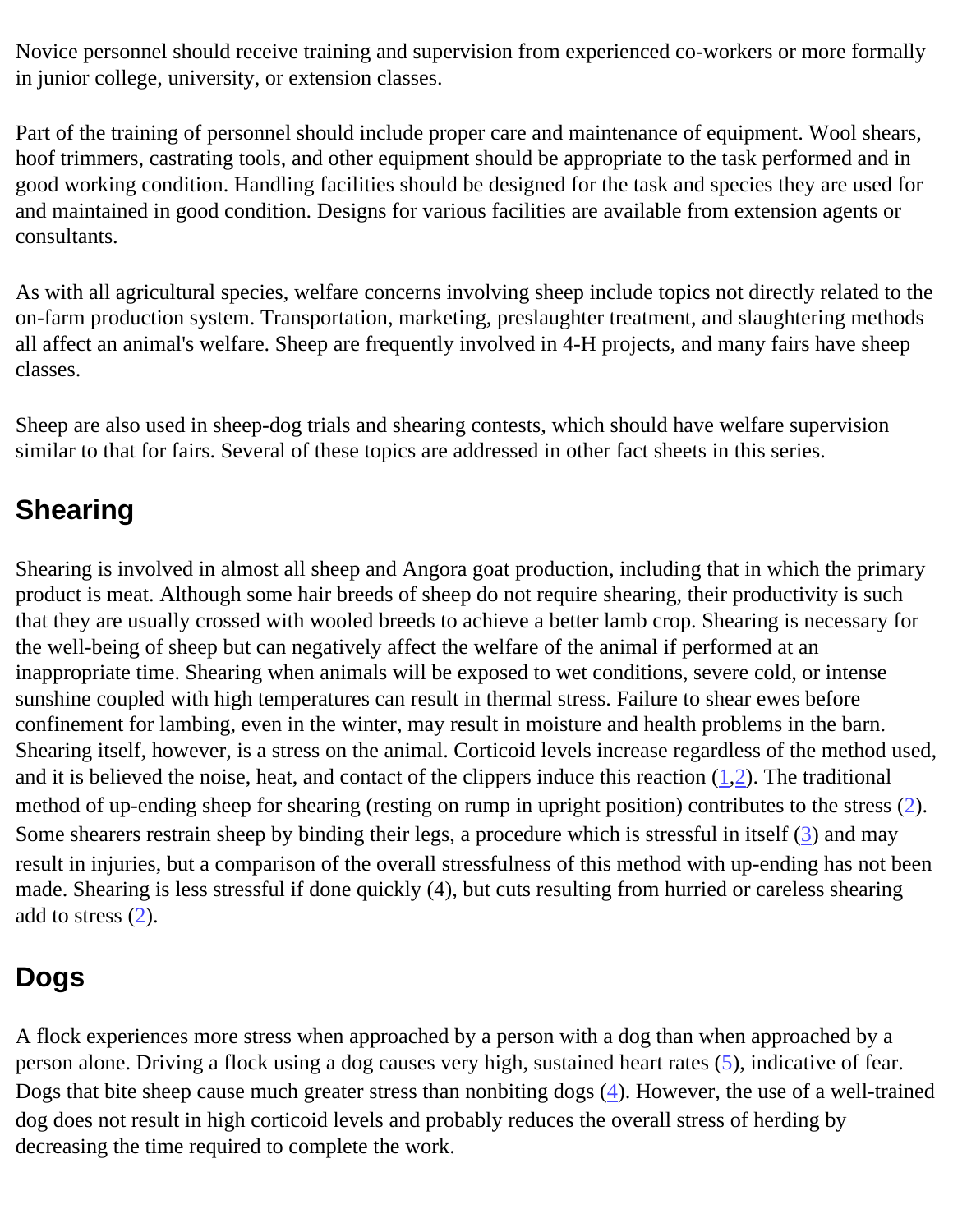#### **Handling**

Sheep may be handled several times a year for shearing, drenching, hoof-trimming, and general health inspections. Sheep are restrained during these procedures by hand or in tilt tables. Both methods are stressful [\(2](#page-107-1),[6,](#page-108-3)[7](#page-108-4)), but no comparison of the two has been made. The stress of herding and handling can be reduced by using well-designed and well-maintained facilities [\(8](#page-108-5)) and conscientious personnel. Ensuring that the animals maintain visual contact with other sheep is also important to prevent excessive stress [\(6](#page-108-3)).

#### **Castration**

Several methods are used to castrate ram lambs ([9\)](#page-108-6). Surgical castration is less stressful than the use of rubber rings ([10](#page-108-7)), but may represent a greater risk of infection. This risk of infection can be reduced by proper aseptic techniques. Age at castration has little effect on the lambs' response up to at least 42 days of age [\(10](#page-108-7)), but it is generally recommended that lambs who are several months old be castrated by burdizzo to prevent other complications. Angora goats may be left intact until they are several months old in order to obtain a muscular frame, and then should be castrated as mature sheep are. The use of a local anesthetic is suggested for surgical castration of mature animals. Many producers would prefer not to castrate their lambs in order to sustain faster and more efficient growth and avoid the stress associated with the procedure. Leaving rams intact is feasible if they are to be marketed before the subsequent breeding season. Packers prefer wethers, however, as their pelts are easier to remove  $(11)$  $(11)$ ; they discount the price of intact animals.

#### **Tail-Docking**

Tail-docking is practiced routinely on most sheep operations. Some sheep breeds have short tails that do not require docking. Docking of lambs could be avoided if the lambs' tails and hindquarters could be kept clean of feces and free from flies until marketing. As with castration, failure to perform this procedure may result in lower prices from packers. Because most lambs are exposed to flies, that they must be docked. Docking is stressful  $(12)$  $(12)$  $(12)$ , but surgical removal appears to be less so than the use of rubber rings ([10](#page-108-7)). There is debate over the length of tail to be left after docking. Many believe a short dock is necessary to show sheep. However, recent research indicates that short docking (1/2 inch) results in more rectal prolapses during the feedlot period than does long docking (3 inches) ([13](#page-108-10)). Unless these results are refuted in further research, breed associations and judges should accept long docking out of humane considerations.

#### **Lambing**

Lambing season is often the most intensively managed aspect of sheep production. Efforts to reduce lamb mortality may affect the welfare of individual lambs or ewes. When ewes are lambed in confinement to prevent loss of lambs to cold weather or predation, some lambs may become separated from their dams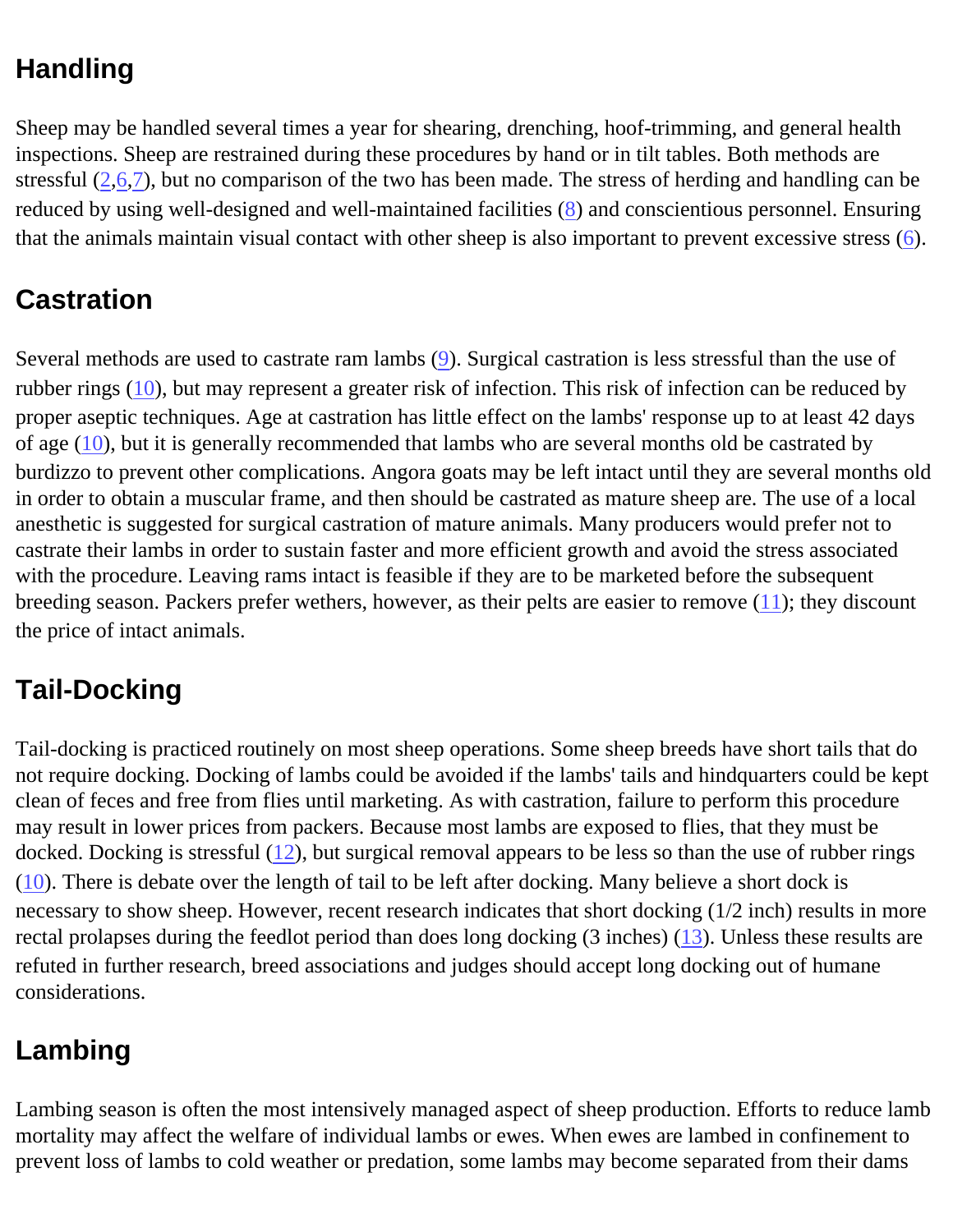and abandoned. Proper management of the lambing barn, including provision of semi-isolated lambing sites in the pen, reduces these problems ([14\)](#page-108-11). Lambs born on pasture, if the weather is suitable, are less likely to be mis-mothered. An exception occurs when the flock is moved to new pasture or range and lambs become separated from their ewes during the process. This problem can be prevented by moving the flock slowly, allowing lambs to locate their dams before driving begins and keep close to them during the process. Ewes lambed indoors or in small yards are often confined to small pens with their lambs for a few hours to several days to facilitate maternal care and development of the ewe/lamb bond. Although separation from the flock is normally stressful, the post-lambing period may be an exception. A short separation is actually a normal part of parturient behavior.

### **Fostering**

Fostering lambs is a standard procedure in order to save orphaned lambs or those whose own mothers cannot produce adequate milk. The easiest type of fostering, and probably least stressful to the ewe, is fostering immediately after the recipient ewe gives birth. Since a parturient ewe is not always available when fostering needs to be performed, several other methods are also used. Under such conditions the most common type of fostering involves restraint of the ewe in a neck stanchion for several days [\(15](#page-108-12),[16\)](#page-108-13). Other methods proven successful experimentally, but not as widely known or practiced in the sheep industry, include odor transfer using cloth jackets  $(17,18)$  $(17,18)$  $(17,18)$  or association of an odor with the odor of the ewe's own lamb ([19\)](#page-108-16). Of these methods, stanchion fostering involves the greatest degree and length of restraint for the ewe, but no comparison has been made to determine the least stressful system.

#### **Confinement**

When intensive confinement of sheep is practiced, wool-picking may occur. Wool picking generally involves one or more sheep picking wool from a less dominant sheep. In some instances, however, a sheep may pick its own wool.

Although the stressfulness of this behavior to the recipient is unknown, it is generally felt that the occurrence of wool-picking reflects a chronic level of stress in the entire pen. Providing sufficient fiber in the diet to stimulate normal levels of rumination is considered the best preventive, but the causes of this behavior are undetermined.

#### **Goats**

The welfare concerns for Angora goats are generally very similar to those for sheep. Dairy goats are generally kept in more intensively managed and confined conditions, but appear to adapt well to frequent interactions with humans and to the restraint necessary for milking. Dairy goat kids should be disbudded (horn buds) and males deodorized at a few days of age to minimize the stressfulness of the procedures and to avoid the problems of horned adults ([9\)](#page-108-6). Disbudding may be accomplished by the use of either chemical or hot-iron methods using procedures similar to those used for cattle. Deodorization is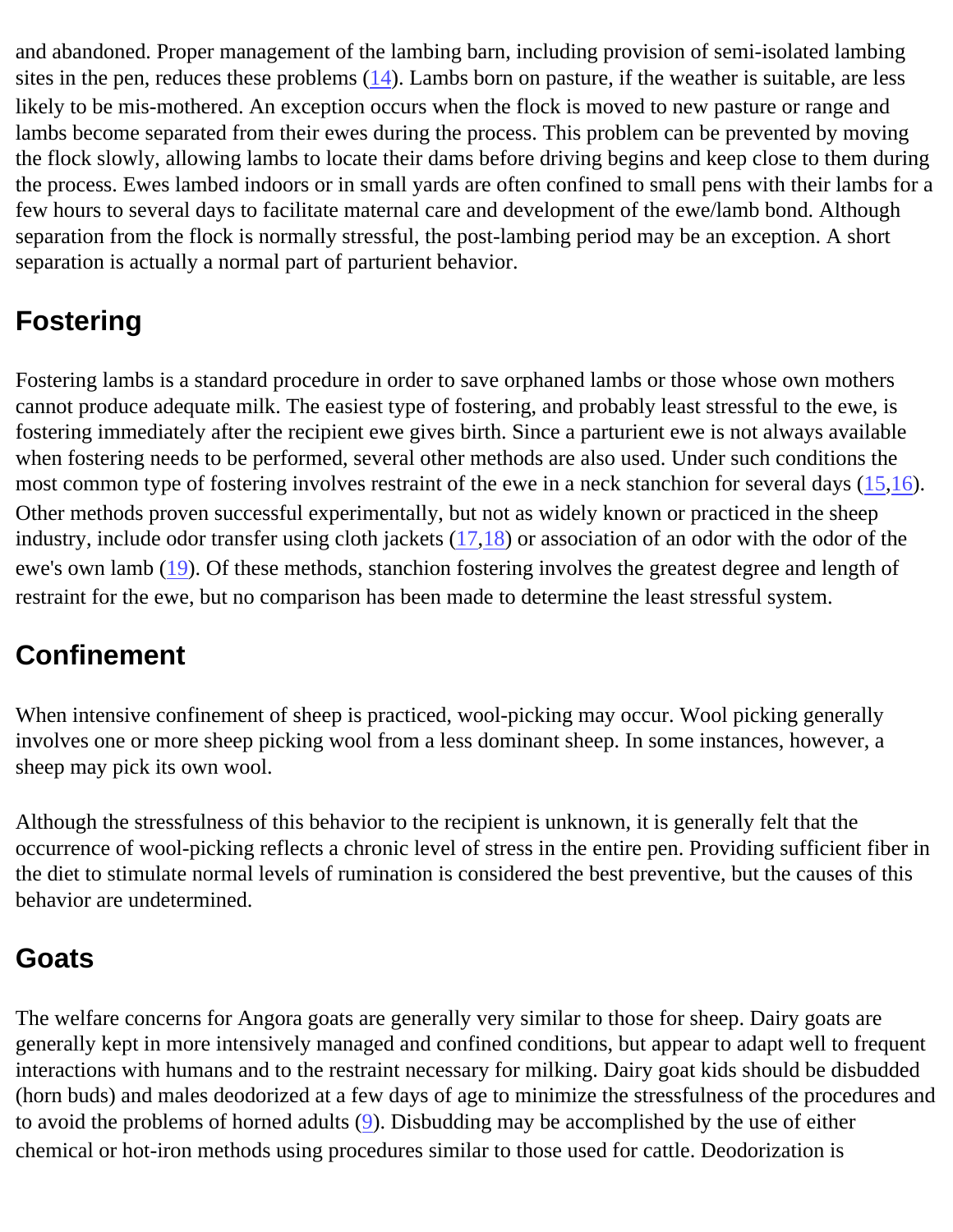accomplished by use of a hot iron. Dehorning of adult goats should be performed by or under the guidance of a veterinarian.

# **CONCLUSION**

A number of the procedures necessary to sheep and goat production are stressful, but benefit the animals overall. Alternative methods of restraint, castration, tail-docking, and fostering are available and should be compared to determine relative stressfulness. Only a few studies of this nature have been conducted, and their results should be used in developing recommendations until additional data are available. The industry should evaluate the practice of short-docking and castration to determine if they can be eliminated or reduced through changes in industry traditions. In general, the sheep industry does not involve the more controversial welfare issues of intensive confinement. In addition, the fact that several alternative methods exist for most standard procedures would indicate that the industry has the potential to readily adapt its practices as research clarifies the welfare implications of various methods.

# **GLOSSARY**

Burdizzo -- A device used in castration and tail-docking to destroy blood flow by crushing tissue.

Deodorization -- A procedure performed on male goats to prevent strong odors in adults. Scent glands near poll of the head are destroyed, usually when the kid is young.

Disbudding -- Destruction of the horn buds in young goat kids to prevent horn growth.

Rubber rings -- A method of castration or tail docking in which a rubber ring restricts circulation to the scrotum or tail, which leads to atrophy and falling off.

Up-ending -- Positioning a sheep so that it is supported on the ground by its rump rather than its legs. Used as a means of restraining animals during procedures such as shearing or hoof-trimming.

Wether -- A castrated male sheep.

## <span id="page-107-0"></span>**REFERENCES**

- 1. Rushen, J. and P. Congdon. 1986. Relative aversion of sheep to simulated shearing with and without electro-immobilization. Aust. J. Exp. Agric. 26:535-537.
- <span id="page-107-1"></span>2. Hargreaves, A. L. and G. D. Hutson. 1990. An evaluation of the contribution of isolation, upending and wool removal to the stress response to shearing. Appl. Anim. Behav. Sci. 26:103-113.
- <span id="page-107-2"></span>3. Coppinger, T. R., J. E. Minton, P. G. Reddy, and F. Blecha. 1991. Repeated restraint and isolation stress in lambs increases pituitary-adrenal secretion and reduces cell-mediated immunity. J. Anim.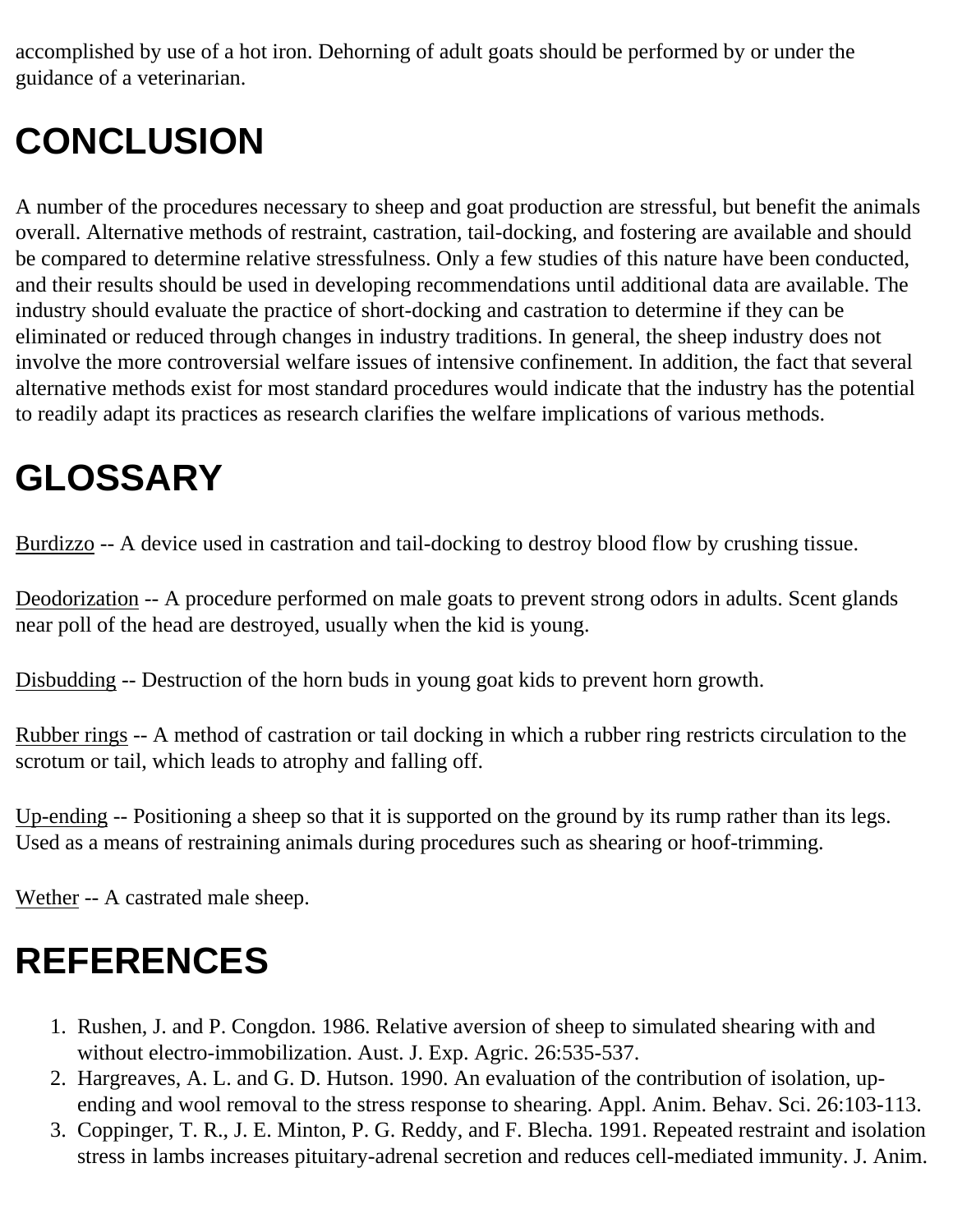Sci. 69:2808-2814.

- 4. Kilgour, R. and H. de Langen. 1970. Stress in sheep resulting from management practices. Proc. N. Z. Soc. Anim. Prod. 30:65-76.
- 5. Baldock, N. M. and R. M. Sibly. 1990. Effects of handling and transportation on the heart rate and behaviour of sheep. Appl. Anim. Behav. Sci. 28:15-39.
- 6. Rushen, J. 1986. Aversion of sheep to electro-immobilization and physical restraint. Appl. Anim. Behav. Sci. 15:315-324.
- 7. Rushen, J. 1986. Aversion of sheep to handling treatments; paired-choice studies. Appl. Anim. Behav. Sci. 16:363-370.
- 8. Hutson, G. D. 1980. Sheep behaviour and the design of sheep yards and shearing sheds. In: Behaviour in Relation to Reproduction, Management and Welfare of Farm Animals. Rev. Rur. Sci. 4:137-141.
- 9. Battaglia, R. A. and V. B. Mayrose. 1981. Handbook of Livestock Management Techniques. Burgess Publishing Company, Minneapolis.
- 10. Kent, J. E., V. Molony, and I. S. Robertson. 1991. Behaviour of lambs post castration and tail docking: effect of age and method. In: Applied Animal Behaviour: Past, Present and Future. Proc. Soc. Vet. Ethol., Edinburgh Univ. Fed . Anim. Welfare, Potters Bar, Great Britain.
- 11. Andersen, M. K., R. A. Field, M. L. Riley, R. J. McCormick, G. D. Snowder, and D. G. Bailey. 1991. Effects of age, castration, and season on difficulty of pelt removal in lambs. J. Anim. Sci. 69:3284-3291.
- 12. Rhodes, R. C. III, M. M. Nippo, T. J. Morgan, and W. A. Gross. 1989. Tail docking of lambs: evidence for both a long-term and short-term stress response. J. Anim. Sci 67 (Suppl. 1):99 (Abstr.).
- 13. Windels, H. 1990. Factors causing rectal prolapse in feedlot lambs. Sheep and Lamb Feeders Day, Univ. Minnesota 62:10-13.
- 14. Gonyou, H. W. and J. M. Stookey. 1985. Behavior of parturient ewes in group-lambing pens with and without cubicles. Appl. Anim. Behav. Sci. 14:163-174.
- 15. Price, E. O., M. Dunbar, and M. Dally. 1984. Behavior of ewes and lambs subjected to restraint fostering. J. Anim. Sci. 58:1084-1089.
- 16. Alexander, G. and L. R. Bradley. 1985. Fostering in sheep. IV. Use of restraint. Appl. Anim. Behav. Sci. 14:355-364.
- 17. Price, E. O., G. C. Dunn, J. A. Talbot, and M. R. Dally. 1984. Fostering lambs by odor transfer: the substitution experiment. J. Anim. Sci. 59:301-307.
- 18. Alexander, G., D. Stevens, and L. R. Bradley. 1985. Fostering sheep. I. Facilitation by the use of textile lamb coats. Appl. Anim. Behav. Sci. 14:315-334.
- 19. Alexander, G. and D. Stevens. 1985. Fostering in sheep. III. Facilitation by the use of odourants. Appl. Anim. Behav. Sci. 14:345-354.

<span id="page-108-0"></span>**Go to:** [Top of Document](#page-0-0) | [A Critical Analysis](#page-1-0) | [Animal Exhibits, Shows and Fairs](#page-24-0) | [Responsible Care and](#page-29-0)  [Health Maintenance of Fish in Commercial Aquaculture](#page-29-0) | [Beef](#page-45-0) | [Dairy](#page-50-0) | [Equine Production and](#page-66-0)  [Performance](#page-66-0) | [Fur Farming](#page-73-0) | [Handling of Crippled and Nonambulatory Livestock](#page-77-0) | [Hunting and](#page-82-0)  [Conservation Issues/Gamebird Shooting Preserves](#page-82-0) | [Poultry](#page-87-0) | [Rabbits](#page-94-0) | [Sheep and Goats](#page-102-0) | [Swine](#page-108-0) | [Veal](#page-114-0)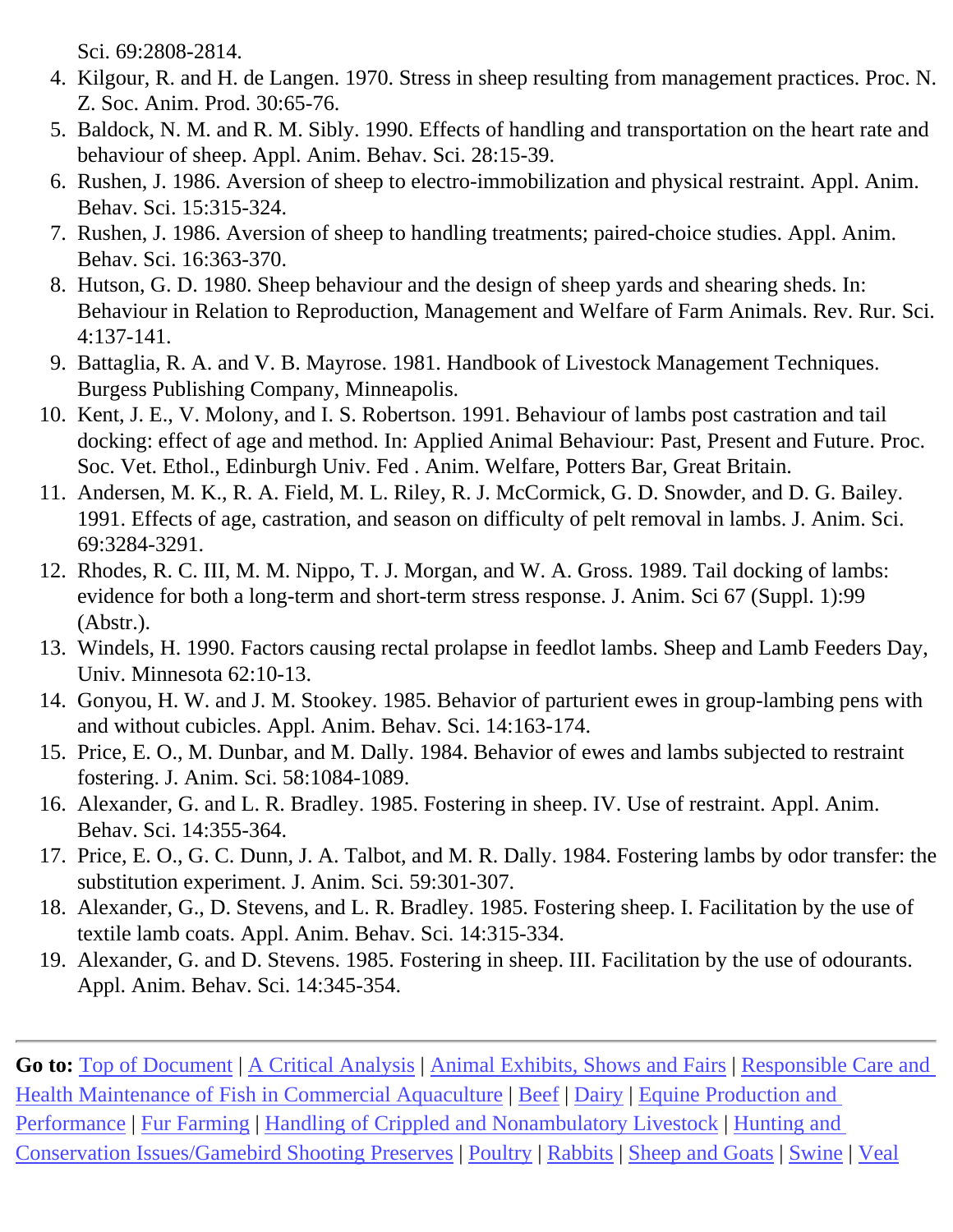### **Animal Welfare Issues:**

### **SWINE**

Palmer J. Holden Department of Animal Sciences 109 Kildee Hall Iowa State University Ames, Iowa 50011-3150

and

John McGlone Department of Animal Science Texas Tech University Lubbock, Texas 79409-2141

### **INTRODUCTION**

Issues of animal welfare and animal rights are concerns now facing the pork industry. People who raise animals, whether for meat production, companionship, recreation, or other purposes, have a responsibility to sustain the basic welfare of their charges. Modern domesticated and confined animals depend completely upon their caretakers for their nutritional, environmental, and social needs. This is true whether the animals are raised in a pasture system (extensive production) or in an indoor unit without access to soil or grass (intensive production).

# **DISCUSSION**

#### **Assessment of Welfare**

Assessment of animal welfare is difficult. The British Farm Animal Welfare Committee, referenced by Muirhead  $(1)$  $(1)$ , noted: "There are few positive methods of assessing the well-being and contentment of animals; we must not assume that animals' feelings and reactions are the same as those of human beings. It is clear that a healthy and well-fed animal will not necessarily be a happy, stress-free animal and there are a few positive indicators to evaluate with any accuracy the degree of stress; there is also evidence that some stress is necessary for the animal's well-being." Productivity may not be the best measurement of well-being, but it must considered as one measure in a battery of measures until more reliable indicators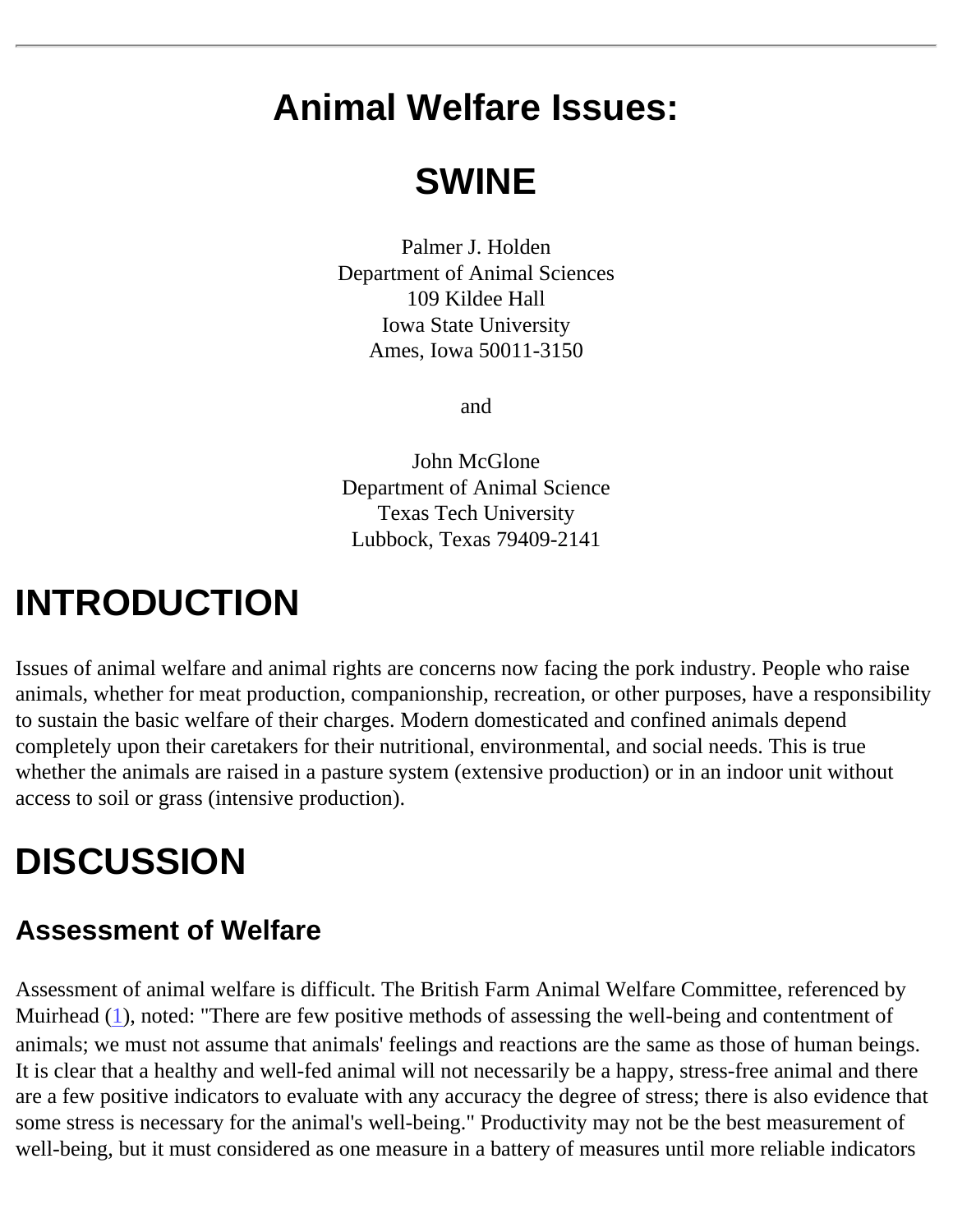are found. Important measures of welfare include behavior and physiology.

Pork producers have a profound interest in the well-being of their charges. Pig performance and welfare have significant impacts on the success and profitability of the pork production operation. Swine kept in less than ideal conditions have impaired growth rates, reduced efficiency of feed utilization, and low reproductive performance. Stressed pigs show signs of immunosuppression and, therefore, greater disease incidence. They often show behavioral changes, which may differ from one stressful environment to another. Cold-stressed young pigs, for example, show poorer feed efficiency, greater likelihood of respiratory and enteric disease, and they shiver and huddle in a characteristic manner.

Each production practice adopted by producers is intended to optimize economics and to be suitable to the pig's biological needs. Pork producers try to meet or exceed these biological requirements in the most costeffective manner. Both facility design and management practices make the most of the available alternatives. When some discomfort must be imposed, the benefit is less overall pain or discomfort. Thus, one animal may have its movement restricted to save the lives of others (as in the farrowing crate where the sow's movement is limited to prevent baby pigs from being crushed).

Extensive pork production cannot by definition be more "pig friendly" or less stressful. Some stressors, such as predators and parasites, affect pigs negatively when encountered during extensive production. Many scientists and pork industry leaders conclude that the stresses of even well-managed extensive pork production

typically exceed the stresses of well-managed intensive production systems. Others have shown overall economic benefits to the use of extensive systems.

Animal welfare concerns about pork industry practices include two areas:

- standard practices that are thought to be painful (e.g., castration), and
- the quantity or quality of space provided to pigs in some housing or penning systems.

Several research laboratories in the United States are initiating projects in swine welfare and behavior. Currently, most projects deal with sow housing during gestation and lactation using newer housing or penning systems. Other projects seek to better understand how pigs perceive their environment through cognitive processes.

#### **Current Production Practices --- Standard Procedures**

Several common practices that are considered to cause some pain are regularly performed on newborn pigs by pork producers. Examples include ear notching and tagging, teeth clipping, tail docking, and castration. Pork producers perform these standard practices because they believe each procedure will help the animals and prevent more pain and suffering later in their lives.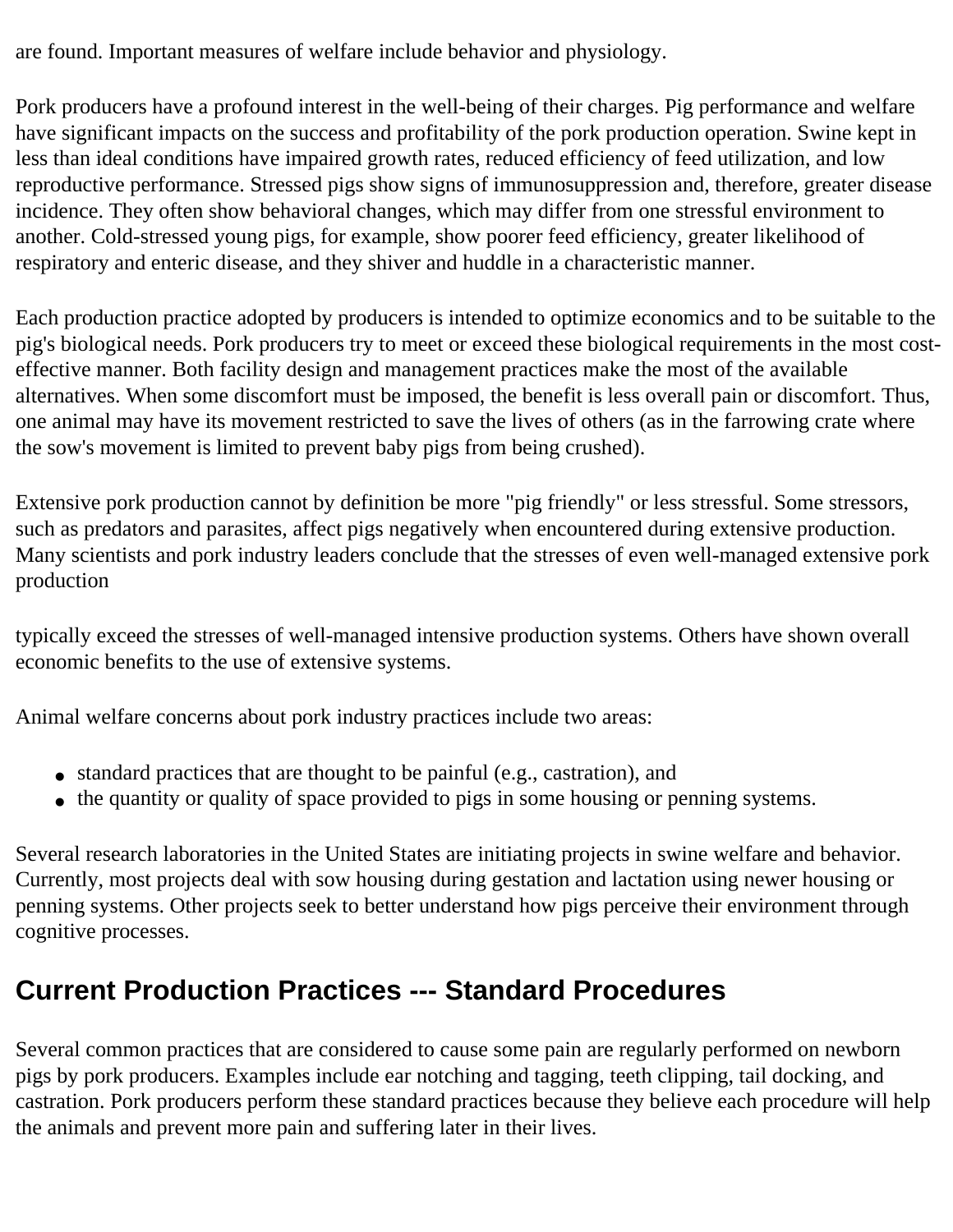Ear notching is typically performed near the time of birth, and the pain is considered to be minimal. If each animal has an individual identification, it can be better treated when it becomes ill, and its progress (in terms of growth and reproduction) can be tracked. Ear tags can also be used (much like piercing ears) to

provide an identification number, but they have the potential disadvantage of falling off. New technology is being developed to implant (under the skin) an electronic identification device that can be read by a computer scanner.

Piglets are born with eight sharp "needle" teeth. Needle teeth are probably used by pigs in the wild to defend against predators. Piglets (domestic or wild), generally use their needle teeth to establish dominance. In so doing, they wound littermate piglets and may tear the sow's udder during suckling. Pork producers use a clean clipper for individual piglets to take the sharp edge off the tip of the needle teeth. The procedure is performed shortly after birth, and the brief discomfort experienced by piglets is much less than might be experienced by sows with shredded udders.

Adult or immature pigs occasionally show an abnormal behavior called tail biting or cannibalism. When a tail biting episode begins, the vice usually spreads quickly in the affected pen and throughout the neighboring pens. The tail has a rich blood supply, and the bleeding tail of the bitten pig stimulates pen mates to further chew the wounded tail. Pigs sometimes bleed to death; in other cases, aggressive penmates chew the tail down to the spinal cord and cause infection, illness, and possibly death. Docking tails soon after birth substantially reduces the incidence of tail biting. Pigs may cannibalize whether they are housed inside or on dirt lots and the practice occurs with widely different stocking densities. An outbreak of tail biting is expected to be very painful for the pigs with bitten tails. The small amount of discomfort caused by docking is much less overall than what would be experienced by pigs during an outbreak of tail biting.

Male pigs usually are castrated within the first 3 to 14 days after birth. New pork industry swine care recommendations ([2\)](#page-113-1) suggest that boars be castrated at 2 weeks of age or younger. If males more than 8 weeks old must be castrated, the industry recommends the use of anesthetics to reduce the pain. Most adult male pigs develop a characteristic off-flavor and odor that has been termed "boar odor," which consumers find highly objectionable. Castration substantially eliminates the occurrence of this odor. At market time, pork producers receive much less compensation for boars than for castrated males (barrows). In a recent demonstration project, boars had only two-thirds the market value of barrows ([3](#page-113-2)).

### **CURRENT PRODUCTION PRACTICES**

### **Space**

Pigs in modern pork production systems are more likely to be found inside buildings than in the more extensive pastoral setting. The move towards indoor systems has probably enhanced pig welfare. Pigs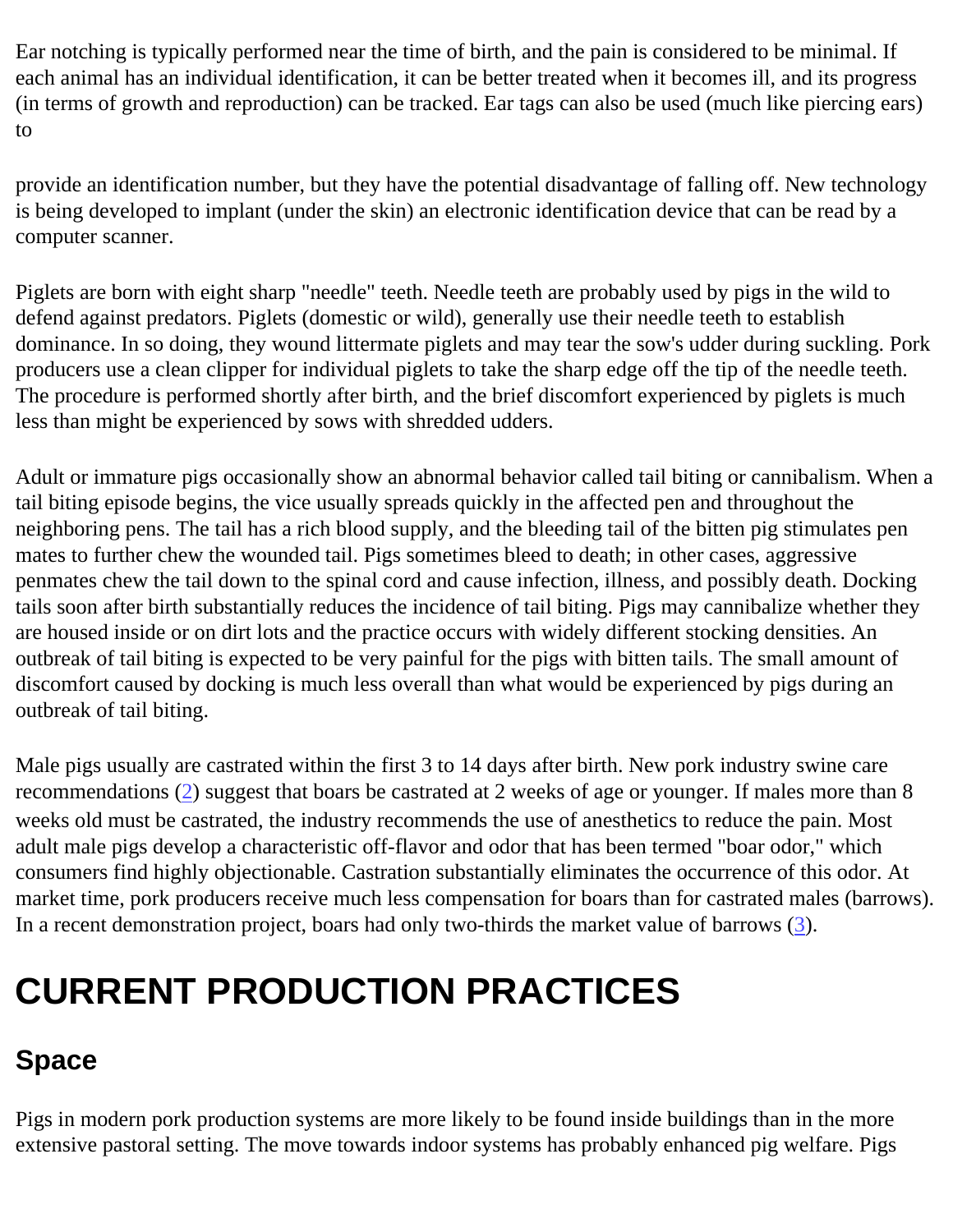housed inside buildings generally are exposed to a more constant and comfortable temperature, drier, and freer from parasites. Overall animal care is often better when animals are more easily handled. However, well-designed and managed extensive systems promote acceptable animal welfare also.

Much research has been conducted on the subject of crowding. Crowding leads to reduced feed intake, slower weight gain, and increased disease incidence. More basic studies have shown that crowding causes elevated stress hormones and increases aggressive behavior. Therefore, there are both economic and animal welfare reasons for maintaining lower population density.

Space needs for adult sows and boars are less well understood. Adult pigs are typically fed a limited amount of feed, since overfeeding leads to fat animals with lower reproductive success. To maintain normal, lean body weights, sows and boars are fed about one-third of the calories they would eat if given free access to feed.

Adult pigs have very strong social relationships, with one animal having clear dominance over subordinate pigs. Dominant sows that are hungry will steal feed from sows of lower social rank. Sows housed in groups have a greater chance of injuries caused by various aggressive behaviors (e.g., vulva biting [\(4](#page-113-3))). To prevent problems associated with group housing, sows are provided individual feeding stalls or are penned in individual gestation stalls. Individual housing of sows in gestation stalls eliminates the pressures of social stress that group-housed sows experience. Record keeping services (with records on tens of thousands of sows) and controlled studies generally support the idea that penning sows in gestation stalls increases their reproductive performance. Clearly, some genetic strains of swine are more adaptable to indoor housing.

Since stress has dramatic negative effects on reproduction, it is possible that the stress of individual penning is less than the stress of being a submissive sow in a social group. Further study is needed to understand fully the physiology and behavior of sows in individual and group housing systems. An abrupt industry move to certain types of group housing systems for sows could lead to reduced sow welfare.

#### **Alternative Practices**

Extensive swine production is an economical component of production in the United States. Land and labor requirements are greater, but this is a viable system for producers with low capital resources. On a per-head basis, extensive systems are as profitable as indoor production, but the net profit of the unit will be less because of smaller volume and less consistent production.

Sows farrowing on pasture in portable houses weaned 0.8 fewer pigs per litter [\(5](#page-113-4)) than confined sows and have higher death losses in wet, cold weather. Sows farrowing in pens and turned out to feed and water wean as many or more pigs than sows maintained in a stall for the lactation period. They get more exercise and eat more feed. More time is required to turn sows in and out and to remove soiled bedding.

Research studies must determine which practices are stressful and if those stressors are detrimental. For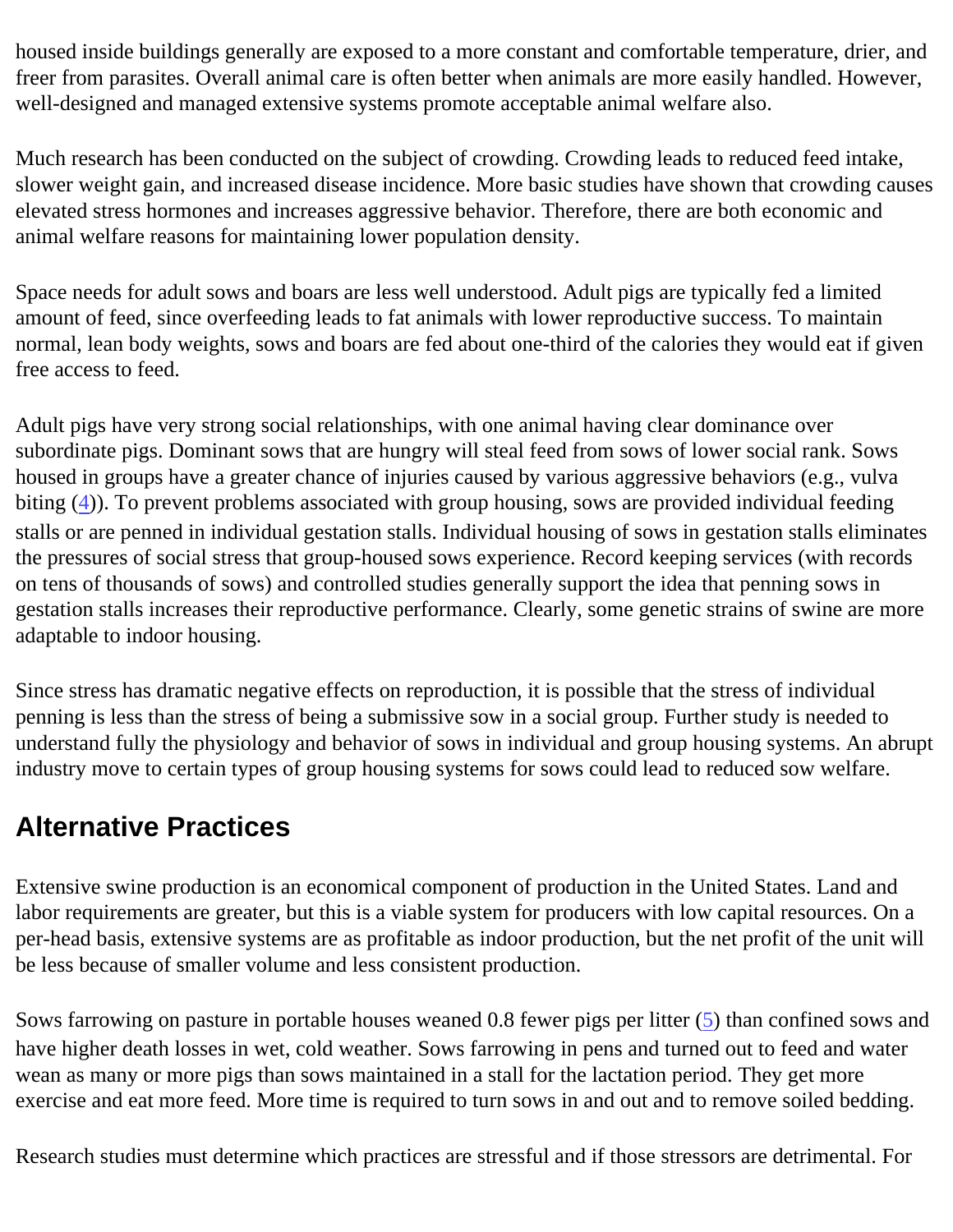example, data suggest that individually stalled sows are more productive than group-housed sows, based on productivity and longevity in the herd. Stockmanship also affects stress and performance. Researchers observed a positive relationship between pigs/sow/year and sows that were "at ease" with human caretakers [\(6](#page-113-5)). In mild seasons, pigs raised outdoors grow as well as or better than confined pigs. In hot and cold seasons, pigs grow faster indoors.

New housing, penning, and management practices are being developed. Before these new systems are introduced into pork production units, we must be sure they provide animal well-being that is equal to or better than the systems they replace.

# **GLOSSARY**

Barrow -- Male pig castrated before sexual maturity.

- Boar -- Intact (not castrated) male pig.
- Gilt -- Female pig of any age prior to second pregnancy.
- Pig -- Young swine of either sex.
- Piglet -- Baby pig.
- Sow -- Female swine having produced one or more litters.
- Castration -- Removal of testes.
- Farrow -- To give birth to a litter of pigs.

# <span id="page-113-0"></span>**LITERATURE CITED**

- 1. Muirhead. 1991. International Pigletter 11:21. St. Paul, MN.
- <span id="page-113-1"></span>2. National Pork Producers Council. 1996. Swine care handbook, July. P.O. Box 10383, Des Moines, IA 50306.
- <span id="page-113-2"></span>3. Demonstration study conducted at Texas Tech University and reported in Successful Farming, October, 1991.
- <span id="page-113-3"></span>4. den Hartog, L. A., G.B.C. Backus, and H.M. Vermeer. 1993. Evaluation of housing systems for sows. J. Anim. Sci. 71:1339-1344.
- <span id="page-113-4"></span>5. Stevermer, E. J. 1992. 1991 Swine Survey. Swine Enterprise Record, ASB1991:EJS-269, Iowa State University.
- <span id="page-113-5"></span>6. Hemsworth, P.H., G.J. Coleman, and J.L. Barnett. 1994. Improving the attitude and behavior of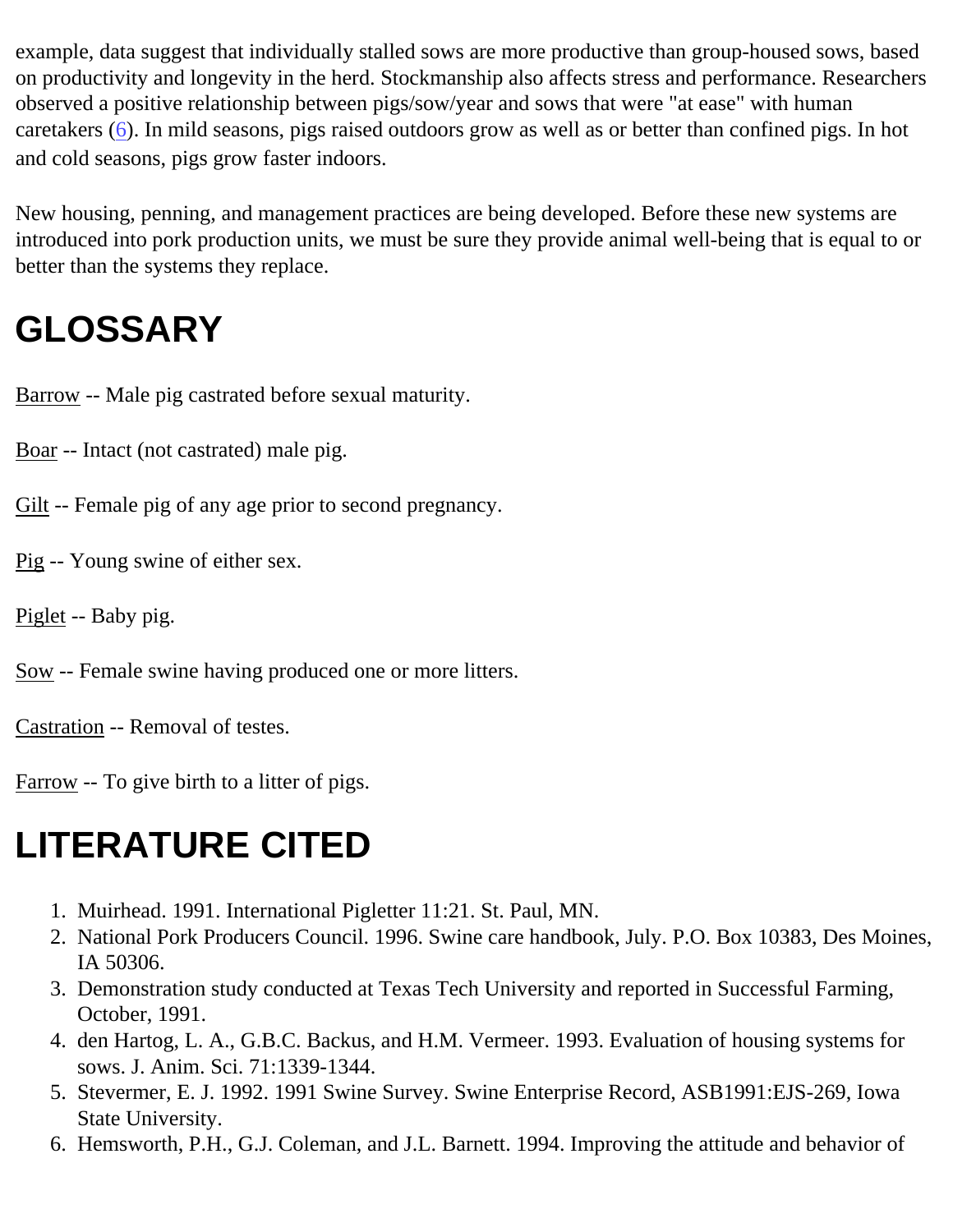stockpersons toward pigs and the consequences on the behavior and reproductive performance of commercial pigs. Appl. Anim. Behav. Sci. 3 9:349-362.

<span id="page-114-0"></span>**Go to:** [Top of Document](#page-0-0) | [A Critical Analysis](#page-1-0) | [Animal Exhibits, Shows and Fairs](#page-24-0) | [Responsible Care and](#page-29-0)  [Health Maintenance of Fish in Commercial Aquaculture](#page-29-0) | [Beef](#page-45-0) | [Dairy](#page-50-0) | Equine Production and [Performance](#page-66-0) | [Fur Farming](#page-73-0) | [Handling of Crippled and Nonambulatory Livestock](#page-77-0) | [Hunting and](#page-82-0)  [Conservation Issues/Gamebird Shooting Preserves](#page-82-0) | [Poultry](#page-87-0) | [Rabbits](#page-94-0) | [Sheep and Goats](#page-102-0) | [Swine](#page-108-0) | [Veal](#page-114-0)

### **Animal Welfare Issues:**

### **SPECIAL-FED VEAL**

Lowell L. Wilson Department of Dairy and Animal Science 324 W. L. Henning Building The Pennsylvania State University University Park, Pennsylvania 16802-3503

> Carolyn L. Stull School of Veterinary Medicine University of California Davis, California 95616

> > and

Richard G. Warner Animal Science Department Room 118 Morrison Hall Cornell University Ithaca, New York 14853-4801

### **INTRODUCTION**

Production of special-fed veal has received widespread public criticism for several reasons: (1) the use of young animals tends to stimulate an emotional response, (2) some people object to some of the system's production techniques (e.g., individual stalls, liquid diets, low hemoglobin levels), (3) the U.S. veal industry is newer and smaller than most other animal industries, and (4) the results of research on the controversial techniques have generally been limited and in some cases contradictory.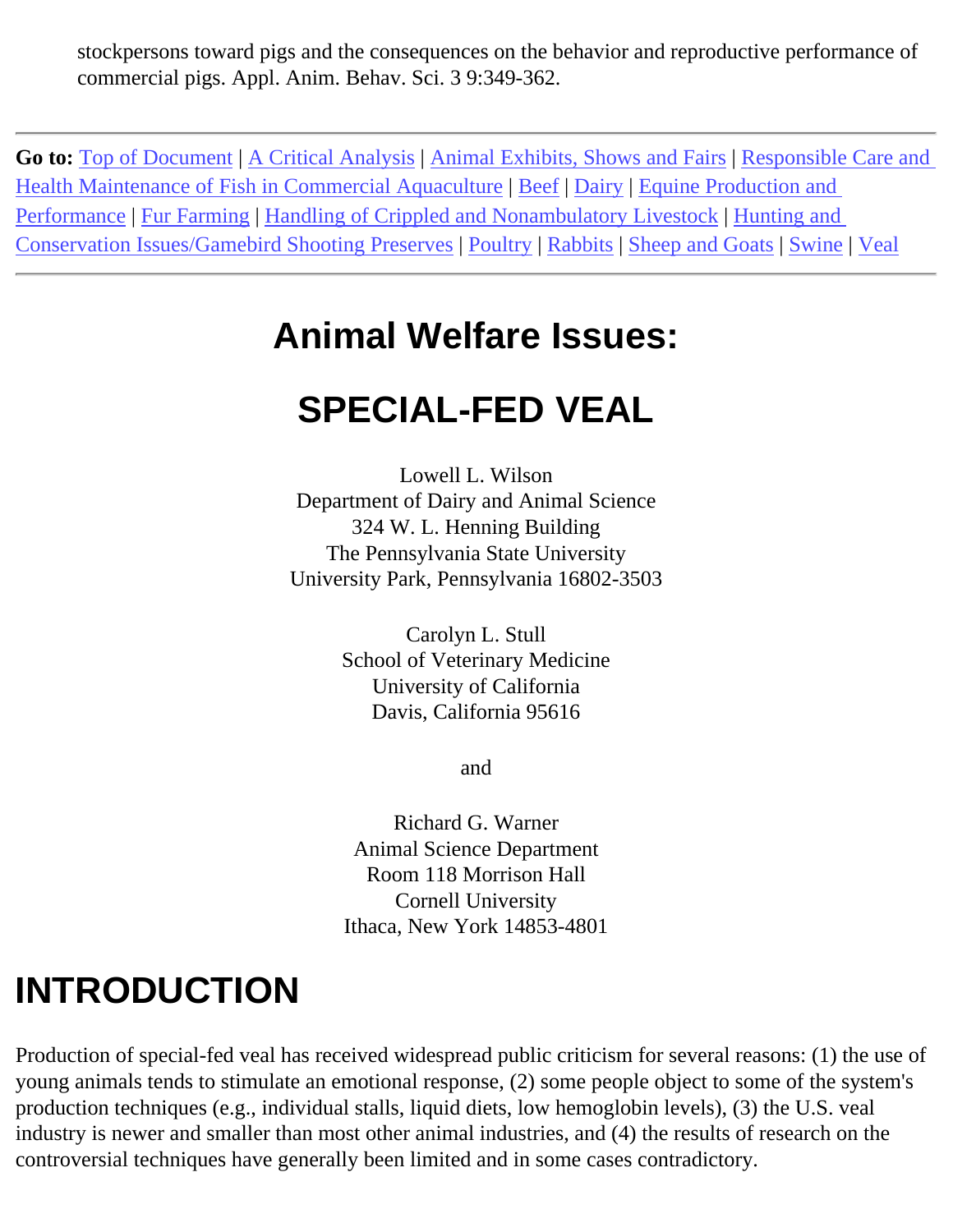# **DISCUSSION**

### **Veal Classification**

USDA ([1995\)](#page-122-0) defines veal as meat from immature bovine animals. This broad definition encompasses four specific types of veal:

- Bob veal -- liveweight of less than 150 pounds.
- Special-fed veal -- fed a special milk replacer diet and marketed at a liveweight of 151 to 400 pounds.
- Non-special-fed veal -- fed a variety of diets and marketed at liveweights of 151 to 400 pounds.
- Calves -- liveweight of more than 400 pounds; fed no special diet.

**Bob veal**, from young dairy-type calves, is used primarily for processed meat. **Special-fed** veal calves (also referred to as formula-fed, fancy, or nature veal) usually are fed a milk-based liquid replacer diet in which the iron content decreases through the last half of the production cycle. This relatively low dietary iron concentration helps to retain the lighter muscle color that is considered typical for special-fed veal. Special-fed calves are raised in enclosed housing for 18-20 weeks; currently most special-fed veal calves weigh over 400 pounds when marketed. **Non-special-fed** calves are fed a variety of diets, including milk replacer, grain, and forages (hay, silage, or pasture). They may be of different ages at processing, and several cattle breeds and types are utilized. **Calves** are raised in a variety of systems, are of essentially any breed, and are marketed at weights usually over 500 pounds.

Special-fed systems, which are the most frequently criticized, are the primary focus of this fact sheet. Nonspecial-fed systems are discussed briefly under "alternative systems."

#### **Source and Procurement of Calves**

Approximately 800,000 calves enter U.S. special-fed veal systems annually [\(AMI 1995\)](#page-120-0). According to USDA ([1995\)](#page-122-0), about 33 percent of male dairy calves are used for bob veal production, about 40 percent for special-fed veal production, and the remainder for other feeding systems, including beef production. In some veal-producing areas, however, up to 95 percent of the male dairy calves are used in veal or beef feeding systems. The numbers of calves used for bob veal, special-fed veal, and "other" calf production declined 71, 22, and 73 percent between 1986 and 1991, respectively [\(USDA 1995](#page-122-0)). However, during the period 1994-97, the use of male dairy calves for beef decreased because of low beef prices. Since market weights of special-fed veal calves have increased, total veal production (in pounds) has remained fairly constant.

Dairy producers generally have little use for newborn male calves. Calves usually are separated from dairy cows at 1 to 4 days of age to allow the dairy producer to harvest milk; this separation is subject to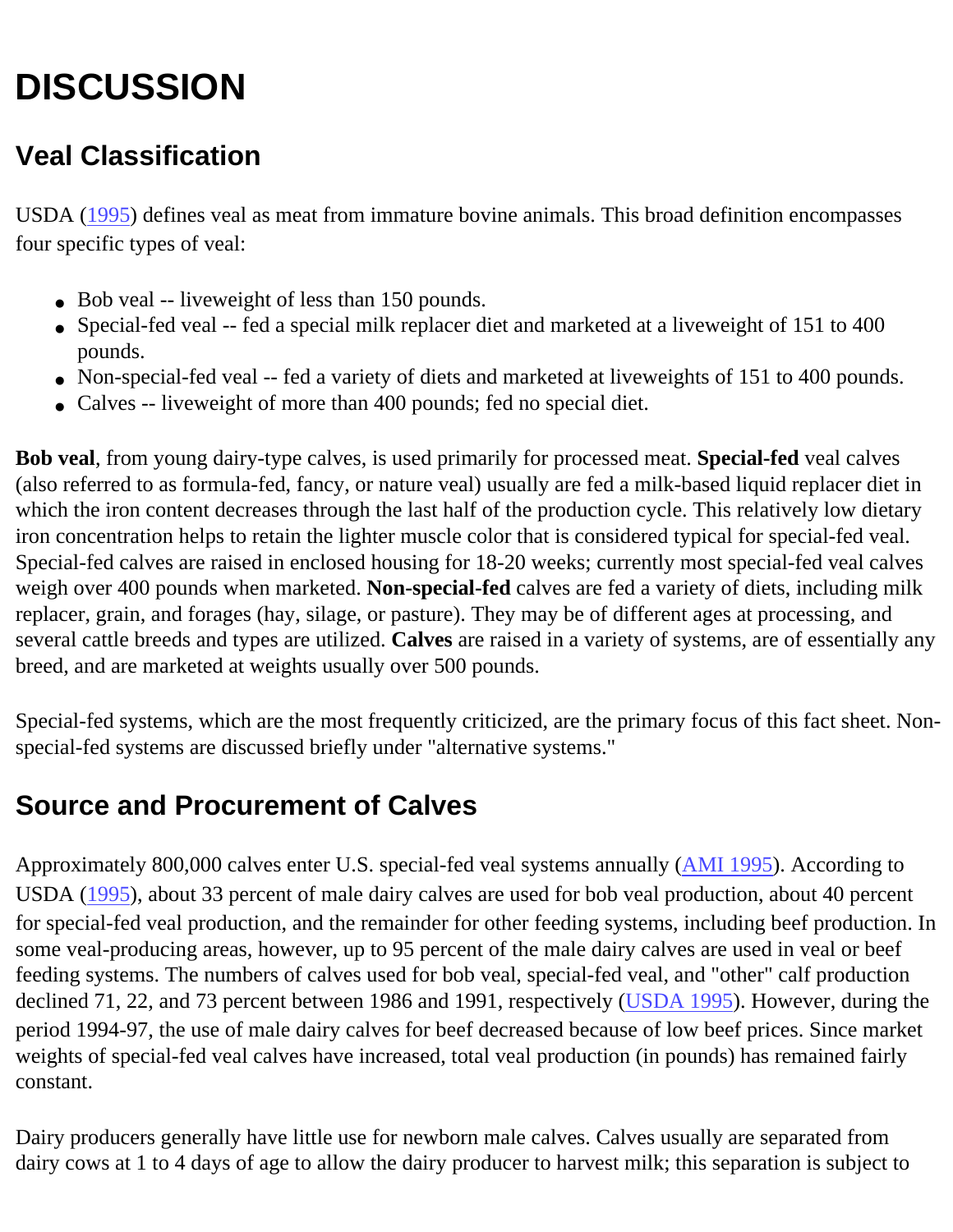criticism ([e.g., Harrison 1972\)](#page-121-0). However, the maternal-filial bond becomes more established as the cow and calf remain together; thus the stress of cow-calf separation becomes greater. Veal producers typically obtain calves through livestock auctions, although in some cases the calves are taken directly from the dairy farm to the veal farm.

Immunocompetence of calves that are intended for veal production is a concern of the dairy and veal industries for both economic and animal welfare reasons. Calves have low levels of circulating immunoglobulins at birth. Consumption of colostrum (first milk after calving) by the calf within 12 hours after calving provides passive immunity and reduces subsequent mortality [\(White and Andrews 1986;](#page-122-1) [Aldridge et al. 1992](#page-120-1)). The percent of calves receiving adequate amounts of high-quality colostrum and thereby developing satisfactory passive immunity may vary regionally. In a study in the Western United States, Stull and McMartin ([1992\)](#page-122-2) reported that approximately 20 percent of calves entering veal systems had received adequate levels of colostrum. In a Pennsylvania study, however, Wilson et al. [\(1994](#page-122-3)) concluded that between 60 and 80 percent of calves entering veal production systems had received sufficient colostrum. Adequate immunity enhances the health and well-being of the calf throughout the feeding cycle, thereby necessitating less use of animal health products and increasing financial stability for veal farmers.

Handling of the calves from the dairy farm to the auction market and/or the veal or dairy-beef farm has been addressed ([Grandin 1989](#page-121-1)). Guidelines have been developed to minimize stress during marketing, transportation, and processing [\(Grandin 1988,](#page-121-2) [1991a\)](#page-121-3); there is unpublished evidence that these guidelines are being used by industry.

### **Individual Stalls and Tethers**

Most U.S. veal farms use individual stalls or pens. Both Canadian and U.S. guidelines (Agriculture [Canada 1988;](#page-120-2) [Curtis et al. 1988\)](#page-120-3) recommend stalls at least 24 inches wide and 65 inches long. Most veal barns being constructed or renovated have stalls that meet the current industry recommendations of 26 to 30 inches wide and 72 inches long [\(AVA 1993\)](#page-120-4). Floors are constructed of either wood slats or plastic over metal; fronts (through which calves may put their heads) and sides are made of wood slats. The stall partitions between calves are usually 24 inches long. The stall is open at the back and top; calves are tethered to the front of the stall with 2 to 3 feet of plastic or metal tethers.

The use of individual stalls and the tethering of calves have been criticized because these practices limit social interaction among calves, prevent total body grooming, and restrict movement (*Harrison 1972*; [Robbins 1987\)](#page-121-4). The calf can stand or lie in a natural, sternal position and take several steps either forward or backward (**Albright et al. 1991**; [Stull and McMartin 1992](#page-122-2)). Calves can reach and groom most parts of their bodies. Proponents of individual stall systems contend it allows more effective regulation of air temperature and humidity through heating and ventilation, effective managing and handling of waste materials, limited transmittal of pathogens between calves, individual observation and feeding, and, if necessary, examination and medical treatment with less stress from handling. The design of the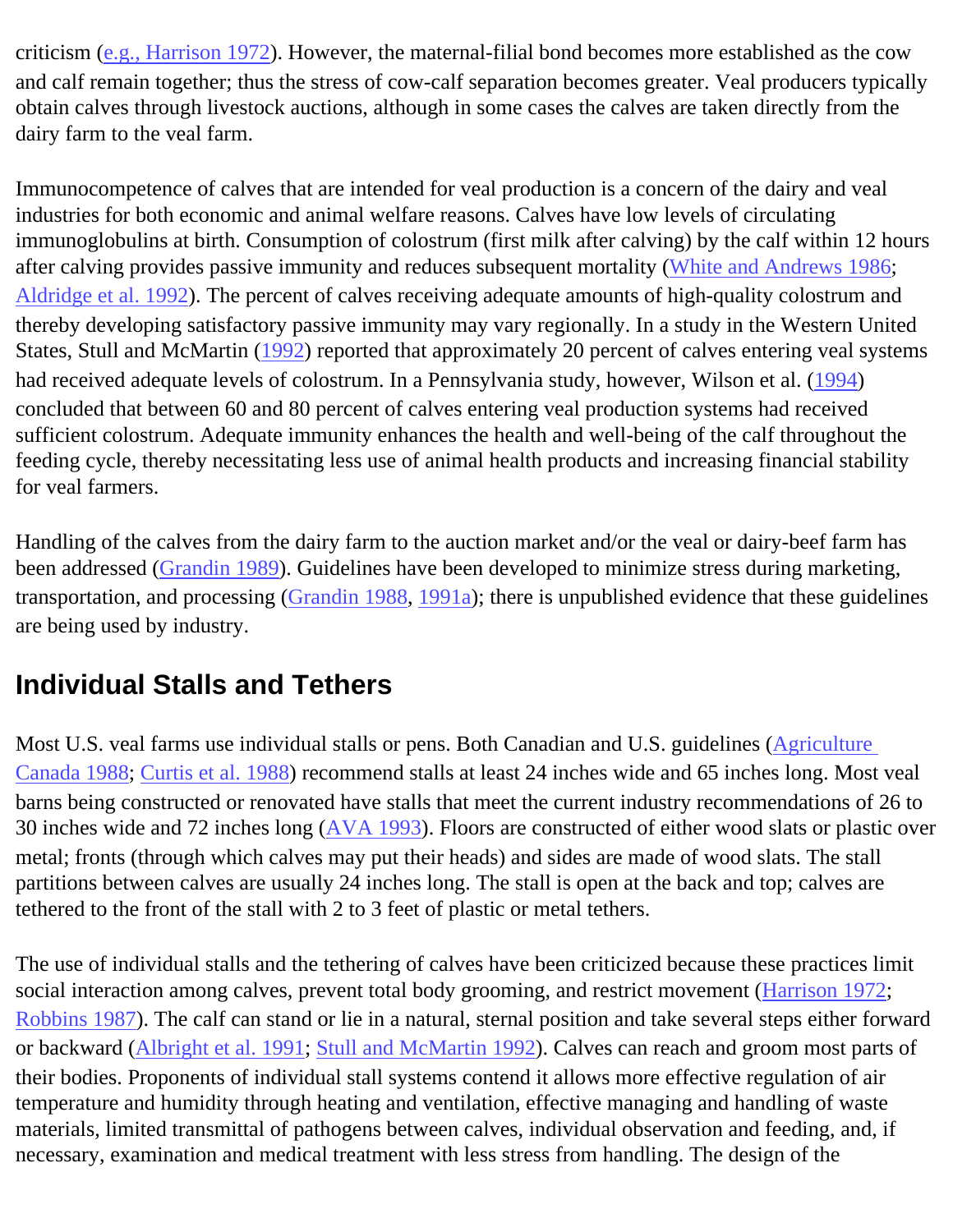contemporary veal production system, e.g., ventilation, is being further researched ([van 't Ooster 1991;](#page-122-4) [Hillman et al. 1992](#page-121-5); [Wheeler et al. 1996](#page-122-5)).

Individual stalls are arranged in rows, allowing calves to have visual and head-to-head contact with their immediate neighbors. This limited interaction is beneficial in minimizing disease transmission and preventing some abnormal behaviors. Conflicting and inconclusive results have been reported with regard to the effects of housing system on stress indicators (white blood cell ratios, blood cortisol concentrations, abnormal or stereotypic behavior) in group and individual housing systems [\(Dantzer et al. 1983](#page-120-6); [Knesel et](#page-121-6)  [al. 1983;](#page-121-6) [Winters et al. 1984;](#page-122-6) [Dellemeier et al. 1985;](#page-120-7) [Friend et al. 1985](#page-121-7); [Reece and Hotchkiss 1987](#page-121-8); [Stull](#page-122-2)  [and McMartin 1992](#page-122-2); [Terosky et al. 1996\)](#page-122-7). Several behaviors of group-reared veal calves can be detrimental to their health, including sucking of pen-mates' ears, navels, and genital sheaths, which often produces inflammation and infection. Urine drinking, which can affect digestion and health, has been documented in group-reared calves ([Stephens 1982](#page-122-8)).

In a study comparing individual stalls with pens containing up to 50 calves, more health-related problems were observed in the group-rearing situations [\(Steenkamer 1982\)](#page-122-9). A significantly higher morbidity was experienced in calves housed in group pens, with enteric and respiratory diseases as the most common causes [\(Webster 1991\)](#page-122-10). Individual stalls resulted in lower incidence of salmonellosis than group housing ([Linton et al. 1974](#page-121-9)). Treatment of sick calves was more difficult in group-reared situations due to problems in tracing and examining sick calves, administering medical treatment, and evaluating individual dietary intake. Another study also observed higher mortality in group-reared calves (9.4 percent) than in individually stalled calves (2.2 percent) [\(de Wilt 1985\)](#page-120-8).

It was once thought that veal calves should be raised in darkness to produce a pale-colored meat. In a recent study of 10 commercial veal facilities, all barns were equipped with adequate supplemental lighting; 6 of the 10 facilities had natural light sources through windows or doors, and none of the facilities incorporated darkness as a deliberate component of the production system [\(Stull and McMartin](#page-122-2)  [1992\)](#page-122-2). The American Veal Association [\(AVA 1993](#page-120-4)) recommends that adequate levels of light be available for inspection, feeding, and monitoring.

#### **Nutrition**

Special-fed veal calves are fed liquid low-fiber diets throughout the 18- to 20-week production cycle. The milk replacer diet is composed of surplus dairy products including skim milk, whey, and sweet buttermilk cream added to water. Plant- and animal-derived fats, proteins, and other supplements such as minerals and vitamins are also included. The milk replacer diet fed to veal calves contains known essential nutrients to ensure normal growth and health. It is a recommended practice to provide water to the calves between the twice-daily feedings of milk [\(AVA 1996\)](#page-120-9). Special-fed veal calves gained 2.0 to 3.5 pounds per day on milk replacer diets ([Stull and McMartin 1992;](#page-122-2) [Wilson et al. 1994\)](#page-122-3). This compares to an average daily gain of 1.5 pounds per day for dairy replacement heifers consuming both liquid milk replacer and forages on a limited basis ([Schmidt and VanVleck 1974\)](#page-122-11). Beef-breed calves suckling their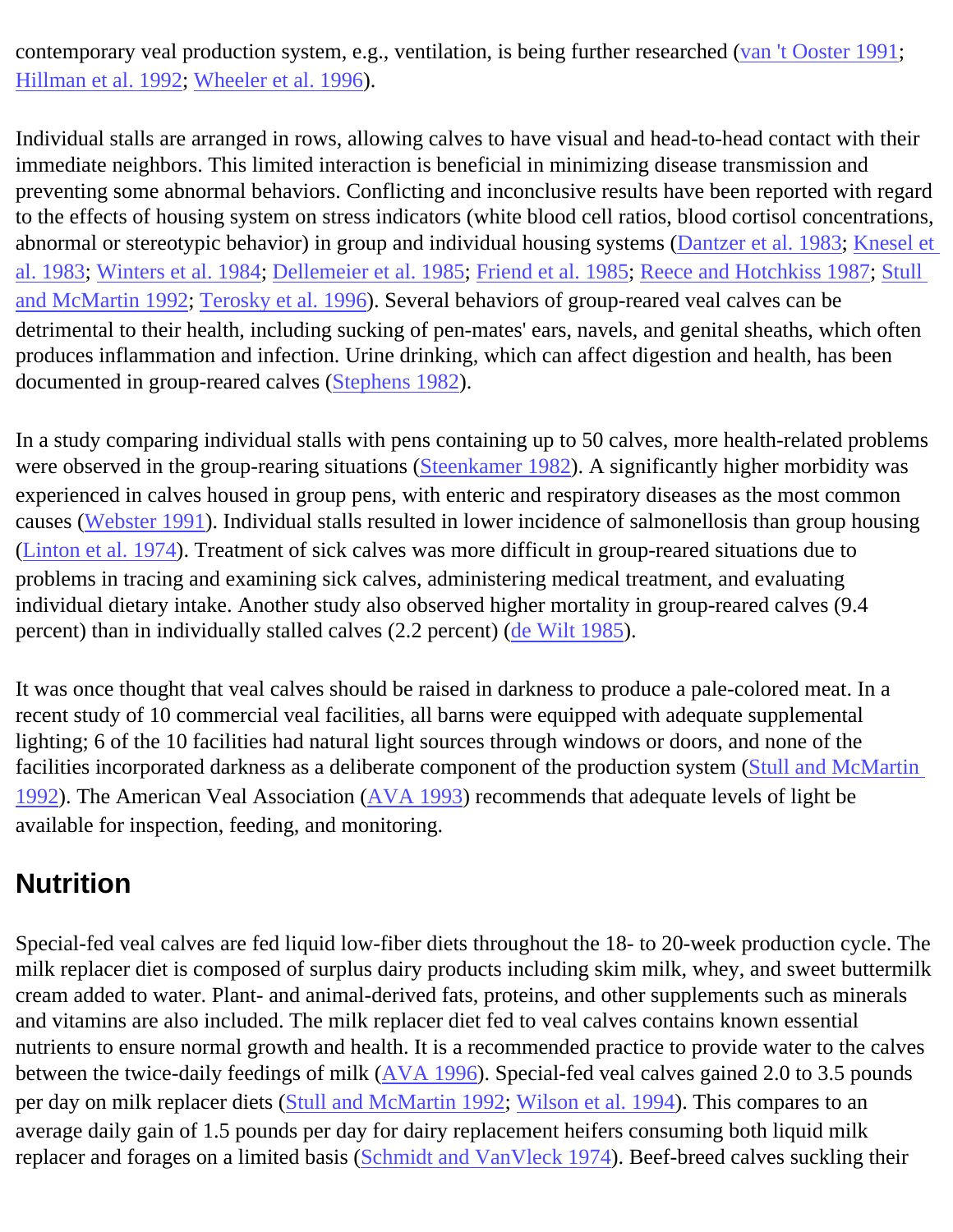dams and consuming pasture averaged 1.8 to 2.5 pounds of weight gain per day (e.g., [Ansotegui et al.](#page-120-10) [1991\)](#page-120-10).

The amount of iron in the diet of special-fed veal calves is carefully controlled to produce the palecolored meat product preferred by marketers and consumers. The priority of dietary iron usage is for blood hemoglobin rather than for muscle myoglobin. Veal producers routinely evaluate blood hematocrit or hemoglobin levels throughout the production cycle and use the results in determining dietary levels of iron. Dietary iron is regulated to maintain blood hemoglobin levels between 7.5 and 8.5 grams per decaliter (g/dl). However, Webster [\(1989](#page-122-12)) claims that it is impossible to ensure "white" veal without creating clinical anemia in some calves. Anemic calves exhibit a loss of appetite ([Bremner et al. 1976](#page-120-11); [Roy 1980](#page-122-13)), which is detrimental to calf growth rate and feed efficiency, and therefore uneconomical. Thus, growers usually limit iron only during the last stages of production in an effort to decrease the myoglobin content of the muscle but not induce harmful circulatory anemia.

McFarlane et al. ([1988\)](#page-121-10) studied the physiological and behavioral characteristics of calves raised on various dietary regimens comparable to actual industry practices. They concluded that dietary iron levels did influence some blood variables, but not the health or behavior traits of the calves; no calf from any of the treatments had impaired muscle coordination. In trials with commercial veal producers, hemoglobin averages of 9.0, 8.0, and 7.8 g/dl were obtained by Stull and McDonough [\(1994\)](#page-122-14), Egan et al. ([1993](#page-120-12)), and Wilson et al. ([1994](#page-122-3)), respectively. Agriculture Canada [\(1988](#page-120-2)) concluded that blood hemoglobin levels of 6.5 g/dl or less are unacceptable since the well-being of the calf is not ensured.

Most of the available data suggest that veal calf health is not enhanced by the inclusion of forage or grain in the diet ([Agriculture Canada 1988](#page-120-2)). Welchman et al. [\(1988](#page-122-15)) added straw to diets of milk-fed veal calves kept in either stalls or loose housing. The results confirmed earlier studies; the addition of straw did not prevent iron-deficiency anemia, but it did improve behavior of the calves. However, straw has also increased the incidence of abomasal ulcers in veal calves [\(Van Putten 1982;](#page-122-16) [Welchman and Baust 1987](#page-122-17)).

#### **Carcass Characteristics and Marketing**

Proponents of special-fed veal production and marketing (e.g., [Follenweider 1991](#page-121-11); [Metz 1991\)](#page-121-12) maintained that carcasses with light muscle color are essential in assuring the predictability of veal product quality. Carcasses with more muscle pigmentation may have resulted from a wide variety of different cattle types, ages, and diets, thereby causing more variability in product quality. The pale color of meat products is the major indicator to the consumer of special-fed veal. Within any group of veal calves, from 2 to 10 percent may be priced lower because of darker colored muscle. The price differential between the highest two grades is 20 percent or more. Requirements of the marketing system, market prices, and other economic constraints may not be considered a high priority when evaluating the wellbeing of animals within a production system. If the industry is financially stable, however, producers should be better able to make improvements in various production components that enhance the wellbeing of the animals.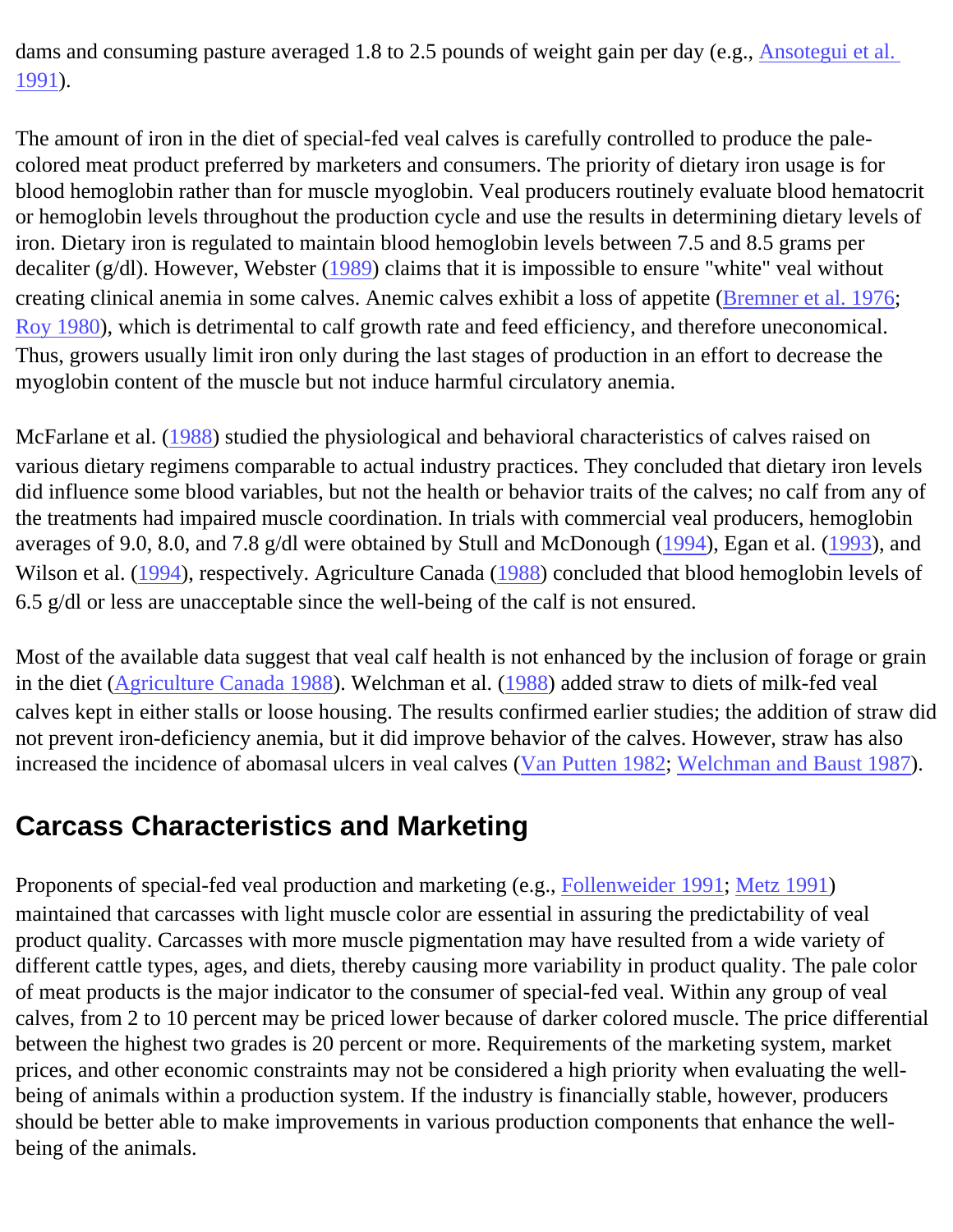Handling of animals at the processing plant has also been criticized. Handling methods that reduce animal excitation, anxiety, and suffering during this final production step have been developed [\(Grandin 1991b\)](#page-121-13) and applied by industry.

### **Animal Health and Product Wholesomeness**

The predominant diseases in veal calves, as in most other young animals in either intensive or extensive systems, are enteric (e.g., diarrhea) and respiratory (e.g., pneumonia) [\(Fallon and Harts 1983](#page-121-14); [Peters 1986;](#page-121-15) [Roy and Smith 1987;](#page-122-18) [McDonough and Stull 1994\)](#page-121-16). Average mortality rates in veal calves ranged from 2.9 to 4.4 percent in recent research reports ([Webster 1991](#page-122-10); [Stull and McMartin 1992](#page-122-2); [Wilson et al. 1994\)](#page-122-3). This percentage is similar to or lower than that of other calf production systems. For dairy heifers raised on farms as herd replacements, mortality from birth to 3 months averaged 6.5 percent in Virginia [\(James](#page-121-17) [et al. 1983](#page-121-17)) and 3.7 percent from birth to 1 year of age in Pennsylvania ([Heinrichs et al. 1987\)](#page-121-18).

Stull and McMartin ([1992](#page-122-2)) monitored two production cycles in each of 10 different commercial veal farms and documented the amount of animal health products used during different phases of the feeding cycle. They concluded that the use of individual treatments after the first 28 days declined to less than 5 percent of calves at the conclusion of the 16-week production cycle. Current recommended codes of practice for the care and handling of special-fed veal calves (Agriculture Canada 1988; AVA 1996) maintained that medical treatments and vaccinations must be based upon veterinary advice, with particular attention given to adhering to safe withdrawal times before slaughter. Perhaps the most credible source of information with regard to the wholesomeness of the special-fed veal supply is the USDA's Food Safety and Inspection Service. In the 1994 monitoring program conducted by FSIS, 0.075 percent of randomly sampled carcasses had violative levels of chemical residues ([FSIS, USDA 1996](#page-121-19)). The percentages of violations in both the monitoring and surveillance programs have decreased markedly since 1989 when the violative residue frequency was 0.89 percent and a comprehensive quality assurance program was initiated.

# **ALTERNATIVE SYSTEMS**

Research examining alternatives to special-fed veal production systems has focused on the inclusion of solid feed to the liquid milk-based diet, group rearing of older calves, and use of pasture. Most of the information concerning alternative systems that use pasture and/or grain supplements has been obtained from research trials (e.g., [Buege 1989;](#page-120-13) [Wilson et al. 1991](#page-122-19)) or from pilot veal production units (e.g., [Brown](#page-120-14) [1991\)](#page-120-14). These systems are not currently widely practiced. The carcass produced under this system is similar to the USDA non-special-fed veal (calf) classification with more muscle pigmentation than in special-fed veal carcasses.

Critics of the U.S. veal industry refer to the changes in veal production methods in England, as well as those contemplated in Holland (a major veal-producing country). Stalls are not used for veal production in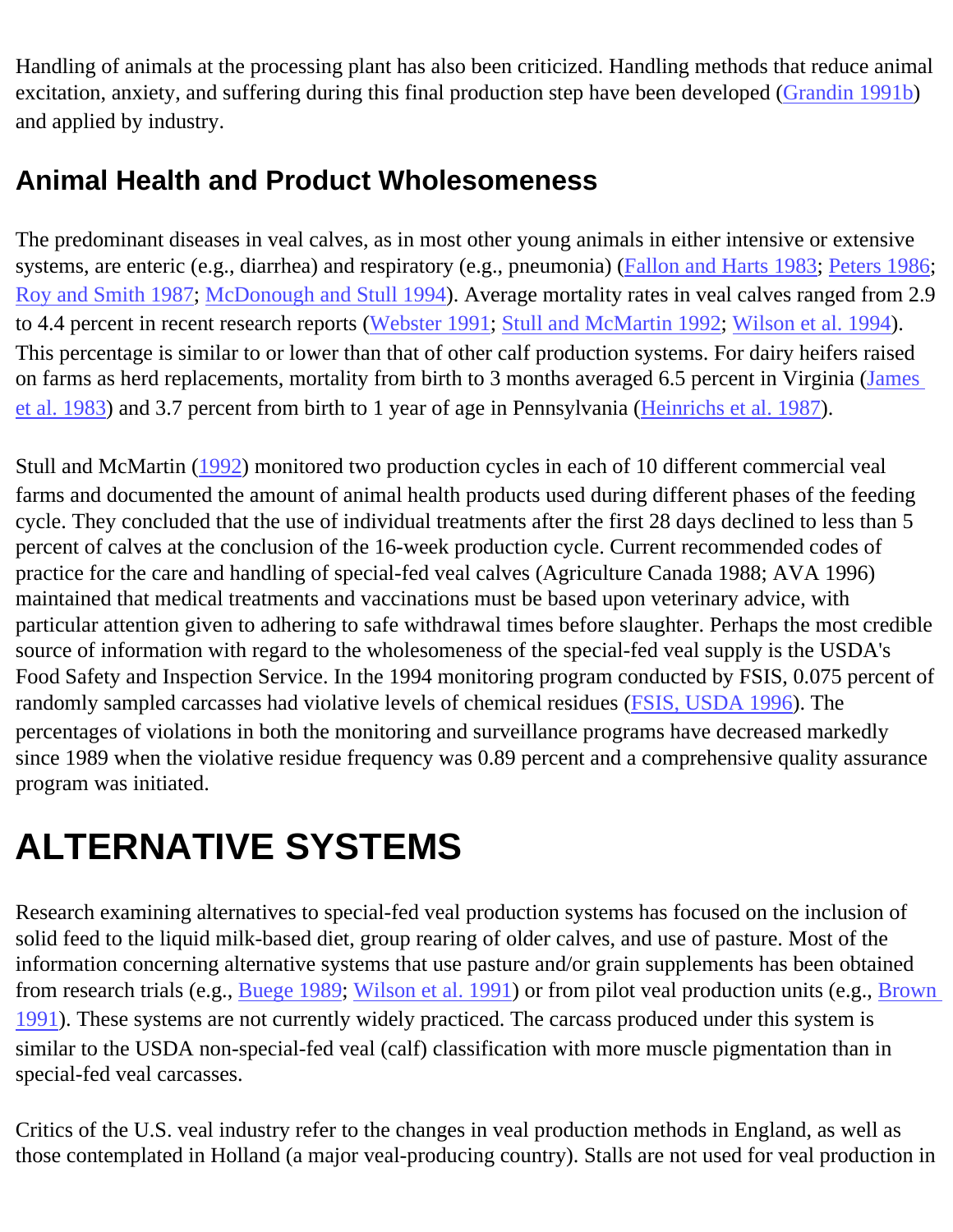England, and group-rearing is the only accepted method. Since the cessation of the use of individual stalls, veal production in England has declined abruptly. Individual stalls are still used in Holland throughout the 24- to 26-week veal production cycle. Pending legislation in Holland may allow use of individual stalls only during the first 8 weeks of the production cycle, with group rearing in small groups from 8 weeks to market. In evaluating changes that have occurred in Great Britain and European countries, it must be remembered that some of these policies have been brought about by political, trade, or societal issues, and not necessarily by science-based studies. The U.S. veal industry continues to encourage research that will enhance animal well-being, food safety, and consumer confidence, while recognizing societal concerns about production methods.

# <span id="page-120-2"></span>**LITERATURE CITED**

- 1. Agriculture Canada. 1988. Recommended code of practice for the care and handling of special-fed veal calves. Publication 1821/E. Ottawa.
- <span id="page-120-5"></span>2. Albright, J.L., D.K. Stouffer, and N.J. Kenyon. 1991. Behavior of veal calves in individual stalls and group pens. In New Trends in Veal Calf Production, ed. J.H.M. Metz and C.M. Groenestein. EAAP Publication No. 52. 44 pp.
- <span id="page-120-1"></span>3. Aldridge, G., F. Garry, and R. Adams. 1992. Role of colostral transfer in neonatal calf management: Failure of acquisition of passive immunity. Food Animal Compendium, N. Am. Ed. 14:265.
- <span id="page-120-0"></span>4. AMI. 1995. Meat Facts. Am. Meat Instit., Washington, DC.
- <span id="page-120-4"></span>5. AVA. 1993. Guide for the care and production of veal calves. Am. Veal Assoc., Harrisburg, PA.
- <span id="page-120-9"></span>6. AVA. 1996. Veal quality assurance program. Am. Veal Assoc., Harrisburg, PA.
- <span id="page-120-10"></span>7. Ansotegui, R.P., K.M. Havstad, J.D. Wallace, and D.M. Hallford. 1991. Effects of milk intake on forage intake and performance of suckling range calves. J. Anim. Sci. 69:899.
- <span id="page-120-11"></span>8. Bremner, I., J.M. Brockway, H.T. Donnelly, and A.J.F. Webster. 1976. Anemia and veal calf production. Vet. Rec. 99:203.
- <span id="page-120-14"></span>9. Brown, R.A. 1991. Model programme for production and marketing of free-range veal. In New Trends in Veal Calf Production, ed. J.H.M. Metz and C.M. Groenestein. EAAP Publication No. 52. 162 pp.
- <span id="page-120-13"></span>10. Buege, D. 1989. Production and characteristics of grain-fed veal. In Arlington Cattle Feeder Day Proceedings. Univ. of WI, Madison, WI. 37 pp.
- <span id="page-120-3"></span>11. Curtis, S.E., J.L. Albright, J.V. Craig, H.W. Gonyou, K.A. Haupt, J.J. McGlone, and W.R. Stricklin. 1988. Guide for the care and use of agricultural animals in agricultural research and teaching. Agricultural Care Guide. One DuPo nt Circle, N.W., Suite 710, Washington, DC. 55 pp.
- <span id="page-120-6"></span>12. Dantzer, R., P. Mornede, R.M. Bluthe, and J. Soissons. 1983. The effect of different housing conditions on behavioral and adrenocortical reactions in veal calves. Reprod. Nutr. Develop. 23:501.
- <span id="page-120-7"></span>13. Dellmeier, G.R., T.H. Friend, and E.E. Gbur. 1985. Comparison of four methods of calf confinement. II. Behavior. J. Anim. Sci. 60:1102.
- <span id="page-120-12"></span><span id="page-120-8"></span>14. de Wilt, J.G. 1985. Behavior and welfare of veal calves in relation to husbandry systems. Prefschrif Institute of Ag. Engineering. Wageningen, Netherlands.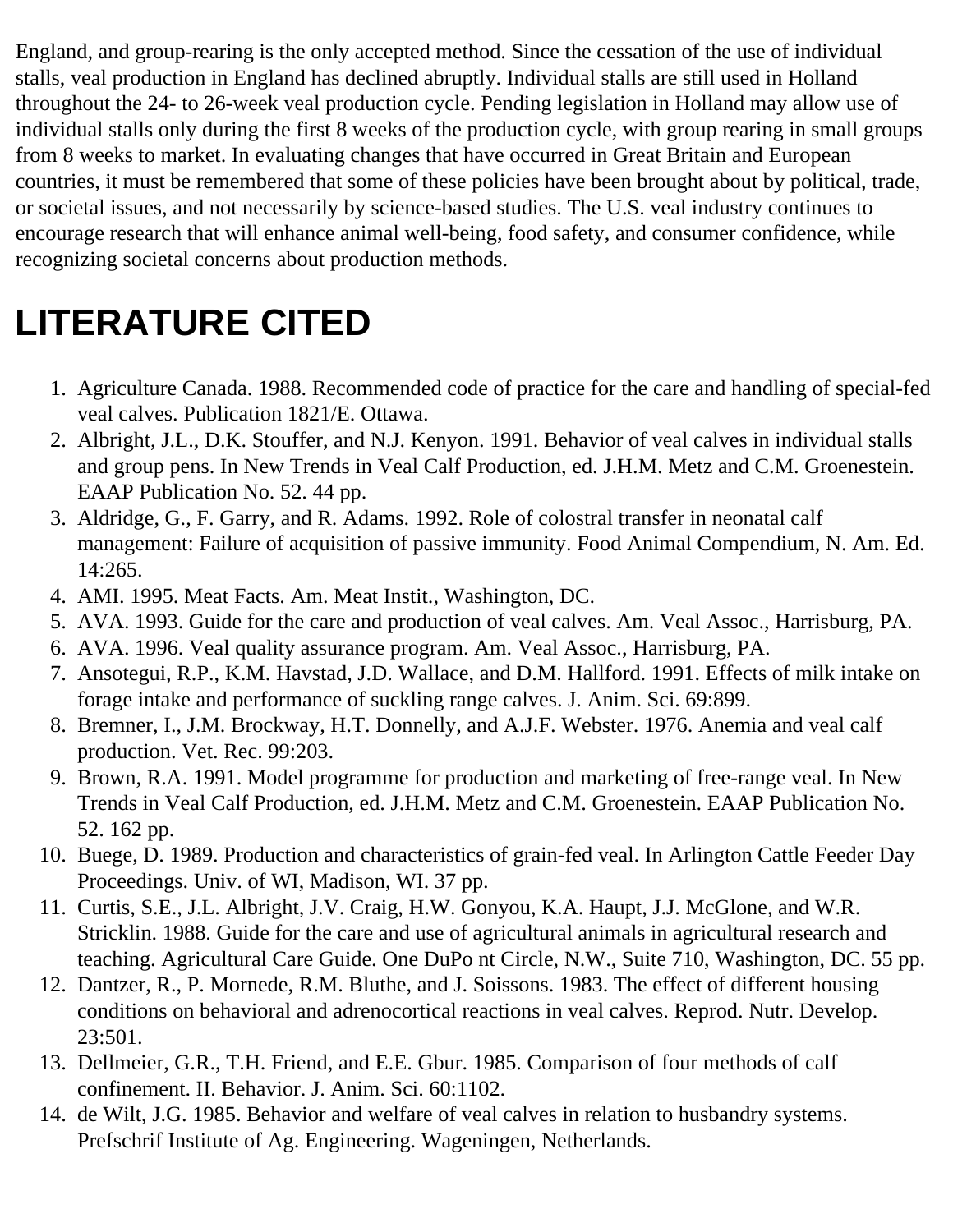- 15. Egan, C.L., L.L. Wilson, T.R. Drake, W.R. Henning, E.W. Mills, and S. D. Meyer. 1993. Effects of different doses of zeranol on growth, hemoglobin and carcass traits in special-fed calves. J. Anim. Sci. 71:1081.
- <span id="page-121-14"></span>16. Fallon, R.J. and F.J. Harts. 1983. The occurrence of diarrhea in calves under different management systems. Ann. Rech. Vet. 14:473.
- <span id="page-121-11"></span>17. Follenweider, A. 1991. Marketing strategies and quality control for veal in the United States. In New Trends in Veal Calf Production, ed. J. H. M. Metz and C. M. Groenestein. EAAP Publication No. 52. 150 pp.
- <span id="page-121-19"></span>18. FSIS, USDA. 1996. Domestic Residue Data Book: National Residue Program. USDA Food Safety and Inspection Service, Washington, DC.
- <span id="page-121-7"></span>19. Friend, T.H., G.R. Dellmeier, and E.E. Gbur. 1985. Comparison of four methods of calf confinement. I. Physiology. J. Anim. Sci. 60:1095.
- <span id="page-121-2"></span>20. Grandin, T. 1988. Livestock handling guide. Livestock Conservation Instit., Bowling Green, KY.
- <span id="page-121-1"></span>21. Grandin, T. 1989. Where reform is needed: Bob calf handling and veal calf slaughter. Large Anim. Vet. 44:39.
- <span id="page-121-3"></span>22. Grandin, T. 1991a. Design of loading facilities and holding pens. Applied Anim. Behavior Sci. 28:187.
- <span id="page-121-13"></span>23. Grandin, T. 1991b. Recommended animal handling guidelines for meat packers. Am. Meat Instit., Arlington, VA.
- <span id="page-121-0"></span>24. Harrison, R. 1972. On factory farming. In Animals, Men, and Morals: An Enquiry Into the Maltreatment of Non-humans, ed. S. and R. Godlovitch and J. Harris. Toplinger Publishing Co., N.Y.
- <span id="page-121-18"></span>25. Heinrichs, A. J., N. E. Kiernam, R. E. Graves, and L. J. Hutchinson. 1987. Survey of calf and heifer management practices in Pennsylvania dairy herds. J. Dairy Sci. 70:896.
- <span id="page-121-5"></span>26. Hillman, P., K. Gebremedin, and R.G. Warner. 1992. Ventilation system to minimize airborne bacteria, dust, humidity, and ammonia in calf nurseries. J. Dairy Sci. 75:1305.
- <span id="page-121-17"></span>27. James, R. O., M.L. McGilliard, and D.A. Hartman. 1983. Calf mortality in Virginia dairy herd improvement herds. J. Dairy Sci. 67:908.
- <span id="page-121-6"></span>28. Knesel, J.A., A.L. Sutton, D.T. Kelly, and M.D. Cunningham. 1983. Effect of restraint upon veal calf performance. J. Dairy Sci. 66(Suppl. 1):180.
- <span id="page-121-9"></span>29. Linton, A.H., K. Howe, S. Pethiyagoda, and A.D. Osborn. 1974. Epidemiology of salmonella infection in calves (I): Its relation to their husbandry and management. Vet. Rec. 94:581.
- <span id="page-121-16"></span>30. McDonough, S.P., and C.L. Stull. 1994. Enteric pathogens in intensively reared calves. Am. J. Vet. Res. 55(11):1516.
- <span id="page-121-10"></span>31. McFarlane, J.M., G.L. Morris, S.E. Curtis, J. Simon, and J.J. McGlone. 1988. Some indicators of welfare of crated veal calves on three dietary iron regimens. J. Anim. Sci. 66:317.
- <span id="page-121-12"></span>32. Metz, J.H.M. 1991. Market-oriented production of veal: An approach from practice. In New Trends in Veal Calf Production, ed. J.H.M. Metz and C.M. Groenestein. EAAP Publication No. 52. 154 pp.
- <span id="page-121-15"></span>33. Peters, A.R. 1986. Studies on mortality, morbidity and performance in intensive calf-rearing. World Rev. Anim. Prod. 22(3):83.
- <span id="page-121-8"></span><span id="page-121-4"></span>34. Reece, W.O. and D.K. Hotchkiss. 1987. Blood studies and performance among calves reared by different methods. J. Dairy Sci. 70:1601.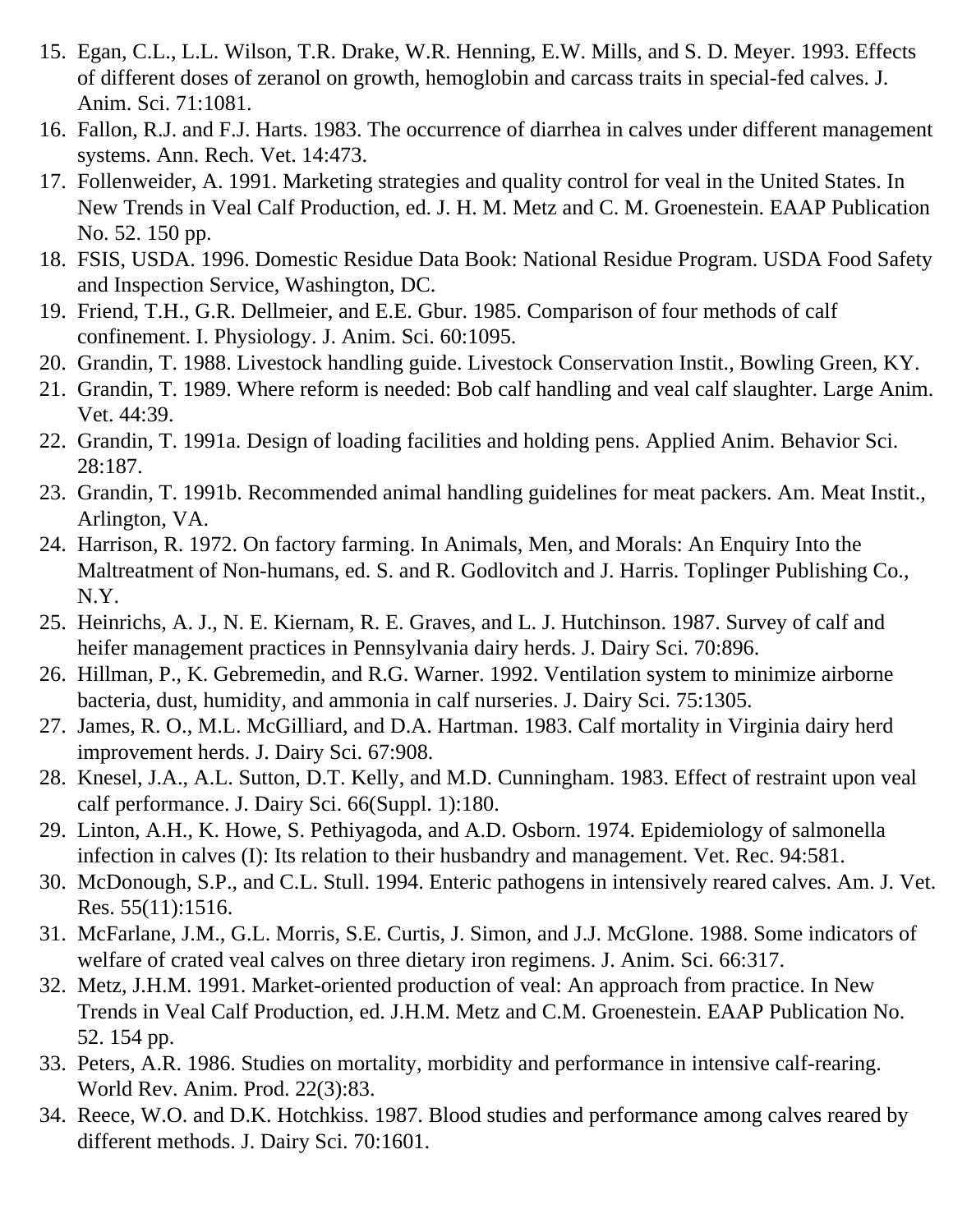- 35. Robbins, J. 1987. Diet for a New America. Stillpoint Publishing, Wapole, NH.
- <span id="page-122-18"></span>36. Roy, J.H.B. and T. Smith. 1987. Rearing calves and heifers. In Dairy Cattle Production in World Animal Science (Series C), ed. H. O. Gravet. Elsevier Science Publishing, N.Y. 251 pp.
- <span id="page-122-13"></span>37. Roy, J.H.B. 1980. The Calf. 4th ed. Buttersworth, London, U.K.
- <span id="page-122-11"></span>38. Schmidt, G.H. and L.D. VanVleck. 1974. Principles of Dairy Science. W. H. Freeman and Company, San Francisco. 489 pp.
- <span id="page-122-9"></span>39. Steenkamer, N. 1982. Alternative housing systems for veal calves, their effect on welfare and performance and their economic feasibility. In Welfare and Husbandry in Calves. Topics in Veterinary Medicine and Animal Science. Vol. 19, ed. J.P. Signoret. Martinus Nijhoff, Publishers. 226 pp.
- <span id="page-122-8"></span>40. Stephens, D.B. 1982. A review of some behavioral and physiological studies which are relevant to the welfare of young calves. In Welfare and Husbandry of Calves. Topics in Veterinary Medicine and Animal Science, ed. J.P. Signoret . Martinus Nijhoff, Publishers. p.47.
- <span id="page-122-14"></span>41. Stull, C.L. and S.P. McDonough. 1994. Multidisciplinary approach to evaluating welfare of veal calves in commercial facilities. J. Anim. Sci. 72:2518.
- <span id="page-122-2"></span>42. Stull, C.L. and D.A. McMartin. 1992. Welfare parameters in veal calf production facilities. Univ. of CA, Davis, CA.
- <span id="page-122-7"></span>43. Terosky, T.L., L.L. Wilson, C.L. Stull, and W.R. Stricklin. 1996. Effects of housing design and stall/pen width on veal calf growth, physiological blood indicators and carcass characteristics. J. Anim. Sci. 74:94 (abstr.).
- <span id="page-122-0"></span>44. USDA. 1995. Milk production, dispositions and income/Livestock Statistics. U.S. Dept. of Agri., Wash., DC.
- <span id="page-122-16"></span>45. Van Putten, G. 1982. Welfare in veal calf units. Vet. Rec. 111:437.
- <span id="page-122-4"></span>46. van 't Ooster, A. 1991. Applicability of natural ventilation in veal-calf houses: A theoretical approach. In New Trends in Veal Calf Production, ed. J.H.M. Metz and C.M. Groenestein. EAAP Publication No. 52. 85 pp.
- <span id="page-122-17"></span>47. Welchman, D. deB and G.N. Baust. 1987. A survey of abomasal ulceration in veal calves. Vet. Rec. 121:586.
- <span id="page-122-15"></span>48. Welchman, D. deB, O.P. Whelehan, and A.J.F. Webster. 1988. Hematology of veal calves reared in different husbandry systems and the assessment of iron deficiency. Vet. Rec. 123:505.
- <span id="page-122-12"></span>49. Webster, A.J.F. 1989. New techniques in calf production. In New Techniques in Cattle Production, ed. C.J.C. Phillips. Buttersworth, London, U.K. 175 pp.
- <span id="page-122-10"></span>50. Webster, A.J.F. 1991. Control of infectious disease in housed veal calves. In New Trends in Veal Calf Production, ed. J.H.M. Metz and C.M. Groenestein. EAAP Publication No. 52. 103 pp.
- <span id="page-122-5"></span>51. Wheeler, Eileen Fabian, L.L. Wilson, and T.L. Terosky. 1996. Characterizations of veal calf environmental control. ASAE Fifth Lvst. Environ. Symposium, Minneapolis, MN.
- <span id="page-122-1"></span>52. White, D.G. and A.H. Andrews. 1986. Adequate concentration of circulating colostral proteins for market calves. Vet. Rec. 119:112.
- <span id="page-122-3"></span>53. Wilson, L.L., C.L. Egan, and T.R. Drake. 1994. Blood, growth and other characteristics of specialfed veal calves in private cooperator herds. J. Dairy Sci. 72:2477.
- <span id="page-122-19"></span>54. Wilson, L.L., C. McCreary, D. Purcell, and W.R. Stricklin. 1991. Use of cull dairy cows and calves in a multiple suckler program. J. Anim. Sci. 69(Suppl. 1; Abstr.).
- <span id="page-122-6"></span>55. Winters, T.A., R.D. Allrich, J.L. Albright, S.C. Walker, and M.E. Sandhage. 1984. Behavior and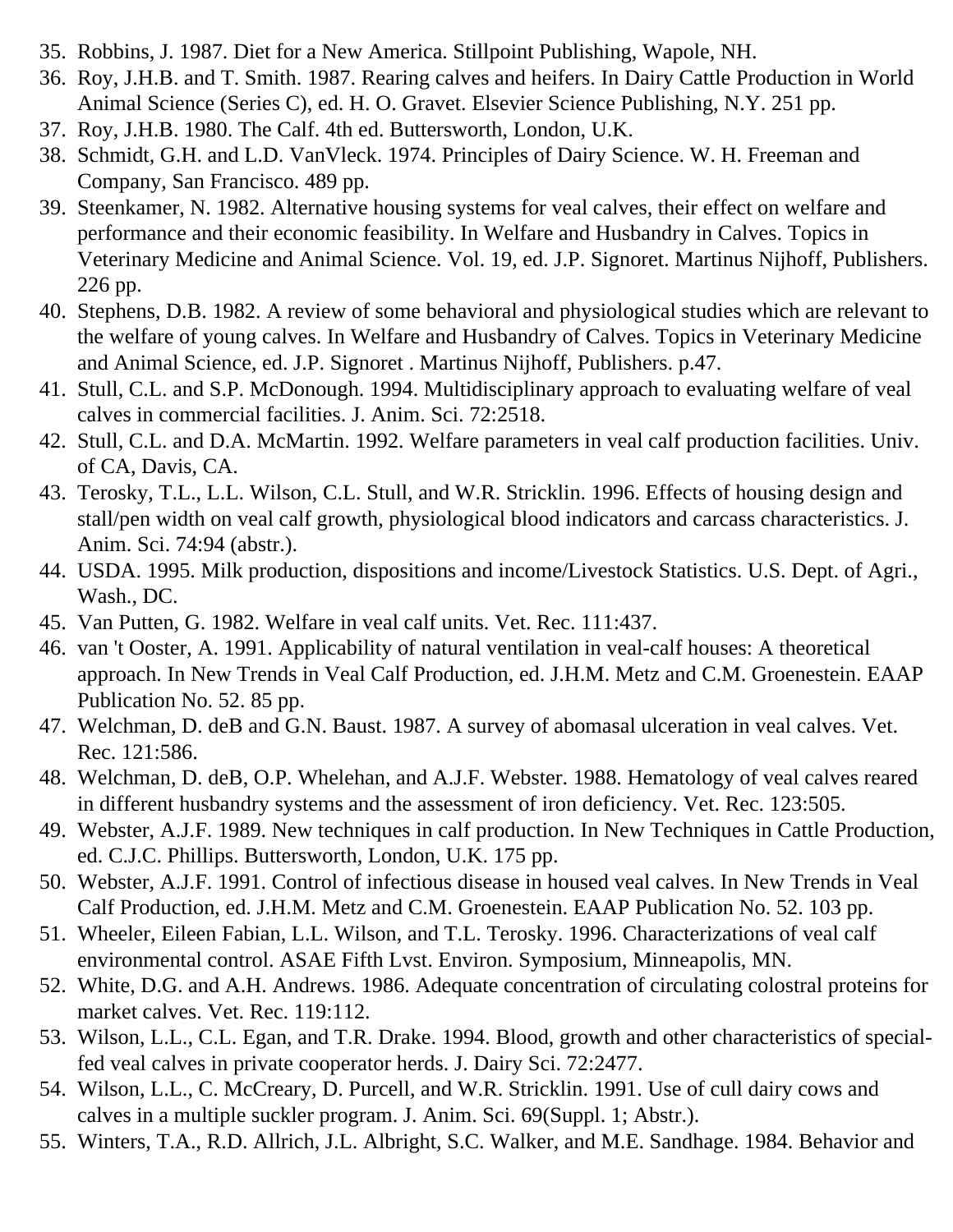cortisol measurement in veal calves reared under commercial conditions. J. Animal Sci. 59(Suppl. 1):148.

### **ACKNOWLEDGMENTS**

The authors express appreciation for research funds administered by the Pennsylvania Department of Agriculture which partially supported the literature search and storage system for this paper.

**Return to:** [Top of Document](#page-0-0) [Animal Welfare Information Center](http://warp.nal.usda.gov/awic/index.html) [National Agricultural Library](http://warp.nal.usda.gov/)



*The Animal Welfare Information Center, [awic@nal.usda.gov](mailto:awic@nal.usda.gov) http://www.nal.usda.gov/awic/pubs/97issues.htm, September 1998*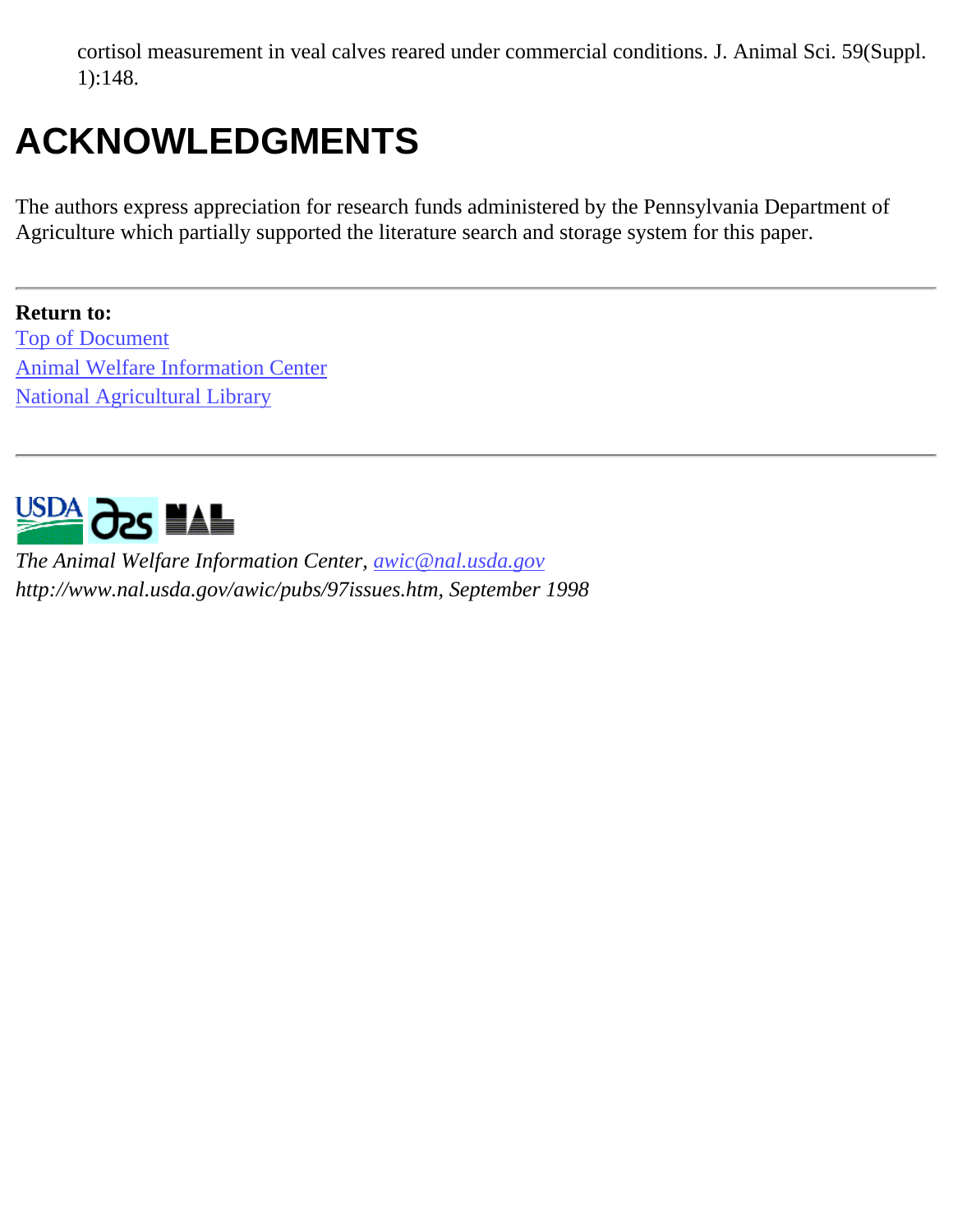#### **Attitudes to Animals: An Overview of Animal-Related Organizations**

#### **A Preliminary Classification**

| <b>ANIMAL EXPLOITATION</b>                                                                                                                                                                                                               |                | <b>ANIMAL USE</b>                                                                                                                                                                                                                                                                                                                          | <b>ANIMAL WELFARE</b>                                                                                                                                                                                                                                                                                                                                                                                                                                                                              |     | <b>ANIMAL RIGHTS</b>                                                                                                                                                                                                                             | <b>ANIMAL LIBERATION</b>                                                                                                                                                                                                                                                         |  |                                                                                                                                                                                                                               |  |
|------------------------------------------------------------------------------------------------------------------------------------------------------------------------------------------------------------------------------------------|----------------|--------------------------------------------------------------------------------------------------------------------------------------------------------------------------------------------------------------------------------------------------------------------------------------------------------------------------------------------|----------------------------------------------------------------------------------------------------------------------------------------------------------------------------------------------------------------------------------------------------------------------------------------------------------------------------------------------------------------------------------------------------------------------------------------------------------------------------------------------------|-----|--------------------------------------------------------------------------------------------------------------------------------------------------------------------------------------------------------------------------------------------------|----------------------------------------------------------------------------------------------------------------------------------------------------------------------------------------------------------------------------------------------------------------------------------|--|-------------------------------------------------------------------------------------------------------------------------------------------------------------------------------------------------------------------------------|--|
| Humans have absolute dominion<br>over animals. They can be used or<br>abused for any purpose without<br>restriction, for sports, profit, etc.                                                                                            |                | Animals can be used to meet human $\ 1$ .<br>needs for food, biomedical<br>research, entertainment, weapons<br>deployment, labor, and clothes etc.<br>Believe they can police themselves<br>and don't need laws.                                                                                                                           | Individuals and groups expressing $a$   1.<br>responsibility to protect animals<br>from harm. Limits should be set on<br>animal use for human purposes<br>and, in order to achieve socially<br>acceptable standards, these<br>activities may need to be regulated<br>by law.                                                                                                                                                                                                                       |     | Animals have intrinsic rights that<br>should be guaranteed just as ours<br>are. These rights include not being<br>eaten, used for sport or research,<br>abused, or killed.                                                                       | Animals should not be put to work or to produce for<br>our benefit in any way. We should try to eliminate all<br>types of animal use as well as abuse. Some will not<br>keep pets considering it a form of enslavement.                                                          |  |                                                                                                                                                                                                                               |  |
|                                                                                                                                                                                                                                          |                |                                                                                                                                                                                                                                                                                                                                            |                                                                                                                                                                                                                                                                                                                                                                                                                                                                                                    |     |                                                                                                                                                                                                                                                  |                                                                                                                                                                                                                                                                                  |  |                                                                                                                                                                                                                               |  |
| Groups advocating or conduction<br>activities involving animals which<br>are illegal (for the most part) in this<br>country. Most of these activities<br>were not prohibited in the past and<br>may not now be so in other<br>countries. | 2a.            | Groups promoting or representing:<br>animal experimentation, hunting<br>trapping and fur industry, meat and<br>poultry industry, rodeos, exotic<br>animal keeping. Includes<br>commercial suppliers of laboratory<br>animals, commercial pet breeders,<br>furriers, and livestock producers.                                               | 2a. National and local animal welfare<br>organizations and shelters, wildlife<br>conservation and environmental<br>protection groups. A primary<br>activity is to education the public<br>about their responsibilities to<br>animals. Some local groups<br>undertake the control of<br>overpopulation of pet dogs and cats.                                                                                                                                                                        | 2a. | National and local animal rights<br>groups, and anti-vivisection<br>societies.                                                                                                                                                                   | Groups openly calling<br>for animal liberation.<br>Some feel that this can<br>be accomplished only<br>by a complete<br>restructuring of<br>society's economic base<br>and property rights.                                                                                       |  | Clandestine or<br>underground groups<br>whose tactics include<br>illegal actions such as<br>harassment, destruction<br>of property, removal of<br>experimental or other<br>animals considered to<br>be suffering or likely to |  |
|                                                                                                                                                                                                                                          |                |                                                                                                                                                                                                                                                                                                                                            |                                                                                                                                                                                                                                                                                                                                                                                                                                                                                                    |     |                                                                                                                                                                                                                                                  |                                                                                                                                                                                                                                                                                  |  | be destroyed, and<br>violence.                                                                                                                                                                                                |  |
|                                                                                                                                                                                                                                          | 2 <sub>b</sub> |                                                                                                                                                                                                                                                                                                                                            | Veterinary groups                                                                                                                                                                                                                                                                                                                                                                                                                                                                                  |     |                                                                                                                                                                                                                                                  |                                                                                                                                                                                                                                                                                  |  |                                                                                                                                                                                                                               |  |
| <b>Bull fighting</b><br>Dog fighting<br>Cock fighting (legal in some states)<br>Live pigeon target shooting<br>Poaching and trading in exotic and<br>endangered species                                                                  | 2c.            | These groups usually have<br>guidelines by which their activities<br>are conducted; some are regulated<br>by law. The pro-animal research<br>groups resist any limits being<br>placed: they favor use of pound<br>dogs and cats for experimentation<br>and can be opposed to alternatives<br>of reduction, replacement, and<br>refinement. | The broad agenda for these groups<br>is to set limits on activities. Thus<br>pets should be kept only be<br>responsible persons; animals can be<br>used for food but not "factory<br>farmed"; animals can be used as<br>subjects of selected animal<br>experiments but not any and all<br>experiments; oppose use of pound<br>animals for research; support use of<br>alternatives and seek to reduce use<br>of primates. These groups oppose<br>blood sports and favor protection of<br>wildlife. |     | 3a. Speak out against use of animals for<br>experimentation, hunting, factory<br>farming, rodeos, circuses, and<br>exhibition of wild animals in zoos,<br>etc. Urge public demonstrations,<br>peaceful confrontation, and civil<br>disobedience. |                                                                                                                                                                                                                                                                                  |  |                                                                                                                                                                                                                               |  |
|                                                                                                                                                                                                                                          |                | Laboratory experiments for                                                                                                                                                                                                                                                                                                                 |                                                                                                                                                                                                                                                                                                                                                                                                                                                                                                    |     | 3b. Divided between those working for the regulation of activities such as research, rodeos, etc.                                                                                                                                                |                                                                                                                                                                                                                                                                                  |  |                                                                                                                                                                                                                               |  |
|                                                                                                                                                                                                                                          |                | research, testing, and education,<br>hunting, meat eating, rodeos,<br>trapping and breeding animals for                                                                                                                                                                                                                                    |                                                                                                                                                                                                                                                                                                                                                                                                                                                                                                    |     | welfare groups for "compromising."                                                                                                                                                                                                               | and abolitionists calling for their total ban. The abolitionists may blame or even attack animal                                                                                                                                                                                 |  |                                                                                                                                                                                                                               |  |
|                                                                                                                                                                                                                                          |                | fur, etc.                                                                                                                                                                                                                                                                                                                                  |                                                                                                                                                                                                                                                                                                                                                                                                                                                                                                    |     |                                                                                                                                                                                                                                                  |                                                                                                                                                                                                                                                                                  |  |                                                                                                                                                                                                                               |  |
|                                                                                                                                                                                                                                          |                |                                                                                                                                                                                                                                                                                                                                            |                                                                                                                                                                                                                                                                                                                                                                                                                                                                                                    |     | products, and leather.                                                                                                                                                                                                                           | 3c. Depending on their sensitivities and priorities, members do not hunt, or patronize<br>entertainments or sports involving animals, and are willing to forgo the results of medical<br>research or production involving animals e.g. vaccines, luxury furs, meat, egg and milk |  |                                                                                                                                                                                                                               |  |
|                                                                                                                                                                                                                                          |                |                                                                                                                                                                                                                                                                                                                                            |                                                                                                                                                                                                                                                                                                                                                                                                                                                                                                    |     |                                                                                                                                                                                                                                                  |                                                                                                                                                                                                                                                                                  |  |                                                                                                                                                                                                                               |  |